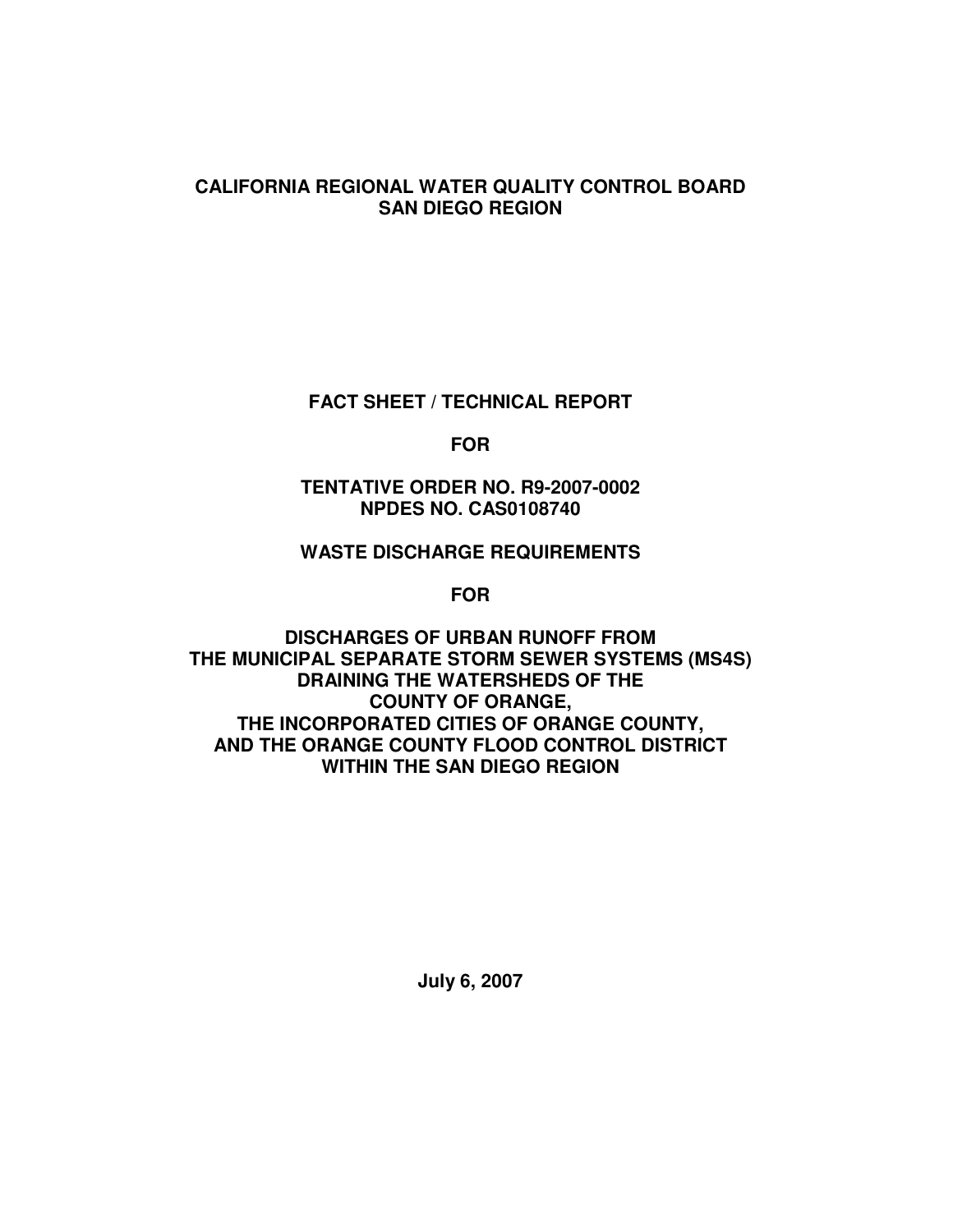# **TABLE OF CONTENTS**

|                           | LIST OF ACRONYMS AND ABBREVIATIONS                                        | 3   |
|---------------------------|---------------------------------------------------------------------------|-----|
| $\mathbf{I}_{\mathbf{r}}$ | <b>FACT SHEET FORMAT</b>                                                  | 4   |
| Ш.                        | <b>CONTACT INFORMATION</b>                                                | 5   |
| III.                      | PUBLIC PROCESS AND NOTIFICATION PROCEDURES                                | 5   |
| IV.                       | <b>BACKGROUND</b>                                                         | 6   |
| V.                        | PERMITTING APPROACH                                                       | 10  |
| VI.                       | <b>ECONOMIC ISSUES</b>                                                    | 12  |
| VII.                      | <b>LEGAL AUTHORITY</b>                                                    | 18  |
| VIII.                     | <b>FINDINGS</b>                                                           | 20  |
| А.                        | <b>Basis For the Order</b>                                                | 20  |
| В.                        | <b>Regulated Parties</b>                                                  | 21  |
| C.                        | <b>Discharge Characteristics</b>                                          | 22  |
| D.                        | <b>Urban Runoff Management Programs</b>                                   | 36  |
| Е.                        | <b>Statute and Regulatory Considerations</b>                              | 64  |
| F.                        | <b>Public Process</b>                                                     | 77  |
| IX.                       | <b>DIRECTIVES</b>                                                         | 78  |
|                           | A. Prohibitions and Receiving Water Limitations                           | 78  |
| В.                        | Non-Storm Water Discharges                                                | 80  |
|                           | C. Legal Authority                                                        | 81  |
| D.                        | Jurisdictional Urban Runoff Management Program                            | 82  |
|                           | D.1. Development Planning                                                 | 82  |
|                           | D.2. Construction                                                         | 98  |
|                           | D.3 Existing Development                                                  | 102 |
|                           | D.4. Illicit Discharge Detection and Elimination                          | 112 |
|                           | E. Watershed Urban Runoff Management Programs                             | 114 |
| F.                        | <b>Fiscal Analysis</b>                                                    | 118 |
| G.                        | <b>Program Effectiveness Component</b>                                    | 122 |
| Η.                        | Reporting                                                                 | 123 |
| I.                        | <b>Modification of Programs</b>                                           | 124 |
| J.                        | <b>Principal Permittee Responsibilities</b>                               | 125 |
| Κ.                        | Receiving Waters Monitoring and Reporting                                 | 125 |
| L.                        | Standard Provisions, Reporting Requirements, And Notifications            | 126 |
| М.                        | Attachment A - Basin Plan Prohibitions                                    | 126 |
| N.                        | Attachment B - Standard Provisions                                        | 127 |
| O.                        | Attachment C - Definitions                                                | 127 |
| Р.                        | Attachment D - Summary of Submittals                                      | 128 |
| Q.                        | Attachment E - Receiving Waters and Urban Runoff Monitoring and Reporting |     |
|                           | Program                                                                   | 128 |
| Х.                        | RESPONSE TO COMMENTS ON TENTATIVE ORDER NO. R9-2007-0002142               |     |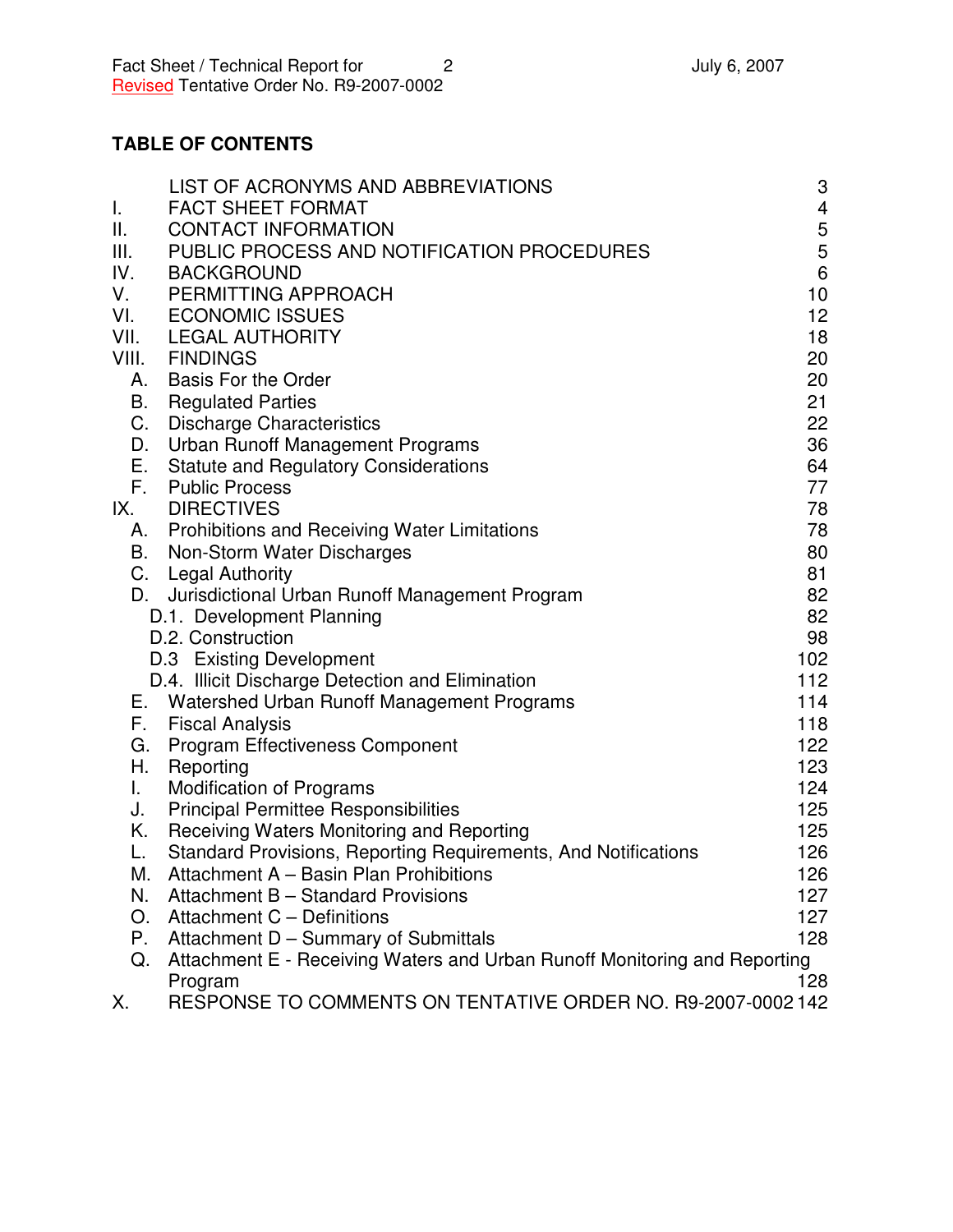#### **LIST OF ACRONYMS AND ABBREVIATIONS**

ADT - Average Daily Traffic BAT - Best Available Technology BIA - Building Industry Association of San Diego County BMP - Best Management Practice Basin Plan - Water Quality Control Plan for the San Diego Basin CASQA - California Stormwater Quality Association CCC - California Coastal Commission CDFG - California Department of Fish and Game CEQA - California Environmental Quality Act CFR - Code of Federal Regulations Copermittees - County of Orange, the 11 incorporated cities within the County of Orange in the San Diego Region, and the Orange County Flood Control District CWA - Clean Water Act CWC - California Water Code CZARA - Coastal Zone Act Reauthorization Amendments of 1990 ESAs - Environmentally Sensitive Areas FR - Federal Register GIS - Geographic Information System IC/ID - Illicit Connections and Illicit Discharges JURMP - Jurisdictional Urban Runoff Management Plan LARWQCB – California Regional Water Quality Control Board, Los Angeles Region MEP - Maximum Extent Practicable MRP - Receiving Waters Monitoring and Reporting Program MS4 - Municipal Separate Storm Sewer System NOI - Notice of Intent NPDES - National Pollutant Discharge Elimination System NRDC - Natural Resources Defense Council NURP - Nationwide Urban Runoff Program Regional Board – California Regional Water Quality Control Board, San Diego Region RGOs - Retail Gasoline Outlets ROWD - Orange County Copermittees' Report of Waste Discharge RWLs - Receiving Water Limitations SIC - Standard Industrial Classification Code SUSMP - Standard Urban Storm Water Mitigation Plan SWMP - Storm Water Management Plan State Board - State Water Resources Control Board SWPPP - Storm Water Pollution Prevention Plan TAC - State Water Resources Control Board Urban Runoff Technical Advisory Committee TIE - Toxicity Identification Evaluation TMDL - Total Maximum Daily Load USEPA - United States Environmental Protection Agency USACE – United States Army Corps of Engineers WDRs - Waste Discharge Requirements WLA - Waste Load Allocation WQC - Water Quality Criteria WQBEL - Water Quality Based Effluent Limits WQMP – Water Quality Management Plan WSPA - Western States Petroleum Association WURMP - Watershed Urban Runoff Management Plan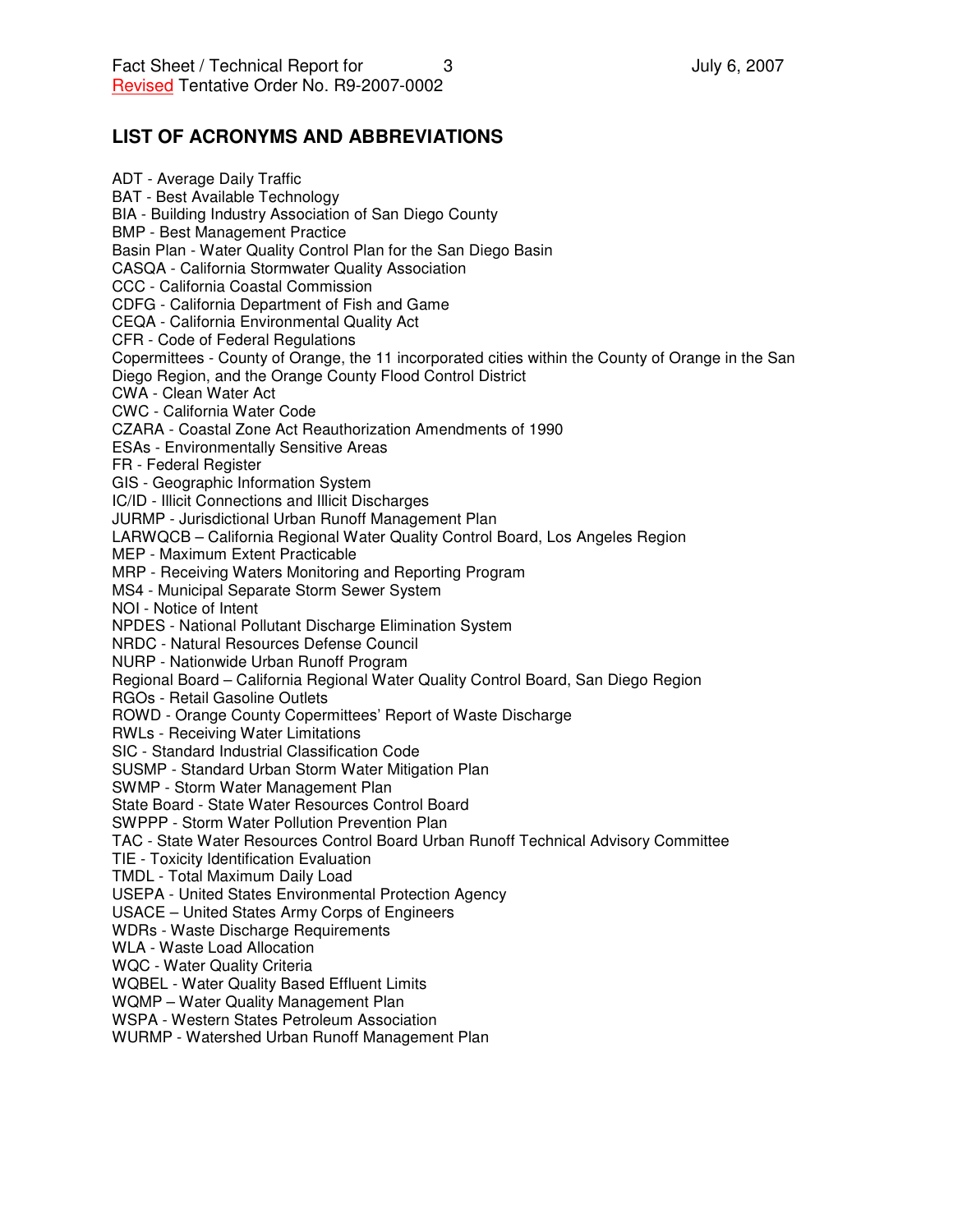## **I. FACT SHEET FORMAT**

This Fact Sheet briefly sets forth the principle facts and the significant factual, legal, methodological, and policy questions that the California Regional Water Quality Control Board, San Diego Region (Regional Board) considered in preparing Order No. R9-2007-0002. In accordance with the Code of Federal Regulations (CFR) title 40 parts 124.8 and 124.56, this Fact Sheet includes, but is not limited to, the following information:

- A. Contact information
- B. Public process and notification procedures
- C. Background information
- D. Permitting approach
- E. Economic issues
- F. Legal authority
- G. Findings
- H. Directives

The Tentative Order No. R9-2007-0002 was distributed for review on February 9, 2007. A public hearing was subsequently held on April 11, 2007 in the City of Mission Viejo to receive oral comments from interested persons, and the Regional Board accepted written comments on the Tentative Order until April 25, 2007. Following review of the comments, the Regional Board revised specific sections of the Order prior to adoption. The Response to Comments document distributed by the Regional Board on July 6, 2007 summarizes the comments received and discusses the resolution of each comment.

The Response to Comments document is Section X to this Fact Sheet / Technical Report. Except in certain instances, relevant sections of the Fact Sheet have only been modified as a result of revisions to the Order. References to the Response to Comment document have been included in the Fact Sheet where the comment or relevant response addressed that section.

The Regional Board's files applicable to the issuance of Order No. R9-2007-0002 are incorporated into the administrative record in support of the findings and requirements of Order No. R9-2007-0002.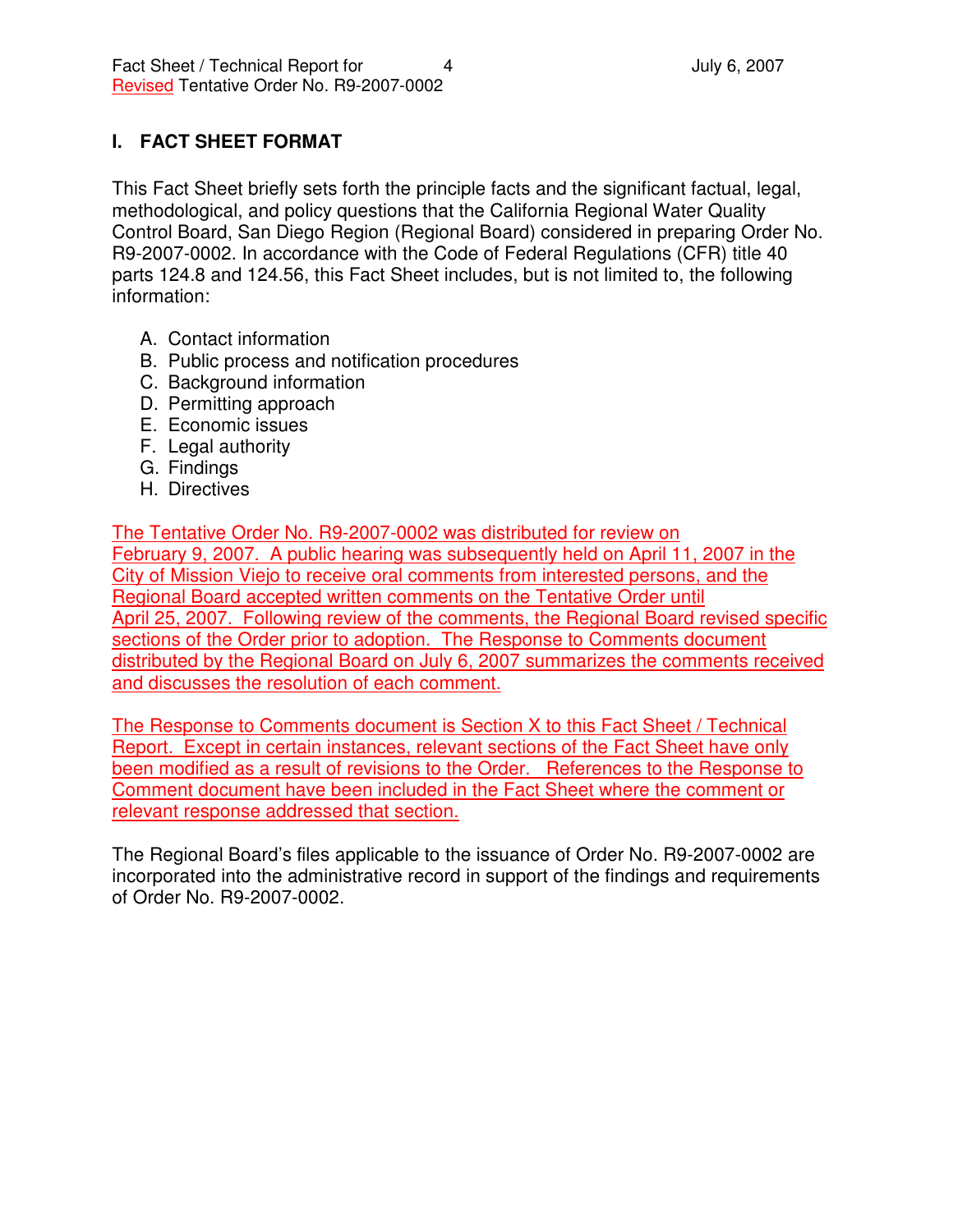### **II. CONTACT INFORMATION**

#### **Regional Board**

James Smith, Senior Environmental Scientist 9174 Sky Park Court, Suite 100 San Diego, CA 92123 858-467-2732 858-571-6972 (fax) email: jsmith@waterboards.ca.gov

Jeremy Haas, Environmental Scientist 9174 Sky Park Court, Suite 100 San Diego, CA 92123 858-467-2735 858-571-6972 (fax) email: jhaas@waterboards.ca.gov

The Order and other related documents can be downloaded from the Regional Board website at http://www.waterboards.ca.gov/sandiego/programs/oc\_stormwater.html.

All documents referenced in this Fact Sheet and in Order No. R9-2007-0002 are available for public review at the Regional Board office, located at the address listed above. Public records are available for inspection during regular business hours, from 8:00 am to 5:00 pm Monday through Friday. To schedule an appointment to inspect public records, contact Sylvia Wellnitz at 858-637-5593 or DiAnne Broussard at 858-492-1763.

#### **Copermittees**

| County of Orange                            | City of Laguna Woods           |
|---------------------------------------------|--------------------------------|
| <b>Orange County Flood Control District</b> | City of Lake Forest            |
| City of Aliso Viejo                         | City of Mission Viejo          |
| City of Dana Point                          | City of Rancho Santa Margarita |
| City of Laguna Beach                        | City of San Clemente           |
| City of Laguna Hills                        | City of San Juan Capistrano    |
| City of Laguna Niguel                       |                                |

### **III. PUBLIC PROCESS AND NOTIFICATION PROCEDURES**

The Regional Board followed the schedule listed below for the preparation of Order No. R9-2007-0002:

- A. In April 2006 and July 2006, the Northern Watershed Unit of the Regional Board met with the Copermittees to discuss the Report of Waste Discharge (ROWD) and potential changes to the permit based on the annual reports and the tentative permit for San Diego County.
- B. On August 18, 2006, the Regional Board received the ROWD for the permit renewal.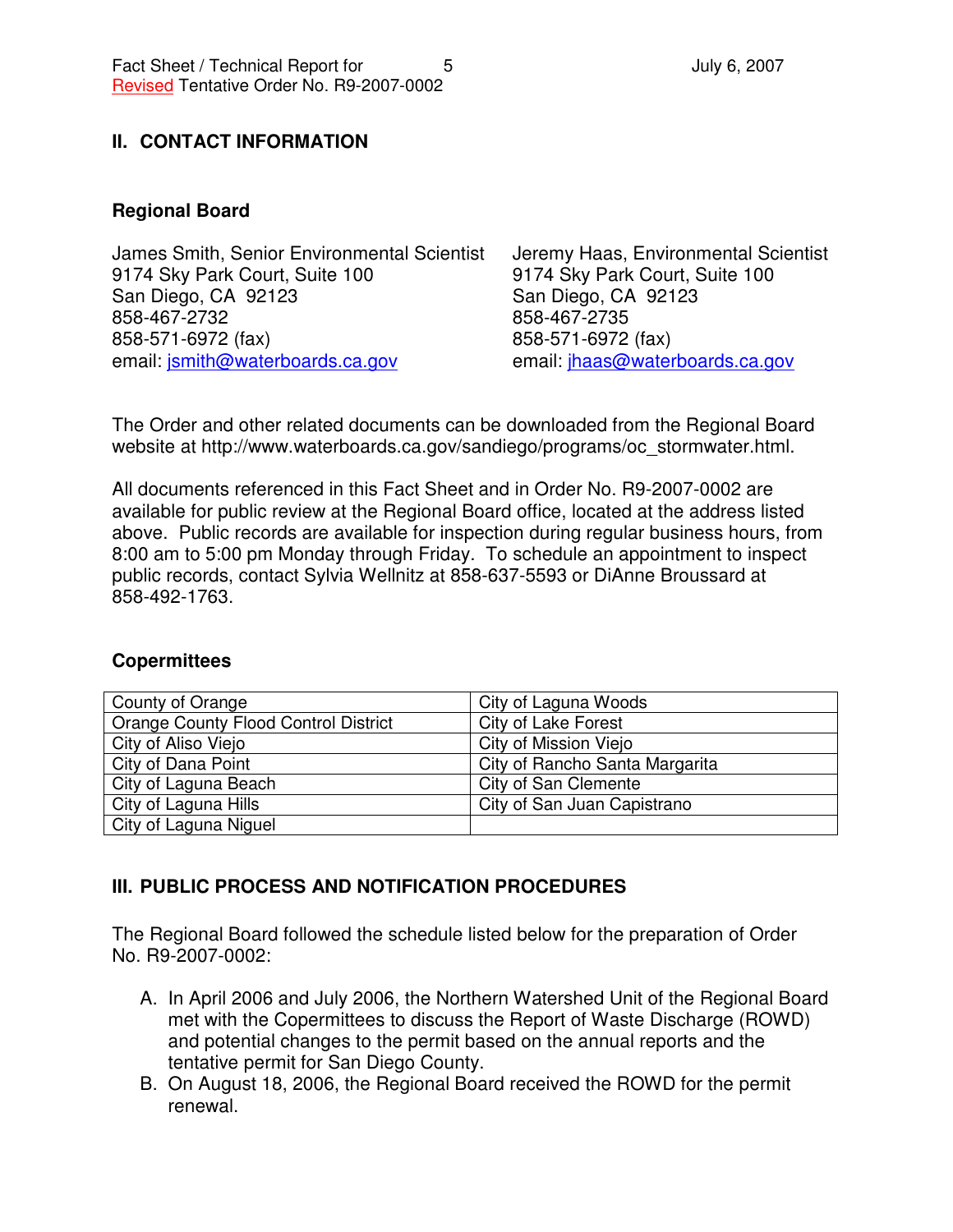- C. On October 20, 2006 the Regional Board provided written comments on the ROWD to the Copermittees.
- D. On November 15, 2006, the Regional Board received the 2005-06 annual reports from the Copermittees for the existing permit.
- E. On January 11, 2007, the Regional Board notified all known interested parties that an electronic email listserv had been established to provide information and notices on the reissuance of the municipal storm water NPDES permit for southern Orange County.
- F. On February 9, 2007, the Regional Board released the tentative Order and notified interested parties of a planned workshop.
- G. A public workshop was held on March 12, 2007.
- H. A public hearing of the tentative Order was conducted on April 11, 2007.
- I. A revised tentative Order was released on July 6, 2007.

### **IV. BACKGROUND**

Tentative Order No. R9-2007-0002 is the third reissuance of the storm water permit for the municipal separate storm sewer systems (MS4s) in the Orange County portion of the San Diego region. The first permit was adopted in 1990, and the permit was reissued in 1996 and 2002.

**Municipal Storm Water Permits are required by the Federal Clean Water Act 1987 Amendments**. The federal Clean Water Act (CWA) was amended in 1987 to address urban runoff. One requirement of the amendment was that many municipalities throughout the United States were obligated for the first time to obtain National Pollutant Discharge Elimination System (NPDES) permits for discharges of urban runoff from their MS4s. In response to the CWA amendment (and the pending federal NPDES regulations which would implement the amendment), the Regional Board issued a municipal storm water permit, Order No. 90-38, in July 1990 to the Copermittees for their urban runoff discharges.<sup>1</sup>

<sup>&</sup>lt;sup>1</sup> The 1990 permit was issued to the County of Orange, the Orange County Flood Control District, and six incorporated cities. Additional municipalities have been added to the MS4 NPDES permit as they have incorporated.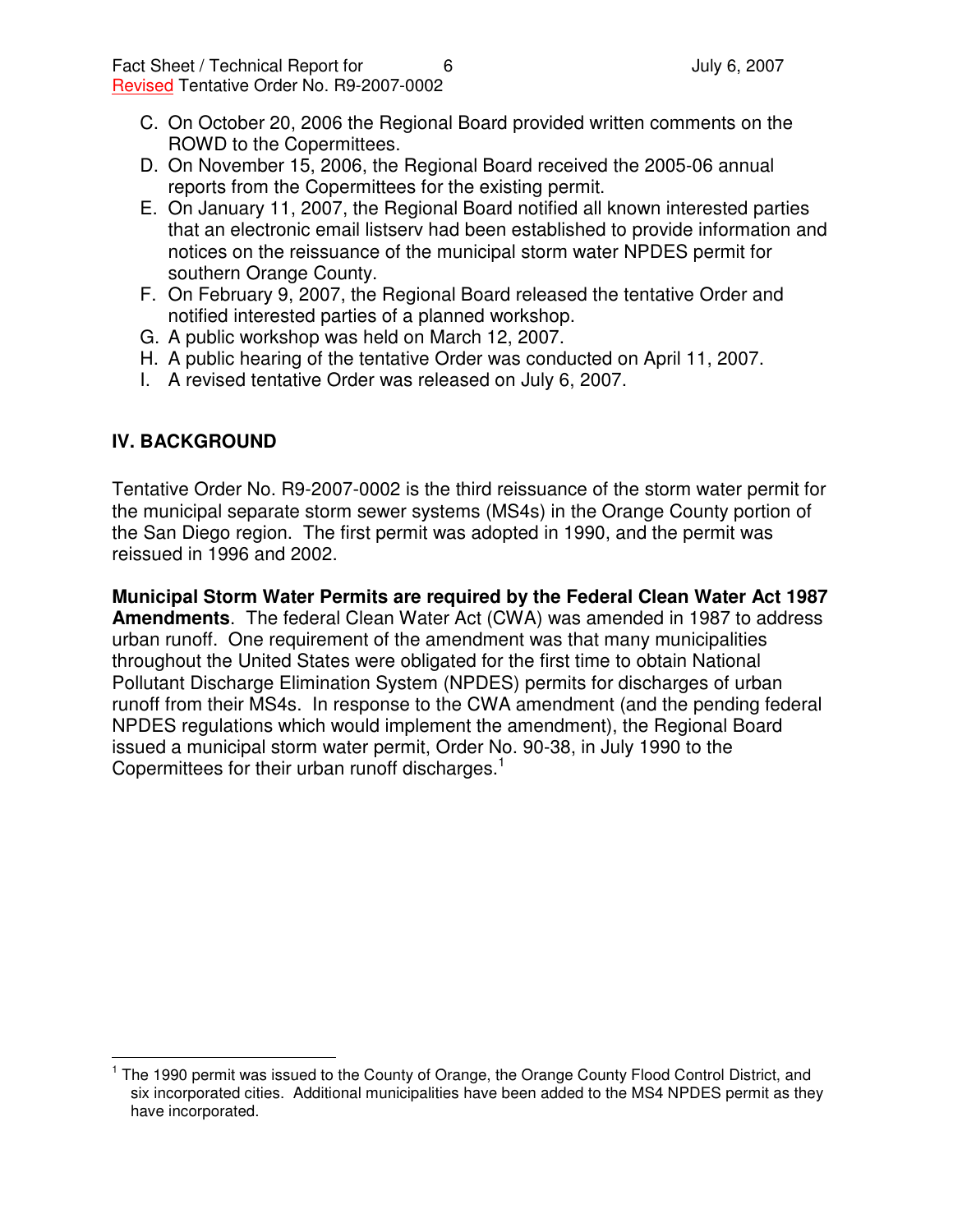**The First and Second Term Permits, Order Nos. 90-38 and 96-03, provided maximum flexibility.** Order No. 90-38 contained the "essentials" of the 1990 regulations, but the requirements were written in very broad, generic terms. This was done in order to provide the maximum amount of flexibility to the Copermittees in implementing the new requirements (flexibility was, in fact, the stated reason for issuing the permit in advance of the final regulations). This lack of specificity was reflected in the Drainage Area Management Plan (DAMP) implemented under this First Term Permit in 1993 and renewed under the Second Term Permit in 1996. From staff's perspective however, this same lack of specificity, combined with the lack of funding and political will, also provided the Copermittees with ample reasons to take few substantive steps towards permit compliance. The situation was exacerbated by the Regional Board's own lack of storm water resources.

**By 2000 the Regional Board and Copermittees recognized the importance of an improved storm water program.** Although renewed in 1996 as Order No. 96-03, the 1993 DAMP implemented by the Copermittees was not significantly updated until 2000. The 2000 DAMP submitted to the Regional Board for the Third-Term Permit renewal was improved over the earlier DAMP. Regional Board staff concluded, however, that it reflected only the basic requirements of the 1990 Federal Regulations and in most cases did not represent significant improvement over the 1993 DAMP. Continued implementation of the DAMP without amendment would not have adequately addressed the impacts to receiving waters resulting from the discharge of urban runoff and would not have achieved the maximum extent practicable standard (MEP) as defined in the Order.

In order to provide the Copermittees with the minimum requirements to meet the MEP standard of the Regional Board, a more detailed Order was adopted (Order No. R9- 2002-01) that emphasized the strong jurisdictional level programs developed by the Copermittees during the First and Second Term Permits as well as the watershedlevel approach embodied in the proposed DAMP.

**The Third-Term Permit introduced specific requirements.** The regulatory approach incorporated into Order No. R9-2002-01 was a significant departure from the regulatory approach of the First and Second-Term Permits. Where Order Nos. 90-38 and 96-03 included broad, nonspecific requirements in order to provide the Copermittees with the maximum amount of flexibility in implementing their programs, Order No. R9-2002-01 used detailed, specific requirements which outlined the minimum level of implementation required for the Copermittees' programs. The shift in permitting approaches resulted from the Regional Board's conclusion that the lack of specificity in earlier Orders resulted in frequently unenforceable permit requirements, which in turn allowed some Copermittees to only make limited progress in implementing their programs.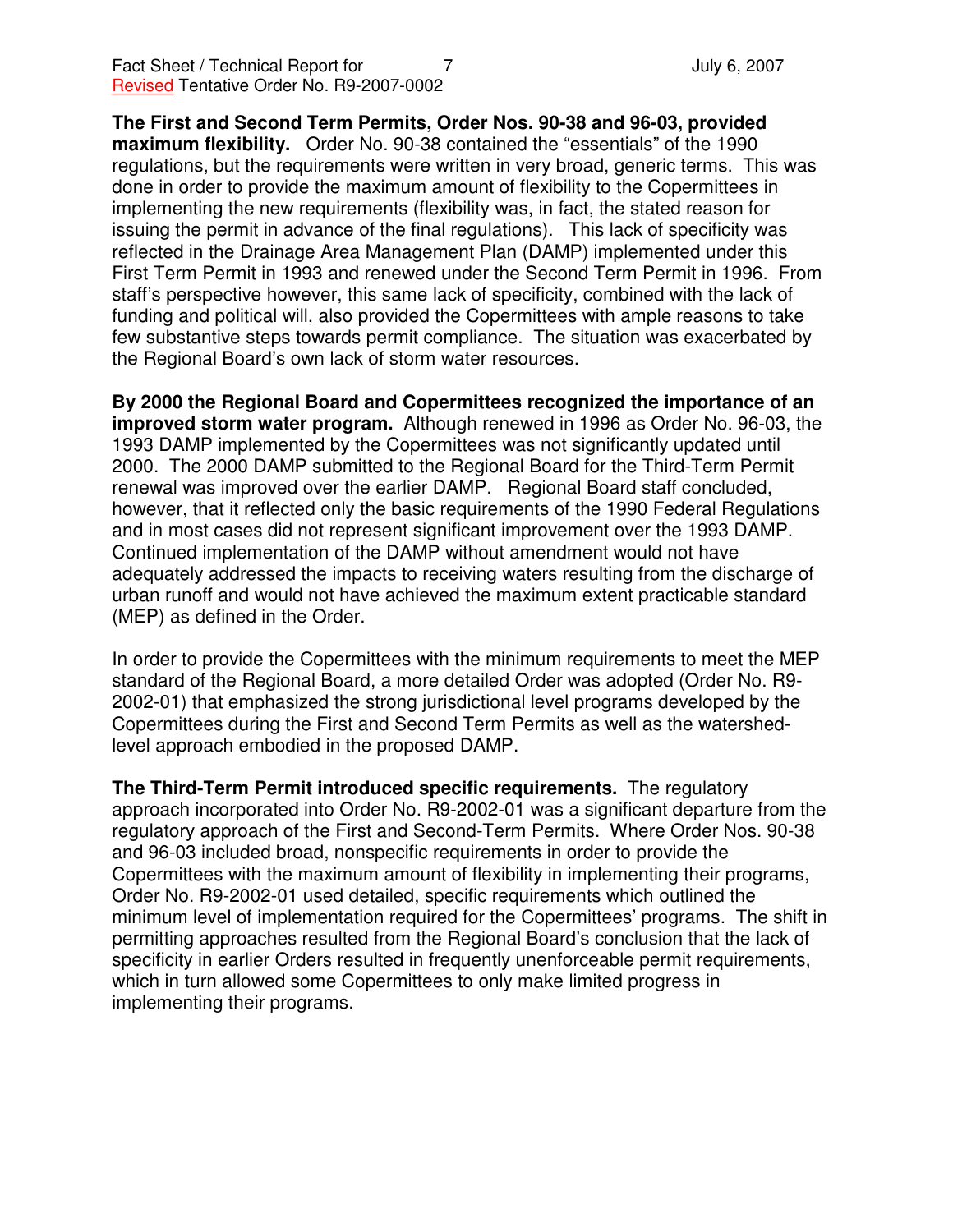**The Third-Term Permit followed the San Diego County permit template.** The shift in regulatory approaches for MS4 permits was first manifested in the 2001 MS4 permit to the owners and operators of San Diego County MS4s (Order No. R9-2001-01). The Third-Term Orange County Permit included similar requirements as the 2001 San Diego County Permit. Both the San Diego and Orange County Permits were appealed to the State Water Resources Control Board (State Board).<sup>2</sup> Minor modifications of each were made by the State Board, but the vast majority of the requirements were upheld. The San Diego County permit was also challenged in the Superior Court of the State of California and the Court of Appeal, Fourth Appellate District. Further litigation on the Orange County permit was held pending the precedential decisions on the San Diego Permit. The San Diego Permit was largely upheld in the Superior and Appellate Courts. The State of California Supreme Court declined to hear a final appeal from the Building Industry Association in March 2005. Thus, the Third-Term Orange County permit requirements remained as slightly modified by the State Board.

**The Third-Term Permit was adopted following substantial public participation.**

Public participation was extensive during the adoption process of the Third-Term Permit. The draft permit was released for public review and comment on July 2, 2001, and revised in response to comments and State Board Order WQ 2001-15 on the petition to review the San Diego Municipal Storm Water Permit. Because the proposed requirements for Orange County were similar to those that had recently been adopted and contested in San Diego County, much of the public participation dialogue echoed the discussions held during the San Diego renewal. Approximately 684 comments were received and responded to during two public workshops and a written comment period on the Tentative Order for the Third-Term Orange County permit. Following the extensive public participation process, the Regional Board adopted Order No. R9-2002-01 on February 13, 2002.

**Storm water programs have improved under the Third-Term Permit.** Since adoption of Order No. R9-2002-01, the Copermittees' storm water programs have expanded dramatically. Audits of the Copermittees' programs and reviews of annual reports exhibit that the Copermittees' jurisdictional programs are largely in compliance with the Order. Some of the efforts currently being conducted on a regular basis by the Copermittees that were not conducted on a widespread basis prior to adoption of Order No. R9-2002-01, include: construction site storm water inspections, industrial and commercial facility storm water inspections, municipal facility storm water inspections, management of storm water quality from new development, development of BMP requirements for existing development, interdepartmental coordination, comprehensive water quality monitoring, and assessment of storm water program effectiveness.

 $2$  Seven petitions were filed with the State Board over the Third-Term Orange County Permit. Six were placed in abeyance. Three of the petitioners sought stays. One stay request was dismissed and one was withdrawn. The active petition and stays were addressed by the State Board in Order No. WQO 2002-0014. That Order stayed provision F.5.f regarding sewage spills and modified Finding No. 26 regarding chronic toxicity.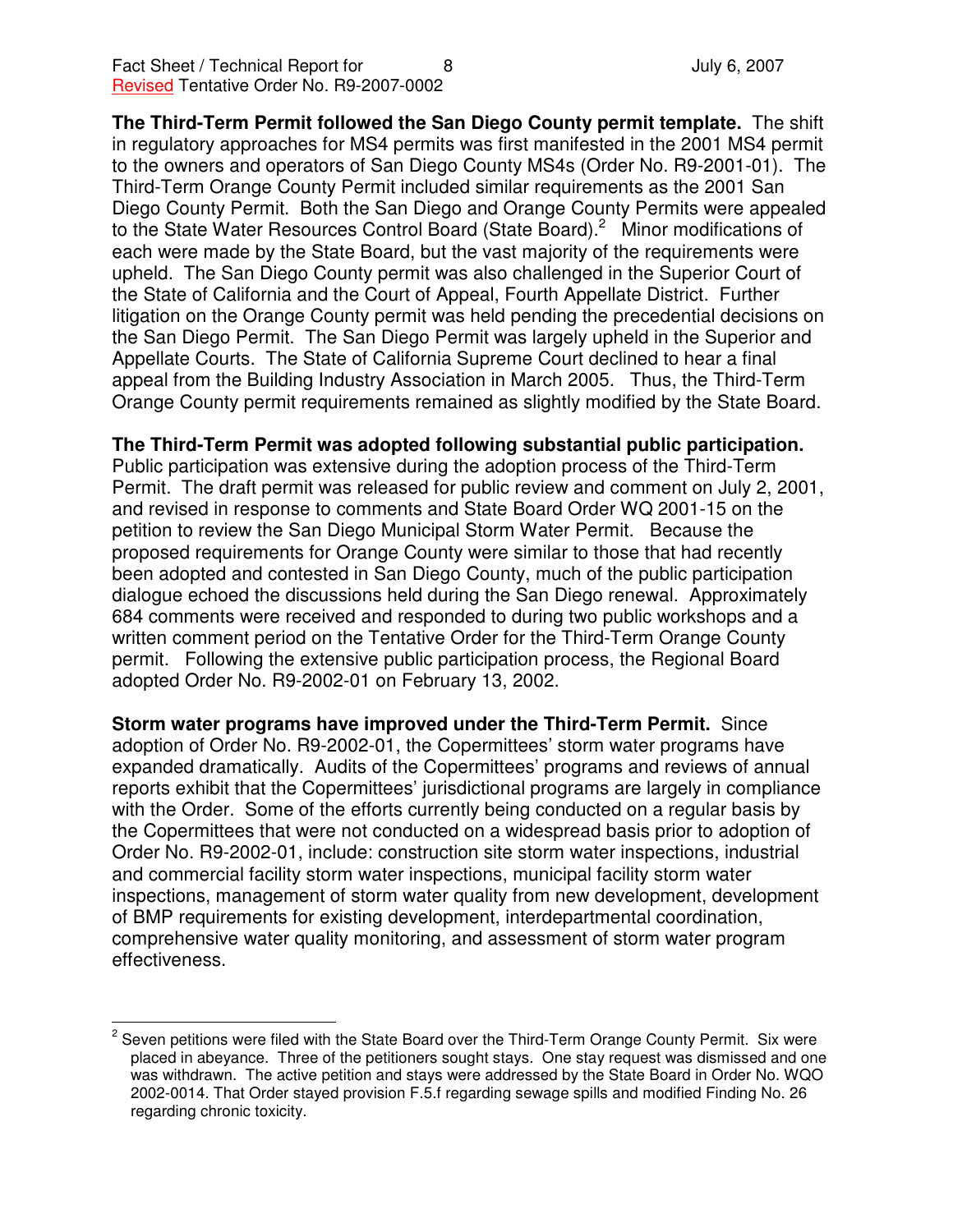**Significant urban runoff challenges remain.** When viewed relative to the magnitude of the urban runoff problem, enormous challenges remain, particularly regarding the management of urban runoff on a watershed scale. Today, urban runoff continues to be the leading cause of water quality impairment in the San Diego Region.<sup>3</sup> The Copermittees' monitoring data exhibits persistent exceedances of water quality objectives in most watersheds.<sup>4</sup> Many watersheds also have urban runoff conditions that are frequently toxic to aquatic life. Bioassessment data from the watersheds further reflects these conditions, finding that macroinvertebrate communities in creeks have widespread Poor to Very Poor Index of Biotic Integrity ratings. Finally, the now too familiar "health advisory" or "beach closure" signs, which often result from high levels of bacteria in urban runoff, exhibit the continued threat to public health by urban runoff.

 $^{\text{3}}$  The potential sources of impairments are identified on the CWA section 303(d) list of impaired water bodies for the San Diego Region.

 $<sup>4</sup>$  Data is provided in annual reports to the Regional Board. A summary of data collected during the</sup> third-term permit is provided in the Copermittees' application for permit reissuance. That summary is available on-line at: http://www.ocwatersheds.com/StormWater/documents\_ROWD.asp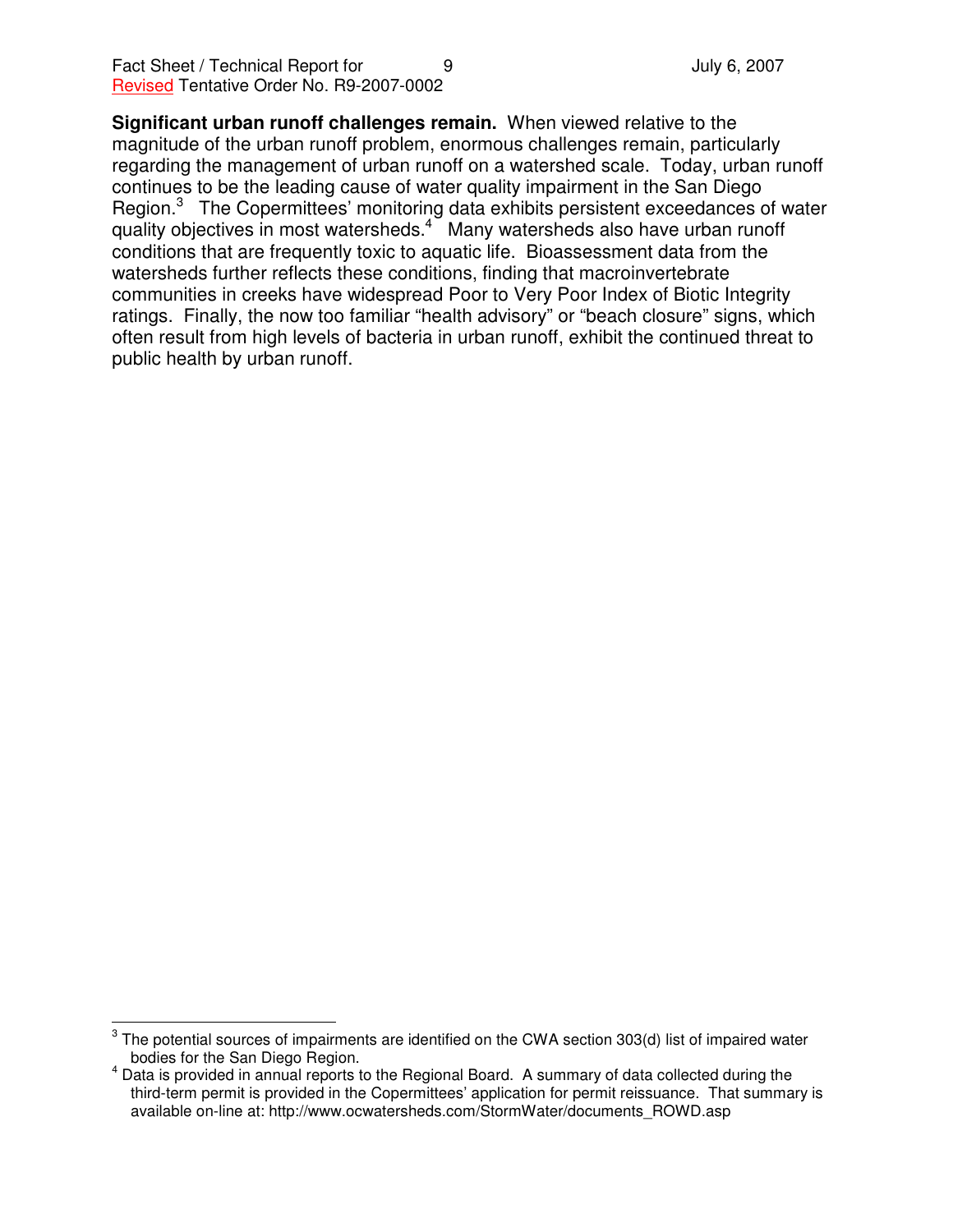### **V. PERMITTING APPROACH (PROGRAM INTEGRATION, FLEXIBILITY, AND DETAIL)**

The Order contains an increased emphasis on urban runoff management on a watershed basis. This shift towards increased watershed urban runoff management is consistent with planning efforts conducted by the Regional Board regarding reissuance of the San Diego Permit (Order No. R9-2007-0001), and it is also consistent with the Copermittees' most recent Report of Waste Discharge (ROWD).<sup>5</sup> This shift reflects recognition of the maturity of the urban runoff programs since they began implementing the Third-Term Permit. Addressing urban runoff management on a watershed basis is only possible if effective jurisdictional programs have been established, and maintaining effective jurisdictional programs is crucial to the success of watershed-focused management.

There are several reasons for this shift in emphasis. First, the Copermittees are generally doing an effective job at implementing their jurisdictional programs; while on the other hand, an emphasis on watersheds is necessary to shift the focus of the Copermittees from program development and implementation to water quality results. After over 15 years of Copermittee program implementation, it is critical that the Copermittees link their efforts with positive impacts on water quality. Addressing urban runoff management on a watershed scale focuses on water quality results by emphasizing the receiving waters within the watershed. The conditions of the receiving waters drive management actions, which in turn focus on the water quality problems in each watershed.

Focusing on watershed implementation does not mean that the Copermittees must expend funds outside of their jurisdictions. Rather, the Copermittees within each watershed are expected to collaborate to develop a watershed strategy to address the high priority water quality problems within each watershed. They then have the option of implementing the strategy in the manner they find to be most effective. Each Copermittee can implement the strategy individually within its jurisdiction, or the Copermittees can group together to implement the strategy throughout the watershed as a group.

While the Order includes a new emphasis on addressing urban runoff on a watershed basis, the Order includes recognition of the importance of continued program implementation on jurisdictional and countywide levels. The Order also acknowledges that jurisdictional, watershed, and countywide efforts are not always mutually exclusive. For this reason, an attempt has been made to allow for the Copermittees' jurisdictional, watershed, and countywide programs to integrate.

<sup>&</sup>lt;sup>5</sup> The Report of Waste Discharge (ROWD) was submitted to the Regional Board on August 18, 2006 by the Principal Permittee (County of Orange) on behalf of all Copermittees.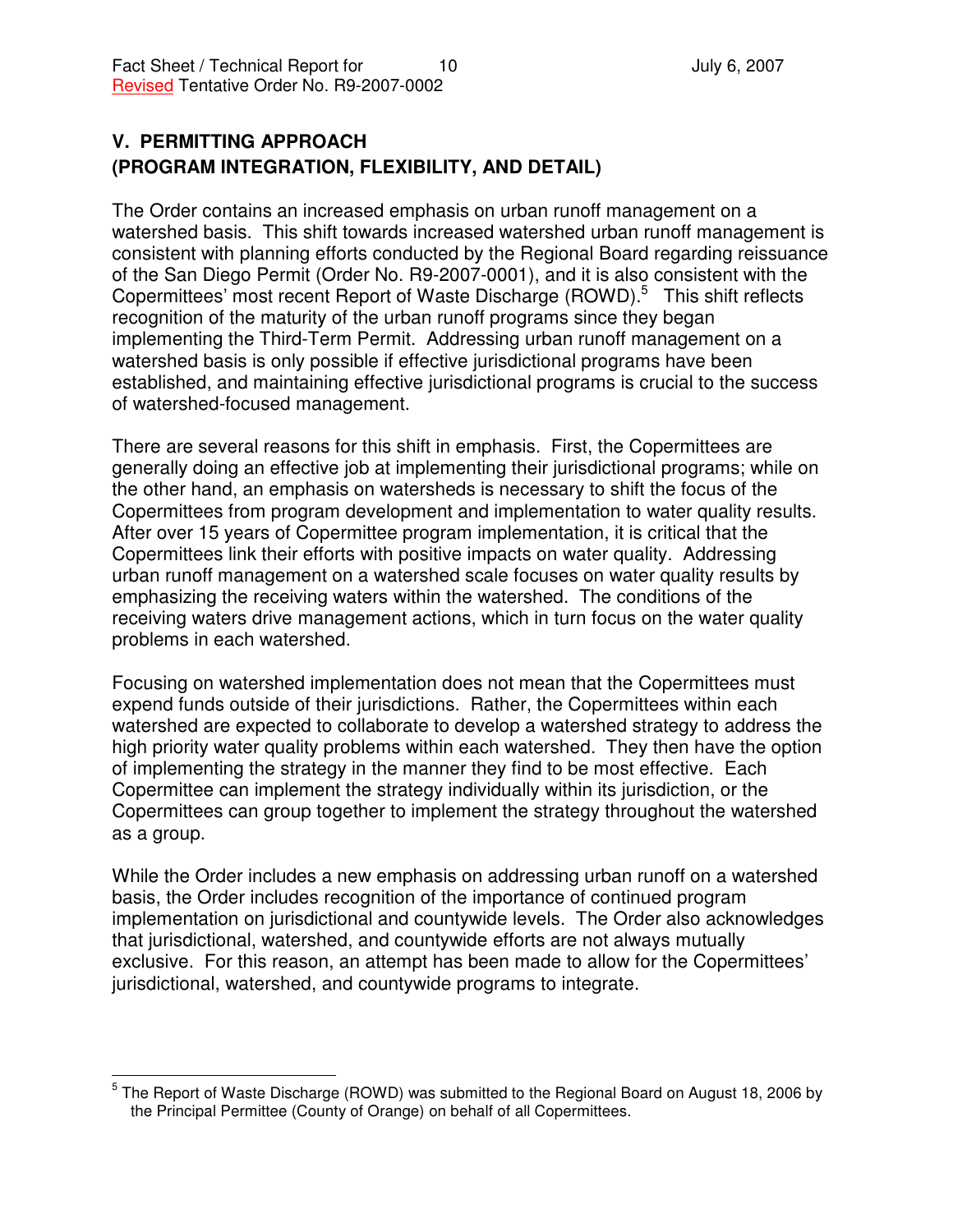In the Order, the watershed requirements serve as the mechanism for this program integration. Since jurisdictional and countywide activities can also serve watershed purposes, such activities can be integrated into the Copermittees' watershed programs, provided the activities meet certain criteria. In this manner, the Copermittees' activities do not always need to distinguish between jurisdictional, watershed, and countywide levels of implementation. Instead, they can be integrated on multiple levels.

Such opportunities for program integration inherently provide flexibility to the Copermittees in implementing their programs. Program integration can be expanded or minimized as the Copermittees see fit. For example, there is flexibility provided in determining the activities to be integrated and implemented in the watershed programs – watershed-based efforts, countywide efforts, enhanced jurisdictional efforts, or a mixture of the three. Significant flexibility is also provided throughout other portions of the Order.

Copermittees can choose the best management practices (BMPs) to be implemented, or required to be implemented, for development, construction, and existing development areas. Flexibility to determine which industrial or commercial sites are to be inspected is also provided to the Copermittees. Educational approaches are also to be determined by the Copermittees under the Order. Implementation of certain efforts on a countywide basis is largely optional for the Copermittees as well. Significant leeway is also provided to the Copermittees in using methods to assess the effectiveness of their various urban runoff management programs. This flexibility is further extended to the monitoring program requirements, which allow the Copermittees to develop monitoring approaches to several aspects of the monitoring program.

The challenge in drafting the Order is to provide the flexibility described above while ensuring that the Order is still enforceable. To achieve this, the Order frequently prescribes minimum measurable outcomes, while providing the Copermittees with flexibility in the approaches they use to meet those outcomes. Enforceability has been found to be a critical aspect of the Order. For example, the watershed requirements of Order No. R9-2002-01 were some of the Order's most flexible requirements. This lack of specificity in the watershed requirements resulted in inefficient watershed compliance efforts. This situation reflects a common outcome of flexible permit language. Such language can be unclear and unenforceable, and it can lead to implementation of inadequate programs.

To avoid these types of situations, a balance between flexibility and enforceability has been crafted into the Order. Minimum measurable outcomes are utilized to ensure the Order is enforceable, while the Copermittees are provided flexibility in deciding how they will implement their programs to meet the minimum measurable outcomes.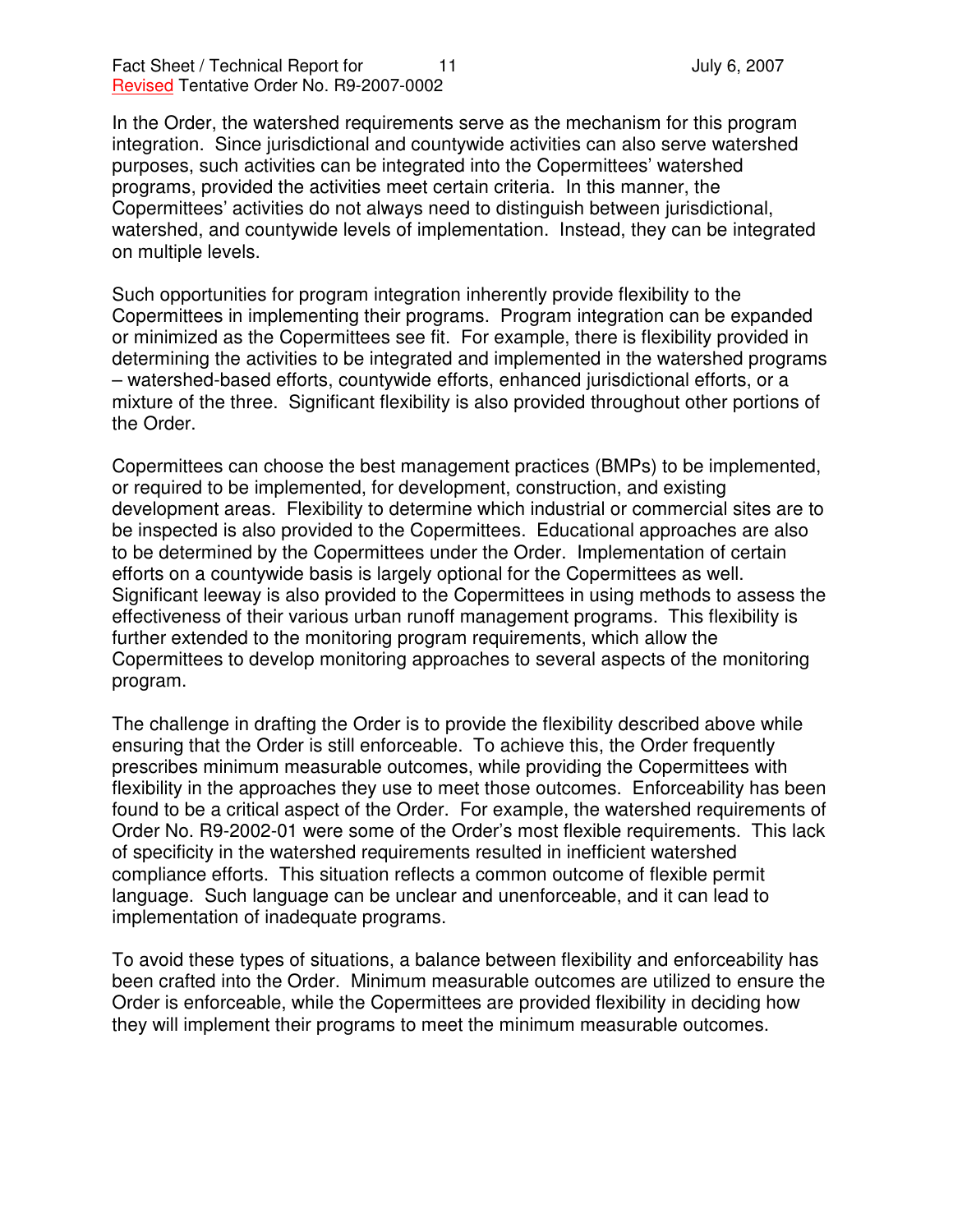### **VI. ECONOMIC ISSUES**

Economic discussions of urban runoff management programs tend to focus on the significant costs incurred by municipalities in developing and implementing the programs. However, when considering the cost of implementing the urban runoff programs, it is also important to consider the alternative costs incurred by not fully implementing the programs, as well as the benefits which result from program implementation. For instance, unhealthful coastal water quality conditions negatively affect residents, tourists, and related portions of the Orange County economy.<sup>6</sup>

It is very difficult to ascertain the true cost of implementation of the Copermittees' urban runoff management programs because of inconsistencies in reporting by the Copermittees. Reported costs of compliance for the same program element can vary widely from city to city, often by a very wide margin that is not easily explained.<sup>7</sup> Despite these problems, efforts have been made to identify urban runoff management program costs, which can be helpful in understanding the costs of program implementation. The Orange County Municipalities plan to prepare a common fiscal reporting strategy to better define the expenditure and budget line items included in annual reports. 8

### **Estimates of Phase I Storm Water Program Costs.**

The United States Environmental Protection Agency (USEPA), the California Regional Water Quality Control Boards, and the State Board have attempted to evaluate the costs of implementing municipal storm water programs. The assessments demonstrate that true costs are difficult to ascertain and reported costs vary widely. Nonetheless, they provide a useful context for considering the costs of requirements within Tentative Order No. R9-2007-0002. In addition, reported fiscal analyses tend to neglect the costs incurred to municipalities when urban runoff is not effectively managed. Such costs result from pollution, contamination, nuisance, and damage to ecosystems, property, and human health.

In 1999 USEPA reported on multiple studies it conducted to determine the cost of urban runoff management programs. A study of Phase II municipalities determined that the annual cost of the Phase II program was expected to be \$9.16 per household. USEPA also studied 35 Phase I municipalities, finding costs to be \$9.08 per household annually, similar to those anticipated for Phase II municipalities.<sup>9</sup> The USEPA cost estimate for Phase I municipalities is valuable because it considers municipalities in Orange County.

<sup>&</sup>lt;sup>6</sup> Orange County 2006 Community Indicators Project. 2006. Sponsored by the County of Orange, the Orange County Business Council, and the Children and Families Commission of Orange County. Available on-line at www.oc.ca.gov/ceocommunity.asp

<sup>&</sup>lt;sup>7</sup> LARWQCB, 2003. Review and Analysis of Budget Data Submitted by the Permittees for Fiscal Years 2000-2003. P. 2.

<sup>&</sup>lt;sup>8</sup> Orange County Storm Water Copermittees. 2006. Report of Waste Discharge (San Diego Region)

<sup>9</sup> Federal Register / Vol. 64, No. 235 / Wednesday, December 8, 1999 / Rules and Regulations. P. 68791-68792.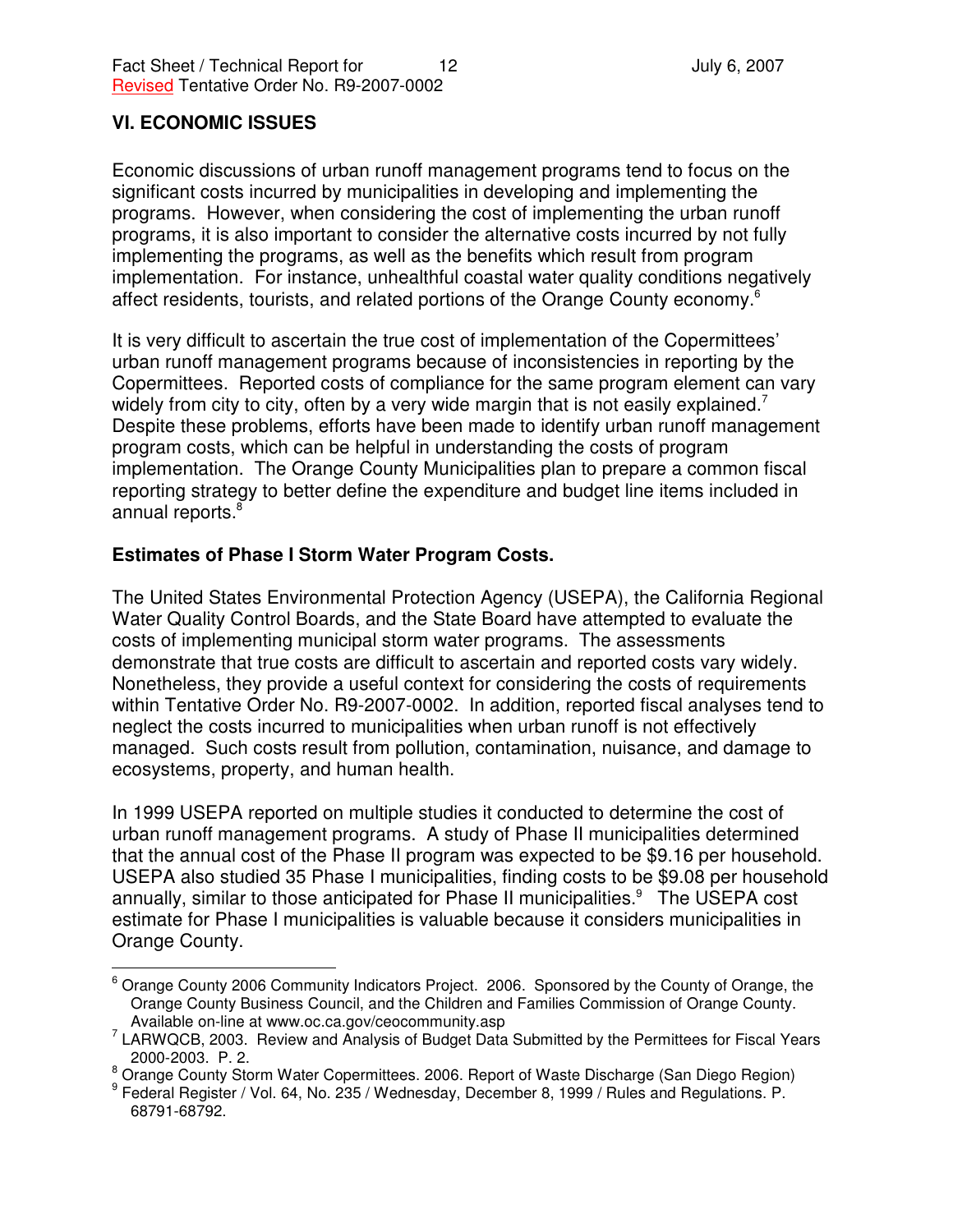A study on program cost was also conducted by the California Regional Water Quality Control Board, Los Angeles Region (LARWQCB), where program costs reported in the municipalities' annual reports were assessed. The LARWQCB estimated that average per household cost to implement the MS4 program in Los Angeles County was \$12.50.<sup>10</sup> Since the Los Angeles County permit is very similar to Order No. R9-2002-01, this estimate is also useful in assessing general program costs in Orange County.

The State Board also recently commissioned a study by the California State University, Sacramento to assess costs of the Phase I MS4 program. This study includes an assessment of costs incurred by Phase I MS4s throughout the State to implement their programs. Annual cost per household in the study ranged from \$18-46, with the City of Encinitas in San Diego County representing the upper end of the range.<sup>11</sup> Although no Orange County municipalities were assessed, the cost of the City of Encinitas' program may be somewhat representative of the upper range of Orange County MS4 programs. Encinitas shares similarities with southern Orange County, including the similarity of the San Diego MS4 permit to the Orange County MS4 permit, the city's coastal location, and its reliance on tourism. However, the City's program cost can be considered as the high end of the spectrum for urban runoff management program costs because the City has a consent decree with environmental groups regarding its program, and City of Encinitas has received recognition for implementing a superior program.

It is important to note that reported program costs are not all attributable to compliance with MS4 permits. Many program components, and their associated costs, existed before any MS4 permits were ever issued. For example, street sweeping and trash collection costs cannot be solely or even principally attributable to MS4 permit compliance, since these practices have long been implemented by municipalities. Therefore, true program cost resulting from MS4 permit requirements is some fraction of reported costs. The California State University, Sacramento study found that only 38 percent of program costs are new costs fully attributable to MS4 permits. The remainder of the program costs were either pre-existing or resulted from enhancement of pre-existing programs.<sup>12</sup> In 2000, the County of Orange found that even lesser amounts of program costs are solely attributable to MS4 permit compliance, reporting that the amount attributable to implement the Drainage Area Management Plan (DAMP), was less than 20 percent of the total budget. The remaining 80 percent was attributable to pre-existing programs.<sup>13</sup>

#### **Estimating Costs of Reissued Storm Water Permits**

<sup>&</sup>lt;sup>10</sup> LARWQCB, 2003. Review and Analysis of Budget Data Submitted by the Permittees for Fiscal Years 2000-2003. P. 2.

<sup>&</sup>lt;sup>11</sup> State Water Board, 2005. NPDES Stormwater Cost Survey. P. ii.

 $^{12}$  Ibid. P. 58.

<sup>&</sup>lt;sup>13</sup> County of Orange, 2000. A NPDES Annual Progress Report. P. 60. More current data from the County of Orange is not used in this discussion because the County of Orange no longer reports such information.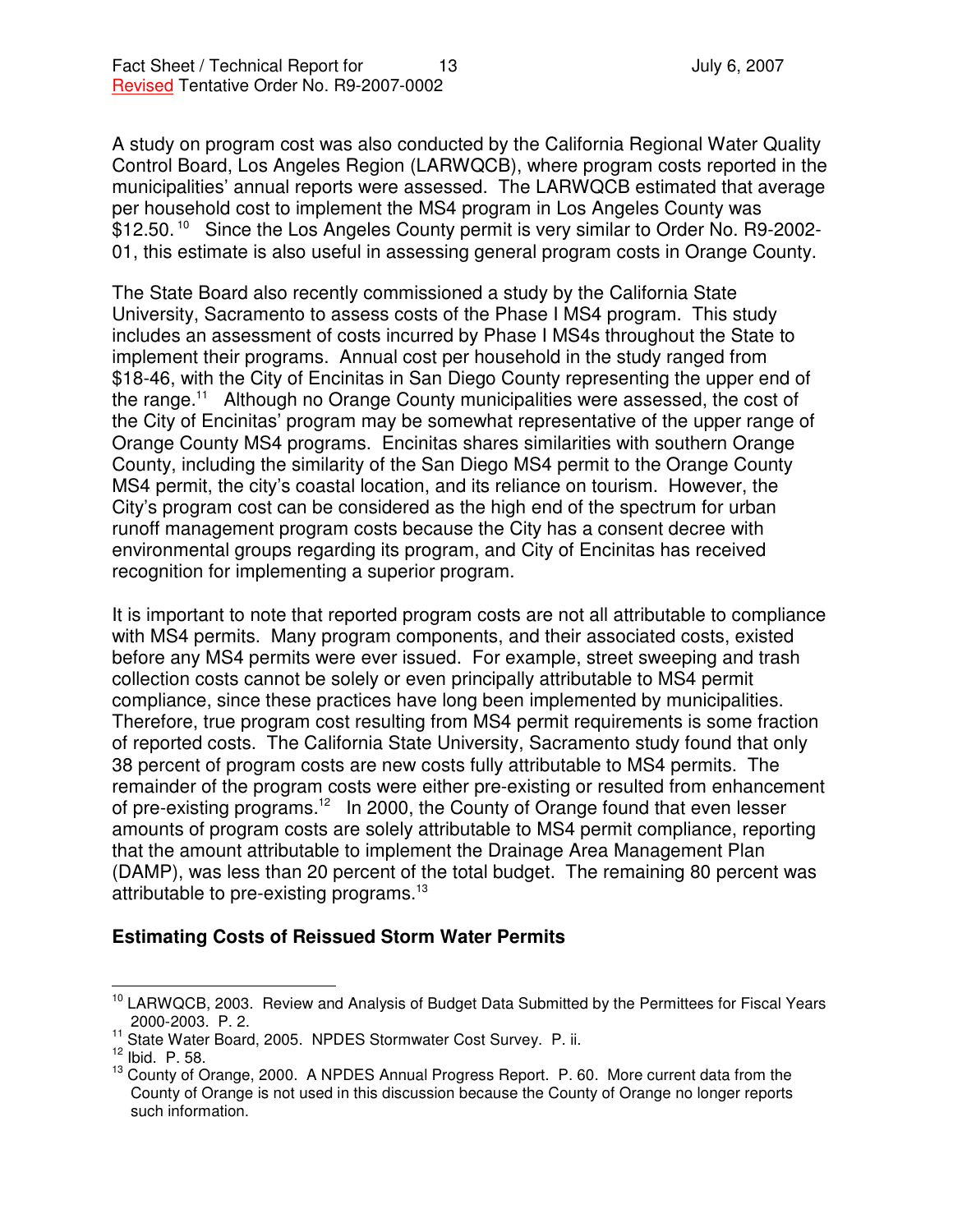The vast majority of costs that will be incurred as a result of implementing Order No. R9-2007-0002 are not new. Urban runoff management programs have been in place in Orange County for over 15 years. Any increase in cost to the Copermittees will be incremental in nature. Moreover, since Order No. R9-2007-0002 "fine tunes" the requirements of Order No. R9-2002-01, these cost increases are expected to be modest.

The anticipated costs of program changes are difficult to estimate because of the flexibility inherent within the Permit and the recognition that program modifications will vary among the municipalities in response to the specific needs of the local and watershed programs. In other words, the Permit is intended to allow each Permittee to de-emphasize some program components and strengthen others based on the experience of the jurisdictional programs.

The changes in Order No. R9-2007-0002 reflect the iterative process of BMP implementation and the necessarily adaptive nature of storm water management that is expected by the U.S. EPA. In 1996, U.S. EPA recognized that changes to MS4 programs would occur during the reapplication period based on new information on the relative magnitude of a problem, new data on water quality impacts of the storm water discharges, and experience gained under the prior permit.<sup>14</sup> Some program changes have been proposed by the Copermittees in the permit reapplication package, and others have been included because the Regional Board considers those measures necessary and feasible to protect water quality from the effects of MS4 discharges.

#### **Other Economic Considerations.**

Economic considerations of urban runoff management programs cannot be limited only to program costs. Evaluation of programs requires information on the implementation costs and information on the benefits derived from environmental protection and improvement.<sup>15</sup> Attention is often focused on program costs, but the programs must also be viewed in terms of their value to the public.

<sup>&</sup>lt;sup>14</sup> Federal Register / Vol. 61, No. 155 / Friday, August 9, 1996 / Rules and Regulations. Interpretive policy memorandum on reapplication requirements for MS4s.

<sup>15</sup> Ribaudo M.O. and D. Heelerstein. 1992, *Estimating Water Quality Benefits: Theoretical and Methodological Issues.* U.S. Department of Agriculture. Technical Bulletin No. 1808.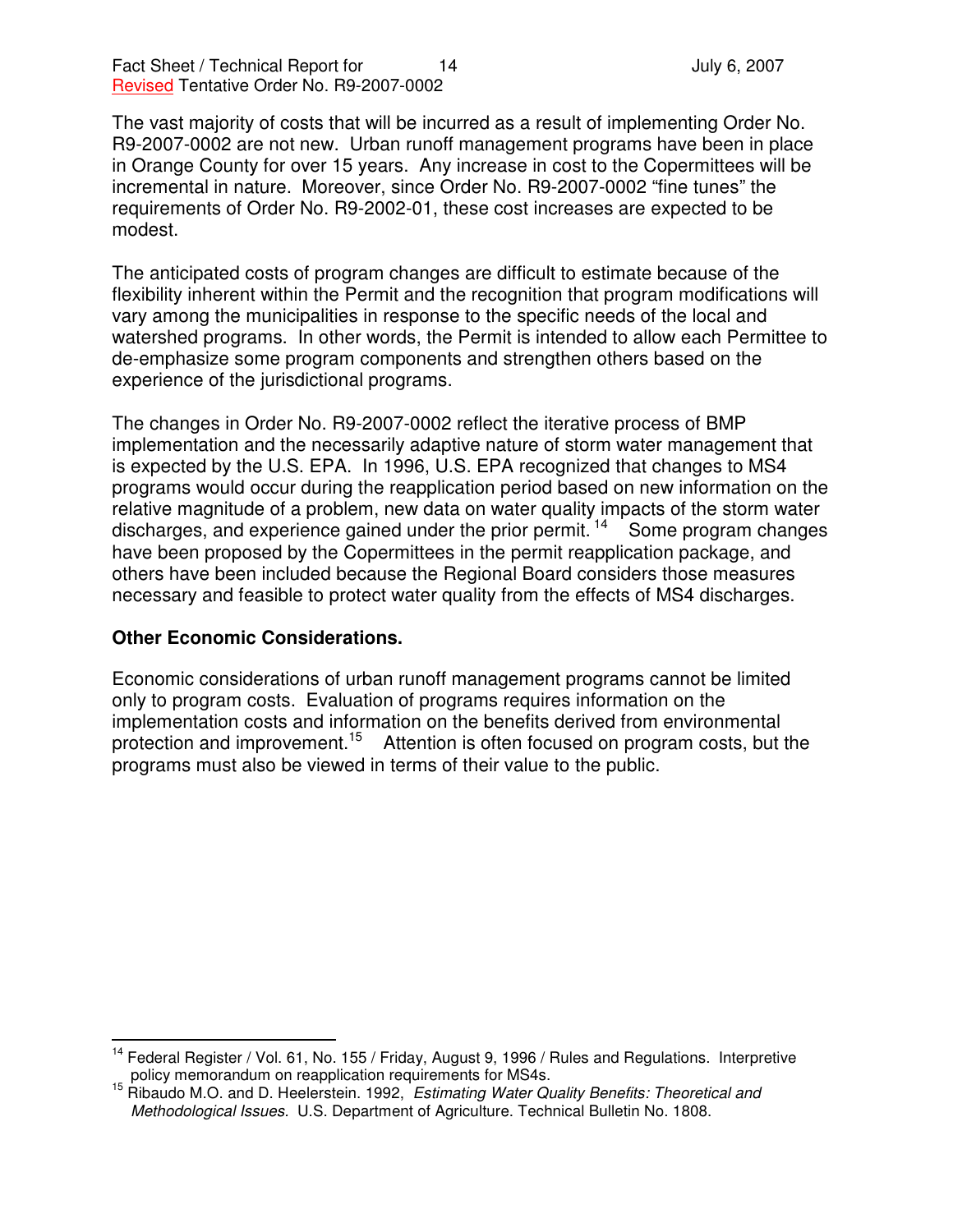For example, household willingness to pay for improvements in fresh water quality for fishing and boating has been estimated by USEPA to be \$158-210.<sup>16</sup> This estimate can be considered conservative, since it does not include important considerations such as marine waters benefits, wildlife benefits, or flood control benefits. The California State University, Sacramento study corroborates USEPA's estimates, reporting annual household willingness to pay for statewide clean water to be \$180.<sup>17</sup> When viewed in comparison to household costs of existing urban runoff management programs, household willingness to pay estimates exhibit that per household costs incurred by Copermittees to implement their urban runoff management programs remain reasonable.

The effect of urban runoff on receiving waters can also influence the value of real estate in southern Orange County. For instance, recent marketing of new developments in the region prominently features access or proximity to the ocean.<sup>18</sup> This demonstrates the added value of healthy aquatic environments to property values. The real estate industry recognizes that home buyers are willing to pay for access to clean water environments. The ability to market water-based recreational activities is dependent on healthy water quality conditions.

Municipalities and business groups in Orange County recognize the value of programs to prevent and treat urban runoff pollution in Orange County. For instance, both coastal and inland Orange County cities positively promote their access to the Pacific Ocean as a valuable quality of life feature.<sup>19</sup> In addition, the South Orange County Regional Chamber of Commerce's legislative policy for infrastructure includes the support of programs and solutions for non-point source urban water runoff. This demonstrates that the business community realizes the negative economic effects that result from polluted urban runoff.

<sup>&</sup>lt;sup>16</sup> Federal Register / Vol. 64, No. 235 / Wednesday, December 8, 1999 / Rules and Regulations. P. 68793.

<sup>&</sup>lt;sup>17</sup> State Board, 2005. NPDES Stormwater Cost Survey. P. iv.

<sup>&</sup>lt;sup>18</sup> Examples include the "Marblehead Coastal" project in San Clemente (http://www.marbleheadonthecoast.com), the "Pacifica San Juan" project in San Juan Capistrano (http://pacificasanjuan.com), and "The Strand at Headlands" in Dana Point (http://strandoc.com).

<sup>&</sup>lt;sup>19</sup> For a coastal city, see Laguna Beach Overview at http://www.lagunabeachcity.net/about/overview. For an inland city, see the Lake Forest 2005 Economic Profile at http://www.thearbor.info/pdf/2005%20Economic%20Profile.pdf.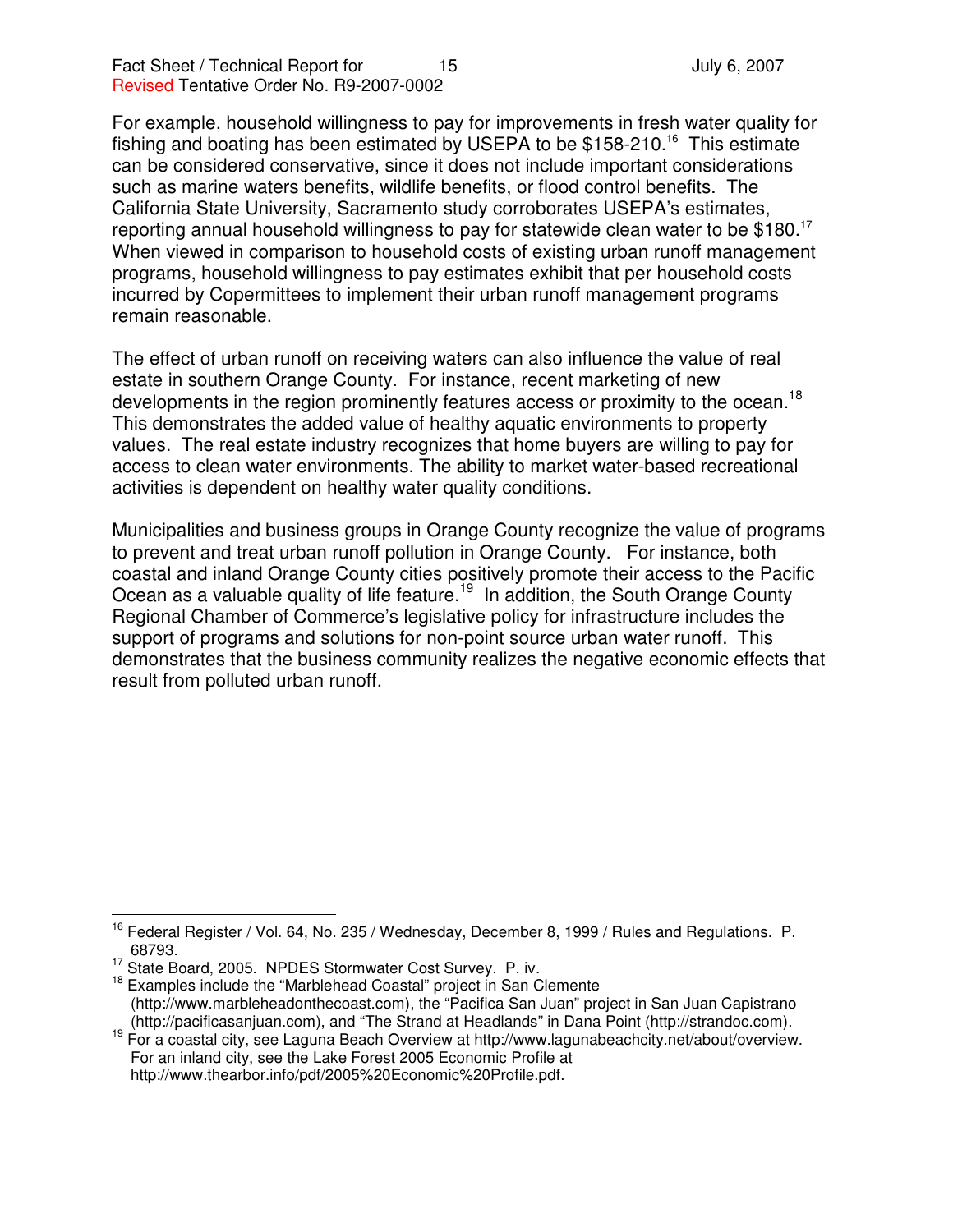Another important way to consider urban runoff management program costs is to consider the implementation cost in terms of costs incurred by not improving the programs. Urban runoff in southern California has been found to cause illness in people bathing near storm drains.<sup>20</sup> A study of south Huntington Beach and north Newport Beach (both located in northern Orange County) found that an illness rate of about 0.8% among bathers at those beaches resulted in about \$3 million annually in health-related expenses.<sup>21</sup> Extrapolation of such numbers to the wide range of beaches of Orange County could result in huge public expenses.

Urban runoff and its impact on receiving waters also affect tourism. In past years, Orange County was featured in the national press for its water quality problems. Such news is likely to have a negative impact on tourism, since polluted beaches are generally not attractive to tourists. According to the Orange County Community Indicators Project, the County's visitors spent an average of \$107.70 per day in 2004.<sup>22</sup> The experience of Huntington Beach provides an example of the potential economic impact of poor water quality. Approximately eight miles of Huntington Beach were closed for two months in the middle of summer of 1999, severely impacting beach visitation. When considered with the number of visitors and their average expenditure, the negative effects to the local economy are obvious.

Coastal tourism is an important industry in Orange County and is dependent upon effective management of urban runoff pollution. The following examples reflect that relationship.

DANA POINT: In response to a Grand Jury finding (1999-2000 Rainy Season's First Flush Hits the Harbors of Orange County), the city of Dana Point notes the interrelationship between the clean coastal water and the economic health of the city. Dana Point reports receiving \$5.2 million in transit occupancy tax funds in FY 1999-2000 "due in large part because of proximity to the beach. Without clean beaches, Dana Point risks losing its major revenue source."<sup>23</sup> More recently, the City budget report estimates that transit occupancy taxes comprise 35% of general fund revenues for the 2006 fiscal year.

<sup>&</sup>lt;sup>20</sup> Haile, R.W., et al, 1996. An Epidemiological Study of Possible Adverse Health Effects of Swimming in Santa Monica Bay. Santa Monica Bay Restoration Project.

<sup>&</sup>lt;sup>21</sup> Dwight, R.H., et al., 2005. Estimating the Economic Burden From Illnesses Associated With Recreational Coastal Water Pollution – A Case Study in Orange County, California. Journal of Enviro. Management Vol.76. No.2 p.95-103. Also reported in: Los Angeles Times, May 2, 2005. Here's What Ocean Germs Cost You: A UC Irvine Study Tallies the Cost of Treatment and Lost Wages for Beachgoers Who Get Sick.

<sup>&</sup>lt;sup>22</sup> Orange County 2006 Community Indicators Project. 2006. Sponsored by the County of Orange, the Orange County Business Council, and the Children and Families Commission of Orange County. Available on-line at www.oc.ca.gov/ceocommunity.asp

<sup>23</sup> Orange County Grand Jury. 1999-2000 Rainy Season's First Flush Hits the Harbors of Orange County.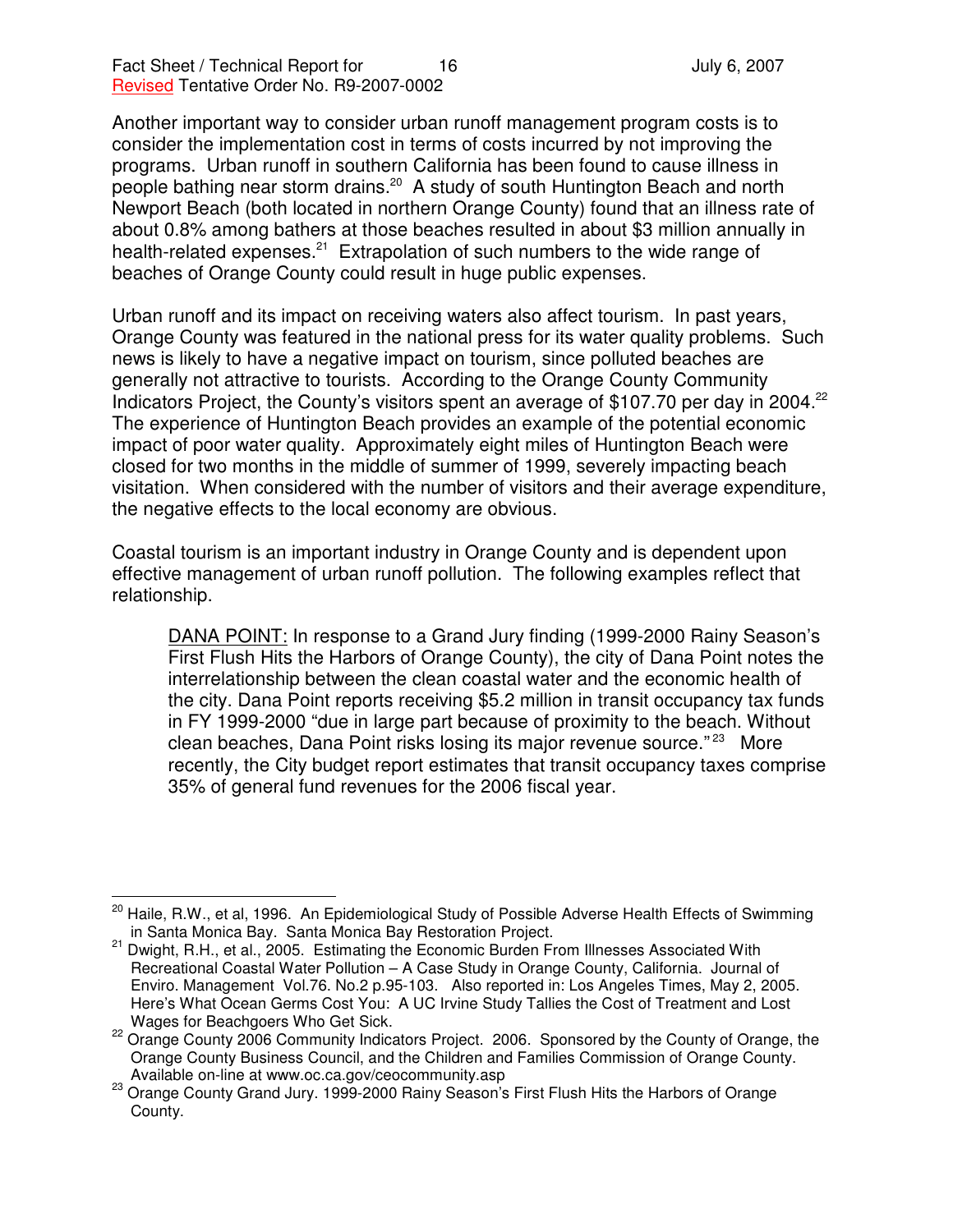LAGUNA BEACH: Tourism is one of the primary components of the Laguna Beach economy, and the beach is one of the main tourist attractions in the city. In 1999, hotel/motel bed tax revenue was approximately \$3 million, representing 13% of the City's general fund revenue.<sup>24</sup> In 2006, the City expects transit occupancy taxes to represent about 11% of general fund revenue.<sup>25</sup> The proportional decrease is due to an increase in property taxes, which is also affected in part by the quality of coastal waters. The City Council recognizes the value of the beaches to tourists and the local population and has funded several low-flow diversion systems in an attempt to decrease beach pollution and beach closures.

DOHENY STATE BEACH: In 1997, the U.S. Army Corps of Engineers (USACE) prepared an economic analysis as part of the San Juan Creek and Aliso Creek Watershed Study. Recreational value for Doheny State Beach, based on annual visitation of 670,545 people in 1995, was calculated at \$2,850,000. Furthermore, the USACE notes that lifeguards reported that beach attendance falls dramatically when there are unhealthy conditions in the ocean. In 1999, the USACE prepared an updated economic study as part of the Feasibility Phase of the San Juan Creek Watershed Management Study. The 1999 study reports that average beach attendance from 1996 to 1998 increased to 918,735. The USACE places a recreation value per visitor at \$5.76, which implies the annual recreational value of Doheny State Beach for 1996 to 1998 was \$5,291,914.

ALISO BEACH: In 1997, the USACE prepared an economic analysis as part of the San Juan Creek and Aliso Creek Watershed Study. Recreational value for Aliso Beach, based on annual visitation of 3,477,369 people in 1995, was calculated at \$14,779,000. In the 1999 Draft Feasibility Report for the Aliso Creek Watershed Management Study, the USACE noted that the average beach attendance from 1996 to 1998 decreased to 1,148,374. The recreation value per visitor was calculated at \$4.50 and the average annual impact from water quality-related beach closures at Aliso Beach Park was estimated to be \$468,392. This number is comparable to an economic analysis conducted as part of the Aliso Creek Watershed 205(j) study that estimated the annual average recreational value impact of beach closures at Aliso Beach Park to be \$468,400.

 $24$  Laguna Beach at a Glance. May 2000. Prepared by Moore lacofano Goltsman, Inc.

<sup>25</sup> City of Laguna Beach, adopted budget 2006-2007. Available on-line at: http://www.lagunabeachcity.net/government/reference/budget07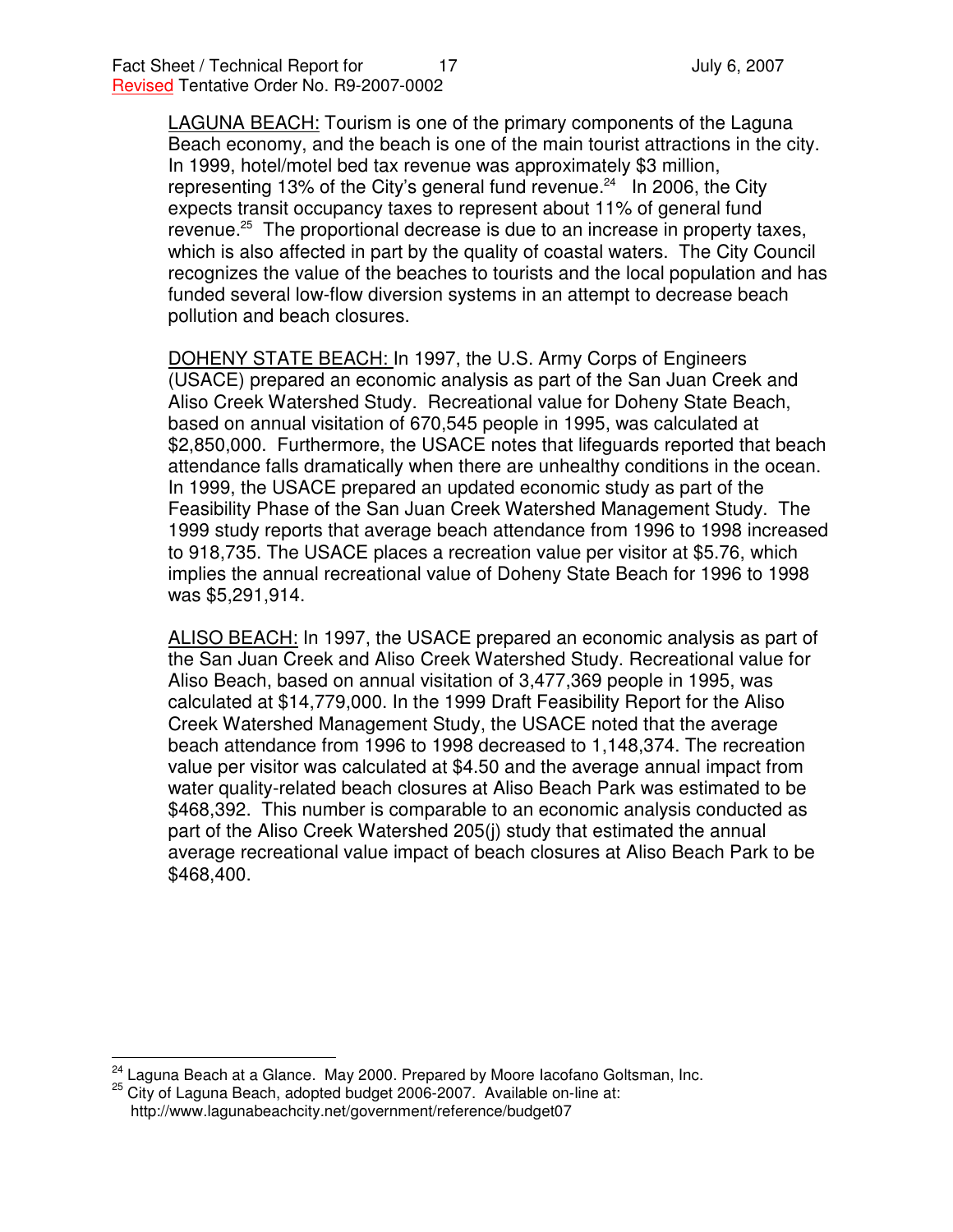Finally, it is important to consider the benefits of urban runoff management programs in conjunction with their costs. A recent study conducted by USC/UCLA assessed the costs and benefits of implementing various approaches for achieving compliance with the MS4 permits in the Los Angeles Region. The study found that non-structural systems would cost \$2.8 billion but provide \$5.6 billion in benefit. If structural systems were determined to be needed, the study found that total costs would be \$5.7 to \$7.4 billion, while benefits could reach \$18 billion.<sup>26</sup> Costs are anticipated to be borne over many years – probably ten years at least. As can be seen, the benefits of the programs are expected to considerably exceed their costs. Such findings are corroborated by USEPA, which found that the benefits of implementation of its Phase II storm water rule would also outweigh the costs.<sup>27</sup>

Additional discussion of economic issues can be found at section 3 of the Fact Sheet/Technical Report for Regional Board Order No. R9-2002-01, available at:

http://www.waterboards.ca.gov/sandiego/programs/oc\_stormwater.html.

## **VII. LEGAL AUTHORITY**

The following statutes, regulations, and Water Quality Control Plans provide the basis for the requirements of Order No. R9-2006-0011: Clean Water Act (CWA), California Water Code (CWC), 40 CFR Parts 122, 123, 124 (National Pollutant Discharge Elimination System Permit Application Regulations for Storm Water Discharges, Final Rule), Part II of 40 CFR Parts 9, 122, 123, and 124 (National Pollutant Discharge Elimination System – Regulations for Revision of the Water Pollution Control Program Addressing Storm Water Discharges; Final Rule), Water Quality Control Plan – Ocean Waters of California (California Ocean Plan), Water Quality Control Plan for the San Diego Basin (Basin Plan), 40 CFR 131 Water Quality Standards; Establishment of Numeric Criteria for Priority Toxic Pollutants for the State of California; Rule (California Toxics Rule), and the California Toxics Rule Implementation Plan.

The legal authority citations below generally apply to directives in Order No. R9-2007-0002, and provide the Regional Board with ample underlying authority to require each of the directives of Order No. R9-2007-0002. Legal authority citations are also provided with each permit section discussion in section IX of this Fact Sheet/Technical Report.

CWA  $402(p)(3)(B)(ii)$  – The CWA requires in section  $402(p)(3)(B)(ii)$  that permits for discharges from municipal storm sewers "shall include a requirement to effectively prohibit non-stormwater discharges into the storm sewers."

<sup>&</sup>lt;sup>26</sup> LARWQCB, 2004. Alternative Approaches to Stormwater Control.

 $^{27}$  Federal Register / Vol. 64, No. 235 / Wednesday, December 8, 1999 / Rules and Regulations. P. 68791.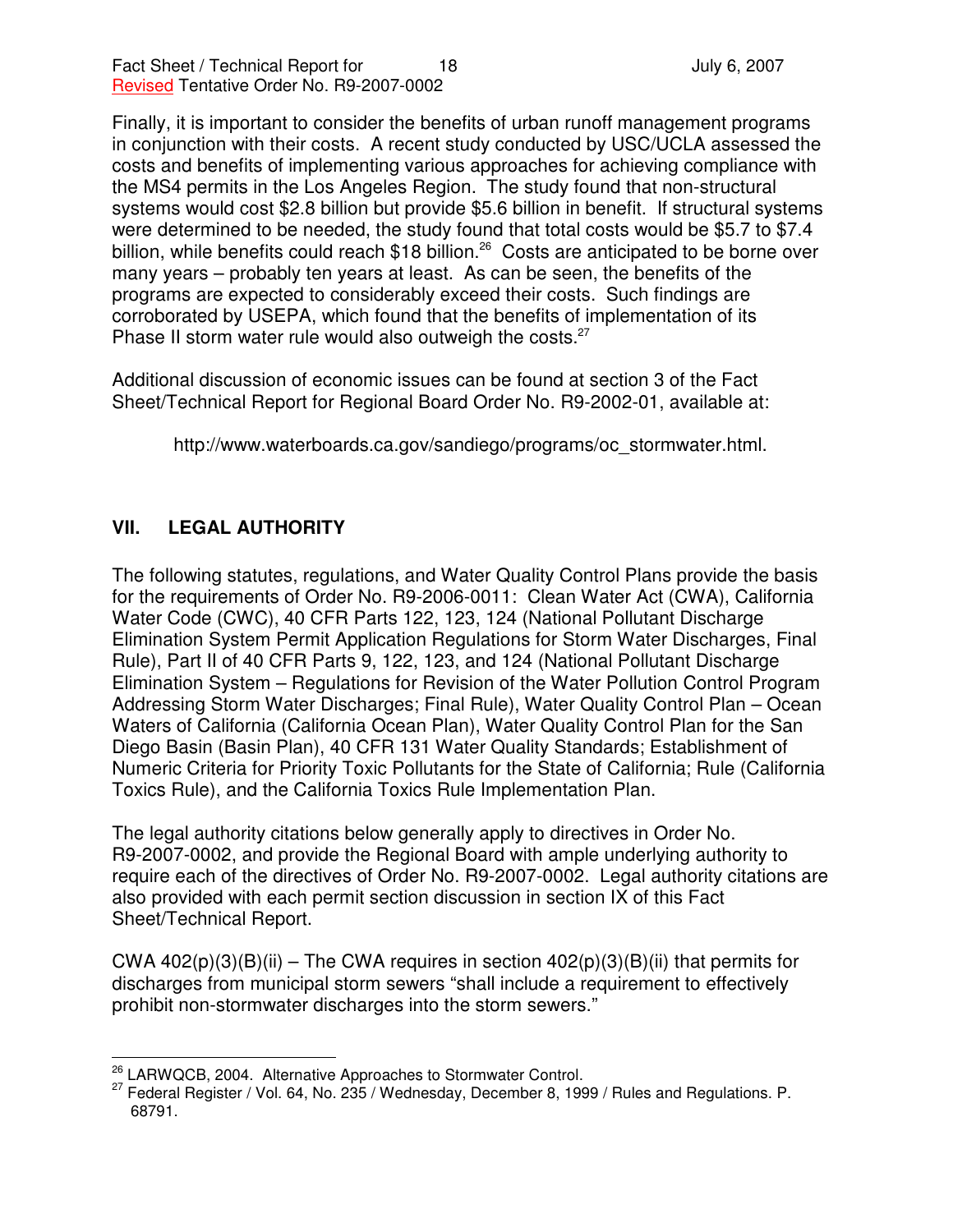CWA 402(p)(3)(B)(iii) – The CWA requires in section  $402(p)(3)(B)$ (iii) that permits for discharges from municipal storm sewers "shall require controls to reduce the discharge of pollutants to the maximum extent practicable, including management practices, control techniques and system, design and engineering methods, and such other provisions as the Administrator or the State determines appropriate for the control of such pollutants."

40 CFR 122.26(d)(2)(i)(B,C,E, and F) – Federal NPDES regulations 40 CFR 122.26(d)(2)(i)(B,C,E, and F) provide that each Copermittee's permit application "shall consist of: (i) Adequate legal authority. A demonstration that the applicant can operate pursuant to legal authority established by statute, ordinance or series of contracts which authorizes or enables the applicant at a minimum to: […] (B) Prohibit through ordinance, order or similar means, illicit discharges to the municipal separate storm sewer; (C) Control through ordinance, order or similar means the discharge to a municipal separate storm sewer of spills, dumping or disposal of materials other than storm water; […] (E) Require compliance with condition in ordinances, permits, contracts or orders; and (F) Carry out all inspection, surveillance and monitoring procedures necessary to determine compliance and noncompliance with permit conditions including the prohibition on illicit discharges to the municipal separate storm sewer."

40 CFR 122.26(d)(2)(iv) – Federal NPDES regulation 40 CFR 122.26(d)(2)(iv) provides that the Copermittee shall develop and implement a proposed management program which "shall include a comprehensive planning process which involves public participation and where necessary intergovernmental coordination, to reduce the discharge of pollutants to the maximum extent practicable using management practices, control techniques and system, design and engineering methods, and such other provisions which are appropriate. The program shall also include a description of staff and equipment available to implement the program. […] Proposed programs may impose controls on a system wide basis, a watershed basis, a jurisdiction basis, or on individual outfalls. […] Proposed management programs shall describe priorities for implementing controls."

40 CFR 122.26(d)(2)(iv)(A - D) – Federal NPDES regulations 40 CFR 122.26(d)(2)(iv)(A - D) require municipalities to implement controls to reduce pollutants in urban runoff from new development and significant redevelopment, construction, and commercial, residential, industrial, and municipal land uses or activities. Control of illicit discharges is also required.

CWC 13377 – CWC section 13377 provides that "Notwithstanding any other provision of this division, the State Board or the regional boards shall, as required or authorized by the CWA, as amended, issue waste discharge requirements and dredged or fill material permits which apply and ensure compliance with all applicable provisions of the act and acts amendatory thereof or supplementary, thereto, together with anymore stringent effluent standards or limitation necessary to implement water quality control plans, or for the protection of beneficial uses, or to prevent nuisance."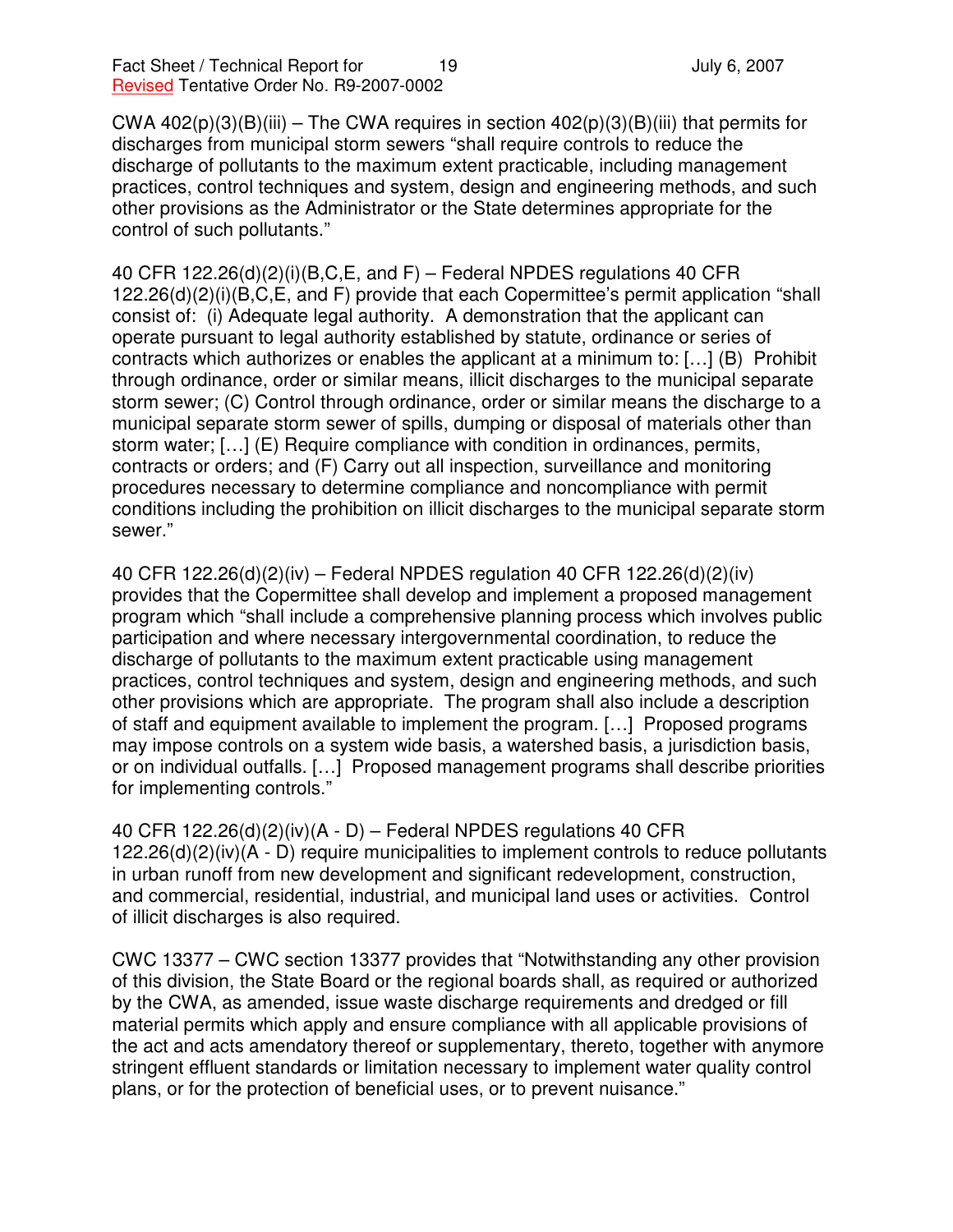Order No. R9-2007-0002 is an essential mechanism for achieving the water quality objectives that have been established for protecting the beneficial uses of the water resources in the San Diego Region portion of Orange County. Federal NPDES regulation 40 CFR 122.44(d)(1) requires MS4 permits to include any requirements necessary to "achieve water quality standards established under CWA section 303, including State narrative criteria for water quality." The term "water quality standards" in this context refers to a water body's beneficial uses and the water quality objectives necessary to protect those beneficial uses as established in the Basin Plan and antidegradation policies.

### **VIII. FINDINGS**

The findings of the Order have been modified to reduce repetition in their discussions and address new requirements. Each finding of the Order is provided and discussed below. Additional discussion relative to the findings can be found in section IX of the Fact Sheet, which provides discussions of the Order's directives.

### **A. Basis For the Order**

**Finding A.1.** This Order is based on the federal Clean Water Act (CWA), the Porter-Cologne Water Quality Control Act (Division 7 of the Water Code, commencing with Section 13000), applicable state and federal regulations, all applicable provisions of statewide Water Quality Control Plans and Policies adopted by the State Water Resources Control Board (State Board), the Water Quality Control Plan for the San Diego Basin adopted by the Regional Board, the California Toxics Rule, and the California Toxics Rule Implementation Plan.

**Discussion of Finding A.1**. In 1987, Congress established CWA Amendments to create requirements for storm water discharges under the NPDES program, which provides for permit systems to regulate the discharge of pollutants. Under the Porter-Cologne Water Quality Control Act, the State Board and the nine Regional Water Quality Control Boards have primary responsibility for the coordination and control of water quality, including the authority to implement the CWA. Porter-Cologne (section 13240) directs the Regional Water Quality Control Boards to set water quality objectives via adoption of Basin Plans that conform to all State policies for water quality control.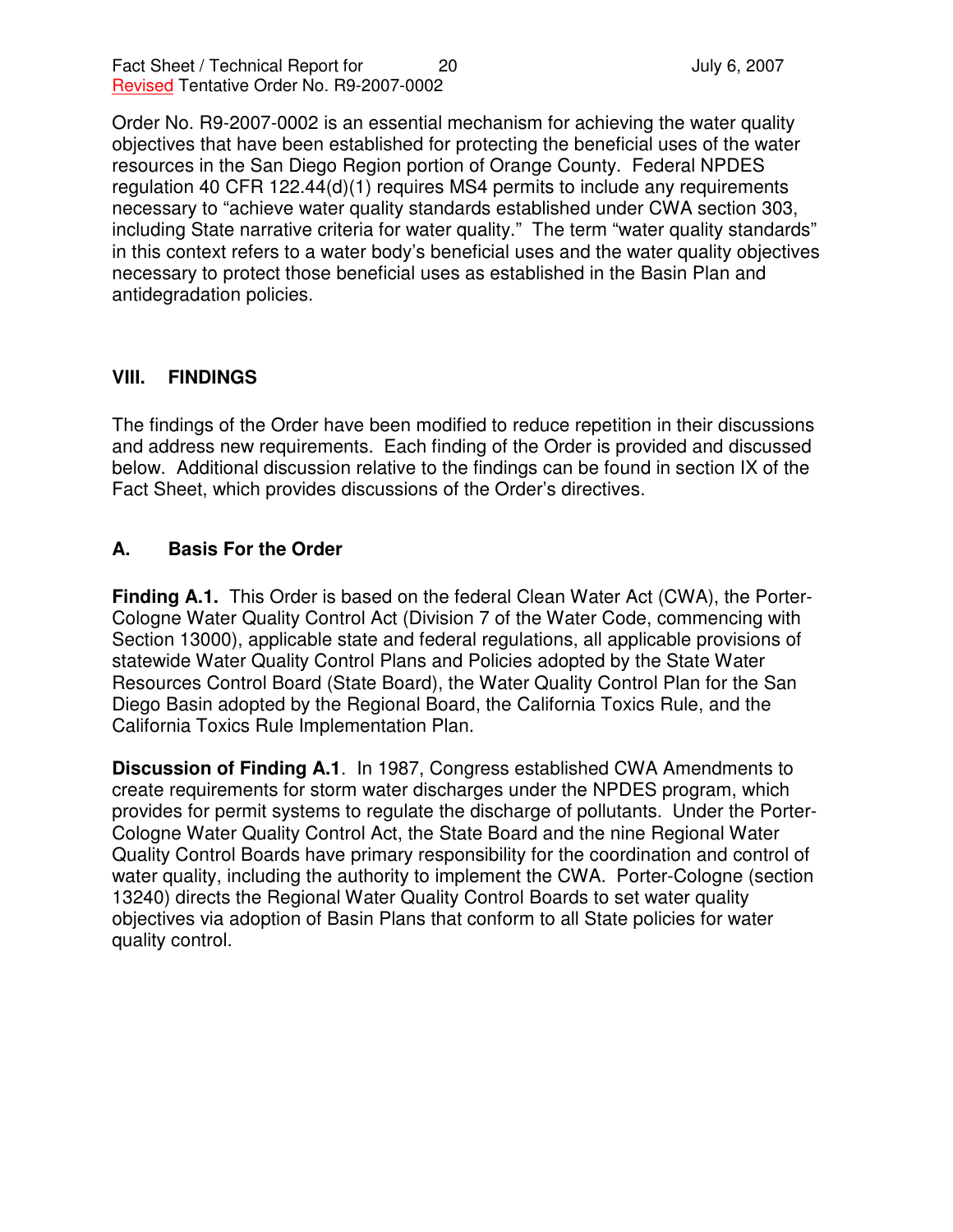As a means for achieving those water quality objectives, Porter-Cologne (section 13243) further authorizes the Regional Water Quality Control Boards to establish waste discharge requirements (WDRs) to prohibit waste discharges in certain conditions or areas. Since 1990, the San Diego Regional Board has issued area-wide MS4 NPDES permits. The Order will renew Order No. R9-2002-01 to comply with the CWA and attain water quality objectives in the Basin Plan by limiting the contributions of pollutants conveyed by urban runoff. Further discussions of the legal authority associated with the prohibitions and directives of the Order are provided in section VII this document.

**Finding A.2.** This Order renews National Pollutant Discharge Elimination System (NPDES) Permit No. CAS0108740, which was first issued on July 16, 1990 (Order No. 90-38), and then renewed on August 8, 1996 (Order No. 96-03) and February 13, 2002 (Order No. R9-2002-01). On August 21, 2006, in accordance with Order No. R9- 2002-01, the County of Orange, as the Principal Permittee, submitted a Report of Waste Discharge (ROWD) for renewal of the MS4 Permit.

**Discussion of Finding A.2.** This Order renews National Pollutant Discharge Elimination System (NPDES) Permit No. CAS0108740, which was first issued on July 16, 1990 (Order No. 90-38), and then renewed on August 8, 1996 (Order No. 96-03) and February 13, 2002 (Order No. R9-2002-01). On August 21, 2006, in accordance with Order No. R9-2002-01, the County of Orange, as the Principal Permittee, submitted a Report of Waste Discharge (ROWD) for renewal of the MS4 Permit. Supporting information discussing the topic of this finding can be found in section V of this document.

**Finding A.3.** This Order is consistent with the following precedential Orders adopted by the State Water Resources Control Board (State Board) addressing municipal storm water NPDES Permits: Order 99-05, Order WQ-2000-11, Order WQ 2001-15, and Order WQO 2002-0014.

**Discussion of Finding A.3.** In recent years the State Board has considered several appeals of MS4 permits issued by the Regional Boards. In Order 99-05, the State Board established language for Receiving Water Limitation Language for MS4 permits. In Order No. WQ-2000-11, the State Board addressed design standards for Standard Urban Storm Water Mitigation Plan (SUSMP) requirements. Order WQ 2001-15 addressed Petitions of the San Diego County MS4 Permit issued by the Regional Board in 2001 (Order No. R9-2001-01). Order WQO 2002-0014 addresses Petitions of the Orange County MS4 Permit issued by the Regional Board in 2002 (Order No. R9-2002-01).

#### **B. Regulated Parties**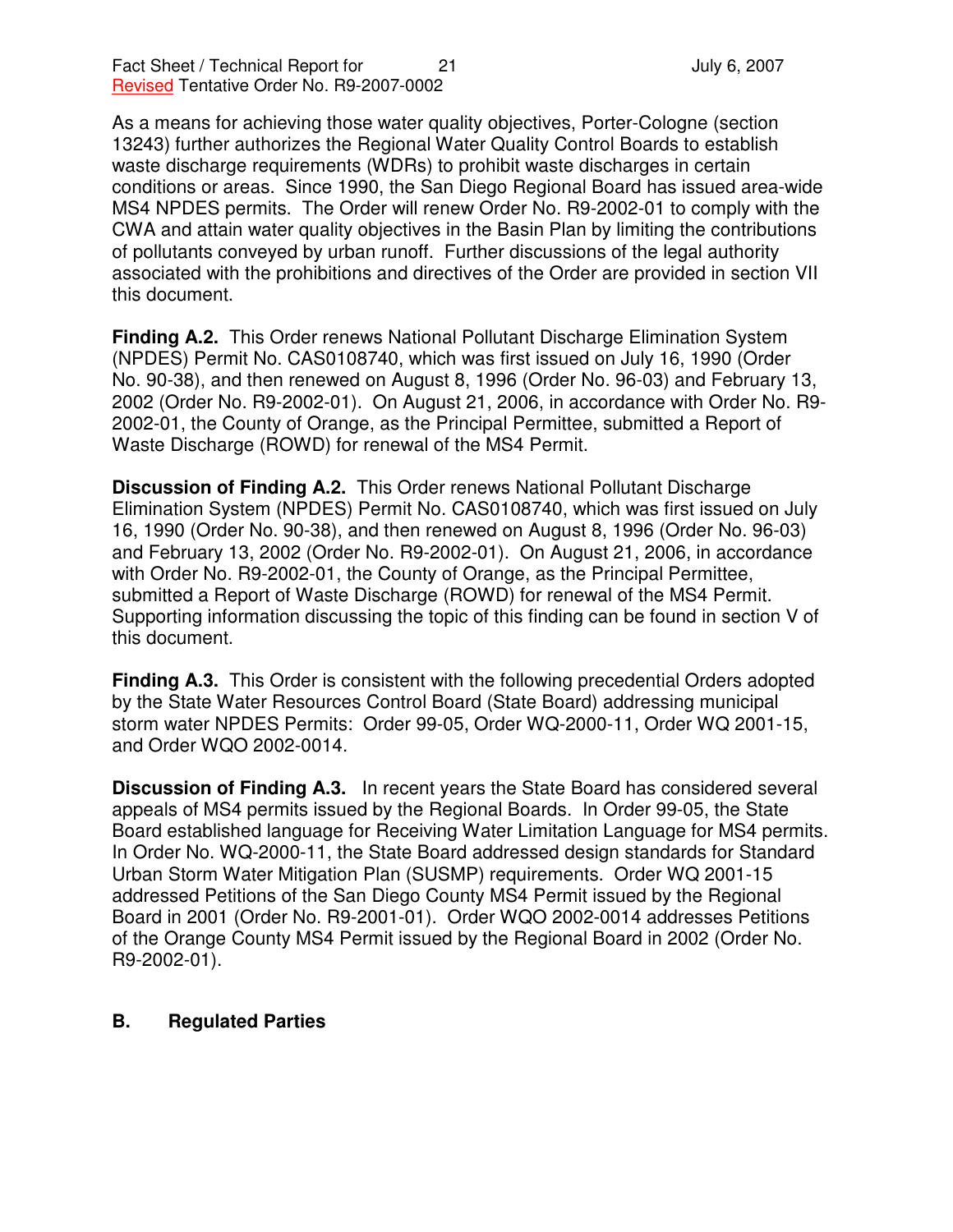**Finding B.1.** Each of the persons in Table 1 of the Order, hereinafter called Copermittees or dischargers, owns or operates a municipal separate storm sewer system (MS4), through which it discharges urban runoff into waters of the United States within the San Diego Region. These MS4s fall into one or more of the following categories: (1) a medium or large MS4 that services a population of greater than 100,000 or 250,000 respectively; or (2) a small MS4 that is "interrelated" to a medium or large MS4; or (3) an MS4 which contributes to a violation of a water quality standard; or (4) an MS4 which is a significant contributor of pollutants to waters of the United States.

**Discussion of Finding B.1.** Section 402 of the CWA prohibits the discharge of any pollutant to waters of the United States from a point source, unless that discharge is authorized by a NPDES permit. Though urban runoff comes from a diffuse source, it is discharged through MS4s, which are point sources under the CWA. Federal NPDES regulation 40 CFR 122.26(a) (iii) and (iv) provide that discharges from MS4s, which service medium or large populations greater than 100,000 or 250,000 respectively, shall be required to obtain a NPDES permit. Federal NPDES regulation 40 CFR 122.26(a)(v) also provides that a NPDES permit is required for "A [storm water] discharge which the Director, or in states with approved NPDES programs, either the Director or the USEPA Regional Administrator, determines to contribute to a violation of a water quality standard or is a significant contributor of pollutants to waters of the United States." Such sources are then designated into the program.

Other small MS4s, such as those serving universities and military installations, also exist within the watersheds of Orange County in the San Diego Region. While these MS4s are not subject to this Order, they are subject to the Phase II NPDES storm water regulations. Over time, these MS4s will be designated for coverage under the State Board's statewide general storm water permit for small MS4s.

### **C. Discharge Characteristics**

**Finding C.1.** Urban runoff contains waste, as defined in the California Water Code (CWC), and pollutants that adversely affect the quality of the waters of the State. The discharge of urban runoff from an MS4 is a "discharge of pollutants from a point source" into waters of the U.S. as defined in the CWA.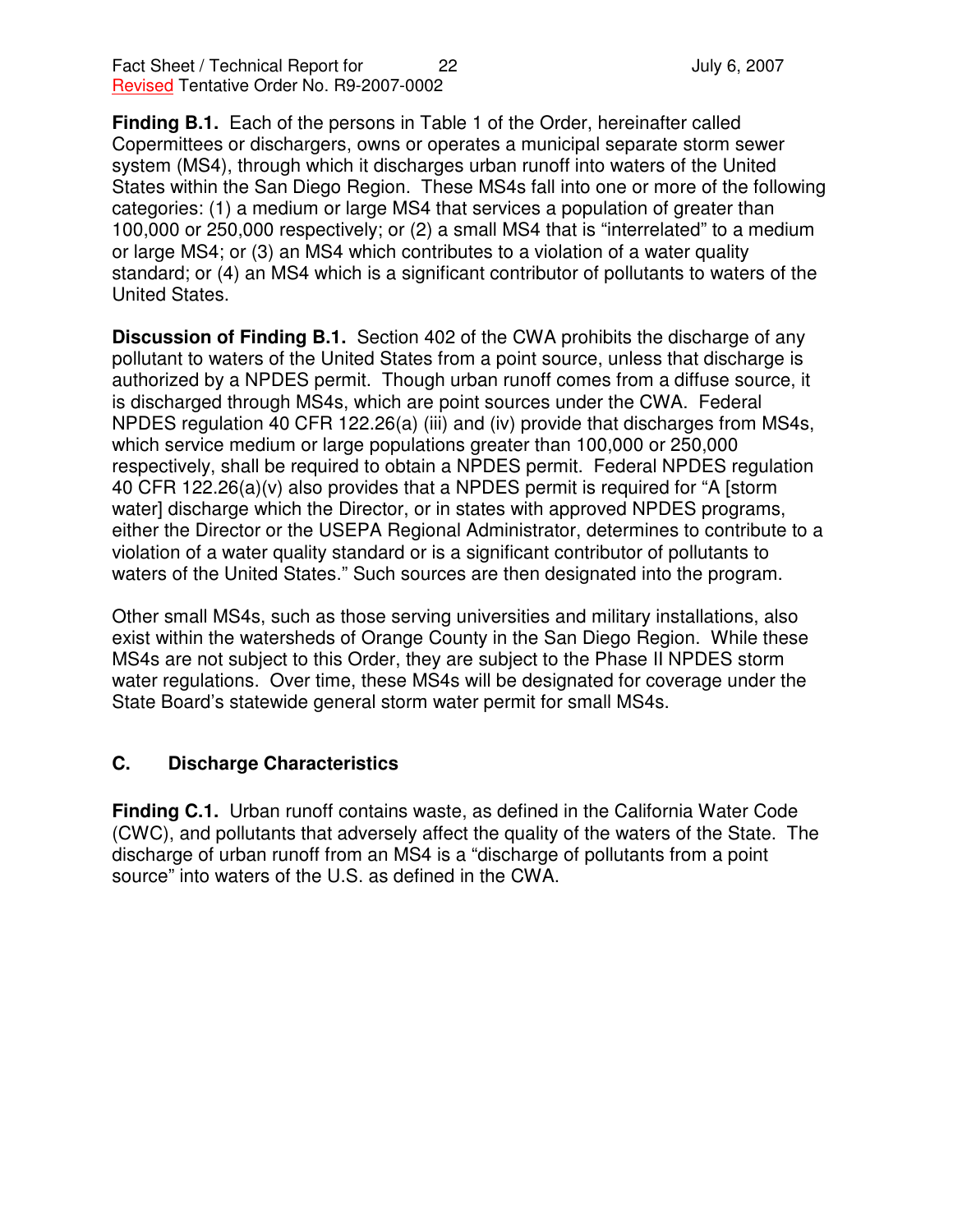**Discussion of Finding C.1.** Section 13050(d) of the CWC defines "waste" as "sewage and any and all other waste substances, liquid, solid, gaseous, or radioactive, associated with human habitation, or of human or animal origin, or from any producing, manufacturing, or processing operation, including waste placed within containers of whatever nature prior to, and for purposes of, disposal." 40 CFR 122.2 defines "point source" as "any discernable, confined, and discrete conveyance, including but not limited to, any pipe, ditch, channel, tunnel, conduit, well, discrete fissure, container, rolling stock, concentrated animal feeding operation, landfill leachate collection system, vessel or other floating craft from which pollutants are or may be discharged. This term does not include return flows from irrigated agriculture or agricultural storm water runoff." 40 CFR 122.2 defines "discharge of a pollutant" as "Any addition of any pollutant or combination of pollutants to waters of the U.S. from any point source." Also, the justification for control of pollution into waters of the state can be found at CWC section 13260(a)(1). State Board Order WQ 2001-15 verifies that urban runoff contains waste. 28

Finding C.1 is also discussed in the Response to Comments document (Section X) in comment number 12.

**Finding C.2.** The most common categories of pollutants in urban runoff include total suspended solids, sediment (due to anthropogenic activities); pathogens (e.g., bacteria, viruses, protozoa); heavy metals (e.g., copper, lead, zinc and cadmium); petroleum products and polynuclear aromatic hydrocarbons; synthetic organics (e.g., pesticides, herbicides, and PCBs); nutrients (e.g., nitrogen and phosphorus fertilizers), oxygen-demanding substances (decaying vegetation, animal waste), detergents, and trash.

<sup>28</sup> State Board, 2001. Order WQ 2001-15. In the Matter of Petitions of Building Industry Association of San Diego County and Western States Petroleum Association: For Review of Waster Discharge Requirements Order No. 2001-01 for Urban Runoff from San Diego County [NPDES No. CAS0108758] Issued by the Regional Board.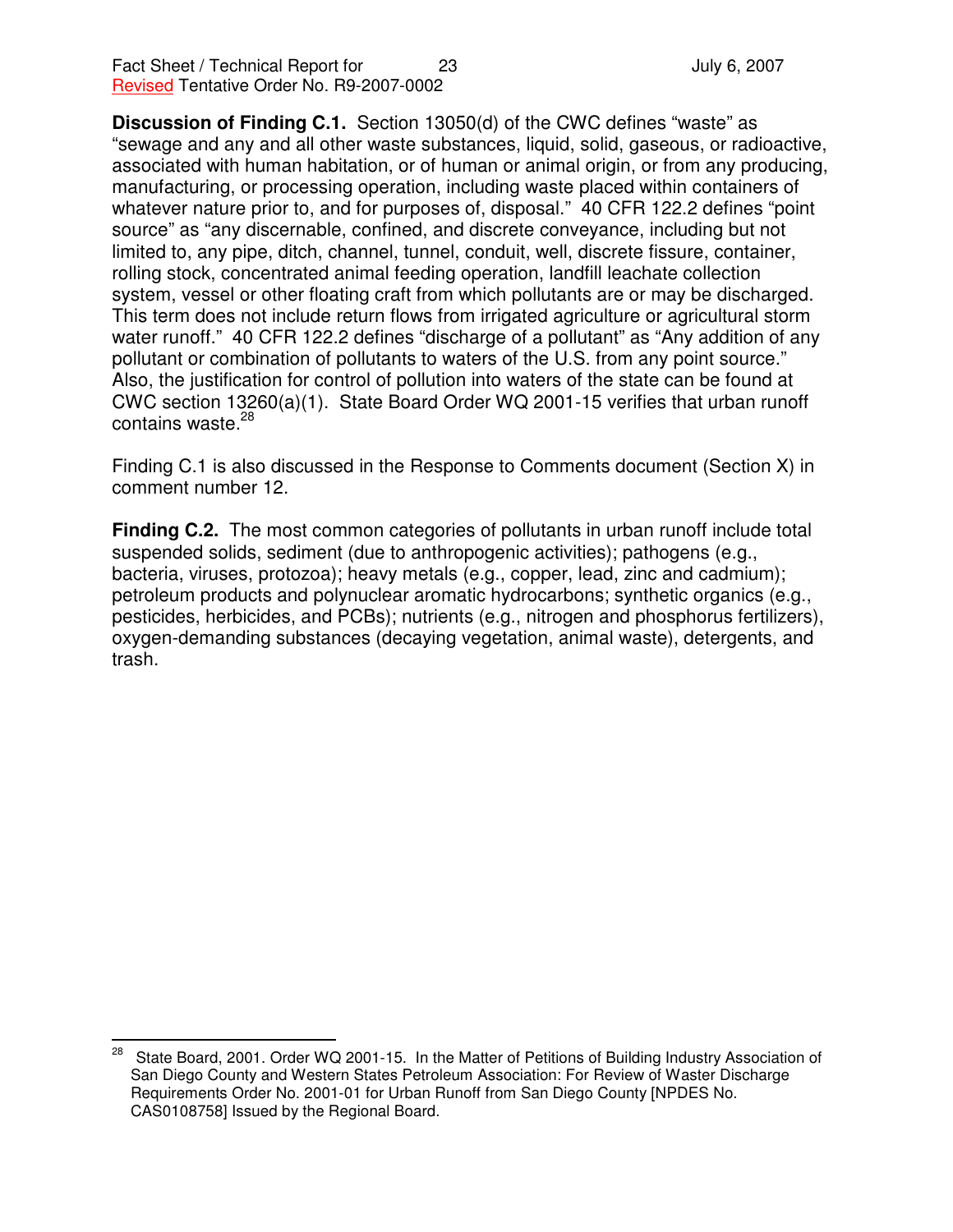**Discussion of Finding C.2**. The National Urban Runoff Program (NURP) study showed that heavy metals, organics, coliform bacteria, nutrients, oxygen demanding substances (e.g., decaying vegetation), and total suspended solids are found at relatively high levels in urban runoff.<sup>29</sup> It also found that MS4 discharges draining residential, commercial, and light industrial areas contain significant loadings of total suspended solids and other pollutants. The Basin Plan goes on to identify urban runoff pollutants to include lawn and garden chemicals, household and automotive care products dumped or drained on streets, and sediment that erodes from construction sites.<sup>30</sup> In addition, the State Board Urban Runoff Technical Advisory Committee (TAC) finds that urban runoff pollutants include sediments, nutrients, oxygen-demanding substances, heavy metals, petroleum hydrocarbons, pathogenic bacteria, viruses, and pesticides.<sup>31</sup> Runoff that flows over streets, parking lots, construction sites, and industrial, commercial, residential, and municipal areas carries these untreated pollutants through storm drain networks directly to the receiving waters of the San Diego Region.

Finding C.2 is also discussed in the Response to Comments document (Section X) in comment number 13.

**Finding C.3**. The discharge of pollutants and/or increased flows from MS4s may cause or threaten to cause the concentration of pollutants to exceed applicable receiving water quality objectives and impair or threaten to impair designated beneficial uses resulting in a condition of pollution (i.e., unreasonable impairment of water quality for designated beneficial uses), contamination, or nuisance.

**Discussion of Finding C.3.** The 1992, 1994, and 1996 National Water Quality Inventory Reports to Congress prepared by USEPA showed a trend of impairment in the nation's waters from contaminated storm water and urban runoff.<sup>32</sup> The 1998 National Water Quality Inventory Report showed that urban runoff discharges affect 11% of rivers, 12% of lakes, and 28% of estuaries. The report states that ocean shoreline impairment due to urban runoff increased from 55% in 1996 to 63% in 1998. The report notes that urban runoff discharges are the leading source of pollution and the main factor in the degradation of surface water quality in California's coastal waters, rivers, and streams. Furthermore, the NURP study found that pollutant levels from illicit discharges were high enough to significantly degrade receiving water quality, and threaten aquatic life, wildlife, and human health.<sup>33</sup>

 $\frac{29}{10}$  lbid.

<sup>30</sup> Regional Board, 1994. Water Quality Control Plan, San Diego Basin, Region 9. San Diego.

<sup>&</sup>lt;sup>31</sup> State Board, 1994. Urban Runoff Technical Advisory Committee Report and Recommendations. Nonpoint Source Management Program.

<sup>32</sup> USEPA, 2000. Quality of Our Nation's Waters: Summary of the National Water Quality Inventory 1998 Report to Congress – USEPA 841-S-00-001; Water Quality Conditions in the United States: Profile from the 1998 National Water Quality Inventory Report to Congress – USEPA 841-F-00-006.

<sup>33</sup> USEPA, 1993. Results of the Nationwide Urban Runoff Program, Volume 1 – Final Report.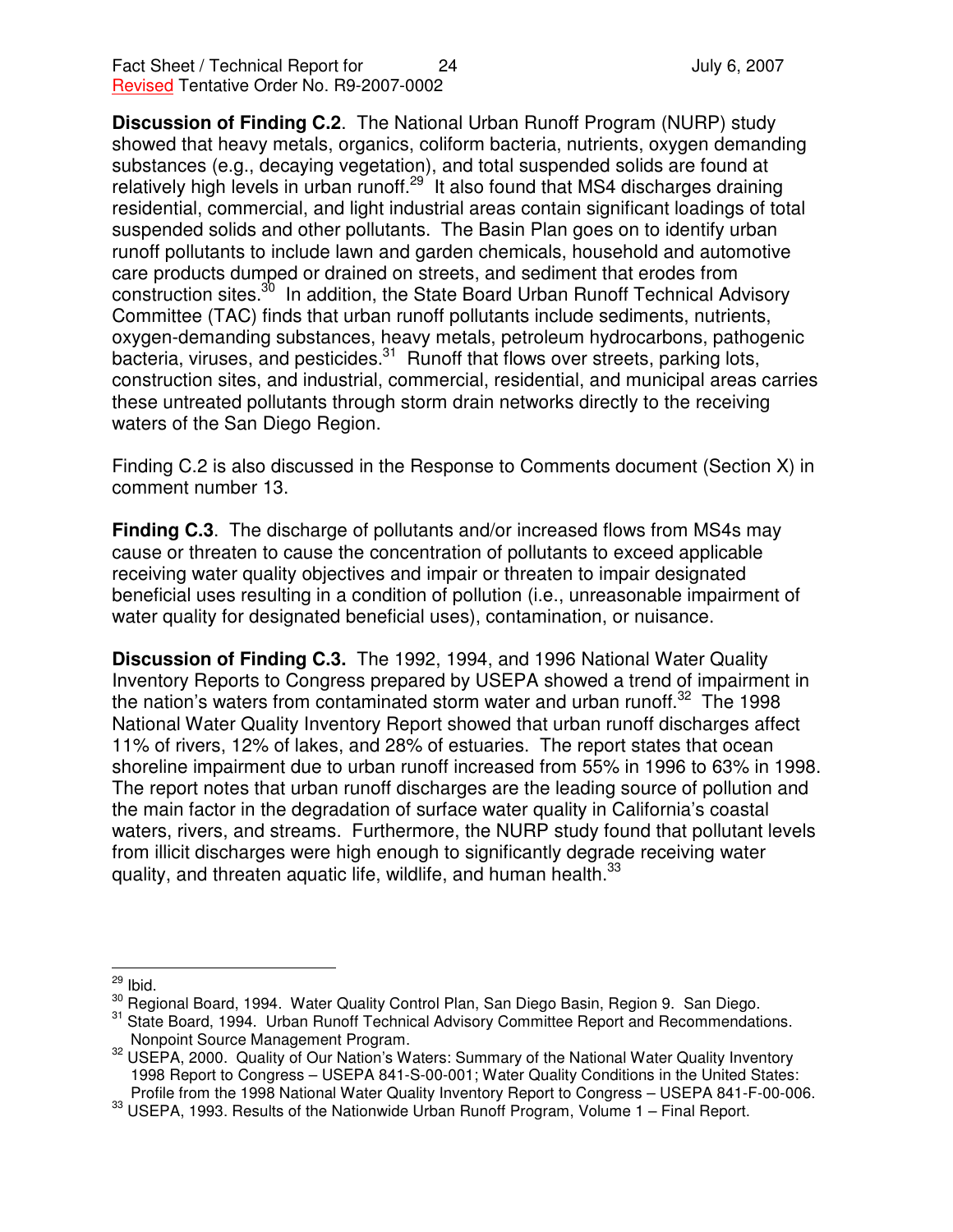In addition, the Region's CWA section 303(d) list, which identifies water bodies with impaired beneficial uses within the region, also indicates that the impacts of urban runoff on receiving waters are significant. Many of the impaired water bodies on the 303(d) list are impaired by constituents that have been found at high levels within urban runoff by the County of Orange storm water monitoring program.<sup>34</sup> Examples of constituents frequently responsible for beneficial use impairment include indicator fecal bacteria, heavy metals, and sediment; these constituents have been found at high levels in urban runoff both regionally and nationwide.<sup>35,36</sup> In addition, impairments may be caused by synergistic effects of multiple contaminants or by pollutants not currently monitored by storm water programs<sup>37</sup>.

Finding C.3 is also discussed in the Response to Comments document (Section X) in comment number 12.

**Finding C.4**. Pollutants in urban runoff can threaten and adversely affect human health. Human illnesses have been clearly linked to recreating near storm drains flowing to coastal waters. Also, urban runoff pollutants in receiving waters can bioaccumulate in the tissues of invertebrates and fish, which may be eventually consumed by humans.

County of Orange, 2006. Orange County Municipal Copermittees 2005-2006 Annual Storm Water Program Report, Section 11.

 $35$  lbid.

<sup>&</sup>lt;sup>36</sup> USEPA, 1983. Results of the Nationwide Urban Runoff Program, Volume 1 - Final Report.

<sup>&</sup>lt;sup>37</sup> County of Orange, 2006. Orange County Municipal Copermittees 2005-2006 Annual Storm Water Program Report, Section 11.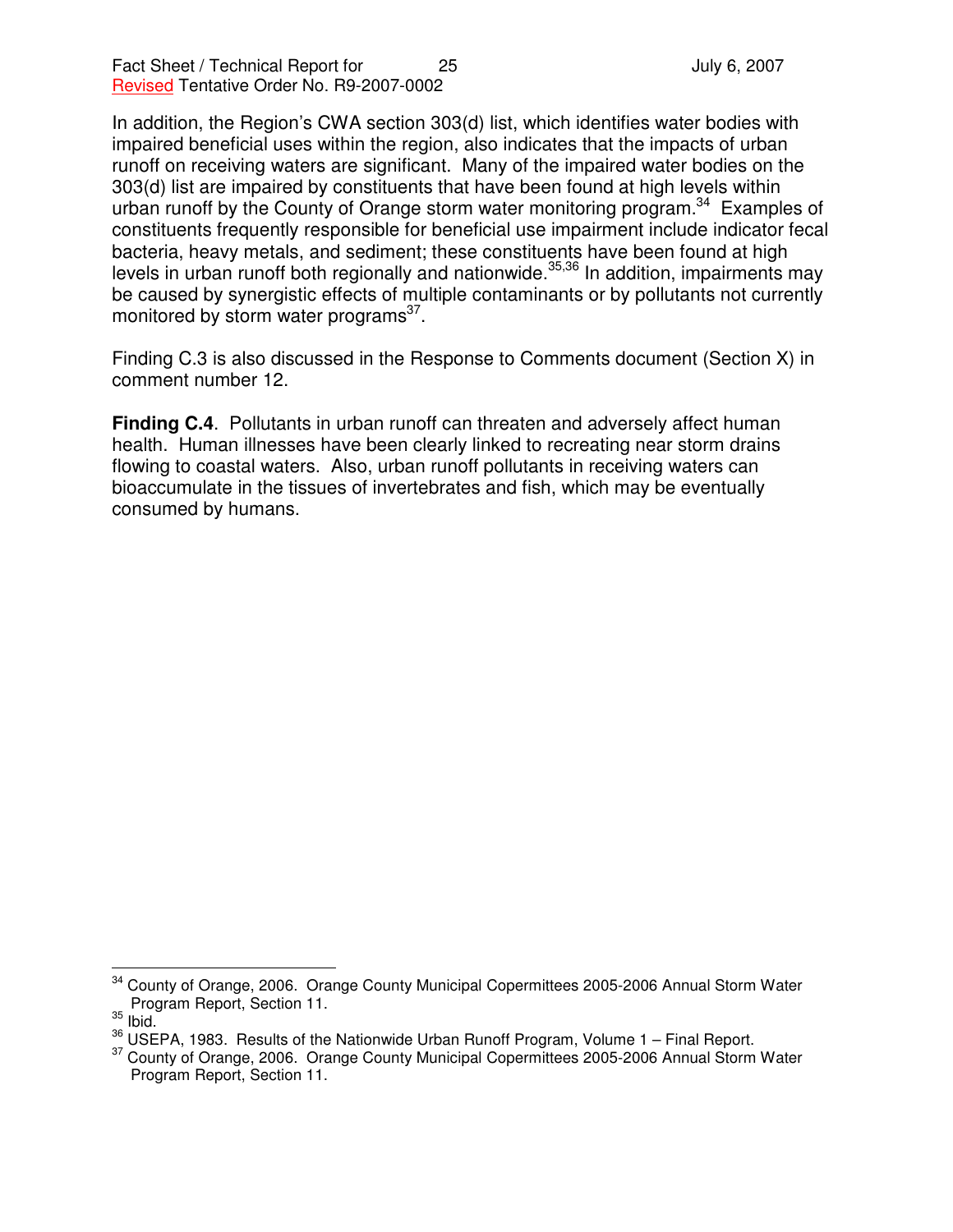**Discussion of Finding C.4**. A landmark study, conducted by the Santa Monica Bay Restoration Project, found that there was an increased occurrence of illness in people that swam in proximity to a flowing storm drain.<sup>38</sup> A study of south Huntington Beach and north Newport Beach (both located in northern Orange County) found that an illness rate of about 0.8% among bathers at those beaches resulted in about \$3 million annually in health-related expenses. <sup>39</sup> Furthermore, urban runoff pollutants in receiving waters can bioaccumulate in the tissues of invertebrates and fish, which may eventually be consumed by humans. Pollutants such as heavy metals and pesticides, which are commonly found in urban runoff, have been found to bioaccumulate and biomagnify in long-lived organisms at the higher trophic levels.<sup>40</sup> Since many aquatic species are utilized for human consumption, toxic substances accumulated in species' tissues can pose a significant threat to public health. USEPA supports this finding when it states, "As runoff flows over areas altered by development, it picks up harmful sediment and chemicals such as oil and grease, pesticides, heavy metals, and nutrients (e.g., nitrogen and phosphorus). These pollutants often become suspended in runoff and are carried to receiving waters, such and lakes, ponds, and streams. Once deposited, these pollutants can enter the food chain through small aquatic life, eventually entering the tissues of fish and humans."<sup>41</sup>

Finding C.4 is also discussed in the Response to Comments document (Section X) in comment number 14.

**Finding C.5.** Urban runoff discharges from MS4s often contain pollutants that cause toxicity to aquatic organisms (i.e., adverse responses of organisms to chemicals or physical agents ranging from mortality to physiological responses such as impaired reproduction or growth anomalies). Toxic pollutants impact the overall quality of aquatic systems and beneficial uses of receiving waters.

Haile, R.W., et al., 1996. An Epidemiological Study of Possible Adverse Health Effects of Swimming in Santa Monica Bay. Santa Monica Bay Restoration Project.

<sup>&</sup>lt;sup>39</sup> Dwight, R.H., et al., 2005. Estimating the Economic Burden From Illnesses Associated With Recreational Coastal Water Pollution – A Case Study in Orange County, California. Journal of Enviro. Management Vol.76. No.2 p.95-103. Also reported in: Los Angeles Times, May 2, 2005. Here's What Ocean Germs Cost You: A UC Irvine Study Tallies the Cost of Treatment and Lost Wages for Beachgoers Who Get Sick.

<sup>40</sup> Abel, P.D, 1996. Water Pollution Biology.

<sup>&</sup>lt;sup>41</sup> USEPA, 2000. Storm Water Phase II Compliance Assistance Guide. Washington D.C. EPA 833-R-00-002.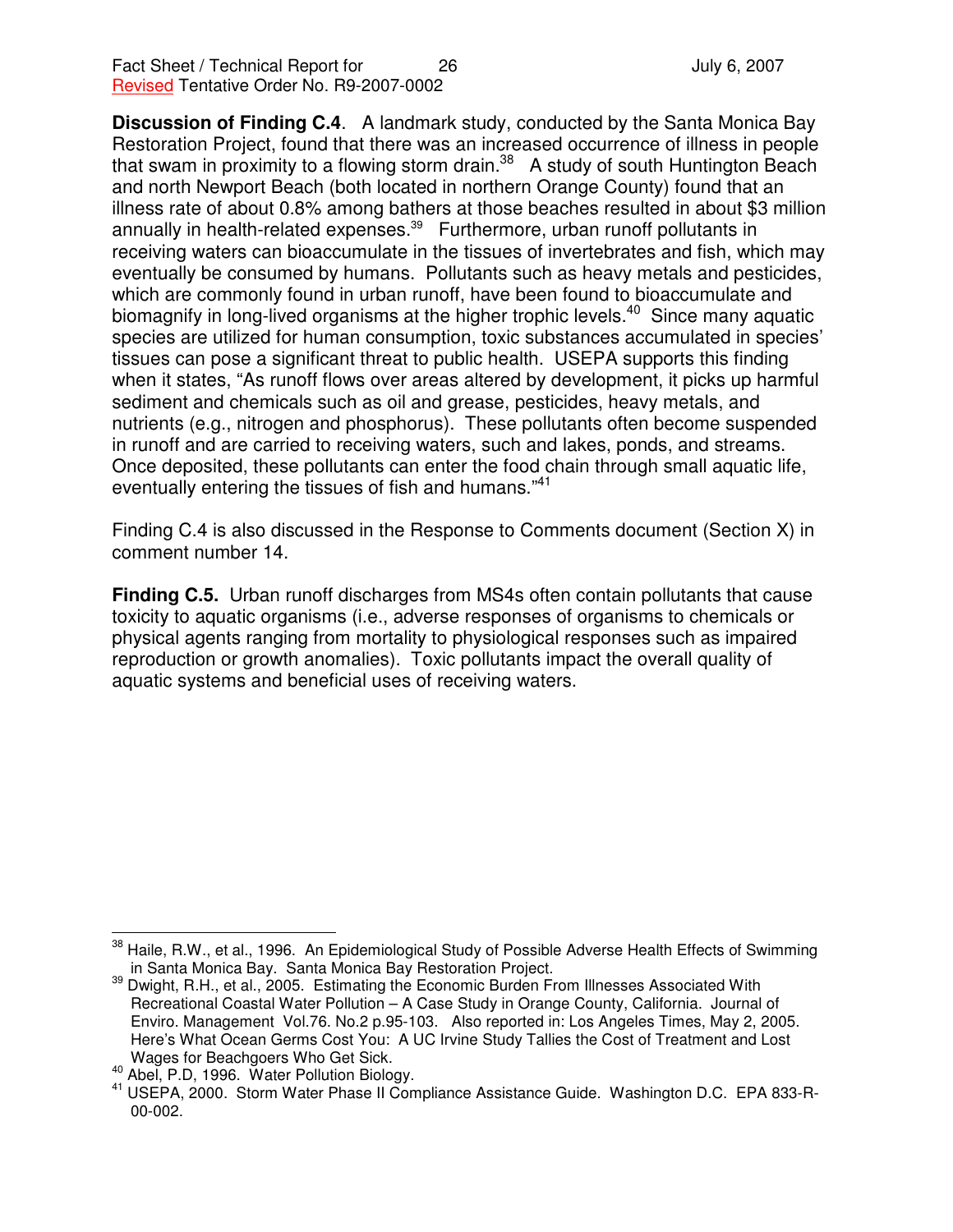**Discussion of Finding C.5.** The Copermittees' monitoring data exhibits frequent toxic conditions in urban runoff during storm events and dry weather. Toxicity is observed in both fresh and marine receiving waters, but varies significantly within and among sites and over time. However, according to the County of Orange, toxicity in both dry and wet weather appears concentrated along the coast. This supports the conclusion that toxicity is associated with urban activities and is caused by pollutants that flow downstream and become concentrated near the bottom of urbanized watersheds. Physical channel modification and hydromodification are also greatest near the coast and likely contribute to findings of toxicity. The cause of toxicity may vary between locations, dates, and indicator organisms. The actual cause may be influenced by various factors such as urbanization, urban runoff management, habitat modification, hydromodification, and native aquatic environment. Toxicity identification evaluations (TIEs) have failed to confirm initial findings of toxicity. Follow-up studies by the County of Orange implicate both pollutants and physical stream habitat degradation (e.g. channel modification and hydromodification) as factors related to toxicity findings.<sup>42</sup>

**Finding C.6.** The Copermittees discharge urban runoff into lakes, drinking water reservoirs, rivers, streams, creeks, bays, estuaries, coastal lagoons, the Pacific Ocean, and tributaries thereto within one of the eleven hydrologic units (San Juan Hydrologic Unit) comprising the San Diego Region as shown in Tables 2a and 2b. Some of the receiving water bodies have been designated as impaired by the Regional Board and the United States Environmental Protection Agency (USEPA) in 2006 pursuant to CWA section 303(d). Also shown in the Tables are the watershed management areas (WMAs) as defined in the Regional Board report, Watershed Management Approach, January 2002.

**Discussion of Finding C.6**. This finding identifies the Copermittees responsible for MS4 discharges in each watershed management area. The list is identical to Order No. R9-2002-01. The CWA Section 303(d) List of Impaired Waters, 2006 Update has been approved by the Regional Board, State Board, and USEPA.<sup>43</sup> This 303(d) list identifies waters that do not meet water quality standards after applying certain required technology-based effluent limits ("impaired" water bodies). As part of this listing process, states are required to prioritize waters/watersheds for future development of Total Maximum Daily Loads (TMDLs). The listed 303(d) pollutant(s) of concern do not necessarily reflect impairment of the entire corresponding WMA or all corresponding major surface water bodies. The specific impaired portions of each WMA are listed in the State Board's 2006 Section 303(d) List of Water Quality Limited Segments.

Finding C.6 is also discussed in the Response to Comments document (Section X) in comment number 15.

<sup>&</sup>lt;sup>42</sup> County of Orange, 2006. Orange County Municipal Copermittees 2005-2006 Annual Storm Water Program Report, Section 11.

<sup>&</sup>lt;sup>43</sup> The approved 2006 Clean Water Act Section 303(d) List of Water Quality Limited Segments is on-line at: http://www.waterboards.ca.gov/tmdl/303d\_lists2006.html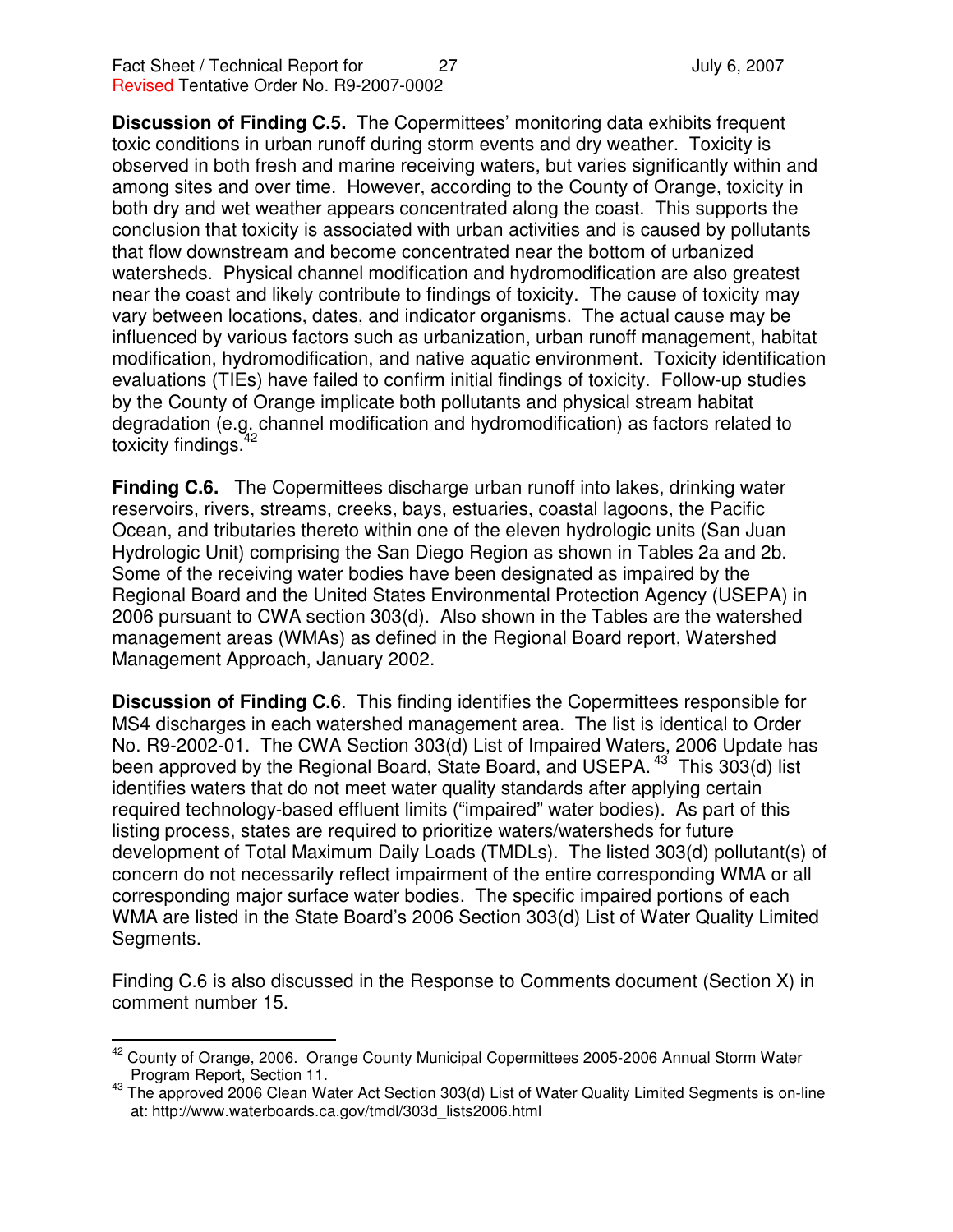**Finding C.7.** The Copermittees' water quality monitoring data submitted to date documents persistent violations of Basin Plan water quality objectives for various urban runoff-related pollutants (fecal coliform bacteria, total suspended solids, turbidity, metals, etc.) at various watershed monitoring stations. Persistent toxicity has also been observed at some watershed monitoring stations. In addition, bioassessment data indicates that the majority of urbanized receiving waters have Poor to Very Poor Index of Biotic Integrity ratings. In sum, the above findings indicate that urban runoff discharges are causing or contributing to water quality impairments, and are a leading cause of such impairments in Orange County.

**Discussion of Finding C.7.** The Copermittees have produced data that demonstrates water quality objectives are frequently not met during dry and wet weather. The 2006 Report of Waste Discharge and the 2005-06 Annual Reports document that receiving water monitoring stations often fail to meet water quality objectives established in the Basin Plan. Similar conclusions are found in monitoring reported to the Regional Board pursuant to Investigative Orders issued between 2001 and 2006 for Aliso Creek, Salt Creek<sup>44</sup>, Prima Deshecha<sup>45</sup>, and North Creek at Doheny Beach<sup>46</sup>. Monitoring reported to the State Board pursuant to funding grant agreements also demonstrates that discharges from MS4s routinely exceed water quality objectives. 47,48, 49, 50, 51 .

<sup>44</sup> An Investigative Order was issued on March 6, 2003 to the City of Dana Point for water quality conditions of Salt Creek near Monarch Beach.

<sup>&</sup>lt;sup>45</sup> An Investigative Order was issued on July 3, 2002 to the City of San Clemente and the County of Orange for water quality conditions of Prima Deshecha Canada (including Poche Beach).

<sup>&</sup>lt;sup>46</sup> Investigative Order No. R9-2006-0039 was issued on April 4, 2006 to the City of Dana Point and Quantum Ozone, Inc. for an assessment of water quality conditions at North Creek, Doheny Beach.

<sup>47</sup> City of Dana Point. 2005. *Final Report for the Del Obispo Storm Drain Project*. Prepared for the State Water Resources Control Board Agreement No. 02-216-550-0.

<sup>48</sup> City of Dana Point. 2004. *Final Report For The Alipaz Storm Drain Treatment And Low Flow Diversion Project" by the City of Dana Point.* Prepared for State Water Resources Control Board Agreement Number: 01-068-550-0.

<sup>49</sup> James Volz. 2005. *Final Report for Poche Beach Urban Runoff Ultraviolet Light Bacteria Disinfection Project*. Prepared by the County of Orange for State Water Resources Control Board Agreement No. 01-236-550-1.

<sup>50</sup> Max Anderson. 2005. Final Report: Aliso Beach Clean Beach Initiatives, J01P28 Interim Water Quality Improvement Package Plant Best Management Practices. Prepared by the County of Orange for State Water Resources Control Board Agreement No. 01-227-550-0.

<sup>51</sup> City of Laguna Niguel and CH2MHILL. 2004. *Final Report: Wetland Capture and Treatment (WetCAT) Network.* Prepared for State Water Resources Control Board Agreement No. 01-122-259- 0.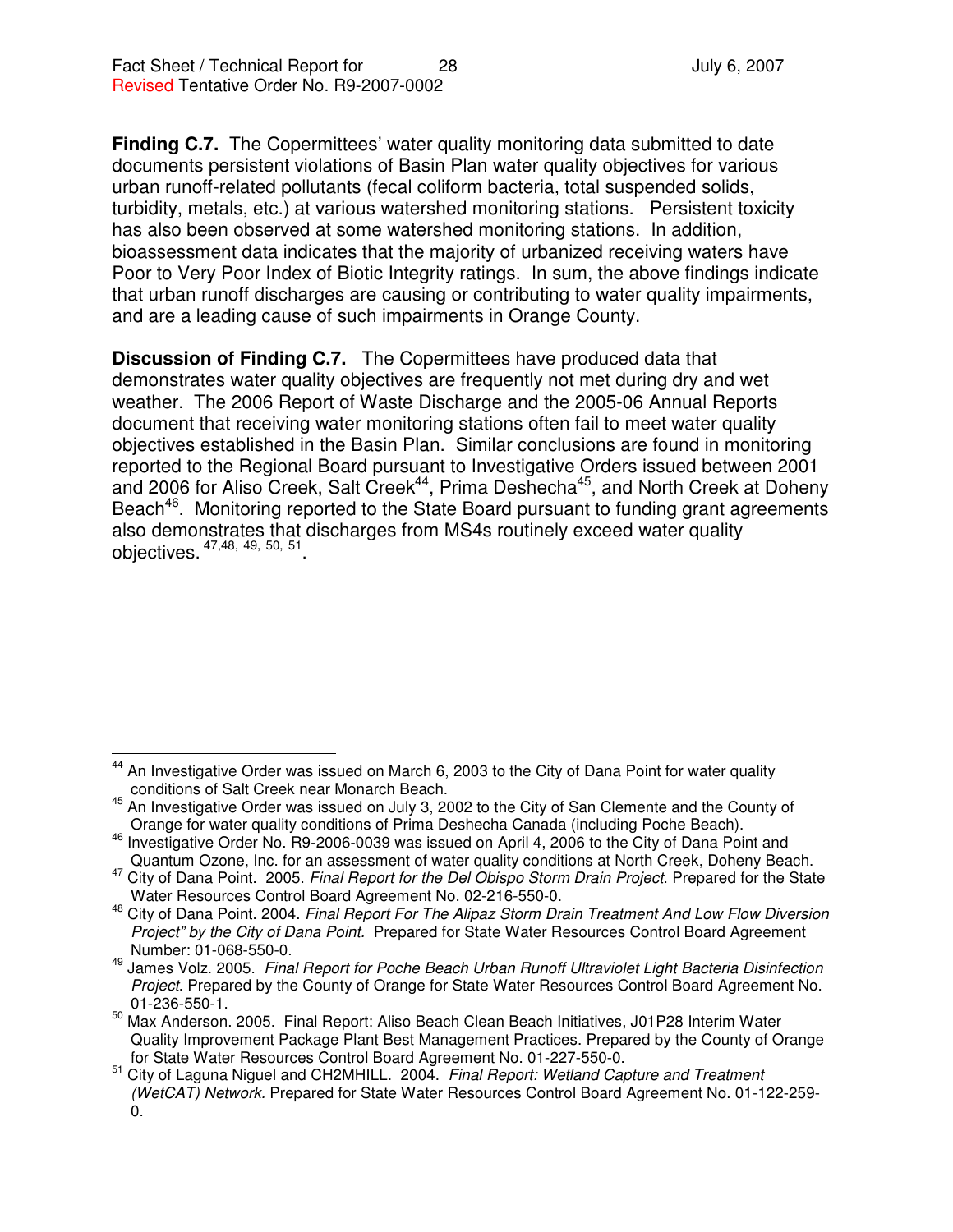Water quality in receiving waters downstream of MS4 discharges fail to meet Ocean Plan standards<sup>52</sup>, California Toxics Rule standards<sup>53</sup>, and Basin Plan objectives. Data submitted in the MS4 Annual Reports indicate that at various times chemical, bacteria, pesticide, and metal concentrations may exceed water quality objectives in marine and fresh water receiving waters in both wet and dry weather conditions. Although wet weather MS4 effluent data is not generally reported, dry-weather MS4 effluent data demonstrates that the effluent contains concentrations of pollutants that would exceed receiving water quality objectives.

In most of these watersheds, there are no other significant NPDES permits discharging to the creeks. For instance, there are no live-stream discharges of treated waste water in south Orange County. The few NPDES permits in the watersheds are mainly for recycled water which only discharges occasionally during the rainy season. Because the water quality monitoring indicates exceedances of water quality standards and urban runoff is the main source of pollutants in the watersheds, it can be inferred that the urban runoff discharges are causing or contributing to water quality impairments, and are a leading cause of such impairments in Orange County.

Finding C.7 is also discussed in the Response to Comments document (Section X) in comment number 16.

**Finding C.8.** When natural vegetated pervious ground cover is converted to impervious surfaces such as paved highways, streets, rooftops, and parking lots, the natural absorption and infiltration abilities of the land are lost. Therefore, runoff leaving a developed urban area is significantly greater in runoff volume, velocity, and peak flow rate than pre-development runoff from the same area. Runoff durations can also increase as a result of flood control and other efforts to control peak flow rates. Increased volume, velocity, rate, and duration of runoff greatly accelerate the erosion of downstream natural channels. Significant declines in the biological integrity and physical habitat of streams and other receiving waters have been found to occur with as little as a 3-5% conversion from natural to impervious surfaces. The increased runoff characteristics from new development must be controlled to protect against increased erosion of channel beds and banks, sediment pollutant generation, or other impacts to beneficial uses and stream habitat due to increased erosive force.

<sup>52</sup> The Basin Plan incorporates terms and conditions of the State Board's *Water Quality Control Plan for Ocean Waters of California* (Ocean Plan) as a water quality objective for Ocean Waters in the San Diego Region.

<sup>&</sup>lt;sup>53</sup> The California Toxics Rule criteria promulgated by the U.S. EPA are directly applicable water quality standards for certain priority toxic pollutants in inland surface waters and enclosed bays and estuaries in California.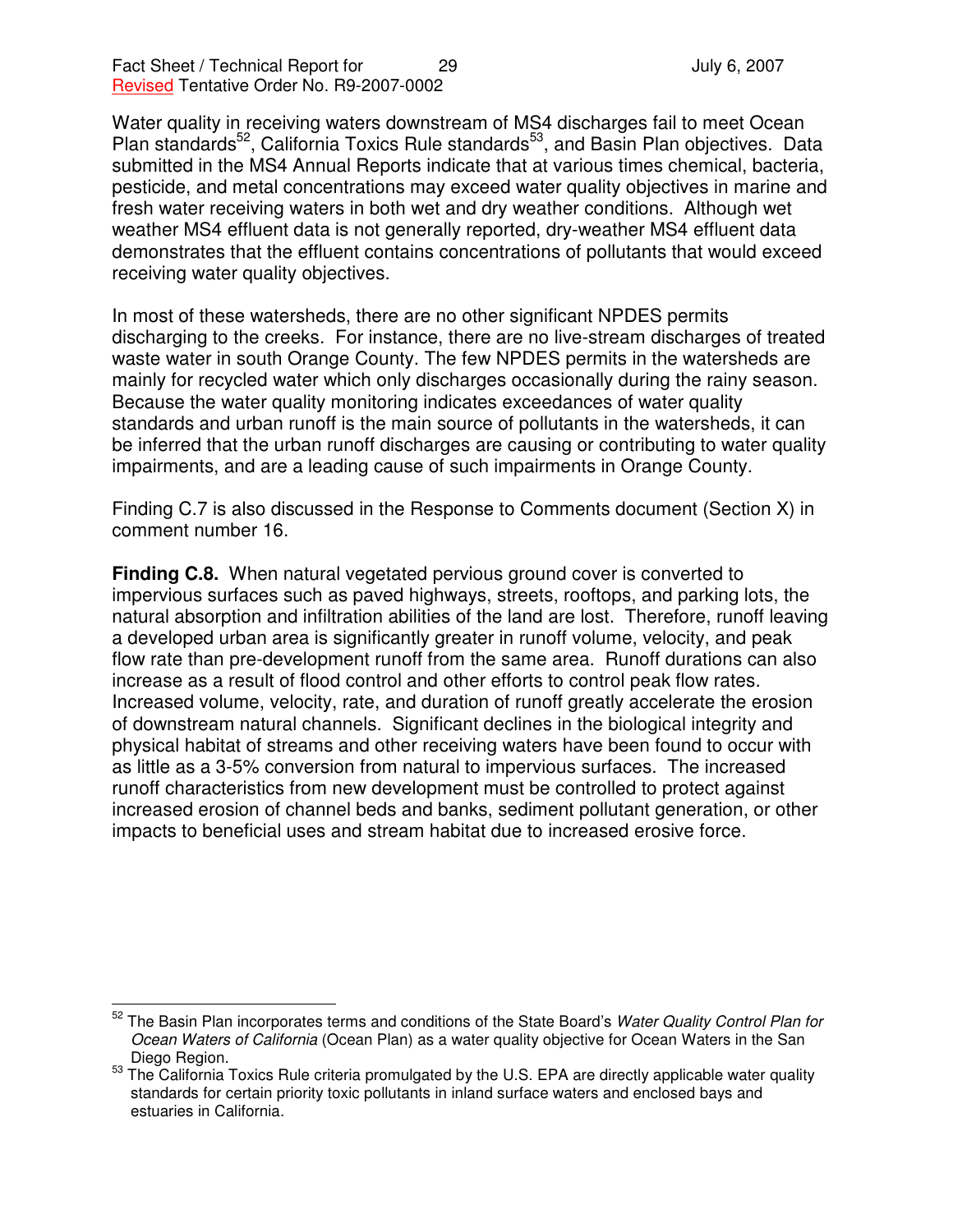Fact Sheet / Technical Report for  $\overline{30}$  30 July 6, 2007 Revised Tentative Order No. R9-2007-0002

**Finding C.9.** Urban development creates new pollution sources as human population density increases and brings with it proportionately higher levels of car emissions, car maintenance wastes, municipal sewage, pesticides, household hazardous wastes, pet wastes, trash, etc. which can either be washed or directly dumped into the MS4. As a result, the runoff leaving the developed urban area is significantly greater in pollutant load than the pre-development runoff from the same area. These increased pollutant loads must be controlled to protect downstream receiving water quality.

#### **Discussion of Findings C.8 and C.9.**

The Natural Resources Defense Council (NRDC) 1999 Report, "*Stormwater Strategies, Community Responses to Runoff Pollution*" identifies two main causes of the storm water pollution problem in urban areas. Both causes are directly related to development in urban and urbanizing areas:

1. Increased volume and velocity of surface runoff. There are three types of human-made impervious covers that increase the volume and velocity of runoff: (i) rooftop, (ii) transportation imperviousness, and (iii) non-porous (impervious) surfaces. As these impervious surfaces increase, infiltration will decrease, forcing more water to run off the surface, picking up speed and pollutants.

2. The concentration of pollutants in the runoff. Certain industrial, commercial, residential and construction activities are large contributors of pollutant concentrations in urban runoff. As human population density increases, it brings with it proportionately higher levels of car emissions, car maintenance wastes, municipal sewage, pesticides, household hazardous wastes, pet wastes, trash, etc.

As a result of these two causes, runoff leaving developed urban areas is significantly greater in volume, velocity, and pollutant load than pre-development runoff from the same area.

By accommodating the traditional approach to storm water management, urbanization has also altered the flow regime (rate, magnitude, frequency, timing, and flashiness of runoff) that supports aquatic and riparian habitats. These hydrologic changes are driven by the loss of water storage capacity in the watersheds,<sup>54</sup> and exacerbated by physical alterations of the stream channel network. 55 This relationship between urbanization and stream channel integrity has been documented nationally and in southern California.

<sup>54</sup> Konrad, Christopher P. and Derek K. Booth, 2005. *Hydrologic Changes in Urban Streams and Their Ecological Significance.* American Fisheries Society Symposium Vol.47 pp.157-177.

<sup>&</sup>lt;sup>55</sup> Poff. N.L. et al. 1997. The Natural Flow Regime: A paradigm for river conservation and restoration. Bioscience Vol. 47, No. 11, pp.769-784.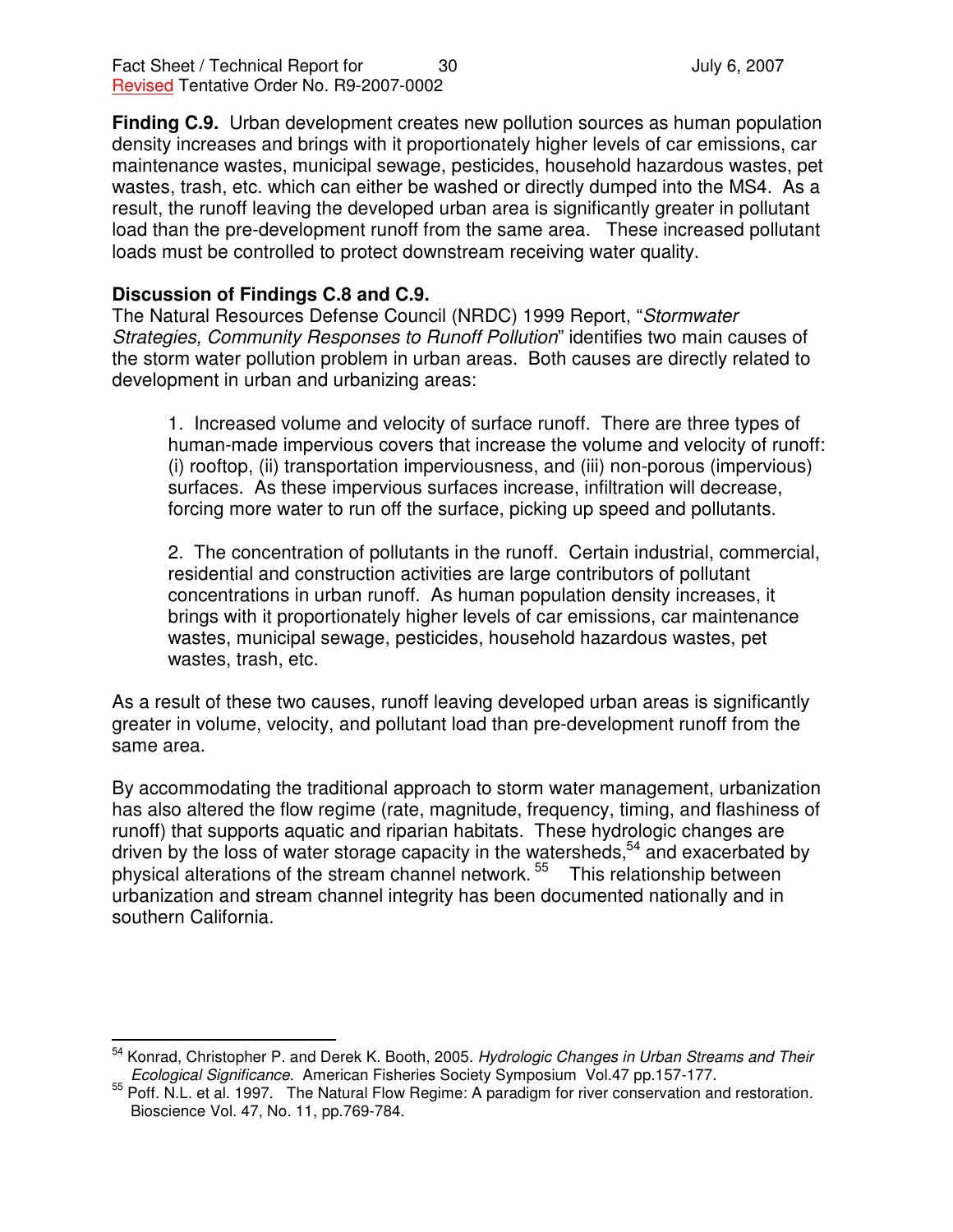Hydrologic changes from urban development also directly and indirectly adversely affect wetlands. Natural wetlands support many beneficial uses and provide important water-quality related ecological services, including pollutant removal, flood attenuation, and groundwater recharge.<sup>56</sup> The Center for Watershed Protection recently provided USEPA with a synthesis of more than 100 scientific studies on the direct and indirect impacts of urbanization on wetlands and the role wetlands play in watershed quality. The report found that the three changes from land development with the most potential to impact wetlands include: Increased storm water runoff; decreased groundwater recharge; and flow constriction.<sup>57</sup> Each of these changes can often be avoided or minimized by implementing site design and hydromodification BMPs.

When Order No. R9-2002-01 was adopted, studies had shown that the level of imperviousness in an area strongly correlates with the quality of nearby receiving waters.<sup>58</sup> One comprehensive study, which looked at numerous areas, variables, and methods, revealed that stream degradation occurs at levels of imperviousness as low as 10 – 20%. <sup>59</sup> Stream degradation is a decline in the biological integrity and physical habitat conditions that are necessary to support natural biological diversity. For instance, few urban streams can support diverse benthic communities with imperviousness greater than or equal to 25%.<sup>60</sup> To provide some perspective, a medium density, single-family home area can be from 25% to 60% impervious (variation due to street and parking design). 61

More recently, a report on the effects of impervious in southern California streams found that local ephemeral and intermittent streams are more sensitive to such effects than streams in other parts of the country. This study, by the Southern California Coastal Water Research Program, estimated a threshold of response at a two to three percent change in percent of impervious cover in a watershed. <sup>62</sup> This threshold is lower than the previously reported estimates by the USEPA that were cited in the Fact Sheet for Order No. R9-2002-01.

<sup>&</sup>lt;sup>56</sup> Wright, Tiffany, et al. 2006. "Direct and Indirect Impacts of Urbanization on Wetland Quality." Prepared by the Center for Watershed Protection. Available at: http://www.cwp.org. 81p.

 $57$  Ibid p.26

<sup>58</sup> USEPA, 1999. Part II. 40 CFR Parts 9, 122, 123, and 124. National Pollutant Discharge Elimination System – Regulations for Revision of the Water Pollution Control Program Addressing Storm Water Discharges; Final Rule. Federal Register.

 $\frac{59}{10}$  lbid.

 $60$  lbid.

<sup>61</sup> Schueler, T.R., 1994. The Importance of Imperviousness. Watershed Protection Techniques. As cited in 64 Fed. Reg. 68725.

<sup>62</sup> Coleman, Derrick, et al. 2005. *Effect of Increases in Peak Flows and Imperviousness on the Morphology of Southern California Streams.* Technical Report No. 450 of the Southern California Coastal Water Research Project.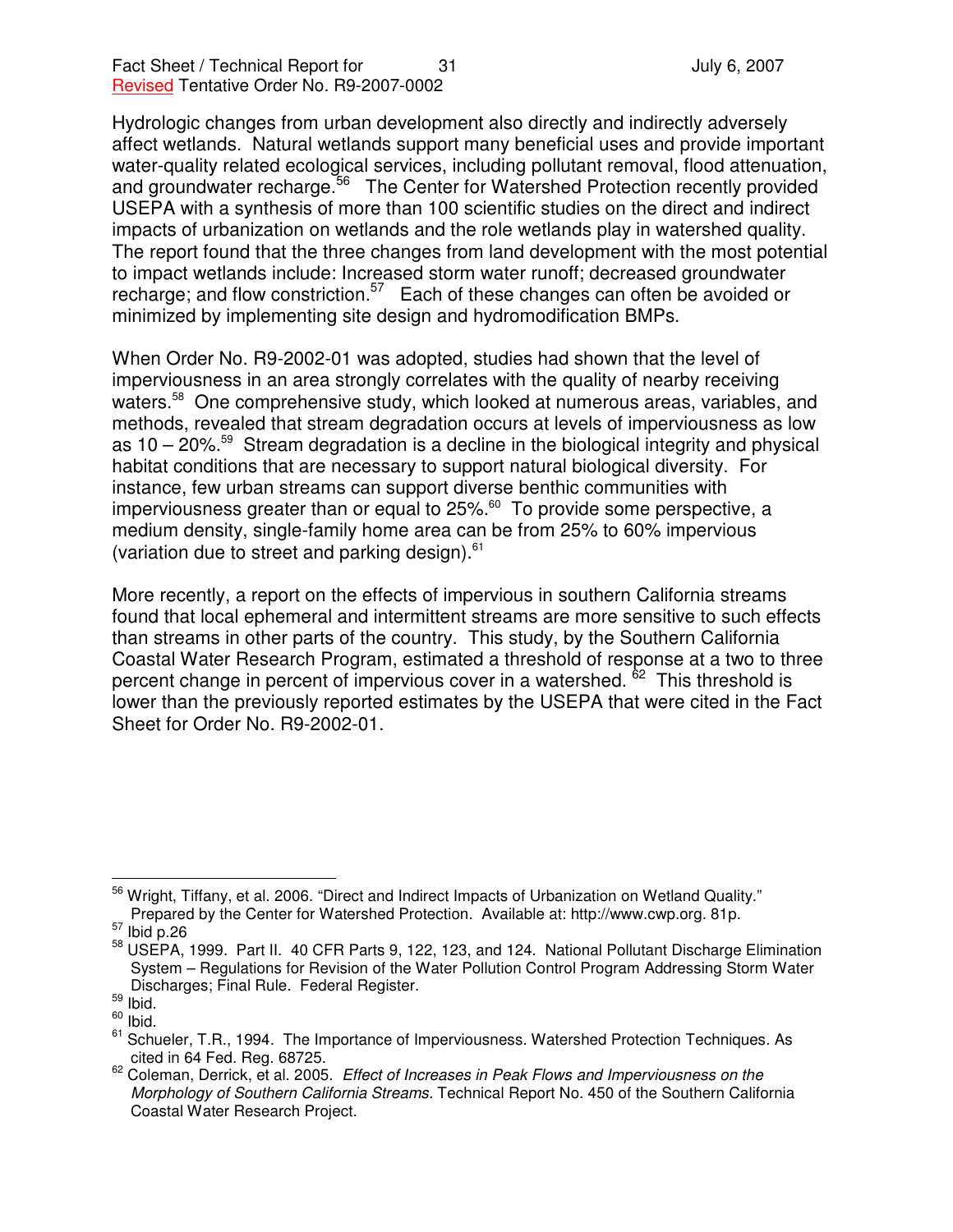To demonstrate the principle of increased volume and velocity of runoff from urbanization, Figure 1 shows the flow rate of an urban vs. a natural stream. What the figure demonstrates is that urban stream flows have greater peaks and volumes, as well as shorter retention times than natural stream flows. The greater peak flows and volumes result in stream degradation through increased erosion of stream banks and damage to aquatic habitat. The shorter retention times result in less time for sediments and other pollutants to settle before being carried out to the ocean. This sediment, and the associated pollutants it carries, can be a significant cause of water quality degradation.





Increased volume and velocity of runoff adversely impacts receiving waters and their beneficial uses in many ways. According to the Urban Runoff TAC report,<sup>64</sup> increases in population density and imperviousness result in changes to stream hydrology including:

- 1. Increased peak discharges compared to pre-development levels;
- 2. Increased volume of storm water runoff with each storm compared to predevelopment levels;
- 3. Decreased travel time to reach receiving water; increased frequency and severity of floods;
- 4. Reduced stream flow during prolonged periods of dry weather due to reduced levels of infiltration;
- 5. Increased runoff velocity during storms due to a combination of effects of higher discharge peaks, rapid time of concentration, and smoother hydraulic surfaces from channelization; and
- 6. Decreased infiltration and diminished ground water recharge.

<sup>63</sup> Adapted from Schueler, T.R., 1987. Controlling Urban Runoff: A Practical Manual for Planning and Designing Urban BMPs. Metropolitan Washington Council of Governments.

<sup>&</sup>lt;sup>64</sup> State Board, 1994. Urban Runoff Technical Advisory Committee Report and Recommendations. Nonpoint Source Management Program.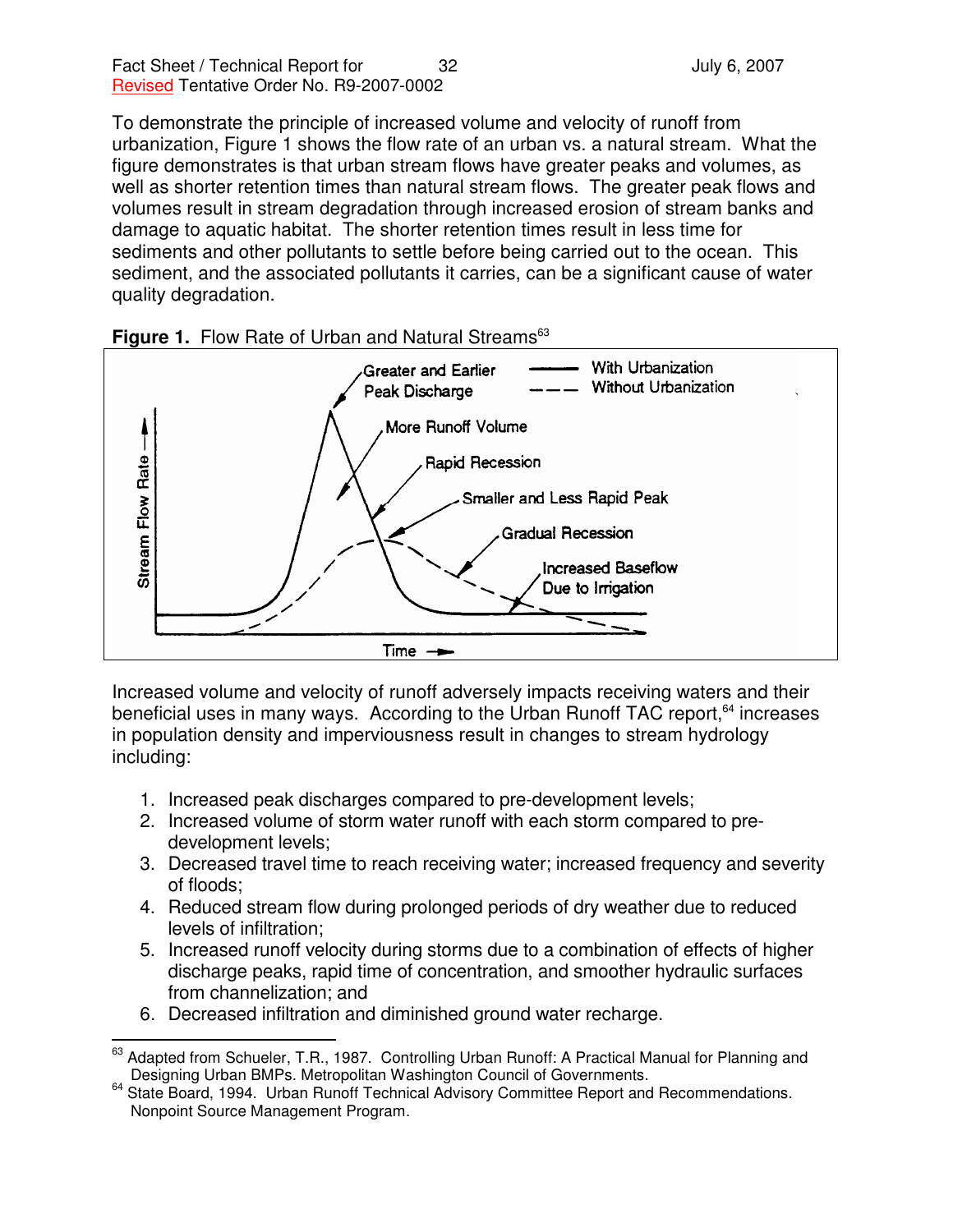Even though the rainfall depths in arid watersheds are lower, watershed development can greatly increase peak discharge rates during rare flood events.<sup>65</sup> A study conducted in arid watersheds around Riverside, CA showed that, over two decades, impervious cover increased from 9% to 22%, which resulted in an increase of more than 100% in the peak flow rate for the two-year storm event. The study also showed that the average annual storm water runoff volume had increased by 115% to 130% over the same time span.<sup>66</sup>

Regarding the impact of urban development on urban runoff pollutant loads, the Regional Board's Basin Plan states:

*Nonpoint source pollution is primarily the result of man's uses of land such as urbanization, roads and highways, vehicles, agriculture, construction, industry, mineral extraction, physical habitat alteration (dredging/filling), hydromodification (diversion, impoundment, channelization), silviculture (logging), and other activities which disturb land. <sup>67</sup> As a result, when rain falls on and drains through urban freeways, industries, construction sites, and neighborhoods it picks up a multitude of pollutants. The pollutants can be dissolved in the runoff and quickly transported by gravity flow through a vast network of concrete channels and underground pipes referred to as storm water conveyance systems. Such systems ultimately discharge the polluted runoff, without treatment, into the nation's creeks, rivers, estuaries, bays, and oceans. 68*

According to the Center for Watershed Protection, urbanization strongly shapes the quality of both surface and ground water in arid and semi-arid regions of the southwest. Since rain events are so rare, pollutants have more time to build up on impervious surfaces compared to humid regions. Therefore, the pollutant concentrations of storm water runoff from arid watersheds tends to be higher than that of humid watersheds.<sup>69</sup> The effect of antecedent rainfall events is demonstrated in a recent report from the California Department of Transportation (Caltrans) that found the concept of a seasonal first flush is applicable to the southern California climate.<sup>70</sup>

<sup>&</sup>lt;sup>65</sup> Schueler and Holland, 2000. Storm Water Strategies for Arid and Semi-Arid Watersheds (Article 66). The Practice of Watershed Protection. P. 695-706.

 $\int_{0}^{66}$  lbid.

<sup>&</sup>lt;sup>67</sup> Regional Board, 1994. Water Quality Control Plan for the San Diego Basin. P. 4-66.

<sup>68</sup> Ibid. P. 4-69 - 4-70.

<sup>&</sup>lt;sup>69</sup> Schueler and Holland, 2000. Storm Water Strategies for Arid and Semi-Arid Watersheds (Article 66). The Practice of Watershed Protection. P. 695-706.

<sup>70</sup> Stenstrom, Michael and Masoud Kayhanian, 2005. *First Flush Phenomenon Characterization.* Prepared for Caltrans. Report No. CTSW-RT-05-73-02.6 Study jointly performed by UCLA and UCD. Most of the data presented was collected from three highly urbanized highway sites in west Los Angeles. Much effort went into developing a quantitative way of defining the mass first flush. Other aspects include: variability of water quality during storm events, litter characteristics, correlation among constituents, first flush of organics and particle size distribution, new methods for measuring oil and grease, and grab and composite sampling strategies. The report is available on-line at: http://www.dot.ca.gov/hq/env/stormwater/special/newsetup/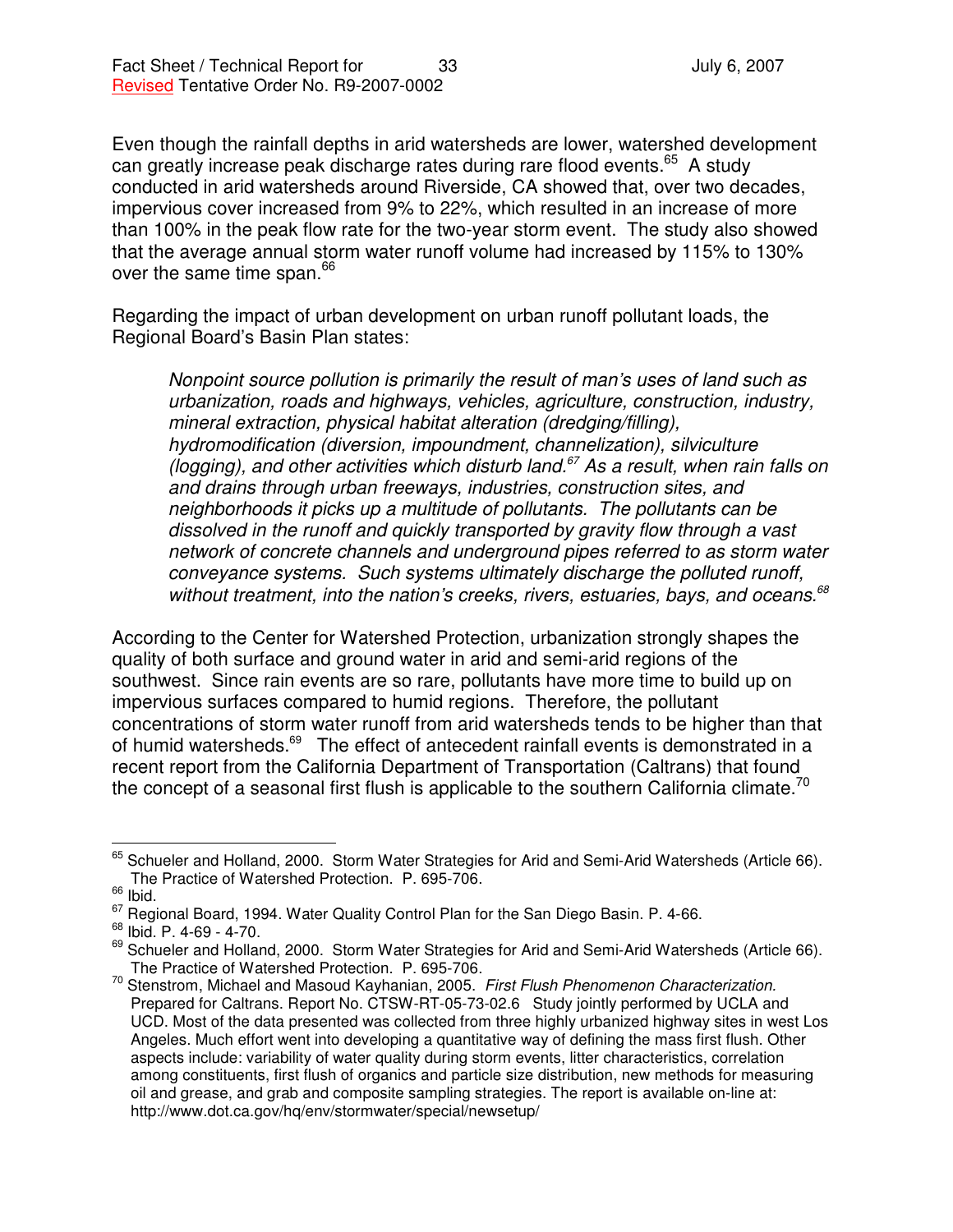Findings C.8 and C.9 are also discussed in the Response to Comments document (Section X) in comment numbers 17 and 34.

**Finding C.10.** Development and urbanization especially threaten environmentally sensitive areas (ESAs), such as water bodies designated as supporting a RARE beneficial use (supporting rare, threatened or endangered species) and CWA 303(d) impaired water bodies. Such areas have a much lower capacity to withstand pollutant shocks than might be acceptable in other areas. In essence, development that is ordinarily insignificant in its impact on the environment may become significant in a particularly sensitive environment. Therefore, additional control to reduce pollutants from new and existing development may be necessary for areas adjacent to or discharging directly to an ESA.

**Discussion of Finding C.10.** ESAs are defined in the Order as "Areas that include but are not limited to all CWA Section 303(d) impaired water bodies; areas designated as Areas of Special Biological Significance by the Basin Plan ; water bodies designated with the RARE beneficial use by the Basin Plan; areas designated as preserves or their equivalent under the Natural Communities Conservation Program within the Cities and County of Orange; and any other equivalent environmentally sensitive areas which have been identified by the Copermittees."

Areas that meet this definition are inherently sensitive habitats containing unique, rare, threatened, or endangered species, or are not achieving their designated beneficial uses. As discussed above, urban runoff is known to contain a wide range of pollutants and have demonstrated toxicity to plants and animals. Therefore, it is necessary to apply additional controls for developments within, adjacent to, or directly discharging to ESAs. This need for additional controls is addressed within each component of the Order. USEPA supports the requirement for additional controls, stating "For construction sites that discharge to receiving waters that do not support their designated use or other waters of special concern, additional construction site controls are probably warranted and should be strongly considered."<sup>71</sup> Further support for requiring additional controls to reduce pollutants in discharges to ESAs can be found in *Mitigation of Storm Water Impacts From New Developments in Environmentally Sensitive Areas*, a technical report written by the LARWQCB. 72

ESAs within the area subject to this Order are expected to be substantially similar to the previous Order. Additions may be necessary once the South County Natural Community Conservation Plan/Habitat Conservation Plan (NCCP/HCP) is formally adopted. Other modifications may reflect updated descriptions or findings of threatened or endangered aquatic species.

Finding C.10 is also discussed in the Response to Comments document (Section X) in comment number 18.

<sup>71</sup> USEPA, 1992. Guidance Manual for the Preparation of Part II of the NPDES Permit Applications for Discharges from Municipal Separate Storm Sewer Systems. Washington D.C. EPA/833-B-92-002.

<sup>&</sup>lt;sup>72</sup> LARWQCB, 2001. Mitigation of Storm Water Impacts From New Developments In Environmentally Sensitive Areas.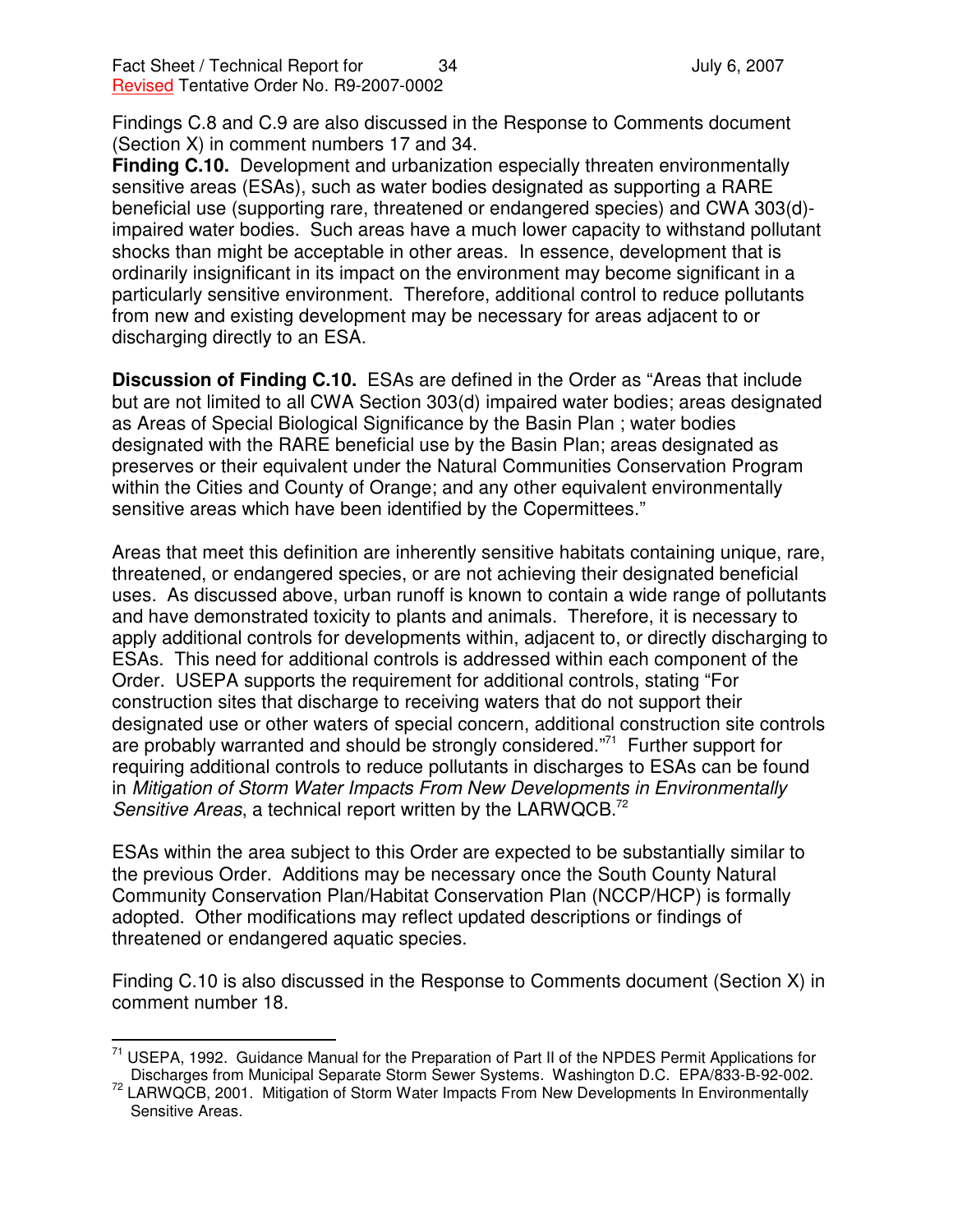**Finding C.11.** Although dependent on several factors, the risks typically associated with properly managed infiltration of runoff (especially from residential land use areas) are not significant. The risks associated with infiltration can be managed by many techniques, including (1) designing landscape drainage features that promote infiltration of runoff, but do not "inject" runoff (injection bypasses the natural processes of filtering and transformation that occur in the soil); (2) taking reasonable steps to prevent the illegal disposal of wastes; (3) protecting footings and foundations; (4) ensuring that each drainage feature is adequately maintained in perpetuity; and (5) pretreatment.

**Discussion of Finding C.11.** Infiltration is an effective means for managing urban runoff. However, measures must be taken to protect groundwater quality when infiltration of urban runoff is implemented. USEPA supports urban runoff infiltration and provides guidance for protection of groundwater: "With a reasonable degree of site-specific design considerations to compensate for soil characteristics, infiltration may be very effective in controlling both urban runoff quality and quantity problems. This strategy encourages infiltration of urban runoff to replace the natural infiltration capacity lost through urbanization and to use the natural filtering and sorption capacity of soils to remove pollutants; however, the potential for some types of urban runoff to contaminate groundwater through infiltration requires some restrictions."<sup>73</sup> The restrictions placed on urban runoff infiltration in this Order are based on recommendations provided by the USEPA Risk Reduction Engineering Laboratory. The State Board found in Order WQ 2000-11 on the appeal of the LARWQCB's Standard Urban Storm Water Mitigation Plan (SUSMP) requirements that the guidance provided in the above referenced document by the USEPA Risk Reduction Engineering Laboratory is sufficient for the protection of groundwater quality from urban runoff infiltration. To further protect groundwater quality, the Order also includes guidance from the LARWQCB,<sup>74</sup> the State of Washington,<sup>75</sup> and the State of Maryland.<sup>76</sup> Subsequently, the California Storm Water Quality Association (CASQA) has produced technical guidance for post-construction treatment BMPs to protect ground water quality<sup>77</sup>.

Finding C.11 is also discussed in the Response to Comments document (Section X) in comment number 24.

USEPA, 1994. Potential Groundwater Contamination from Intentional and Nonintentional Stormwater Infiltration. EPA 600 SR-94 051.

<sup>&</sup>lt;sup>74</sup> LARWQCB, 2000. Standard Urban Storm Water Mitigation Plan for Los Angeles County and Cities in Los Angeles County.

 $75$  Washington State Department of Ecology, 1999. Draft Stormwater Management in Washington State. Volume V – Runoff Treatment BMPs. Pub. No. 99-15.

<sup>76</sup> Maryland Department of the Environment, 1999. 2000 Maryland Stormwater Design Manual. Volume I.

<sup>&</sup>lt;sup>77</sup> CASQA. The New Development and Redevelopment Handbook, 2003. Available on-line at http://www.cabmphandbooks.org/Development.asp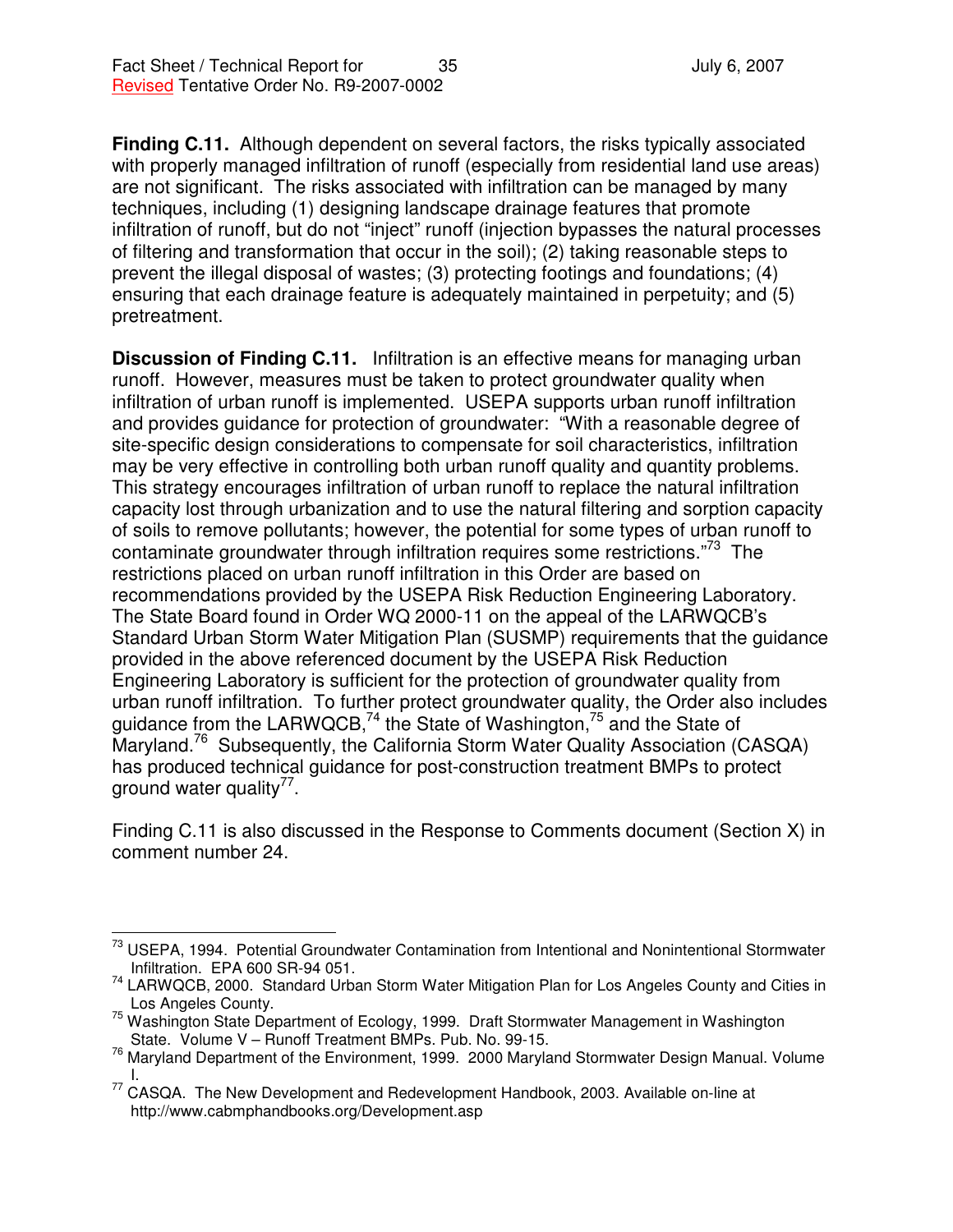#### **D. Urban Runoff Management Programs**

**Finding D.1.a.** This Order specifies requirements necessary for the Copermittees to reduce the discharge of pollutants in urban runoff to the maximum extent practicable (MEP). However, since MEP is a dynamic performance standard which evolves over time as urban runoff management knowledge increases, the Copermittees' urban runoff management programs must continually be assessed and modified to incorporate improved programs, control measures, best management practices (BMPs), etc. in order to achieve the evolving MEP standard. Absent evidence to the contrary, this continual assessment, revision, and improvement of urban runoff management program implementation is expected to ultimately achieve compliance with water quality standards.

**Discussion of Finding D.1.a.** Under CWA section 402(p), municipalities are required to reduce the discharge of pollutants from their MS4s to the maximum extent practicable (MEP). MEP is the critical technology-based performance standard that municipalities must attain. The MEP standard is an ever-evolving, flexible, and advancing concept, which considers technical and economic feasibility. As knowledge about controlling urban runoff continues to evolve, so does that which constitutes MEP. Reducing the discharge of storm water pollutants to the MEP requires Copermittees to assess each program component and revise activities, control measures, best management practices (BMPs), and measurable goals, as necessary to meet MEP.

To achieve the MEP standard, municipalities must employ whatever BMPs are technically feasible (i.e., are likely to be effective) and are not cost prohibitive. The major emphasis is on technical feasibility. Reducing pollutants to the MEP means choosing effective BMPs, and rejecting applicable BMPs only where other effective BMPs will serve the same purpose, or the BMPs would not be technically feasible, or the cost would be prohibitive. In selecting BMPs to achieve the MEP standard, the following factors may be useful to consider:

- 1. Effectiveness: Will the BMPs address a pollutant (or pollutant source) of concern?
- 2. Regulatory Compliance: Is the BMP in compliance with storm water regulations as well as other environmental regulations?
- 3. Public Acceptance: Does the BMP have public support?
- 4. Cost: Will the cost of implementing the BMP have a reasonable relationship to he pollution control benefits to be achieved?
- 5. Technical Feasibility: Is the BMP technically feasible considering soils, geography, water resources, etc?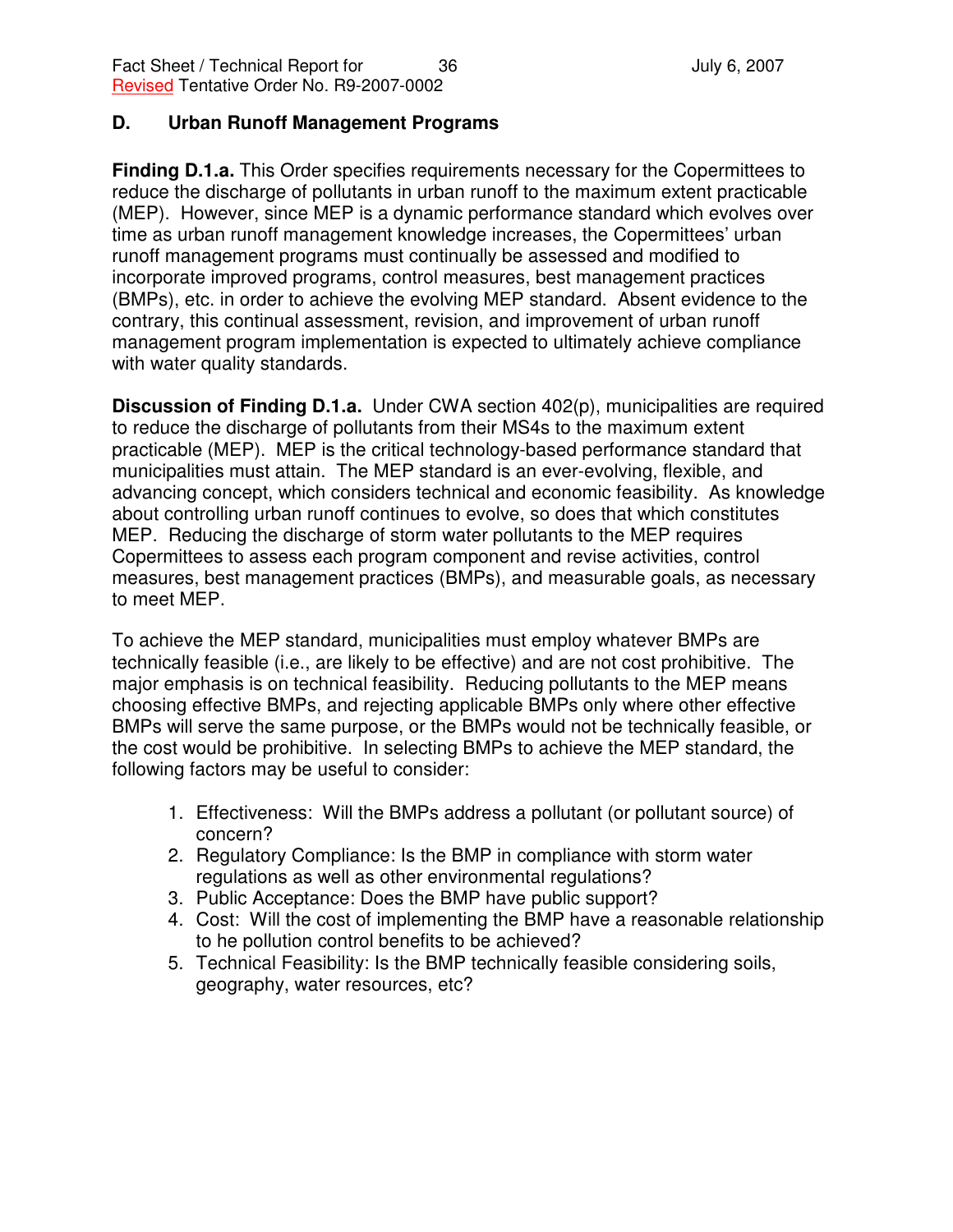If a municipality reviews a lengthy menu of BMPs and chooses to select only a few of the least expensive BMPs, it is likely that MEP has not been met. On the other hand, if a municipal discharger employs all applicable BMPs except those where it can show that they are not technically feasible in the locality, or whose cost is prohibitive, it would have met the standard. Where a choice may be made between two BMPs that should provide generally comparable effectiveness, the discharger may choose the least expensive alternative and exclude the more expensive BMP. However, it would not be acceptable either to reject all BMPs that would address a pollutant source, or to pick a BMP based solely on cost, which would be clearly less effective. In selecting BMPs the municipality must make a serious attempt to comply and practical solutions may not be easily dismissed. In any case, the burden is on the municipal discharger to show compliance with its permit. After selecting BMPs, it is the responsibility of the discharger to ensure that all BMPs are implemented.<sup>78</sup>

A definition of MEP is not provided in either the federal statute or in the federal regulations. The final determination regarding whether a municipality has reduced pollutants to the MEP can only be made by the Regional Board or the State Board, and not by the municipal discharger. While the Regional Board or the State Board ultimately define MEP, it is the responsibility of the Copermittees to initially propose actions that implement BMPs to reduce pollution to the MEP. In other words, the Copermittees' urban runoff management programs to be developed under the Order are the Copermittees' proposals of MEP. Their total collective and individual activities conducted pursuant to their urban runoff management programs become their proposal for MEP as it applies both to their overall effort, as well as to specific activities. The Order provides a minimum framework to guide the Copermittees in meeting the MEP standard.

It is the Regional Board's responsibility to evaluate the proposed programs and specific BMPs to determine what constitutes MEP, using the above guidance and the court's 1994 decision in NRDC v. California Department of Transportation, Federal District Court, Central District of California. The federal court stated that a Copermittee must evaluate and implement BMPs except where (1) other effective BMPs will achieve greater or substantially similar pollution control benefits; (2) the BMP is not technically feasible; or (3) the cost of BMP implementation greatly outweighs the pollution control benefits. In the absence of a proposal acceptable to the Regional Board, the Regional Board will define MEP by requiring implementation of additional measures by the Copermittees.

<sup>&</sup>lt;sup>78</sup> State Water Resources Control Board, 1993. Memo Entitled Definition of Maximum Extent Practicable.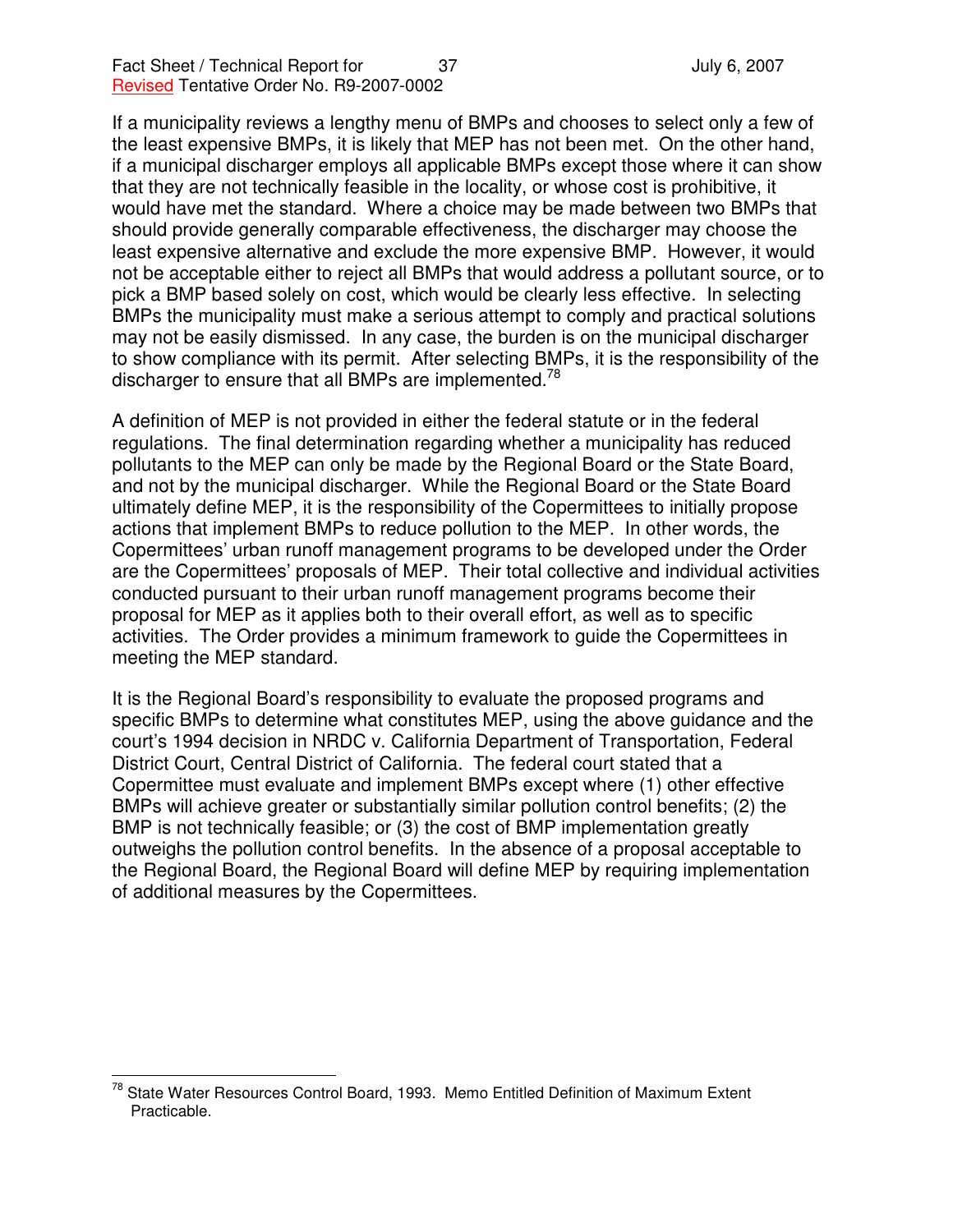The Copermittees' continual evolution in meeting the MEP standard is expected to achieve compliance with water quality standards. USEPA has consistently supported this expectation. In its Interim Permitting Approach for Water Quality-Based Effluent Limitations (WQBELs) in Storm Water Permits, USEPA states "the interim permitting approach uses best management practices (BMPs) in first-round storm water permits, and expanded or better-tailored BMPs in subsequent permits, where necessary, to provide for attainment of water quality standards."<sup>79</sup> USEPA reiterated its position in 1999, when it stated regarding the Phase II municipal storm water regulations that "successive iterations of the mix of BMPs and measurable goals will be driven by the objective of assuring maintenance of water quality standards" and "EPA anticipates that a permit for a regulated small MS4 operator implementing BMPs to satisfy the six minimum control measures will be sufficiently stringent to protect water quality, including water quality standards [...]."<sup>80</sup>

The requirements of the Order are expected to achieve compliance with receiving water quality standards. The approach to be used is the continual assessment, revision, and improvement of Copermittee best management practice implementation. This approach is consistent with the Clean Water Act and State Board guidance. In Defenders of Wildlife v. Browner (1999, 197 F. 3d 1035), the United States Court of Appeals for the Ninth Circuit states: "Under 33 U.S.C. section 1342 (p)(3)(B)(iii), the EPA's choice to include either management practices or numeric limitations in the permits was within its discretion." In addition, the approach is consistent with State Board Order WQ 99-05, which outlines an iterative approach for achieving compliance with water quality standards.

**Finding D.1.b.** The Copermittees have generally been implementing the jurisdictional urban runoff management programs required pursuant to Order No. R9-2002-01 since February 13, 2003. However, urban runoff discharges continue to cause or contribute to violations of water quality standards.<sup>81</sup>

**Discussion of Finding D.1.b**. In response to Order No. R9-2002-01, the Copermittees have improved their urban runoff management programs. For instance, comprehensive urban runoff management plans have been developed. In order to implement the plans, the Copermittees have, among other things, developed BMP requirements, improved inter- and intra-governmental coordination, improved training programs, improved illicit discharge detection procedures, and improved their monitoring efforts. Although the programmatic improvements have led to better implementation of BMPs, the Copermittees' monitoring data demonstrate that additional or revised BMPs are necessary to prevent discharges from MS4s from causing and contributing to violations of water quality standards. A discussion of data collected by the Copermittees is included in the discussion for Finding C.7.

<sup>&</sup>lt;sup>79</sup> Federal Register / Vol. 61, No. 166 / August 26, 1996 / P. 43761.

<sup>&</sup>lt;sup>80</sup> Federal Register / Vol. 64, No. 235 / Wednesday, December 8, 1999 / Rules and Regulations. P. 68753-68754.

<sup>81</sup> Orange County Storm Water Program, 2006. Unified Annual Progress Report, Program Effectiveness Assessment (San Diego Region).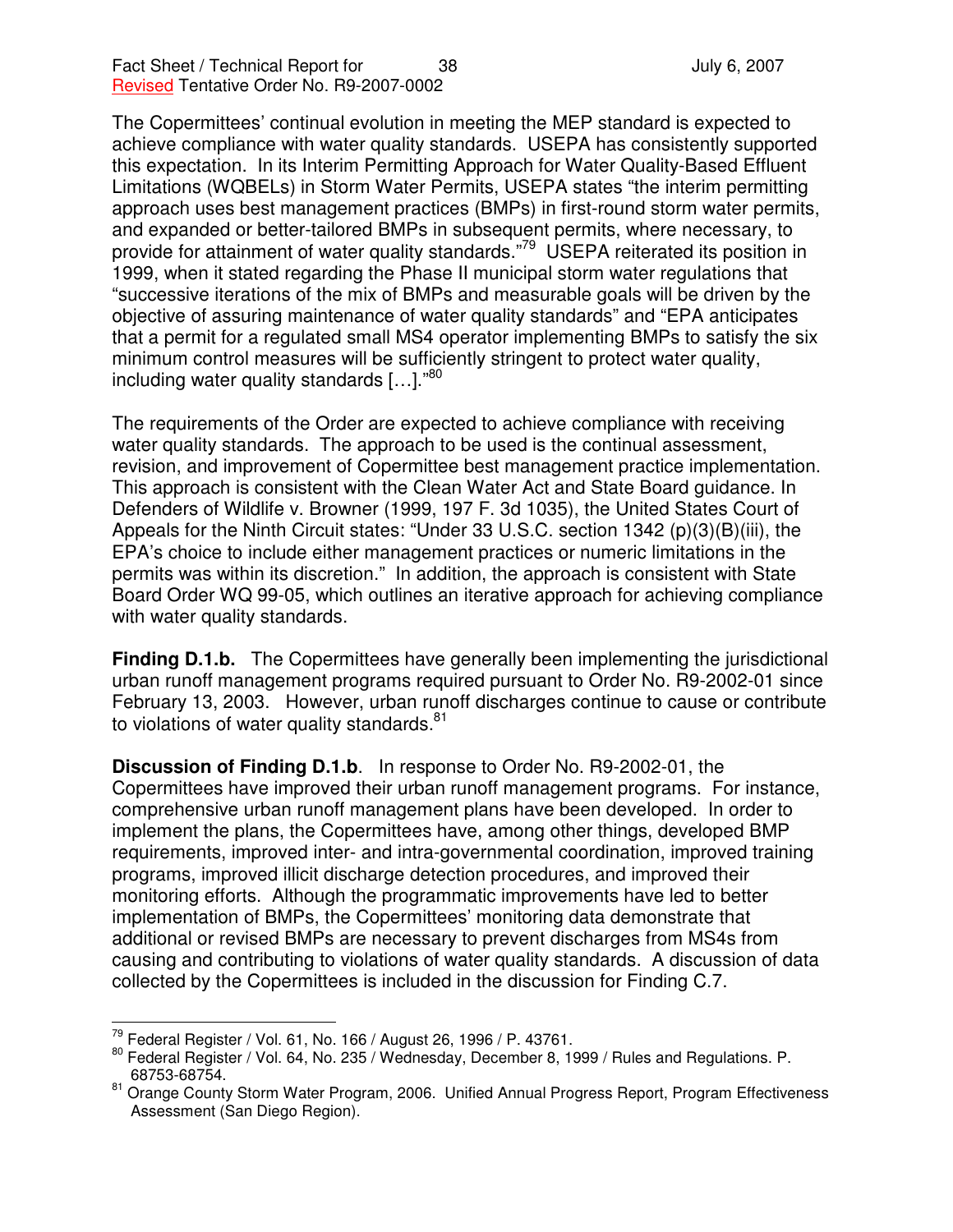**Finding D.1.c.** This Order contains new or modified requirements that are necessary to improve Copermittees' efforts to reduce the discharge of pollutants in urban runoff to the MEP and achieve water quality standards. Some of the new or modified requirements, such as the expanded Watershed Urban Runoff Management Program section, are designed to specifically address these high priority water quality problems. Other new or modified requirements address program deficiencies that have been noted during audits, report reviews, and other Regional Board compliance assessment activities.

**Discussion of Finding D.1.c.** The Copermittees are required to update and expand their urban runoff management programs on jurisdictional and watershed levels in order to improve their efforts to reduce the contribution of pollutants in urban runoff to the MEP and meet water quality standards. Changes to Order No. R9-2002-01's requirements have been made to help ensure these two standards are achieved by the Copermittees.

The jurisdictional requirements of the Order have been changed based on findings by the Regional Board during typical compliance assurance activities. The Regional Board performed full jurisdictional program audits of 8 of the 13 Copermittees during the Order No. R9-2002-01 permit term. Where the audits found common implementation problems, requirements have been altered to better ensure compliance. In addition, the Regional Board conducted detailed reviews of every jurisdictional annual report submitted by the Copermittees, including provision of specific comments to the Copermittees where improvements were found to be needed. Again, where common reporting issues were found, the Order's requirements have been changed to rectify the issues. Other changes to jurisdictional requirements were based on Regional Board inspection findings or receipt of complaints.<sup>82</sup>

Finally, many of the required updates to the Copermittees' programs are based on recommendations found in the Copermittees' ROWD.<sup>83</sup> In many instances, the Copermittees and the Regional Board have identified similar issues that merit program modifications.

To better focus on attainment of water quality standards, the Order's watershed requirements have been improved. Addressing urban runoff management on a watershed scale focuses on water quality results by emphasizing the receiving waters within the watershed. The conditions of the receiving waters drive management actions, which in turn focus on the water quality problems of the receiving waters each watershed. Improvements to watershed requirements were also made to facilitate better understanding of the requirements between the Regional Board and Copermittees.

<sup>&</sup>lt;sup>82</sup> Audit reports, report reviews, and inspection reports are available for review at the Regional Board office.

<sup>&</sup>lt;sup>83</sup> All significant changes made to the Order's requirements are described and explained in detail in Fact Sheet section X.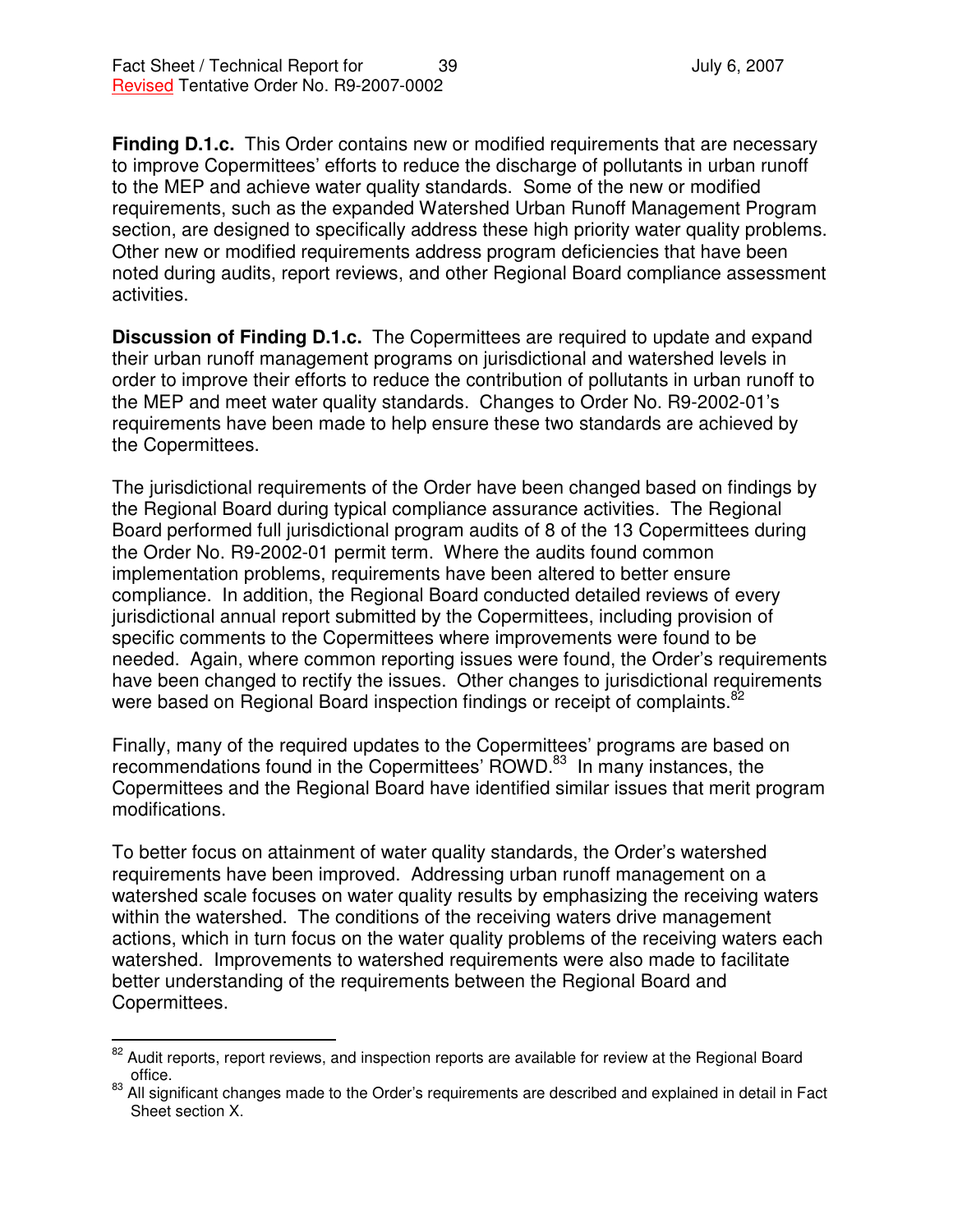Finding D.1.c is also discussed in the Response to Comments document (Section X) in comment number 19.

**Finding D.1.d.** Updated Jurisdictional Urban Runoff Management Plans (JURMPs) and Watershed Urban Runoff Management Plans (WURMPs), which describe the Copermittees' urban runoff management programs in their entirety, are needed to guide the Copermittees' urban runoff management efforts and aid the Copermittees in tracking urban runoff management program implementation. It is practicable for the Copermittees to update the JURMPs and WURMPs within one year, since significant efforts to develop these programs have already occurred.

**Discussion of Finding D.1.d.** Development of urban runoff management plans is a crucial urban runoff management measure and should be considered a BMP. The plans help organize and focus the Copermittees' programs and guide their implementation. In its statewide assessment report to USEPA Region IX and the State Board, Tetra Tech, Inc. concluded that the lack of a master storm water planning document must be considered a serious program deficiency<sup>84</sup>. When submitted to the Regional Board, the plans provide useful correspondence between the Copermittees and the Regional Board. The Plans also become available for review by the public, and thus facilitate public participation in urban runoff management decisions. Finally, while development and submittal of urban runoff management plans are not necessary to ensure compliance of the Copermittees' urban runoff management programs with the Order, the Regional Board is provided with a means to track Copermittee implementation.

The focus of the Order is on development and implementation of programs which meet MEP, rather than creation of Copermittee plans which exhibit MEP. While the Order does not rely upon the plans to ensure MEP and other standards are achieved, the plans still serve a useful purpose. As stated above, the plans serve to organize the Copermittees' efforts to address urban runoff. As a practical matter, any program of the size required by the Order should be documented in writing. This serves to guide implementation of the program by the numerous individuals responsible for program implementation.

<sup>84</sup> Tetra Tech, Inc. 2006. *Assessment Report on Tetra Tech's Support of California's MS4 Stormwater Program.* Produced for U.S. EPA Region IX and the California State and Regional Water Quality Control Boards.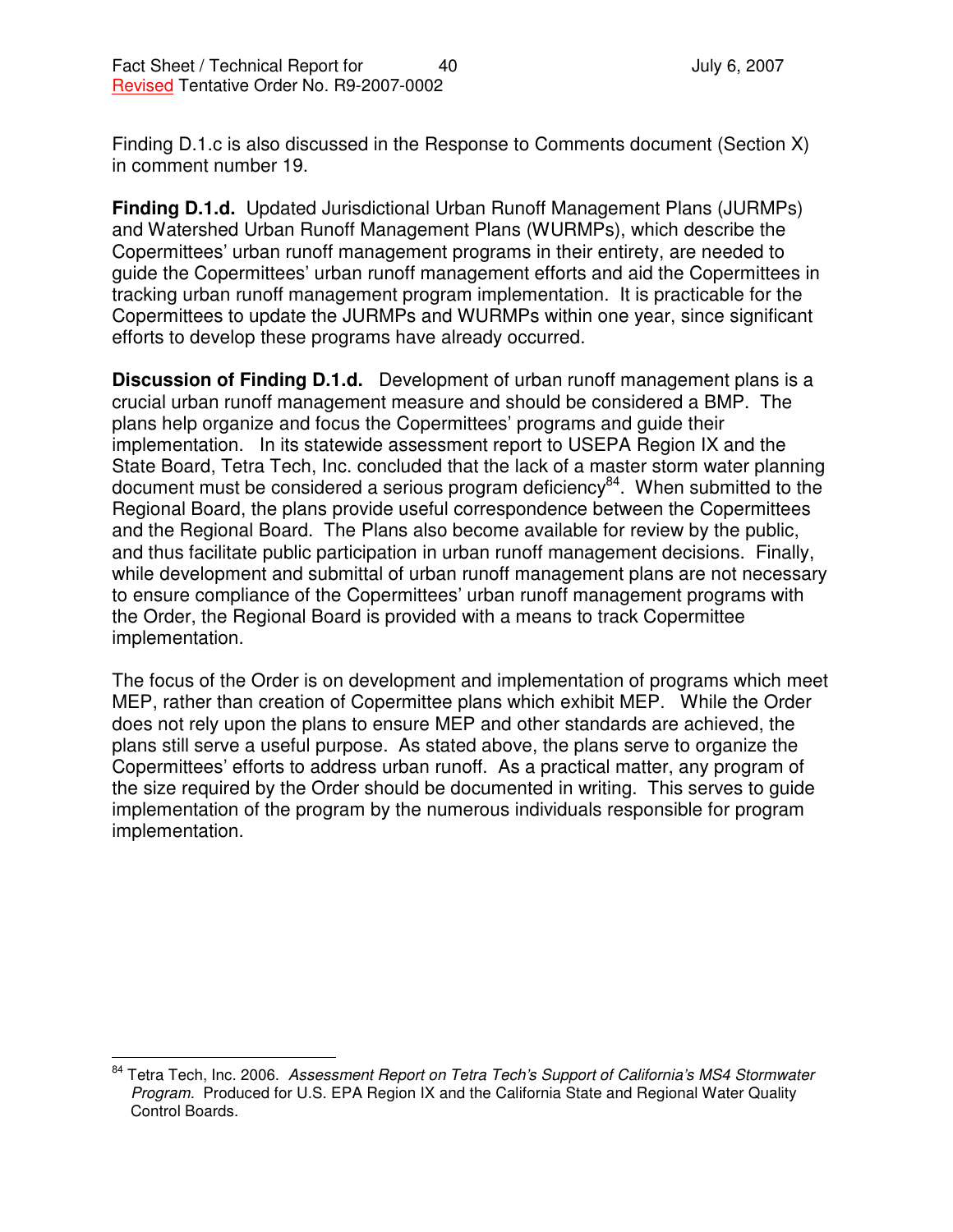Urban runoff management plans are not necessary for ensuring compliance with the Order because the Order itself contains sufficient detailed requirements to ensure that compliance with discharge prohibitions, receiving water limits, and the narrative standard of MEP are achieved. Implementation by the Copermittees of programs in compliance with the Order's requirements, prohibitions, and receiving water limits is the pertinent compliance standard to be used under the Order, as opposed to assessing compliance by reviewing the Copermittees' implementation of their plans alone. The Regional Board ensures compliance with the Order by reviewing annual reports, conducting inspections, performing audits, and through other general program oversight.

Urban runoff management plans are particularly important and useful for municipalities when program implementation is spread across several departments and/or when municipalities experience staff turnover.<sup>85</sup> Each Copermittee relies on multiple employees or contractors for program implementation, but the spread of responsibility varies among Copermittees.<sup>86</sup> Written jurisdictional plans ensure appropriate coordination within each municipality.

Copermittees' urban runoff management plans are simply descriptions of their urban runoff management programs required under the Order. These plans serve as procedural correspondence which guides program implementation and aids the Copermittees and Regional Board in tracking implementation of the programs. In this manner, the plans are not functional equivalents of the Order. For these reasons, the Copermittees' urban runoff management plans need not be an enforceable part of the Order.

The Copermittees' plans and programs can be updated within one year because much of their plans and programs are already in existence. In fact, many parts of their plans and programs have been in place for 15 years. Moreover, the adoption of Order No. R9-2002-01 required a larger scale reorganization of the Copermittees' programs than Tentative Order No. R9-2007-0002, but also allowed one year for program updates. The Copermittees were generally able to meet the time schedule required under Order No. R9-2002-01.

**Finding D.1.e.** Pollutants can be effectively reduced in urban runoff by the application of a combination of pollution prevention, source control, and treatment control BMPs. Pollution prevention is the reduction or elimination of pollutant generation at its source and is the best "first line of defense". Source control BMPs (both structural and non-structural) minimize the contact between pollutants and flows (e.g., rerouting run-on around pollutant sources or keeping pollutants on-site and out of receiving waters). Treatment control BMPs remove pollutants from urban runoff.

<sup>&</sup>lt;sup>85</sup> Tetra Tech, Inc. 2005. Program Evaluation Report. Orange County Storm Water Program: Cities of Laguna Beach, Laguna Hills, Lake Forest, and Rancho Santa Margarita.

<sup>86</sup> Responsible departments and employees are described in the 2005-06 Annual Reports for the MS4 programs.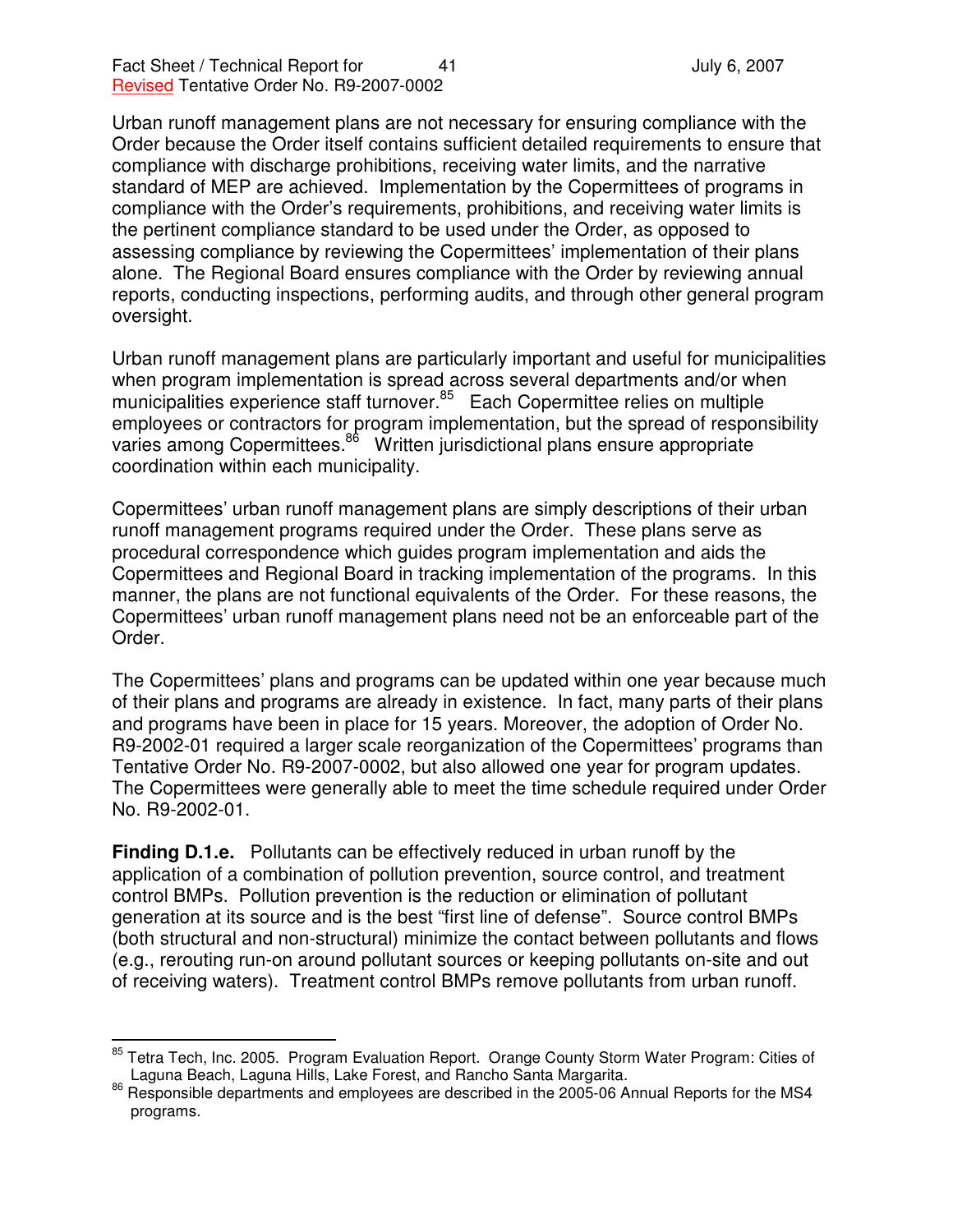**Discussion of Finding D.1.e.** The State Board finds in its Order No. WQ 98-01 that BMPs are effective in reducing pollutants in urban runoff, stating that "implementation of BMPs [is] generally the most appropriate form of effluent limitations when designed to satisfy technology requirements, including reduction of pollutants to the maximum extent practicable." A State Board TAC further supports this finding by recommending "that nonpoint source pollution control can be accomplished most effectively by giving priority to [BMPs] in the following order:

- 1. Pollution Prevention implementation of practices that use or promote pollution free alternatives;
- 2. Source Control implementation of control measures that focus on preventing or minimizing urban runoff from contacting pollution sources;
- 3. Treatment Control implementation of practices that require treatment of polluted runoff either onsite or offsite."<sup>87</sup>

Pollution prevention, the reduction or elimination of pollutant generation at its source, is an essential aspect of BMP implementation. Fewer pollutants are available to be washed from urban areas when the generation of pollutants by urban activities is limited. Thus, pollutant loads in storm water discharges are reduced from these areas. In addition, there is no need to control or treat pollutants that are never generated.<sup>88</sup> Furthermore, pollution prevention BMPs are generally more cost effective than removal of pollutants by treatment facilities or cleanup of contaminated media.<sup>89,90</sup>

In the Pollution Prevention Act of 1990, Congress established a national policy that emphasizes pollution prevention over control and treatment. CWC section 13263.3(a) also supports pollution prevention, stating "The Legislature finds and declares that pollution prevention should be the first step in a hierarchy for reducing pollution and managing wastes, and to achieve environmental stewardship for society. The Legislature also finds and declares that pollution prevention is necessary to support the federal goal of zero discharge of pollutants into navigable waters." Finally, the Basin Plan also supports this finding by stating "To eliminate pollutants in storm water, one can either clean it up by removing pollutants or prevent it from becoming polluted in the first place. Because of the overwhelming volume of storm water and the enormous costs associated with pollutant removal, pollution prevention is the only approach that makes sense."<sup>91</sup>

<sup>87</sup> State Board, 1994. Urban Runoff Technical Advisory Committee Report and Recommendations. Nonpoint Source Management Program.

<sup>88</sup> Orange County Storm Water Copermittees. 2006. Report of Waste Discharge (San Diego Region). <sup>89</sup> Devinny, J.S. et al. 2004. *Alternative Approaches to Stormwater Quality Control.* Prepared for the Los Angeles Regional Water Quality Control Board. Found as Appendix H to *NPDES Stormwater Cost Survey.* Prepared for the California State Water Resources Control Board by the Office of Water Programs California State University, Sacramento. Available on-line at: http://www.owp.csus.edu/research/npdes/

<sup>&</sup>lt;sup>90</sup> Schueler, T.R.., 2000. Center for Watershed Protection. Assessing the Potential for Urban Watershed Restoration, Article 142.

<sup>91</sup> Regional Board, 1994. Water Quality Control Plan, San Diego Basin, Region 9.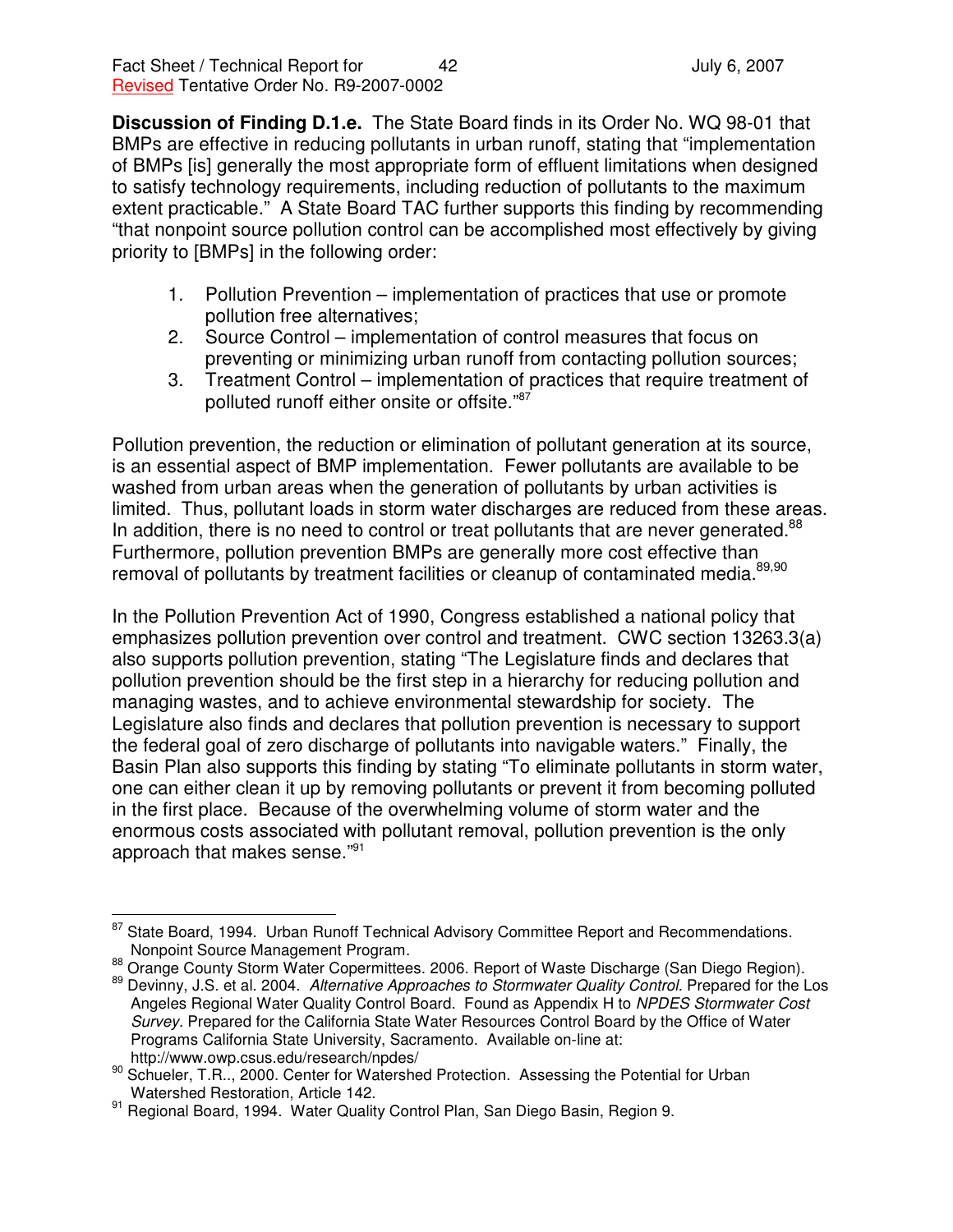USEPA also supports the utilization of a combination of BMPs to address pollutants in urban runoff. For example, USEPA has found there has been success in addressing illicit discharge related problems through BMP initiatives like storm drain stenciling and recycling programs, including household hazardous waste special collection days.<sup>92</sup> Structural BMP performance data has also been compiled and summarized by USEPA.<sup>93</sup> This data indicates that structural BMPs can be effective in reducing pollutants in urban runoff discharges.

The summary provides the performance ranges of various types of structural BMPs for removing suspended solids, nutrients, pathogens, and metals from storm water flows. These pollutants are generally a concern in storm water in the San Diego Region and Orange County.<sup>94</sup> For suspended solids, the least effective structural BMP type was found to remove 30-65% of the pollutant load, while the most effective was found to remove 65-100% of the pollutant load. For nutrients, the least effective structural BMP type was found to remove 15-45% of the pollutant load, while the most effective was found to remove 65-100% of the pollutant load. For pathogens, the least effective structural BMP type was found to remove <30% of the pollutant load, while the most effective was found to remove 65-100% of the pollutant load. For metals, the least effective structural BMP type was found to remove 15-45% of the pollutant load, while the most effective was found to remove 65-100% of the pollutant load.

Several studies conducted in the last few years have measured the effectiveness of urban runoff treatment BMPs in southern Orange County. Studies have been conducted on both dry weather and wet weather flows. Each demonstrates that treatment control BMPs can, to varying degrees, remove pollutants from urban runoff, but that pollution prevention and source control BMPs are necessary to reduce pollutant discharges to the point of supporting water quality objectives in the receiving waters. A partial list of such studies includes:

• "Assessment of Best Management Practice (BMP) Effectiveness" by the Southern California Coastal Water Research Project (SCCWRP).<sup>95</sup> This project assesses the effectiveness of BMPs in southern California for improving water quality related to toxicity.

 $92$  USEPA, 1999. 40 CFR Parts 9, 122, 123, and 124 National Pollutant Discharge Elimination System-Regulations for Revision of the Water Pollution Control Program Addressing Storm Water Discharges. 64 FR 68728.

<sup>93</sup> USEPA, 1999. Preliminary Data Summary of Urban Storm Water Best Management Practices. EPA 821-R-99-012.

<sup>94</sup> Orange County Stormwater Program, Appendix E1 BMP Effectiveness and Applicability for Orange County (updated June 2005).

<sup>95</sup> Jeffrey S. Brown and Steven M. Bay 2005. *Assessment of Best Management Practice (BMP) Effectiveness.* SCCWRP Technical Report 461.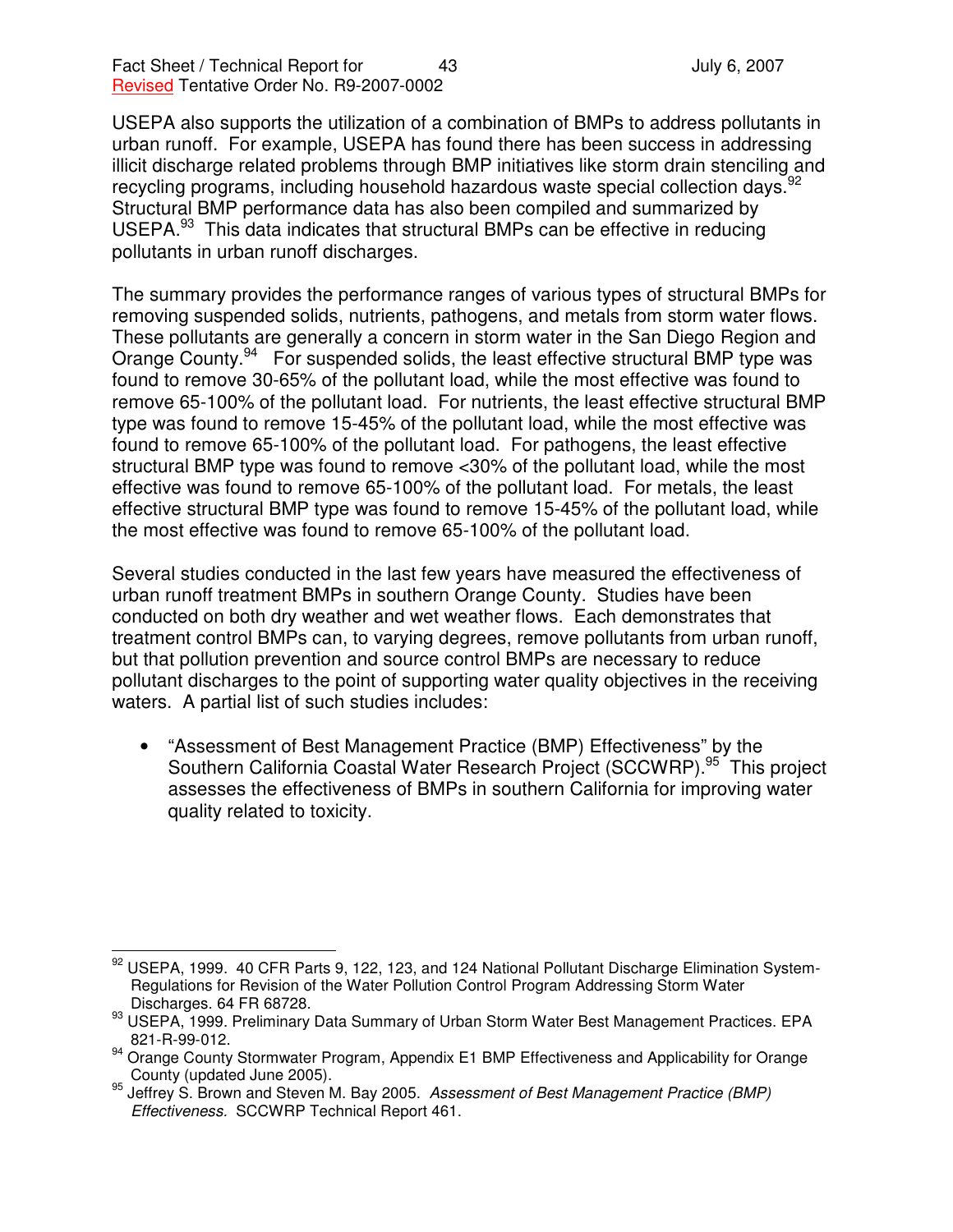- "Final Report for the Del Obispo Storm Drain Project" by the City of Dana Point.<sup>96</sup> This report assesses the implementation of a solids removal unit and low-flow diversion project.
- "Final Report for the Alipaz Storm Drain Treatment and Low Flow Diversion Project" by the City of Dana Point.<sup>97</sup> This report assesses the implementation of a solids removal unit and low-flow diversion project.
- "Final Report for Poche Beach Urban Runoff Ultraviolet Light Bacteria Disinfection Project" by the County of Orange.<sup>98</sup> This report assesses the implementation of an ultraviolet system within a box culvert.
- Final Report for J01P28 Interim Water Quality Improvement Package Plant Best Management Practices.<sup>99</sup> This report assesses the implementation of an ultraviolet treatment system at an inland waters storm drain outfall.
- "Final Report for Wetland Capture and Treatment (WetCAT) Network" by the City of Laguna Niguel.<sup>100</sup> This report assesses the implementation of constructed wetlands.

Results of these recent studies demonstrate that treatment at the MS4 outfalls for pollutants that have already been discharged *into* the MS4 is generally unlikely to reduce pollutant concentrations to levels that would support water quality objectives.

It is important to note that the Clean Water Act and NPDES federal regulations clearly require control of discharges into the MS4. Section 402(p)(3)(B)(ii) of the Clean Water Act states that MS4 permits must "prohibit non-storm water discharges into the storm sewers." 40 CFR 122.26(d)(2)(iv)(B) requires Copermittees to "detect and remove […] illicit discharges and improper disposal into the storm sewer." 40 CFR 122.26(d)(2)(iv)(D) requires the Copermittees to "reduce pollutants in storm water runoff from construction sites to the municipal storm sewer system."

<sup>96</sup> City of Dana Point. 2005. *Final Report for the Del Obispo Storm Drain Project*. Prepared for the State Water Resources Control Board Agreement No. 02-216-550-0.

<sup>97</sup> City of Dana Point. 2004. *Final Report For The Alipaz Storm Drain Treatment And Low Flow Diversion Project" by the City of Dana Point.* Prepared for State Water Resources Control Board Agreement Number: 01-068-550-0.

<sup>98</sup> Volz, James. 2005. *Final Report for Poche Beach Urban Runoff Ultraviolet Light Bacteria Disinfection Project*. Prepared by the County of Orange for State Water Resources Control Board Agreement No. 01-236-550-1.

<sup>&</sup>lt;sup>99</sup> Anderson, Max. 2005. Final Report: Aliso Beach Clean Beach Initiatives, J01P28 Interim Water Quality Improvement Package Plant Best Management Practices. Prepared by the County of Orange for State Water Resources Control Board Agreement No. 01-227-550-0.

<sup>100</sup> City of Laguna Niguel and CH2MHILL. 2004. *Final Report: Wetland Capture and Treatment (WetCAT) Network.* Prepared for State Water Resources Control Board Agreement No. 01-122-259- 0.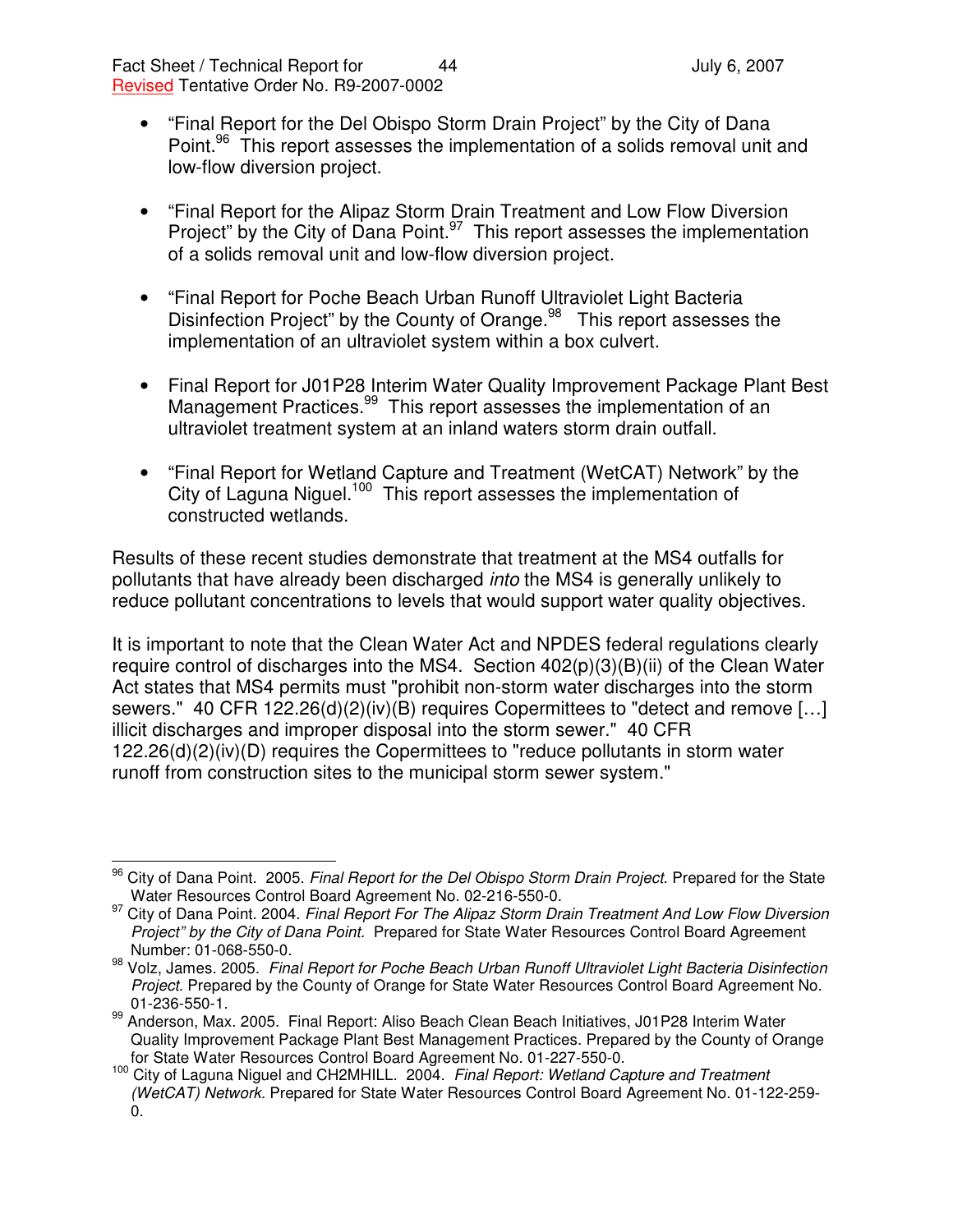The Order's approach to regulating discharges into and from the MS4 is in accordance with State Board Order WQ 2001-15. In that order, the State Board reviewed the San Diego County permit (Order No. 2001-01) requirements and made one change to one prohibition.<sup>101</sup> The Order upheld all other requirements of the current permit. Order No. R9-2007-0002 incorporates the one change made by the State Board, and continues the approach of Order No. 2001-01 (the basis for the current permit), as it was upheld by the State Board in Order WQ 2001-15. State Board Order WQ 2001-15 supports such requirements, stating: "It is important to emphasize that dischargers into MS4s continue to be required to implement a full range of BMPs, including source control."

The Court of Appeals, Fourth Appellate District, found that the current permit's approach to regulation of discharges into the MS4 was appropriate. Since the Tentative Order utilizes the same approach, the court decision supports the Tentative Order's requirements.

Finding D.1.e is also discussed in the Response to Comments document (Section X) in comment number 20.

**Finding D.1.f.** Urban runoff needs to be addressed during the three major phases of urban development (planning, construction, and use) in order to reduce the discharge of pollutants to the MEP and protect receiving waters. Urban development which is not guided by water quality planning policies and principles can unnecessarily result in increased pollutant load discharges, flow rates, and flow durations which can impact receiving water beneficial uses. Construction sites without adequate BMP implementation result in sediment runoff rates which greatly exceed natural erosion rates of undisturbed lands, causing siltation and impairment of receiving waters. Existing urban development generates substantial pollutant loads which are discharged in urban runoff to receiving waters.

<sup>&</sup>lt;sup>101</sup> The State Board removed the prohibition of discharges *into* the MS4 that cause or contribute to exceedances of water quality objectives. The revision allows for treatment of storm water flows once the pollutants have entered the MS4. It does not affect the effective prohibition on certain dryweather flows into the MS4 that is required by the Clean Water Act.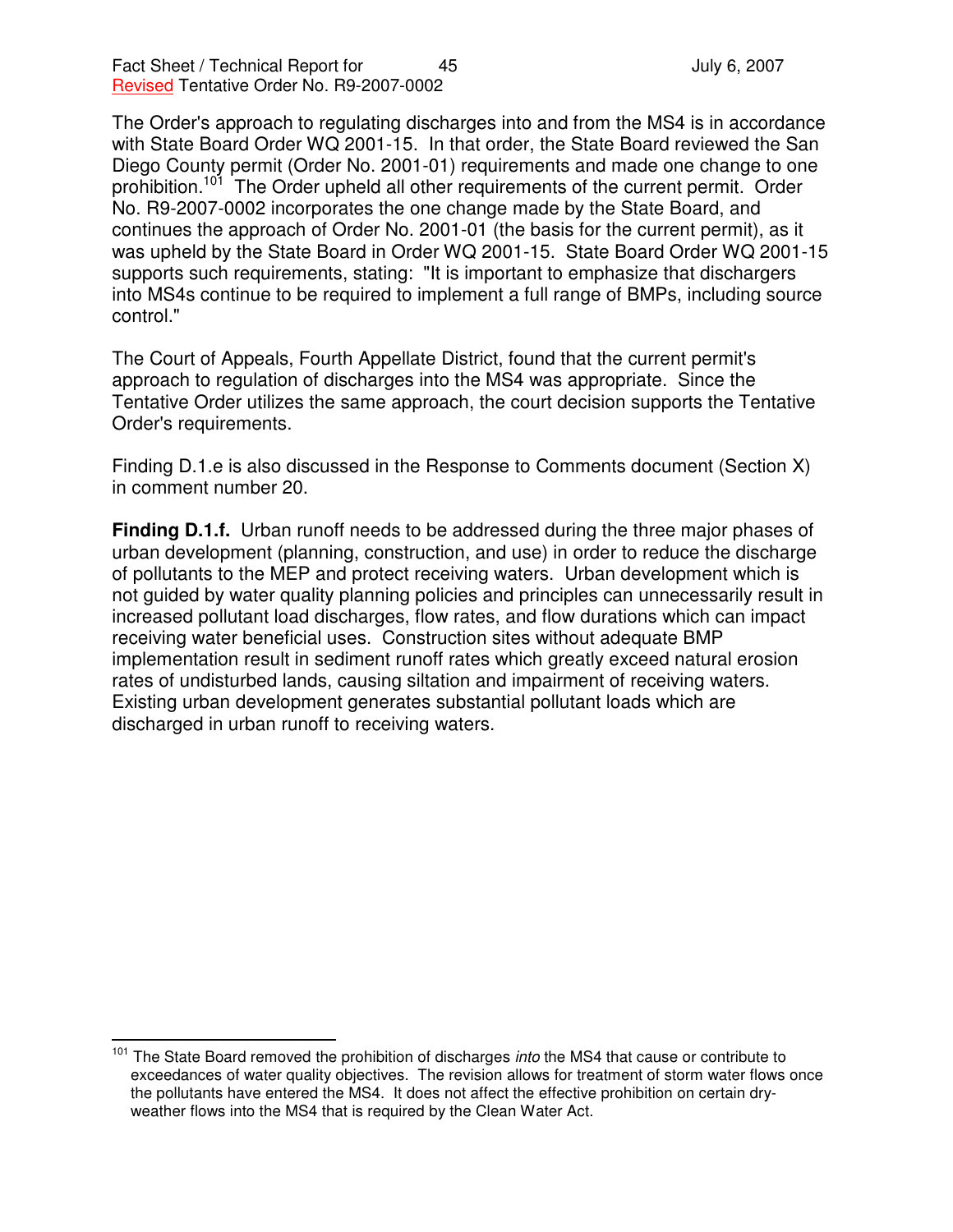**Discussion of Finding D.1.f.** MS4 permits are issued to municipalities because of their land use authority. The ultimate responsibility for the pollutant discharges, increased runoff, and inevitable long-term water quality degradation that results from urbanization lies with local governments. This responsibility is based on the fact that it is the local governments that have authorized the urbanization (i.e., conversion of natural pervious ground cover to impervious urban surfaces) and the land uses that generate the pollutants and runoff. Furthermore, the MS4 through which the pollutants and increased flows are conveyed, and ultimately discharged into natural receiving waters, are owned and operated by the same local governments. In summary, the Copermittees under the Order are responsible for discharges into and out of their MS4s because (1) they own and operate the MS4; and (2) they have the legal authority that authorizes the very development and land uses with generate the pollutants and increased flows in the first place.

For example, since grading cannot commence prior to the issuance of a local grading permit, the Copermittees have a built-in mechanism to ensure that all grading activities are protective of receiving water quality. The Copermittee has the authority to withhold issuance of the grading permit until the project proponent has demonstrated to the satisfaction of the Copermittee that the project will not violate their ordinances or cause the Copermittee to be in violation of its MS4 permit. Since the Copermittee will ultimately be held responsible for any discharges from the grading project by the Regional Board, the Copermittee will want to use its own permitting authority to ensure that whatever measures the Copermittee deems necessary to protect discharges into its MS4 are in fact taken by the project proponent.

The Order holds the local government accountable for this direct link between its land use decisions and water quality degradation. The Order recognizes that each of the three major stages in the urbanization process (development planning, construction, and the use or operational stage) are controlled by and must be authorized by the local government. Accordingly, this permit requires the local government to implement, or require others to implement, appropriate best management practices to reduce pollutant discharges and increased flow during each of the three stages of urbanization.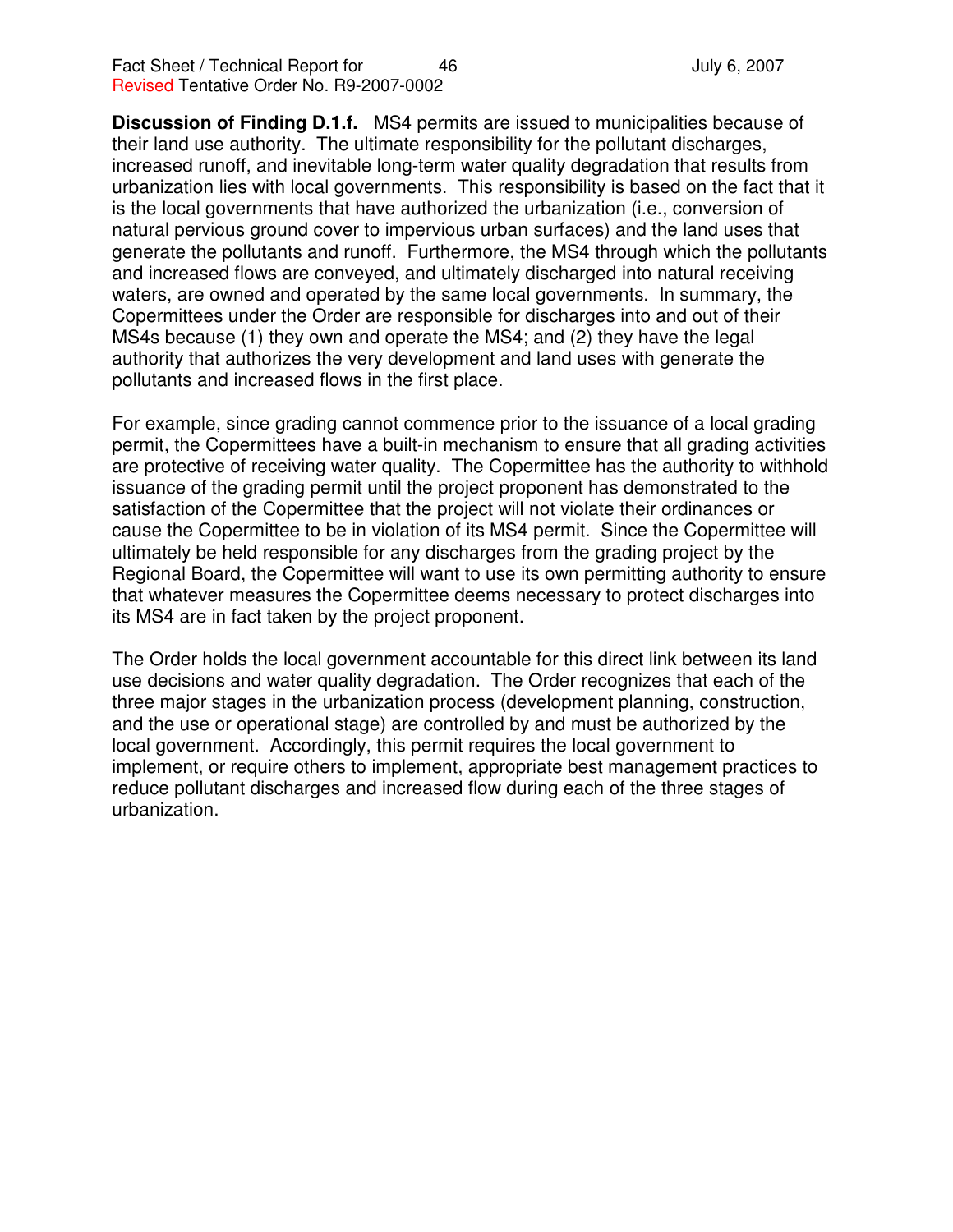Including plans for BMP implementation during the design phase of new development and redevelopment offers the most cost effective strategy to reduce urban runoff pollutant loads to surface waters.<sup>102</sup> The Phase II regulations for small municipalities reflect the necessity of addressing urban runoff during the early planning phase. Due to the greater water quality concerns generally experienced by larger municipalities, Phase II requirements for small municipalities are also applicable to larger municipalities such as the Copermittees. The Phase II regulations direct municipalities to develop, implement, and enforce a program to address storm water runoff from new development and redevelopment projects that disturb greater than or equal to one acre, including projects less than one acre that are part of a larger common plan of development or sale. The program must ensure that controls are in place that would prevent or minimize water quality impacts. This includes developing and implementing strategies which include a combination of structural and/or non-structural BMPs appropriate to the locality. The program must also ensure the adequate long-term operation and maintenance of BMPs.<sup>103</sup> USEPA expands on the Phase II regulations for urban development when it recommends that Copermittees:

"Adopt a planning process that identifies the municipality's program goals (e.g., minimize water quality impacts resulting from post-construction runoff from new development and redevelopment), implementation strategies (e.g., adopt a combination of structural and/or non-structural BMPs), operation and maintenance policies and procedures, and enforcement procedures. In developing your program, you should consider assessing existing ordinances, policies, programs and studies that address storm water runoff quality."

Management of urban runoff during the construction phase is also essential. USEPA explains in the preamble to the Phase II regulations that storm water discharges generated during construction activities can cause an array of physical, chemical, and biological water quality impacts. Specifically, the biological, chemical and physical integrity of the waters may become severely compromised due to runoff from construction sites. Fine sediment from construction sites can adversely affect aquatic ecosystems by reducing light penetration, impeding sight-feeding, smothering benthic organisms, abrading gills and other sensitive structures, reducing habitat by clogging interstitial spaces within the streambed, and reducing intergravel dissolved oxygen by reducing the permeability of the bed material. Water quality impairment also results, in part, because a number of pollutants are preferentially absorbed onto mineral or organic particles found in fine sediment. The interconnected process of erosion (detachment of the soil particles), sediment transport, and delivery is the primary pathway for introducing key pollutants, such as nutrients, metals, and organic compounds into aquatic systems. 104

<sup>102</sup> USEPA, 2000. Storm Water Phase II Compliance Assistance Guide. EPA 833-R-00-002.

<sup>&</sup>lt;sup>103</sup> USEPA, 1999. 40 CFR Parts 9, 122, 123, and 124 National Pollutant Discharge Elimination System-Regulations for Revision of the Water Pollution Control Program Addressing Storm Water Discharges; Final Rule. 64 FR 68845.

<sup>104</sup> Ibid., 64 FR 68728.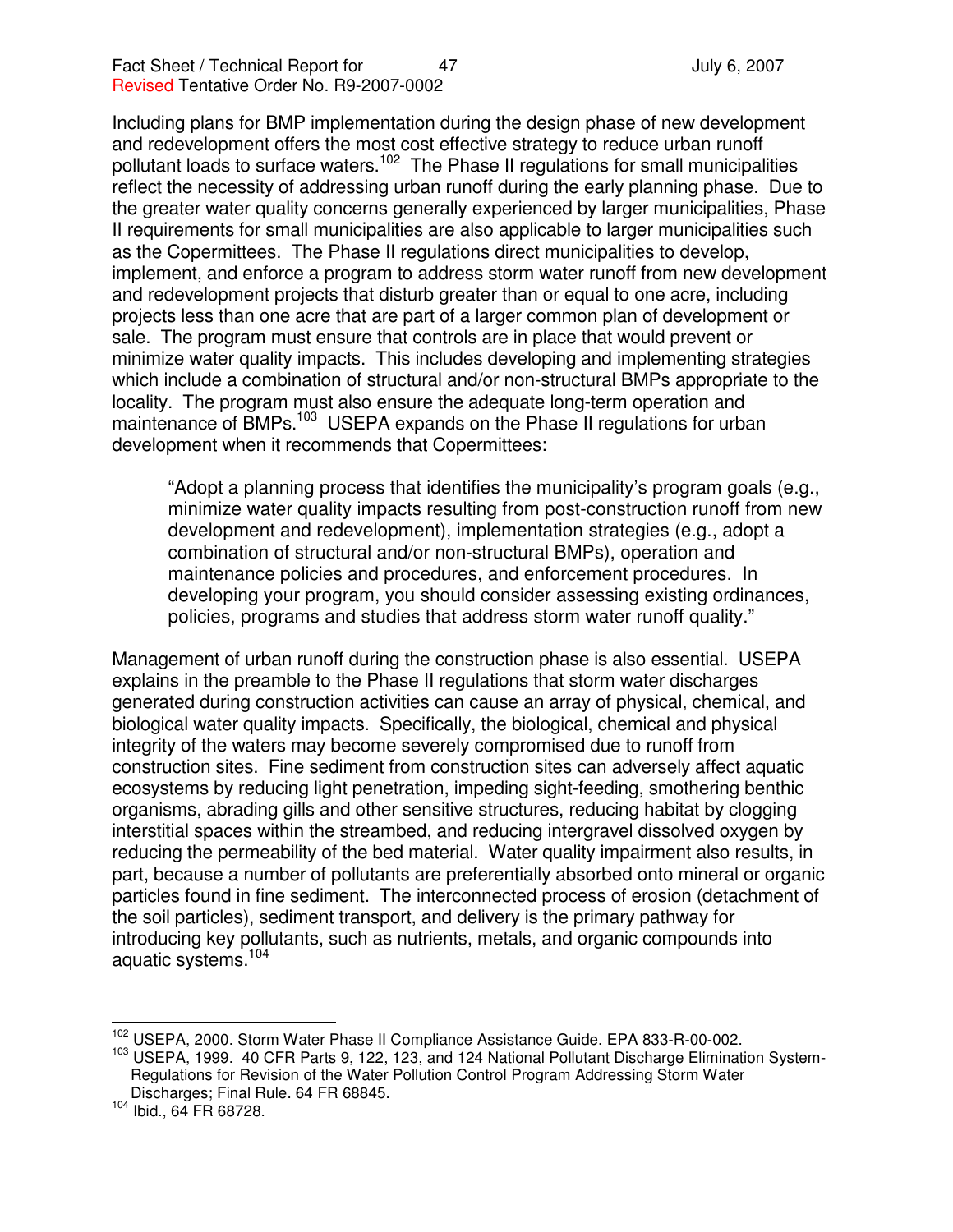Finally, urban runoff from existing development must be addressed. The Copermittees' monitoring data exhibits that significant water quality problems exist in receiving waters which receive urban runoff from areas with extensive existing development, such as Aliso Creek. Source identification, BMP requirements, inspections, and enforcement are all important measures which can be implemented to address urban runoff from existing development. USEPA supports inspections and enforcement by municipalities when it states "Effective inspection and enforcement requires […] penalties to deter infractions and intervention by the municipal authority to correct violations. Enforcement mechanisms [...] also must be described."<sup>105</sup>

Finding D.1.f is also discussed in the Response to Comments document (Section X) in comment number 20.

**Finding D.1.g.** Annual reporting requirements included in this Order are necessary to meet federal requirements and to evaluate the effectiveness and compliance of the Copermittees' programs.

**Discussion of Finding D.1.g.** The annual reporting requirements are consistent with federal NPDES regulation 40 CFR 122.41, which states:

"The operator of a large or medium municipal separate storm sewer system of a municipal separate storm sewer system that has been designated by the Director under section  $122.26(a)(1)(v)$  of this part must submit an annual report by the anniversary of the date of the issuance of the permit for such a system. The report shall include: (1) The status of implementing the components of the storm water management program that are established as permit conditions; (2) Proposed changes to the storm water management program that are established as permit condition, Such proposed changes shall be consistent with § 122.26(d)(2)iii) of this part; (3) Revisions, if necessary, to the assessment of controls and the fiscal analysis reported in the permit application under § 122.26(d)(2)iv) and (d)(2)(v) of this part; (4) A summary of data, including monitoring data, that is accumulated throughout the reporting year; (5) Annual expenditures and budget for year following each annual report; (6) A summary describing the number and nature of enforcement actions, inspections, and public education programs; and (7) Identification of water quality improvements or degradation."

CWC section 13267 provides that "the regional board may require that any person who has discharged […] shall furnish, under penalty of perjury, technical or monitoring reports which the regional board requires."

<sup>&</sup>lt;sup>105</sup> USEPA, 1992. Guidance Manual for the Preparation of Part II of the NPDES Permit Applications for Discharges from Municipal Separate Storm Sewer Systems. EPA 833-B-92-002.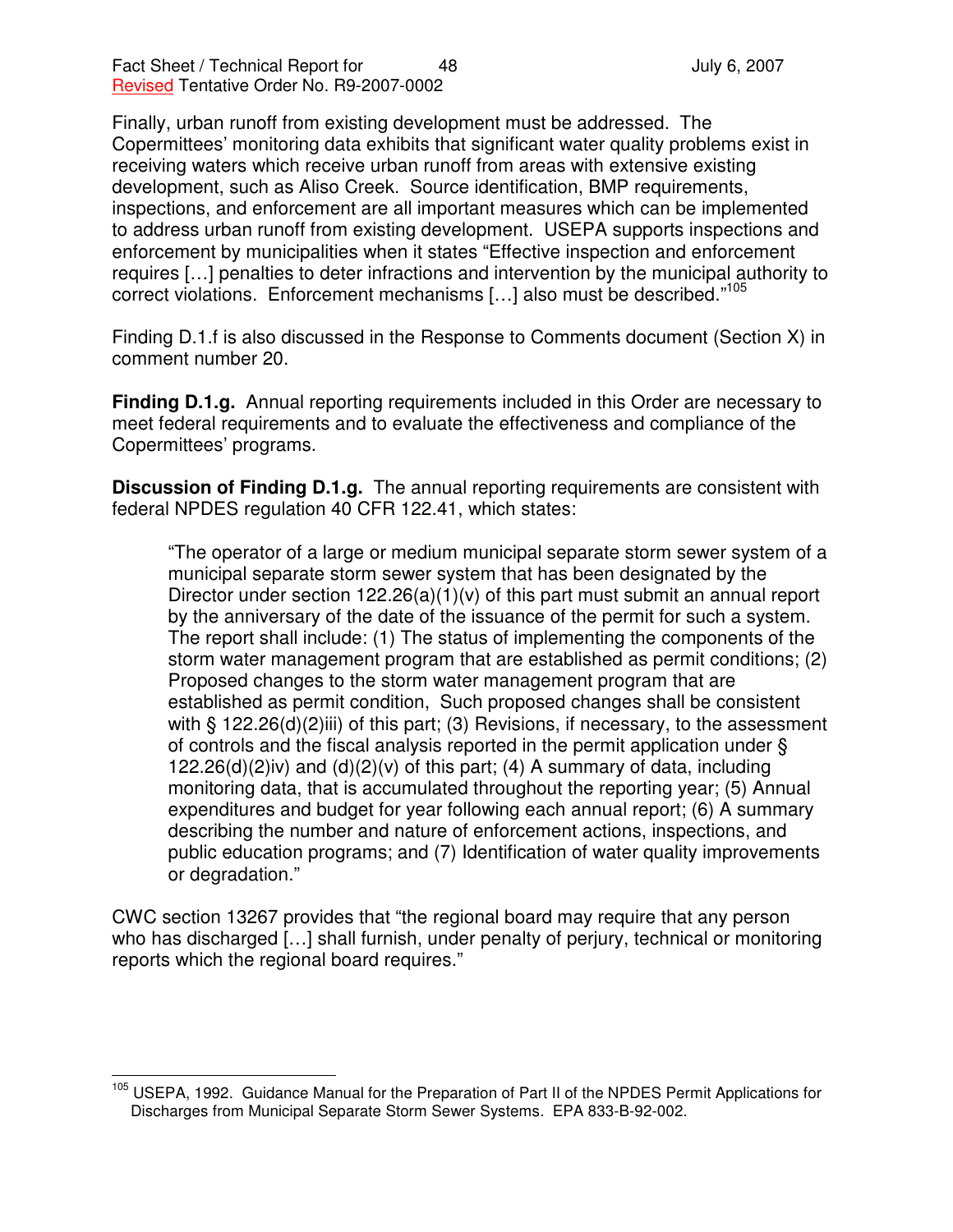The Regional Board must assess the reports to ensure that the Copermittees' programs are adequate to assess and address water quality. The reporting requirements can also be useful tools for the Copermittees to review, update, or revise their programs. Areas or issues which have received insufficient efforts can also be identified and improved.

**Finding D.2.a.** The Standard Urban Storm Water Mitigation Plan (SUSMP) requirements contained in this Order are consistent with Order WQ-2000-11 adopted by the State Water Resources Control Board (State Board) on October 5, 2000. In the precedential order, the State Board found that the design standards, which essentially require that urban runoff generated by 85 percent of storm events from specific development categories be infiltrated or treated, reflect the MEP standard. The order also found that the SUSMP requirements are appropriately applied to the majority of the Priority Development Project categories contained in Section D.1 of this Order. The State Board also gave Regional Water Quality Control Boards the needed discretion to include additional categories and locations, such as retail gasoline outlets (RGOs), in SUSMPs.

**Discussion of Finding D.2.a.** The post-construction requirements and design standards contained in the SUSMP section of Order No. R9-2007-0002 constitute MEP consistent with State Board guidance, court decisions, and Regional Board requirements. The State Board and Regional Boards have made several recent decisions in regards to inclusion of SUSMP requirements in MS4 permits. In a precedential decision, State Board WQ Order No. 2000-11, the State Board found that the SUSMP provisions constitute MEP for addressing pollutant discharges resulting from Priority Development Projects. The provisions of the SUSMP section of the Order are also consistent with those previously issued by the Regional Board for Orange County (Order No. R9-2002-0001) and San Diego County (Order Nos. R9-2001-01 and R9-2007-0001), as well as requirements in the Los Angeles County MS4 permit (Order No. R4-2001-182). In State Board Order WQ 2001-15, the State Board reaffirmed that SUSMP requirements constitute MEP. Moreover, the SUSMP requirements of the San Diego County MS4 permit (Order No. R9-2001-01) were upheld when the California State Supreme Court declined to hear the matter on appeal.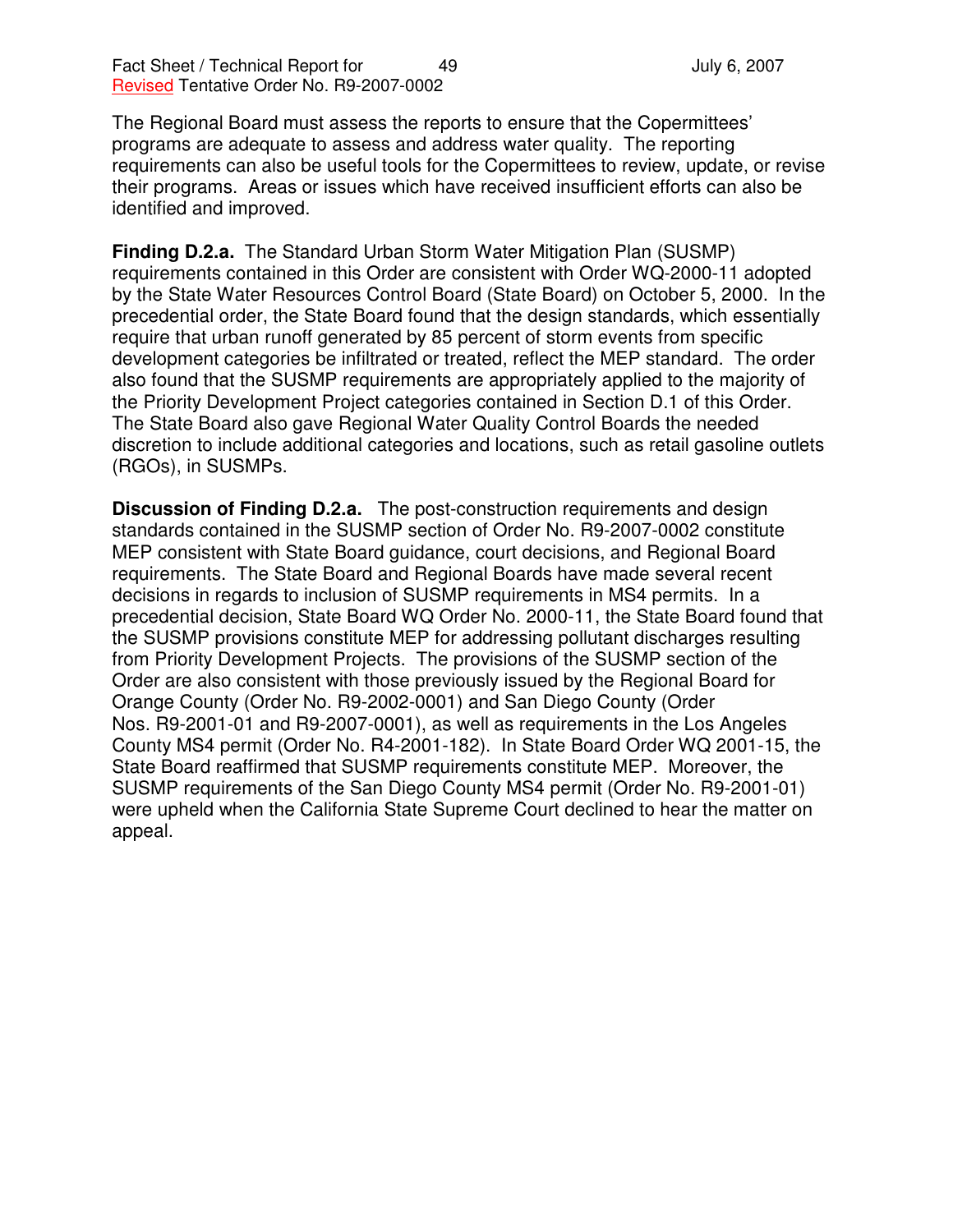**Finding D.2.b.** Controlling urban runoff pollution by using a combination of onsite source control and Low Impact Development (LID) site design BMPs augmented with treatment control BMPs before the runoff enters the MS4 is important for the following reasons: (1) Many end-of-pipe BMPs (such as diversion to the sanitary sewer) are typically ineffective during significant storm events. Whereas, onsite source control BMPs can be applied during all runoff conditions; (2) End-of-pipe BMPs are often incapable of capturing and treating the wide range of pollutants which can be generated on a sub-watershed scale; (3) End-of-pipe BMPs are more effective when used as polishing BMPs, rather than the sole BMP to be implemented; (4) End-of-pipe BMPs do not protect the quality or beneficial uses of receiving waters between the source and the BMP; and (5) Offsite end-of-pipe BMPs do not aid in the effort to educate the public regarding sources of pollution and their prevention.

**Discussion of Finding D.2.b.** Many end-of-pipe BMPs are designed for low flow conditions because their end-of-pipe location prevents them from being designed for large storm events. This results in the end-of-pipe BMPs being overwhelmed, bypassed, or ineffective during larger storm events more frequently than onsite BMPs designed for larger storms. BMPs are also frequently most effective for a particular type of pollutant (such as sediment). Such BMPs may be appropriate for small sites with a limited suite of pollutants generated; however, end-of-pipe BMPs must typically be able to address a wide range of pollutants generated by a sub-watershed, limiting their effectiveness and/or increasing costs. Moreover, the location of some end-ofpipe BMPs allow for untreated pollutants to be discharged to and degrade receiving waters prior to their reaching the BMPs. This fails to protect receiving waters, which is the purpose of BMP implementation. In addition, opportunities to educate the public regarding urban runoff pollution can be lost when end-of-pipe BMPs are located away from pollutant sources and out of sight. Onsite BMPs can lead to a better public understanding of urban runoff issues since their presence can provide a visible and/or tangible lesson in pollution prevention.

**Finding D.2.c.** Use of Low-Impact Development (LID) site design BMPs at new development projects can be an effective means for minimizing the impact of urban runoff discharges from the development projects on receiving waters. LID is a site design strategy with a goal of maintaining or replicating the pre-development hydrologic regime through the use of design techniques. LID site design BMPs help preserve and restore the natural hydrologic cycle of the site, allowing for filtration and infiltration which can greatly reduce the volume, peak flow rate, velocity, and pollutant loads of urban runoff.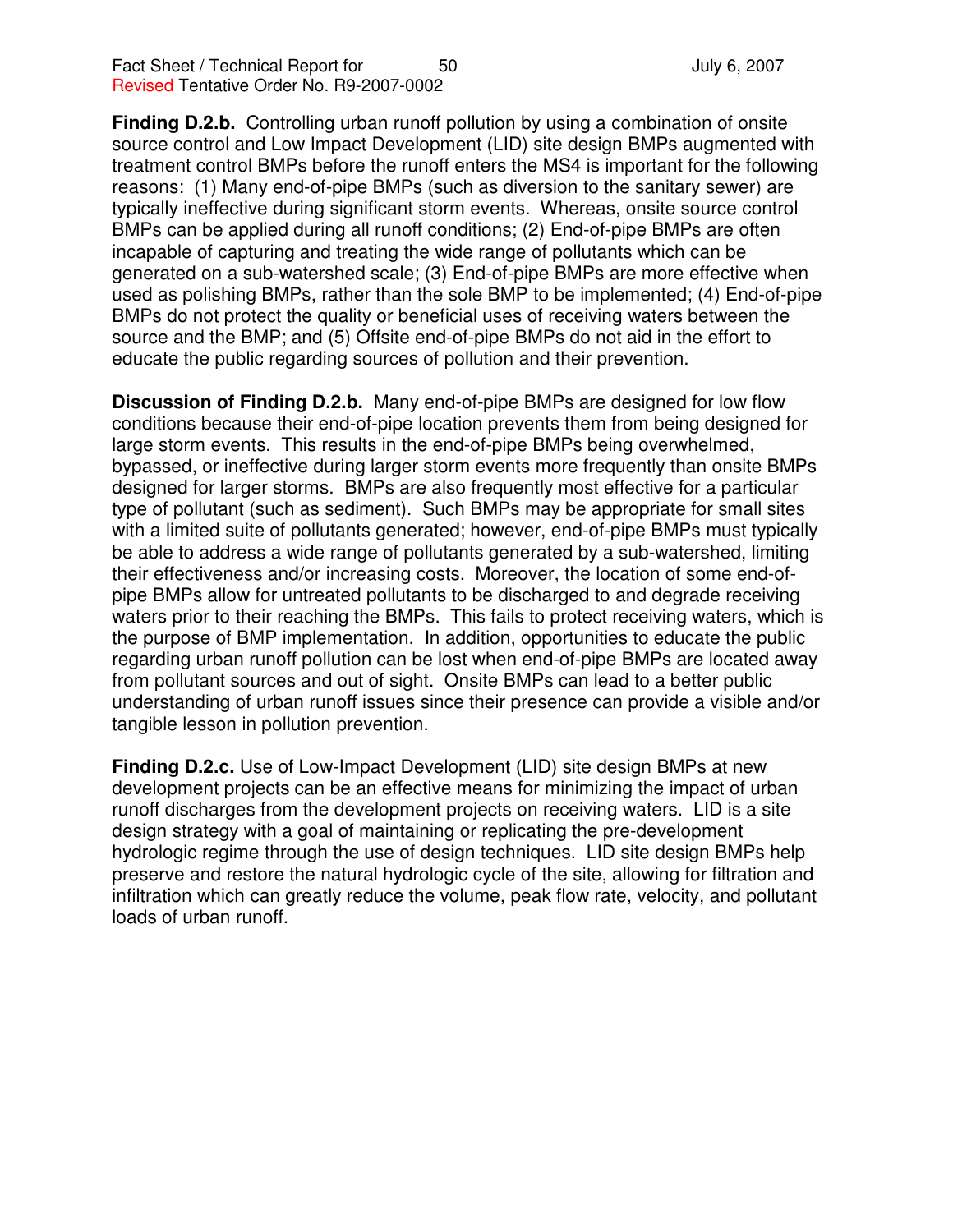**Discussion of Finding D.2.c.** The use of LID site design BMPs helps reduce the amount of impervious area associated with urbanization and allows storm water to infiltrate into the soil. Natural vegetation and soil filters urban runoff and reduces the volume and pollutant loads of storm water. Studies have revealed that the level of imperviousness resulting from urbanization is strongly correlated with the water quality impairment of nearby receiving waters.<sup>106</sup> In many cases, the impacts on receiving waters due to changes in hydrology can be more significant than those attributable to the contaminants found in storm water discharges.<sup>107</sup> These impacts include stream bank erosion (increased sediment load and subsequent deposition), benthic habitat degradation, and decreased diversity of macroinvertebrates. Although conventional BMPs do reduce pollutant loads, they may not effectively control adverse effects from changes in the discharge hydrologic conditions.<sup>108</sup>

The Order includes requirements for developments to include site design BMPs that mimic or replicate the natural hydrologic cycle. Open space designs which maximize pervious surfaces and retention of "natural" drainages have been found to reduce both the costs of development and pollutant export.<sup>109</sup> Moreover, USEPA finds including plans for a "natural" site design and BMP implementation during the design phase of new development and redevelopment offers the most cost effective strategy to reduce pollutant loads to surface waters.<sup>110</sup> In addition, a recent U.S. Department of Housing and Urban Development guidance document on low-impact development notes that the use of LID-based storm water management design allows land to be developed, but in a cost-effective manner that helps mitigate potential environmental impacts.<sup>111</sup>

Finding D.2.c is also discussed in the Response to Comments document (Section X) in comment number 30.

**Finding D.2.d.** Retail Gasoline Outlets (RGOs) are significant sources of pollutants in urban runoff. RGOs are points of convergence for motor vehicles for automotive related services such as repair, refueling, tire inflation, and radiator fill-up and consequently produce significantly higher loadings of hydrocarbons and trace metals (including copper and zinc) than other urban areas.

<sup>&</sup>lt;sup>106</sup> USEPA, 1999. 40 CFR Parts 9, 122, 123, and 124 National Pollutant Discharge Elimination System – Regulations for Revision of the Water Pollution Control Program Addressing Storm Water Discharges; Final Rule.

 $107$  Ibid.

<sup>108</sup> USEPA, 2000. Low-Impact Development: A literature review. EPA-841-B-00-005. 35p.

<sup>&</sup>lt;sup>109</sup> Center for Watershed Protection, 2000. "The Benefits of Better Site Design in Residential Subdivisions." Watershed Protection Techniques. Vol. 3. No. 2.

<sup>&</sup>lt;sup>110</sup> USEPA, 1999. 40 CFR Parts 9, 122, 123, and 124 National Pollutant Discharge Elimination System – Regulations for Revision of the Water Pollution Control Program Addressing Storm Water Discharges; Final Rule.

<sup>111</sup> U.S. Department of Housing and Urban Development, Office of Policy Development and Research, 2003. "The Practice of Low Impact Development." Prepared by: NAHB Research Center, Inc. Upper Marlboro, Maryland. Contract No. H-21314CA. 131p.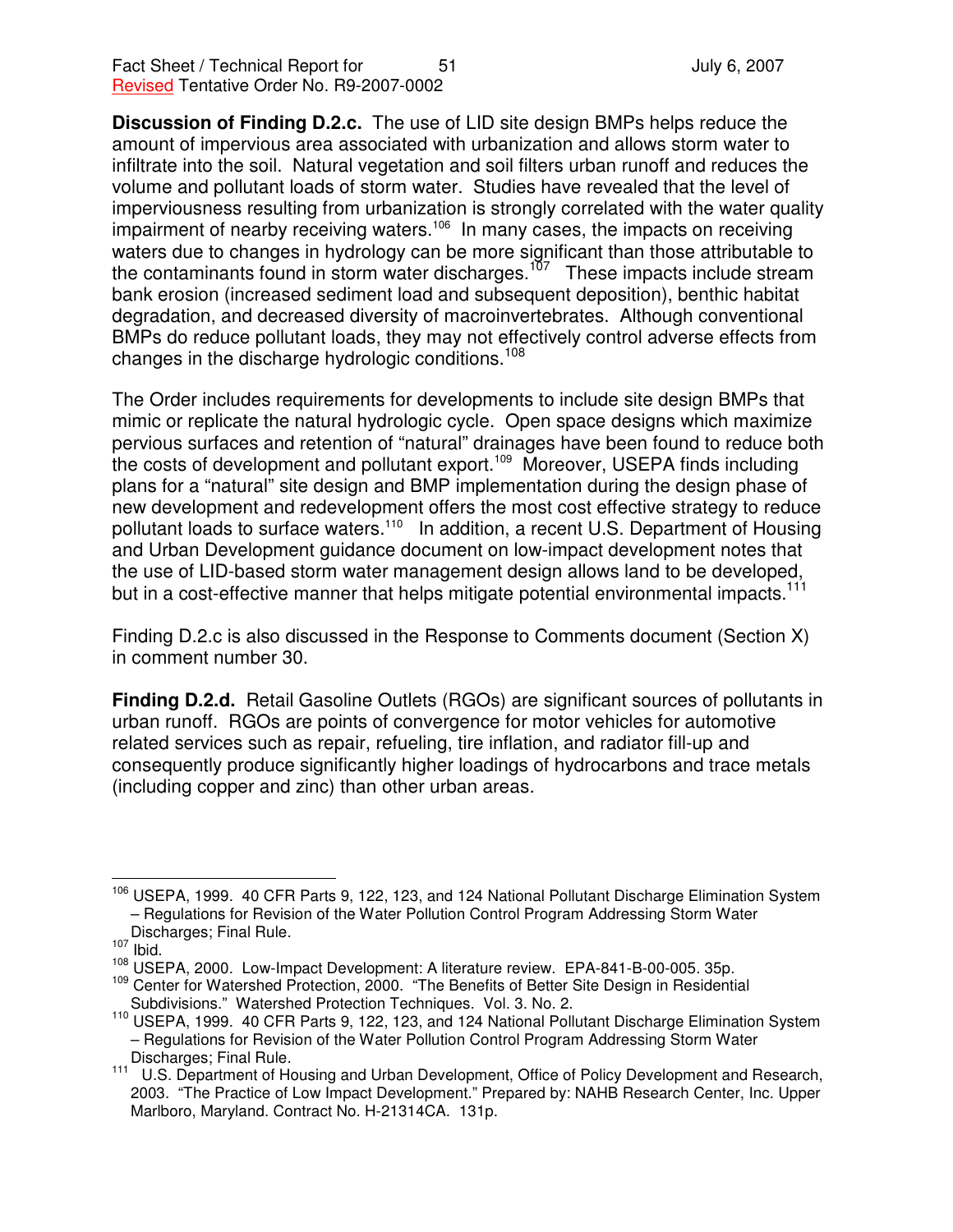Fact Sheet / Technical Report for 52 52 July 6, 2007 Revised Tentative Order No. R9-2007-0002

**Discussion of Finding D.2.d.** RGOs are included in the Order as a Priority Development Project category because RGOs produce significantly greater loadings of hydrocarbons and trace metals (including copper and zinc) than other urban areas. To meet MEP, source control and structural treatment BMPs are needed at RGOs that meet the following criteria: (a) 5,000 square feet or more or (b) an ADT of 100 or more vehicles per day. These are appropriate thresholds since vehicular development size and volume of traffic are good indicators of potential impacts of urban runoff from RGOs on receiving waters.

This finding has been added to satisfy State Board WQ Order No. 2000-11's requirements for including RGOs as a Priority Development Category. Order No. 2000-11 acknowledged that a threshold (size, average daily traffic, etc.) appropriate to trigger SUSMP requirements should be developed for RGOs and that specific findings regarding RGOs should be included in MS4 permits to justify the requirement.<sup>112</sup> Additional detail to support the inclusion of RGOs can be found in the Fact Sheet discussion of Section D.1.d.2.j.

Finding D.2.d is also discussed in the Response to Comments document (Section X) in comment number 29.

**Finding D.2.e.** Heavy industrial sites are significant sources of pollutants in urban runoff. Pollutant concentrations and loads in runoff from industrial sites are similar or exceed pollutant concentrations and loads in runoff from other land uses, such as commercial or residential land uses. As with other land uses, LID site design, source control, and treatment control BMPs are needed at heavy industrial sites in order to meet the MEP standard. These BMPs are necessary where the heavy industrial site is larger than one acre. The one acre threshold is appropriate, since it is consistent with requirements in the Phase II NPDES storm water regulations that apply to small municipalities.

<sup>112</sup> State Board, 2000. Order WQ 2000-11.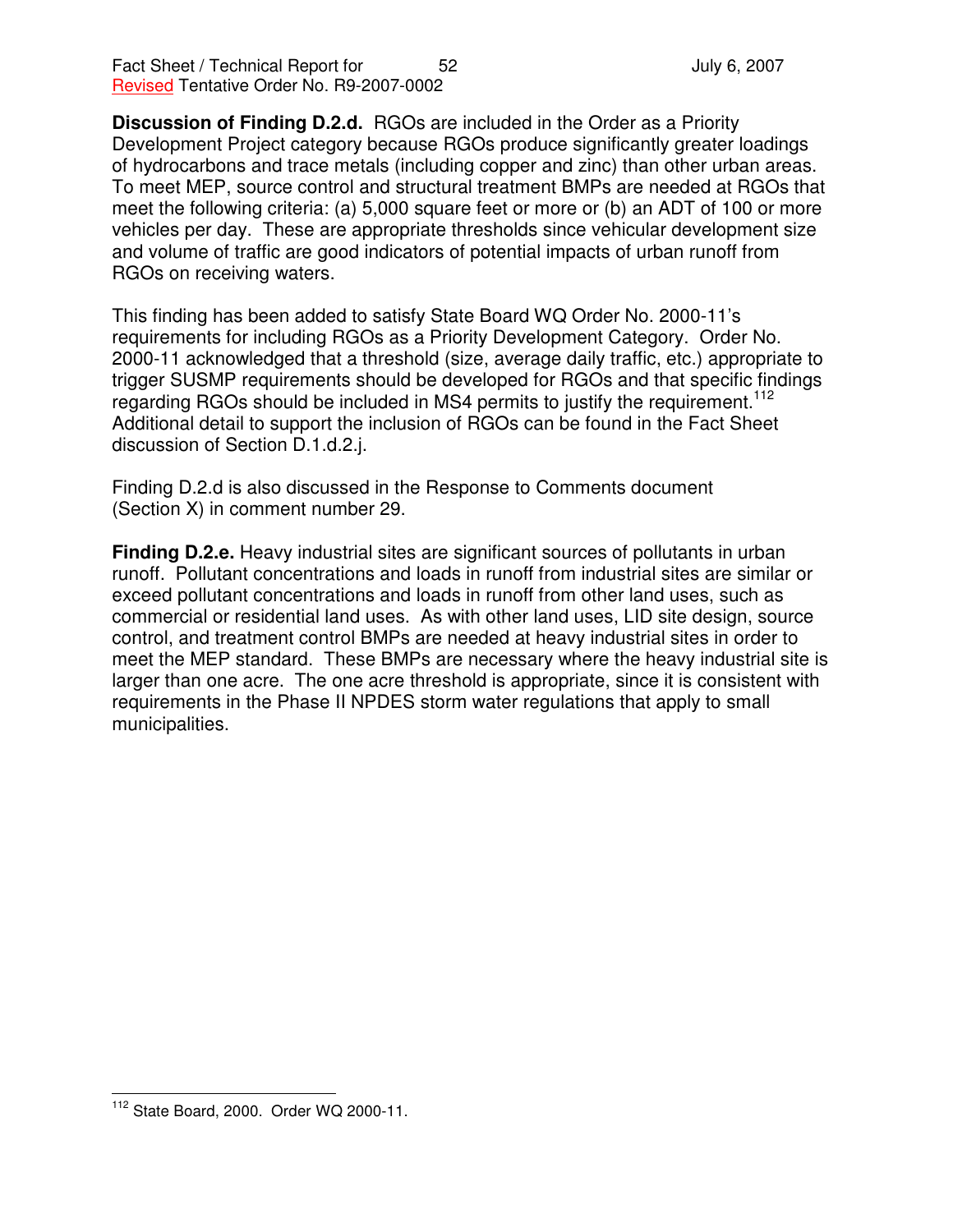**Discussion of Finding D.2.e.** Heavy industrial sites can be a significant source of pollutants in urban runoff. In an extensive review of storm water literature, the LARWQCB found widespread support for the finding that "industrial and commercial activities can also be considered hot spots as sources of pollutants." It also found that "industrial and commercial areas were likely to be the most significant pollutant source areas" of heavy metals.<sup>113</sup> Likewise, runoff from heavy industry in the Santa Clara Valley has been found to be extremely toxic.<sup>114</sup> These findings are corroborated by USEPA, which states in the preamble to the 1990 Phase I NPDES storm water regulations that "Because storm water from industrial facilities may be a major contributor of pollutants to municipal separate storm sewer systems, municipalities are obligated to develop controls for storm water discharges associated with industrial activity through their system in their storm water management program." Since heavy industrial sites can be a significant source of pollutants in urban runoff in a manner similar to other SUSMP project categories such as commercial development or automotive repair shops, it is appropriate to include heavy industrial sites as a SUSMP category in the Order.

The Phase I NPDES storm water regulations require the Copermittees to "control through ordinance, permit, contract, order, or similar means, the contribution of pollutants to the municipal storm sewer by storm water discharges associated with industrial activity and the quality of storm water discharged from sites of industrial activity" (40 CFR 122.26(d)(2)(i)). In addition, it has been established that the MEP standard for the control of urban runoff from new development projects includes incorporation of the SUSMP requirements. Since the Copermittees must both control pollutants from industrial sites and meet the MEP standard for new development, it is appropriate to apply the SUSMP requirements to heavy industrial sites.

The State Board's Order WQ 2000-11 indicates that it is appropriate to apply SUSMP requirements to categories of development where evidence shows the category of development can be a significant source of pollutants. As evidenced above, heavy industrial sites can be a significant source of pollutants. Therefore, the Order includes heavy industrial sites as a SUSMP Priority Development Project category.

Finding D.2.e is also discussed in the Response to Comments document (Section X) in comment number 28.

<sup>&</sup>lt;sup>113</sup> Los Angeles Regional Water Quality Control Board. 2001.

<sup>&</sup>lt;sup>114</sup> Schueler and Holland, 2000. Storm Water Strategies for Arid and Semi-Arid Watersheds (Article 66). The Practice of Watershed Protection.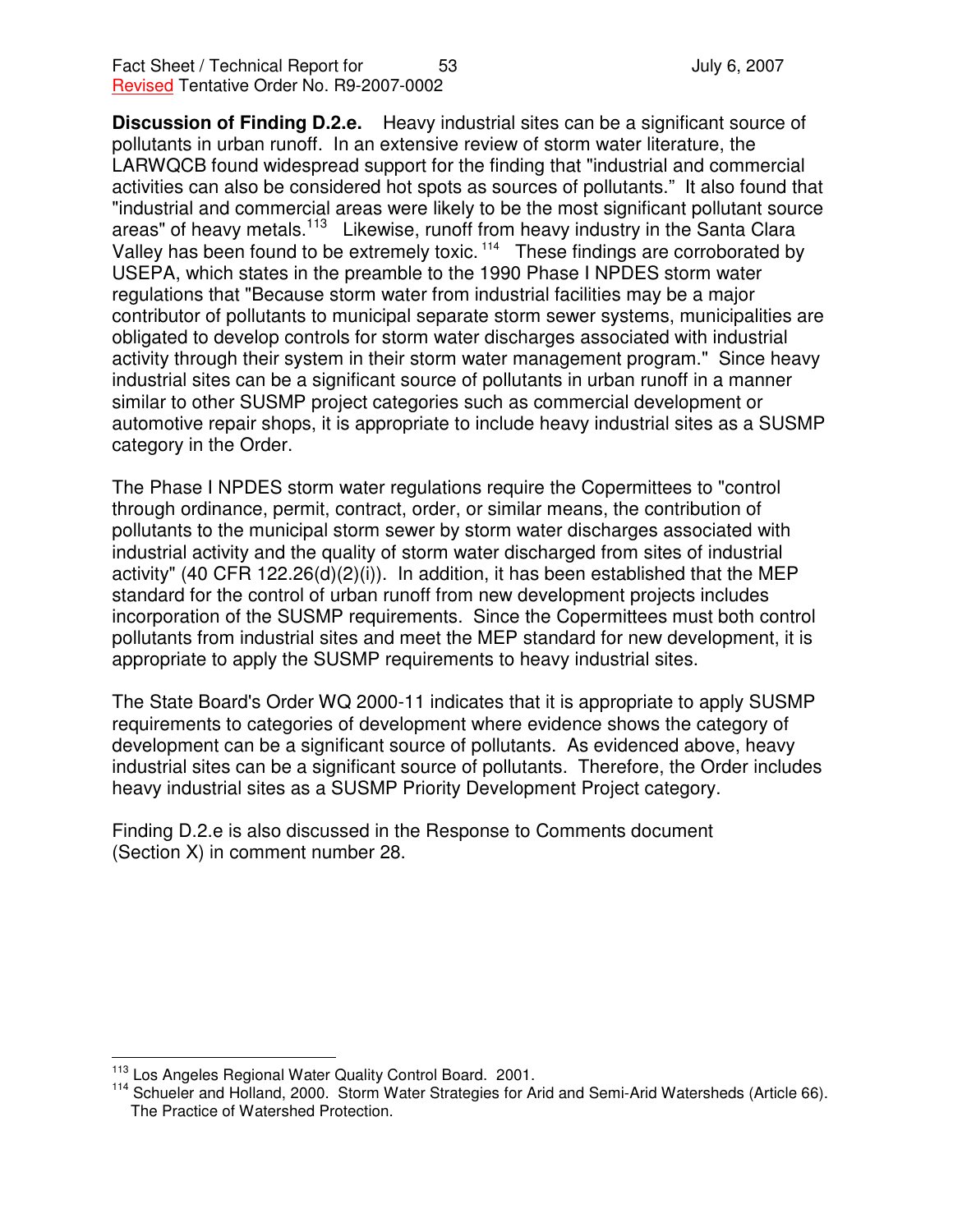**Finding D.2.f.** If not properly designed or maintained, certain BMPs implemented or required by municipalities for urban runoff management may create a habitat for vectors (e.g. mosquitoes and rodents). However, proper BMP design to avoid standing water can prevent the creation of vector habitat. Nuisances and public health impacts resulting from vector breeding can be prevented with close collaboration and cooperative effort between municipalities , the Orange County Vector Control District,and the State Department of Health Services during the development and implementation of urban runoff management programs.

**Discussion of Finding D.2.f.** The implementation of certain structural BMPs or other urban runoff treatment systems can result in significant vector problems in the form of increased breeding or harborage habitat for mosquitoes, rodents or other potentially disease transmitting organisms. The implementation of BMPs that retain water may provide breeding habitat for a variety of mosquito species, some of which have the potential to transmit diseases such as Western Equine Encephalitis, St. Louis Encephalomyelitis, and malaria. Recent BMP implementation studies by Caltrans<sup>115</sup> in District 7 and District 11 have demonstrated mosquito breeding associated with some types of BMPs. The Caltrans BMP Retrofit Pilot study cited lack of maintenance and improper design as factors contributing to mosquito production. However, a Watershed Protection Techniques article describes management techniques for selecting, designing, and maintaining structural treatment BMPs to minimize mosquito production.<sup>116</sup> State and local urban runoff management programs that include structural BMPs with the potential to retain water have been implemented in Florida and the Chesapeake Bay region without resulting in significant public health threats from mosquitoes or other vectors.<sup>117</sup>

**Finding D.3.a.** In accordance with federal NPDES regulations and to ensure the most effective oversight of industrial and construction site discharges, discharges of runoff from industrial and construction sites are subject to dual (state and local) storm water regulation. Under this dual system, each Copermittee is responsible for enforcing its local permits, plans, and ordinances, and the Regional Board is responsible for enforcing the General Construction Activities Storm Water Permit, State Board Order 99-08 DWQ, NPDES No. CAS000002 (General Construction Permit) and the General Industrial Activities Storm Water Permit, State Board Order 97-03 DWQ, NPDES No. CAS000001 (General Industrial Permit). NPDES municipal regulations require that municipalities develop and implement measures to address runoff from industrial and construction activities. Those measures may require the implementation of additional BMPs than are required under the statewide general permits for activities subject to both state and local regulation.

<sup>&</sup>lt;sup>115</sup> Caltrans, 2000. BMP Retrofit Pilot Studies: A Preliminary Assessment of Vector Production.

<sup>&</sup>lt;sup>116</sup> Watershed Protection Techniques, 1995. Mosquitoes in Constructed Wetlands: A Management Bugaboo? 1(4):203-207.

<sup>&</sup>lt;sup>117</sup> Shaver, E. and R. Baldwin, 1995. Sand Filter Design for Water Quality Treatment in Herricks, E., Ed. Stormwater Runoff and Receiving Systems: Impact, Monitoring, and Assessment, CRC Lewis Publishers, New York, NY.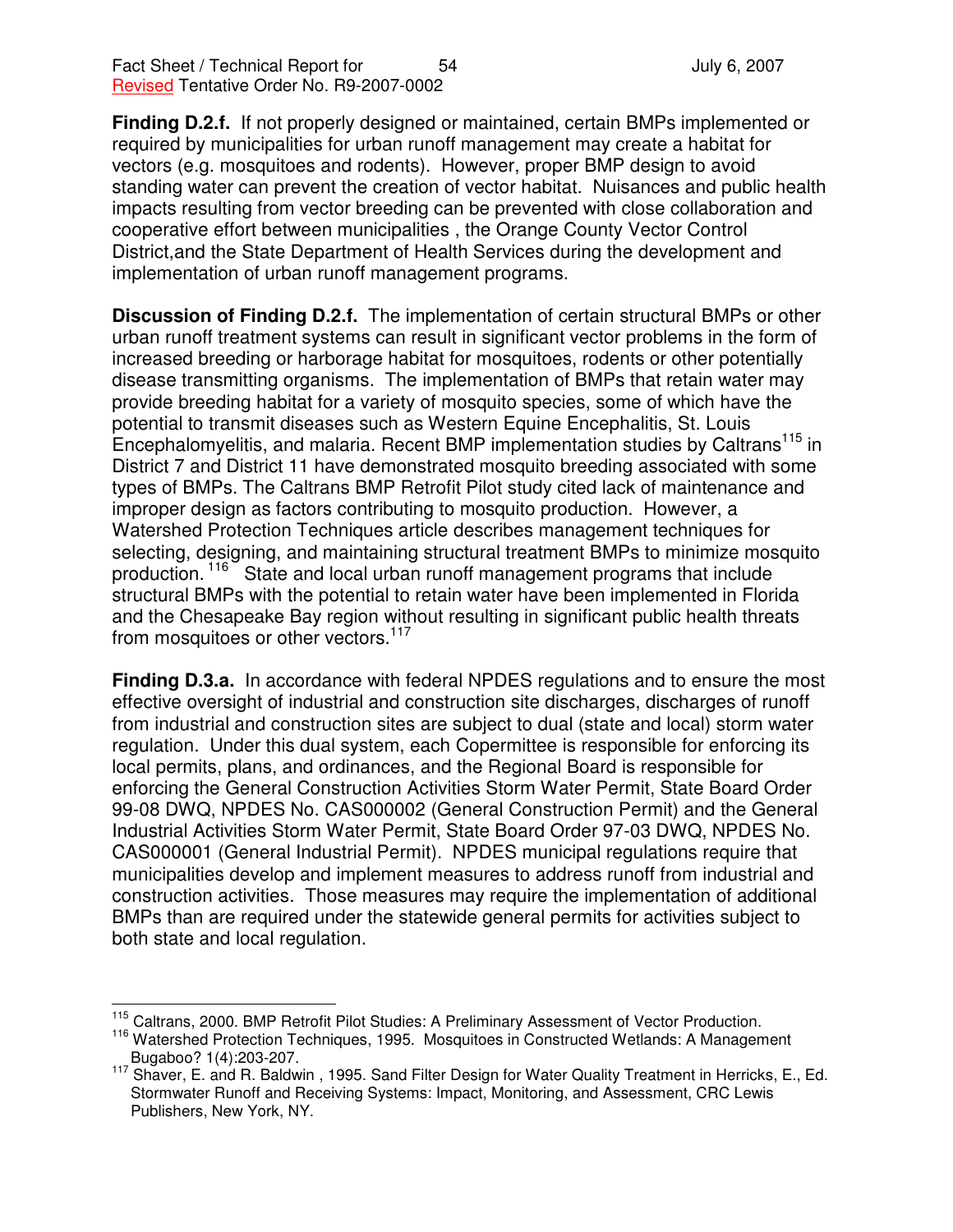**Discussion of Finding D.3.a**. USEPA finds the control of pollutant discharges from industry and construction so important to receiving water quality that it has established a double system of regulation over industrial and construction sites. This double system of regulation consists of two parallel regulatory systems with the same common objective: to keep pollutants from industrial and construction sites out of the MS4. In this double system of regulation for runoff from industrial and construction sites, local governments must enforce their legal authorities (i.e., local ordinances and permits) while the Regional Board must enforce its legal authority (i.e., statewide general industrial and construction storm water permits). These two regulatory systems are designed to complement and support each other. Municipalities are not required to enforce Regional Board and State Board permits; however, they are required to enforce their ordinances and permits. The Federal regulations are clear that municipalities have responsibility to address runoff from industrial and construction sites which enters their MS4s.

Municipalities have this responsibility because they have the authority to issue land use and development permits. Since municipalities are the lead permitting authority for industrial land use and construction activities, they are also the lead for enforcement regarding runoff discharges from these sites. For sites where the municipality is the lead permitting authority, the Regional Board will work with the municipality and provide support where needed. The Regional Board will assist municipalities in enforcement against non-compliant sites after the municipality has exhibited a good faith effort to bring the site into compliance.

According to USEPA, the storm water regulations envision that NPDES permitting authorities and municipal operators will cooperate to develop programs to monitor and control pollutants in storm water discharges from industrial facilities.<sup>118</sup> USEPA discusses the "dual regulation" of construction sites in its Storm Water Phase II Compliance Assistance Guide, which states "Even though all construction sites that disturb more than one acre are covered nationally by an NPDES storm water permit, the construction site runoff control minimum measure […] is needed to induce more localized site regulation and enforcement efforts, and to enable operators […] to more effectively control construction site discharges into their MS4s."<sup>119</sup> While the Storm Water Phase II Compliance Assistance Guide applies to small municipalities, it is applicable to the Copermittees, because they are similar in size and have the potential to discharge similar pollutant types as Phase II municipalities.

Finding D.3.a is also discussed in the Response to Comments document (Section X) in comment number 2.

<sup>&</sup>lt;sup>118</sup> USEPA, 1992. Guidance Manual for the Preparation of Part II of the NPDES Permit Applications for Discharges from Municipal Separate Storm Sewer Systems. EPA 833-B-92-002.

<sup>119</sup> USEPA, 2000. Storm Water Phase II Compliance Assistance Guide. EPA 833-R-00-002.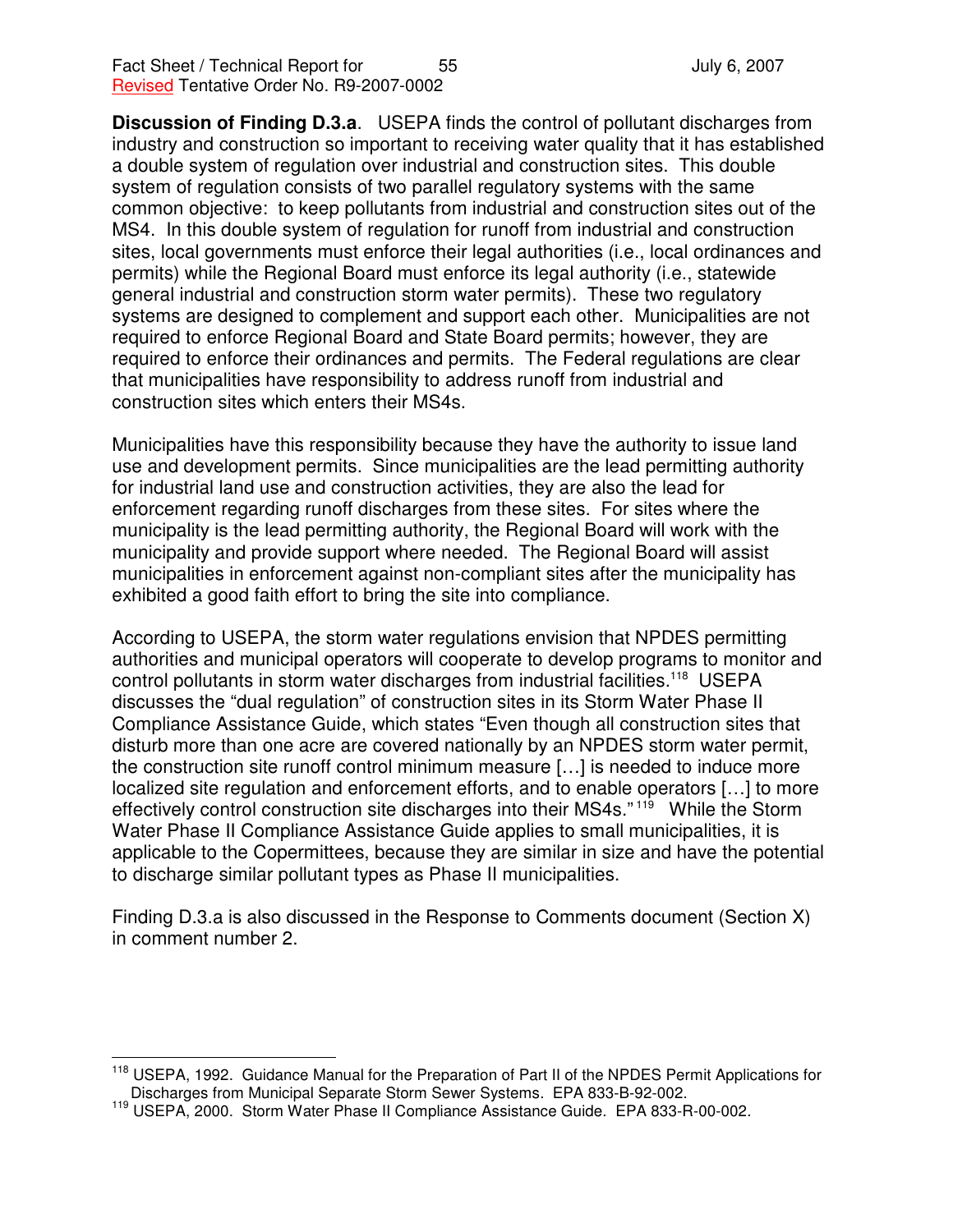**Finding D.3.b.** Identification of sources of pollutants in urban runoff (such as municipal areas and activities, industrial and commercial sites/sources, construction sites, and residential areas), development and implementation of BMPs to address those sources, and updating ordinances and approval processes are necessary for the Copermittees to ensure that discharges of pollutants from its MS4 are reduced to the MEP. Inspections and other compliance verification methods are needed to ensure minimum BMPs are implemented. Inspections are especially important at high risk areas for pollutant discharges.

**Discussion of Finding D.3.b**. Source identification is necessary to characterize the nature and extent of pollutants in discharges and to develop appropriate BMPs. It is the first step in a targeted approach to urban runoff management. Source identification helps identify the location of potential sources of pollutants in urban runoff. Pollutants found to be present in receiving waters can then be traced to the sites which frequently generate such pollutants. In this manner source inventories can help to target inspections, monitoring, and potential enforcement. This allows for limited inspection, monitoring, and enforcement time to be most effective. USEPA supports source identification as a concept when it recommends construction, municipal, and industrial source identification in guidance and the federal regulations. 120,121

The development of BMPs for identified sources will help ensure that appropriate, consistent controls are implemented at all types of urban development and areas. Copermittees must reduce the discharge of pollutants in urban runoff to the maximum extent practicable. To achieve this level of pollutant reduction, BMPs must be implemented. Designation of minimum BMPs helps ensure that appropriate BMPs are implemented for various sources. These minimum BMPs also serve as guidance as to the level of water quality protection required. USEPA requires development and implementation of BMPs for construction, municipal, commercial, industrial, and residential sources at 40 CFR 122.26(d)(2)(iv)(A-D).

Updating ordinances and approval processes is necessary in order for the Copermittees to control discharges to their MS4s. USEPA supports updating ordinances and approval processes when it states "A crucial requirement of the NPDES storm water regulation is that a municipality must demonstrate that it has adequate legal authority to control the contribution of pollutants in storm water discharged to its MS4. […] In order to have an effective municipal storm water management program, a municipality must have adequate legal authority to control the contribution of pollutants to the MS4. […] 'Control,' in this context, means not only to require disclosure of information, but also to limit, discourage, or terminate a storm water discharge to the MS4."<sup>122</sup>

<sup>&</sup>lt;sup>120</sup> USEPA, 1992. Guidance Manual for the Preparation of Part II of the NPDES Permit Applications for Discharges from Municipal Separate Storm Sewer Systems. EPA 833-B-92-002.

 $121$  40 CFR 122.26(d)(2)(ii)

<sup>122</sup> USEPA, 1992. Guidance Manual for the Preparation of Part II of the NPDES Permit Applications for Discharges from Municipal Separate Storm Sewer Systems. EPA 833-B-92-002.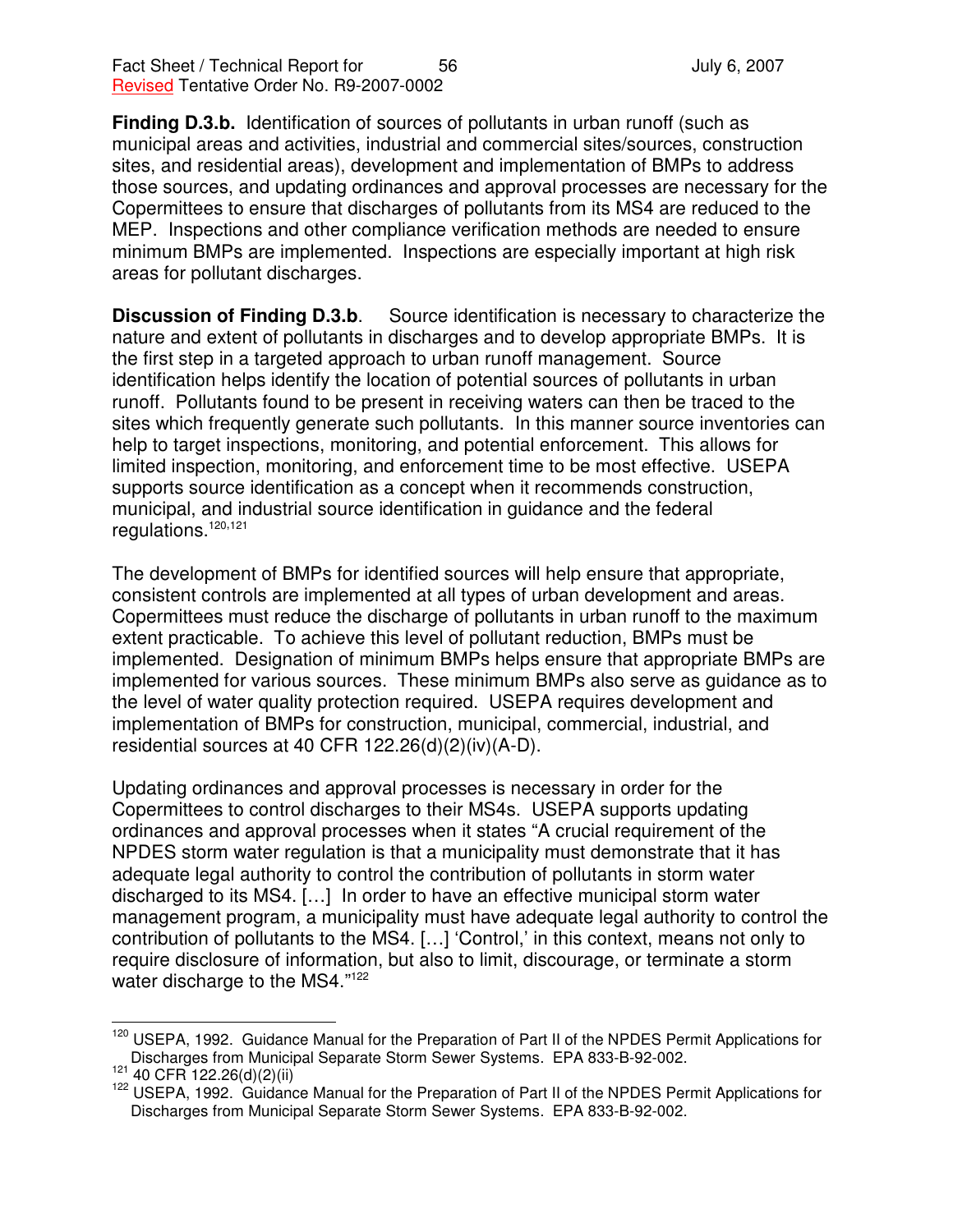Inspections provide a necessary means for the Copermittees to evaluate compliance of pollutant sources with their municipal ordinances and minimum BMP requirements. USEPA supports inspections when it recommends inspections of construction, municipal, and industrial sources.<sup>123</sup> Inspection of high risk sources are especially important because of the ability of frequent inspections to help ensure compliance, thereby reducing the risk associated with such sources. USEPA suggests that inspections can improve compliance when it states "Effective inspection and enforcement requires […] penalties to deter infractions and intervention by the municipal authority to correct violations." 124

Finding D.3.b is also discussed in the Response to Comments document (Section X) in comment number 2.

**Finding D.3.c.** Historic and current development makes use of natural drainage patterns and features as conveyances for urban runoff. Urban streams used in this manner are part of the municipalities MS4 regardless of whether they are natural, man-made, or partially modified features. In these cases, the urban stream is both an MS4 and a receiving water.

**Discussion of Finding D.3.c**. An MS4 is defined in the federal regulations as a conveyance or system of conveyances (including roads with drainage systems, municipal streets, catch basins, curbs, gutters, ditches, man-made channels, or storm drains), owned or operated by a Copermittee, and designed or used for collecting or conveying urban runoff.<sup>125</sup> Natural drainage patterns and urban streams are frequently used by municipalities to collect and convey urban runoff away from development within their jurisdiction. Therefore, the Regional Board considers natural drainages that are used for conveyances of urban runoff, regardless of whether or not they've been altered by the municipality, as both part of the MS4s and as receiving waters. To clarify, an unaltered natural drainage, which receives runoff from a point source (channeled by a Copermittee to drain an area within their jurisdiction), which then conveys the runoff to an altered natural drainage or a man-made MS4, is both an MS4 and a receiving water.<sup>126</sup>

Finding D.3.c is also discussed in the Response to Comments document (Section X) in comment number 3.

 $123$  Ibid.

<sup>124</sup> USEPA, 1992. Guidance Manual for the Preparation of Part II of the NPDES Permit Applications for Discharges from Municipal Separate Storm Sewer Systems. EPA 833-B-92-002.

<sup>125</sup> USEPA, 2000. EPA Administered Permit Programs: The National Pollutant Discharge Elimination System. Code of Federal Regulations, Vol. 40, Part 122.

<sup>126</sup> Regional Board, 2001. Response in Opposition to Petitions for Review of California Regional Water Quality Control Board San Diego Region Order No. 2001-01 – NPDES Permit No. CAS0108758 (San Diego Municipal Storm Water Permit).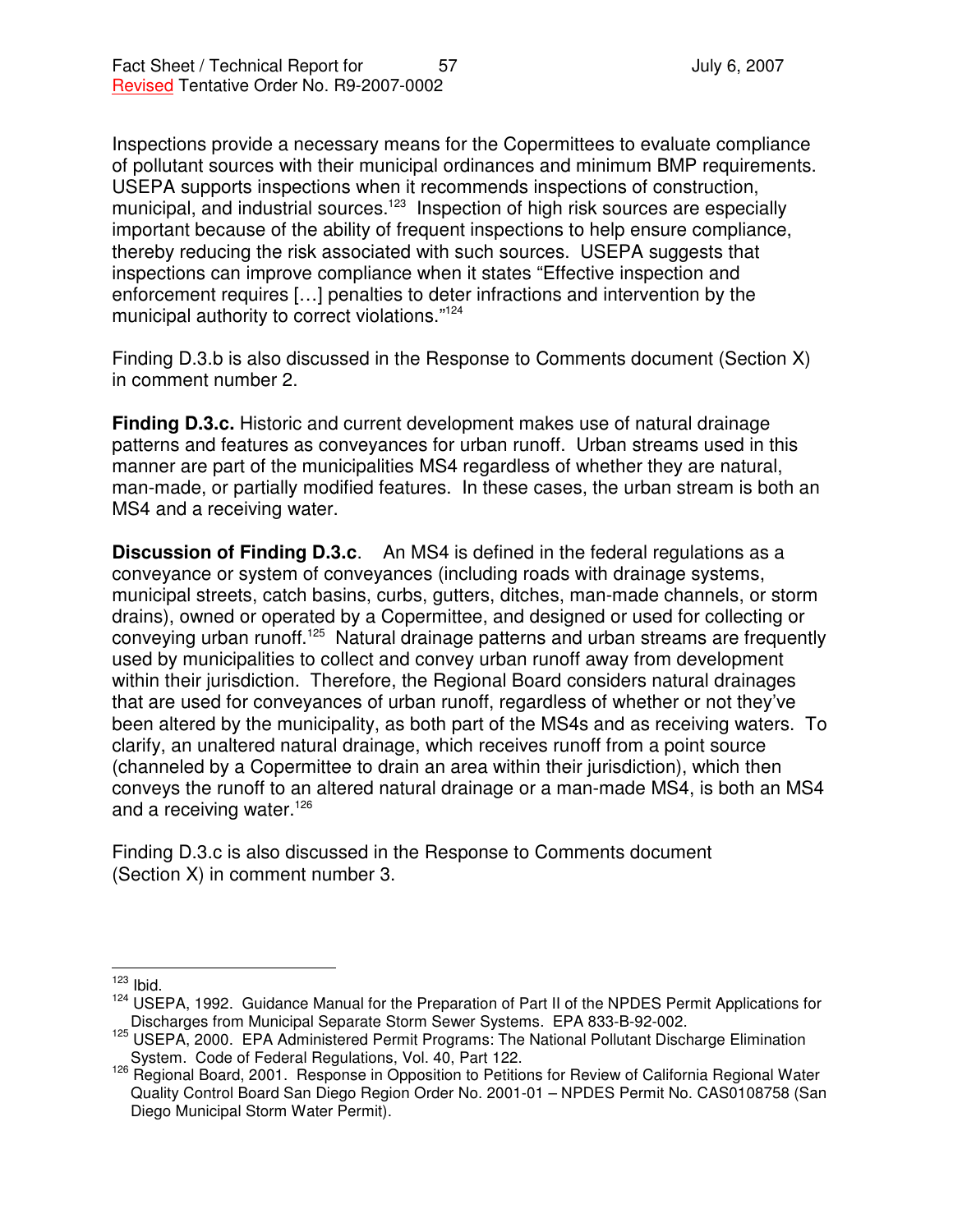**Finding D.3.d.** As operators of the MS4s, the Copermittees cannot passively receive and discharge pollutants from third parties. By providing free and open access to an MS4 that conveys discharges to waters of the U.S., the operator essentially accepts responsibility for discharges into the MS4 that it does not prohibit or control. These discharges may cause or contribute to a condition of contamination or a violation of water quality standards.

**Discussion of Finding D.3.d.** CWA section 402(p) requires operators of MS4s to prohibit non-storm water discharges into their MS4s. This is necessary because pollutants which enter the MS4 generally are conveyed through the MS4 to be eventually discharged into receiving waters. If a municipality does not prohibit nonstorm water discharges, it is providing the pathway (its MS4) which enables pollutants to reach receiving waters. Since the municipality's storm water management service can result in pollutant discharges to receiving waters, the municipality must accept responsibility for the water quality consequences resulting from this service. Furthermore, third party discharges can cause a municipality to be out of compliance with its permit. Since pollutants from third parties which enter the MS4 will eventually be discharged from the MS4 to receiving waters, the third party discharges can result in a situation of municipality non-compliance if the discharges lead to an exceedance of water quality standards. For these reasons, each Copermittee must prohibit and/or control discharges from third parties to its MS4. USEPA supports this concept when it states "the operators of regulated small MS4s cannot passively receive and discharge pollutants from third parties" and "the operator of a small MS4 that does not prohibit and/or control discharges into its system essentially accepts 'title' for those discharges. At a minimum, by providing free and open access to the MS4s that convey discharges to the waters of the United States, the municipal storm sewer system enables water quality impairment by third parties."<sup>127</sup>

Finding D.3.d is also discussed in the Response to Comments document (Section X) in comment number 2.

**Finding D.3.e.** Waste and pollutants which are deposited and accumulate in MS4 drainage structures will be discharged from these structures to waters of the U.S. unless they are removed. These discharges may cause or contribute to, or threaten to cause or contribute to, a condition of pollution in receiving waters. For this reason, pollutant discharges into MS4s must be reduced using a combination of management measures, including source control, and an effective MS4 maintenance program must be implemented by each Copermittee.

<sup>&</sup>lt;sup>127</sup> Federal Register / Vol. 64, No. 235 / Wednesday, December 8, 1999 / Rules and Regulations. P. 68765-68766.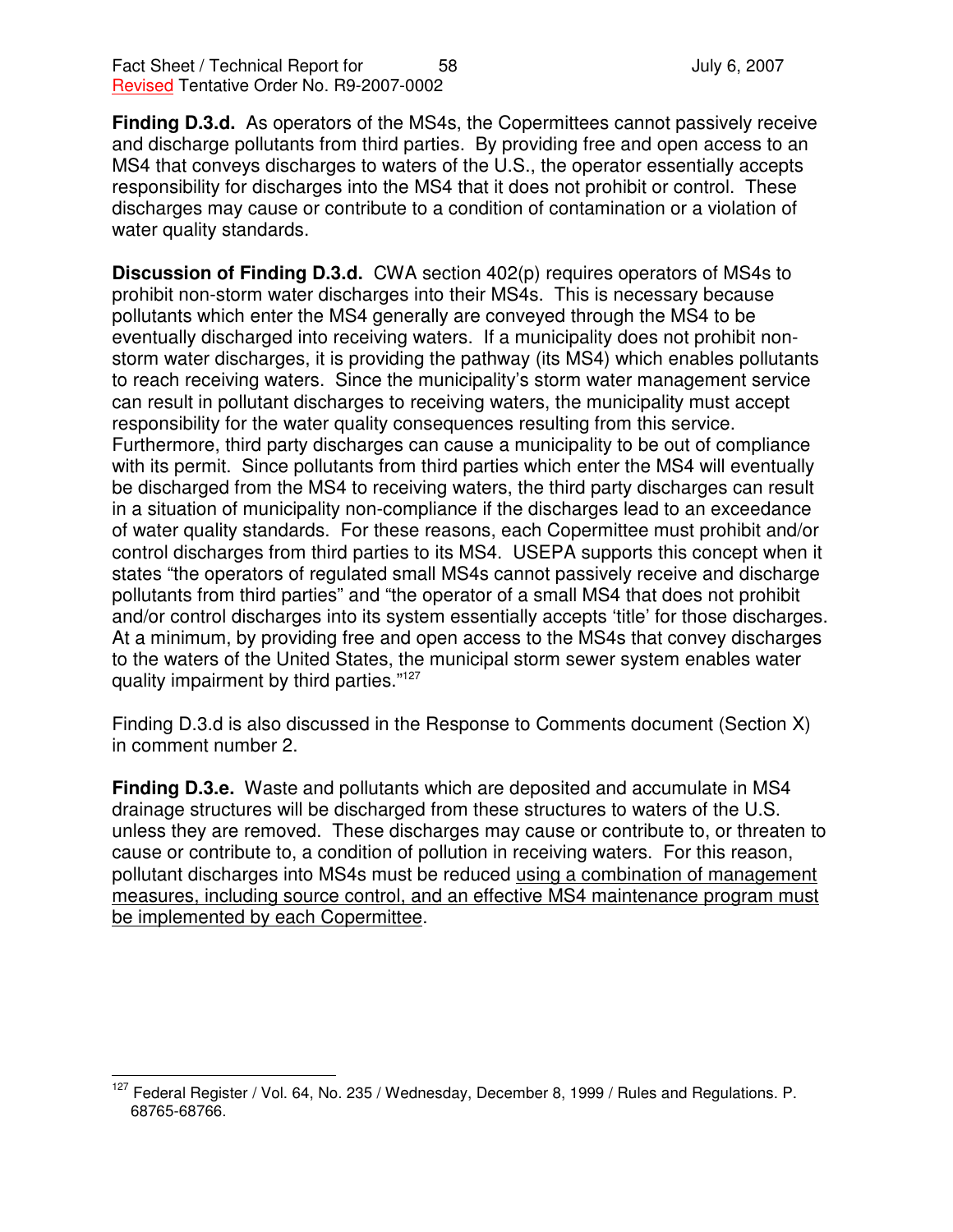**Discussion of Finding D.3.e**. When rain falls and drains urban freeways, industries, construction sites, and neighborhoods, it picks up a multitude of pollutants. Gravity flow transports the pollutants to the MS4. Illicit discharges and connections also contribute a significant amount of pollutants to MS4s. MS4s are commonly designed to convey their contents as quickly as possible. Due to the resulting typically high flow rates within the concrete conveyance systems of MS4s, pollutants which enter or are deposited in the MS4 and not removed are generally flushed unimpeded through the MS4 to waters of the United States. Since treatment generally does not occur within the MS4, in such cases reduction of pollutants to the MEP must occur prior to discharges entering the MS4.

The importance of this concept is supported by the tons of wastes/pollutants that have been removed from the Copermittees' MS4s as reported in their ROWD.<sup>128</sup> Moreover, these pollutants will be discharged into receiving waters unless an effective MS4 and structural treatment BMP maintenance program is implemented by the Copermittees. The requirement for Copermittees to conduct a MS4 maintenance program is specifically directed in both the Phase I and Phase II storm water regulations. Regarding MS4 cleaning, USEPA states "The removal of sediment, decaying debris, and highly polluted water from catch basins has aesthetic and water quality benefits, including reducing foul odors, reducing suspended solids, and reducing the load of oxygen-demanding substances that reach receiving waters."<sup>129</sup> It goes on to say, "Catch basin cleaning is an efficient and cost-effective method for preventing the transport of sediment and pollutants to receiving water bodies." USEPA also finds that "Lack of maintenance often limits the effectiveness of storm water structural controls such as detention/retention basins and infiltration devices. […] The proposed program should provide for maintenance logs and identify specific maintenance activities for each class of control, such as removing sediment from retention ponds every five years, cleaning catch basins annually, and removing litter from channels twice a year."<sup>130</sup>

Finding D.3.e is also discussed in the Response to Comments document (Section X) in comment number 2.

**Finding D.3.f.** Enforcement of local urban runoff related ordinances, permits, and plans is an essential component of every urban runoff management program and is specifically required in the federal storm water regulations and this Order. Each Copermittee is individually responsible for adoption and enforcement of ordinances and/or policies, implementation of identified control measures/BMPs needed to prevent or reduce pollutants in storm water runoff, and for the allocation of funds for the capital, operation and maintenance, administrative, and enforcement expenditures necessary to implement and enforce such control measures/BMPs under its jurisdiction.

<sup>128</sup> Orange County Storm Water Copermittees. 2006. Report of Waste Discharge (San Diego Region).

<sup>&</sup>lt;sup>129</sup> USEPA, 1999. Storm Water O&M Fact Sheet, Catch Basin Cleaning. EPA 832-F-99-011.

<sup>130</sup> USEPA, 1992. Guidance Manual for the Preparation of Part II of the NPDES Permit Applications for Discharges from Municipal Separate Storm Sewer Systems. EPA 833-B-92-002.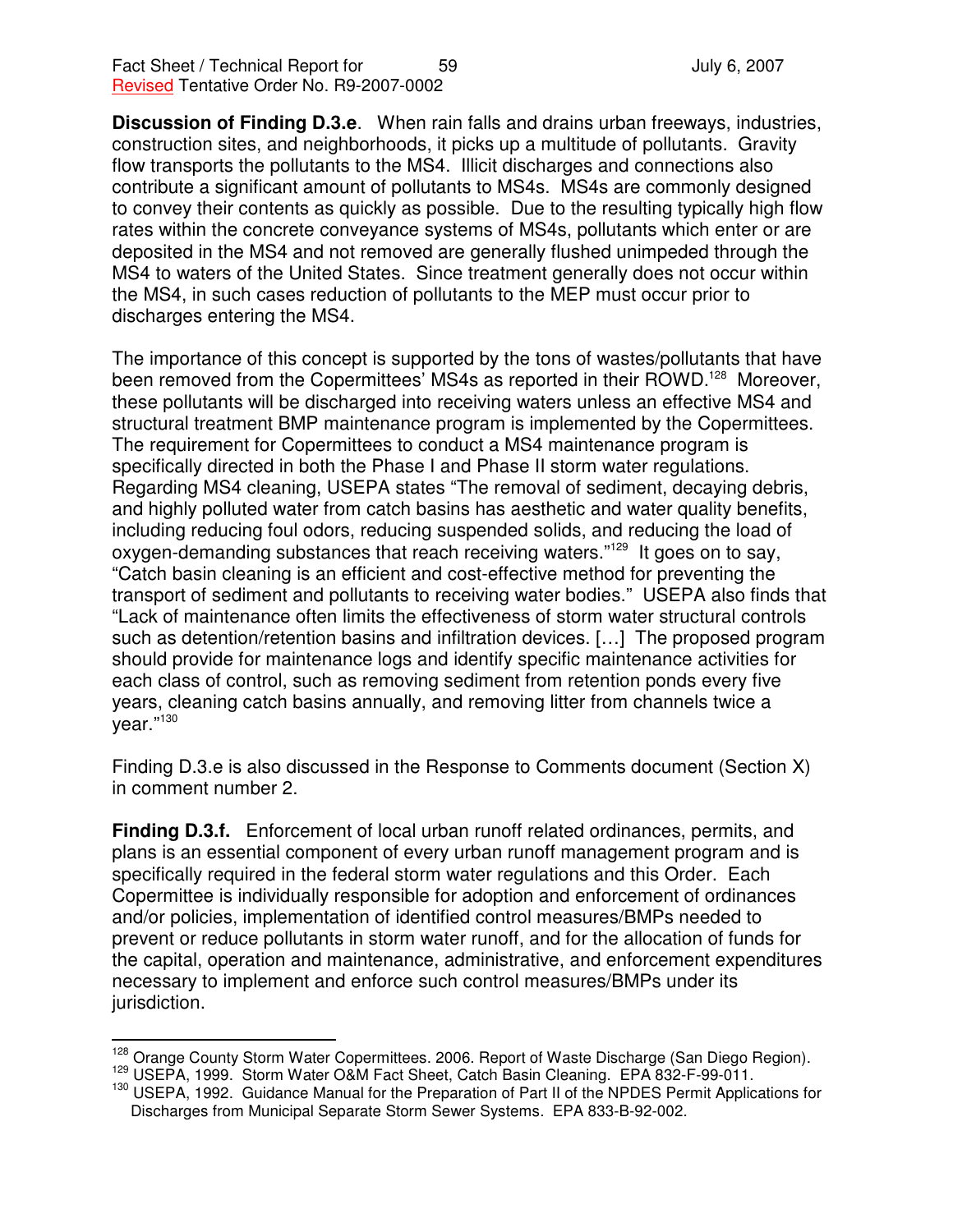## **Discussion of Finding D.3.f**. The Federal NPDES regulations 40 CFR

 $122.26(d)(2)(iv)(A – D)$  are clear in placing responsibility on municipalities for control of urban runoff from third party activities and land uses to their MS4.<sup>131</sup> In order for municipalities to assume this responsibility, they must implement ordinances, permits, and plans addressing urban runoff from third parties. Assessments for compliance with their ordinances, permits, and plans are essential for a municipality to ensure that third parties are not causing the municipality to be in violation of its municipal storm water permit. When conditions of non-compliance are determined, enforcement is necessary to ensure that violations of municipality ordinances and permits are corrected. When the Copermittees determine a violation of its storm water ordinance, it must pursue correction of the violation. Without enforcement, third parties do not have incentive to correct violations. USEPA supports enforcement by municipalities when it states "Effective inspection and enforcement requires […] penalties to deter infractions and intervention by the municipal authority to correct violations. Enforcement mechanisms […] also must be described." 132

Finding D.3.f is also discussed in the Response to Comments document (Section X) in comment number 7.

**Finding D.3.g.** Education is an important aspect of every effective urban runoff management program and the basis for changes in behavior at a societal level. Education of municipal planning, inspection, and maintenance department staffs is especially critical to ensure that in-house staffs understand how their activities impact water quality, how to accomplish their jobs while protecting water quality, and their specific roles and responsibilities for compliance with this Order. Public education, designed to target various urban land users and other audiences, is also essential to inform the public of how individual actions affect receiving water quality and how adverse effects can be minimized.

**Discussion of Finding D.3.g**. Education is a critical BMP and an important aspect of the urban runoff management programs. USEPA finds that "An informed and knowledgeable community is critical to the success of a storm water management program since it helps ensure the following: Greater support for the program as the public gains a greater understanding of the reasons why it is necessary and important, [and] greater compliance with the program as the public becomes aware of the personal responsibilities expected of them and others in the community, including the individual actions they can take to protect or improve the quality of area waters."<sup>133</sup>

<sup>&</sup>lt;sup>131</sup> USEPA, 2000. EPA Administered Permit Programs: The National Pollutant Discharge Elimination System. Code of Federal Regulations, Vol. 40, Part 122.

<sup>132</sup> USEPA, 1992. Guidance Manual for the Preparation of Part II of the NPDES Permit Applications for Discharges from Municipal Separate Storm Sewer Systems. EPA/833-B-92-002.

<sup>133</sup> USEPA, 2000. Storm Water Phase II Compliance Assistance Guide. EPA 833-R-00-002.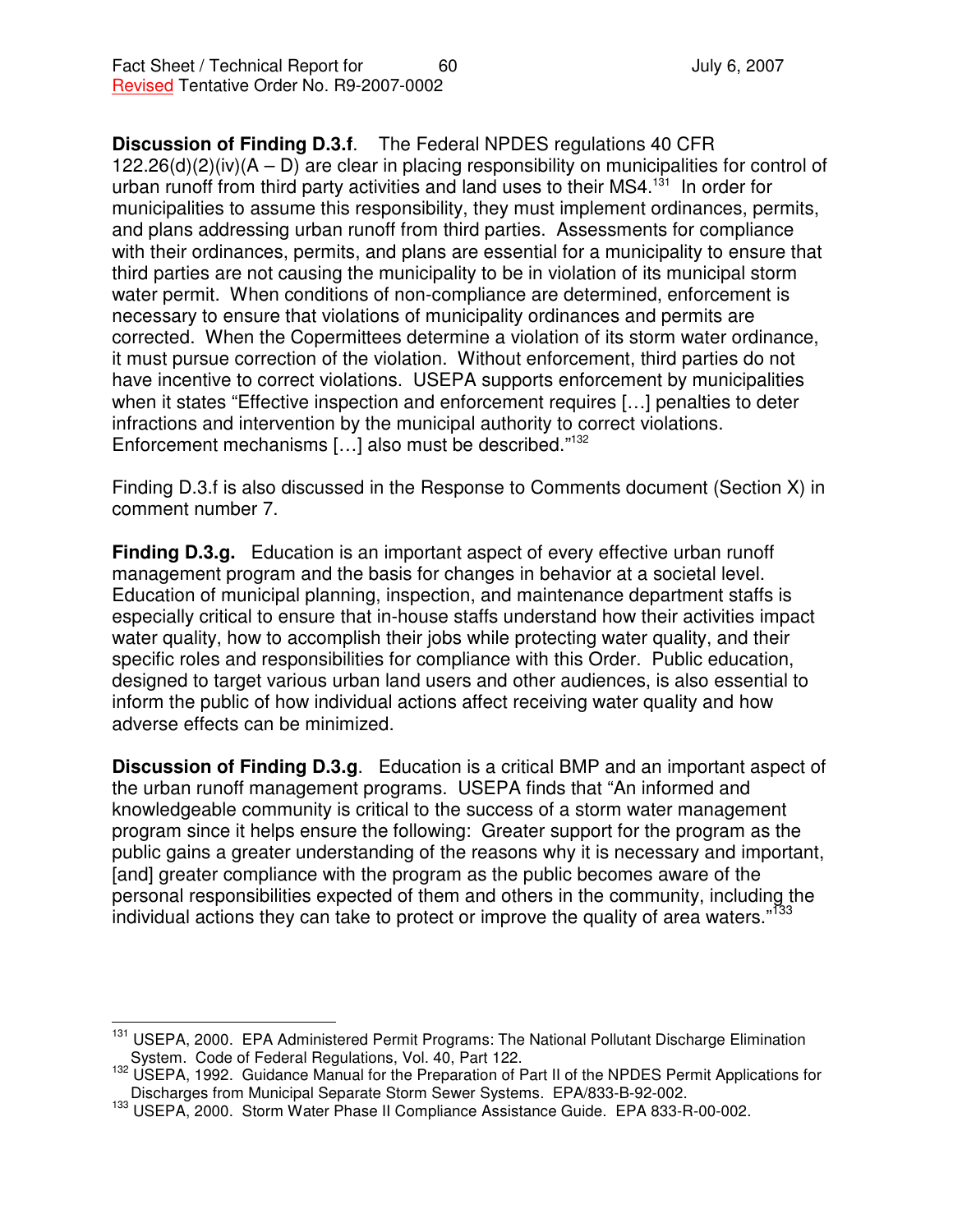Regarding target audiences, USEPA also states "The public education program should use a mix of appropriate local strategies to address the viewpoints and concerns of a variety of audiences and communities, including minority and disadvantaged communities, as well as children."

**Finding D.3.h.** Public participation during the development of urban runoff management programs is necessary to ensure that all stakeholder interests and a variety of creative solutions are considered.

## **Discussion of Finding D.3.h**.

This finding is supported by the Phase II Storm Water Regulations, which state "early and frequent public involvement can shorten implementation schedules and broaden public support for a program." USEPA goes on to explain, "Public participation is likely to ensure a more successful storm water program by providing valuable expertise and a conduit to other programs and governments."<sup>134</sup>

**Finding D.4.a.** Since urban runoff does not recognize political boundaries, watershedbased urban runoff management can greatly enhance the protection of receiving waters within a watershed. Such management provides a means to focus on the most important water quality problems in each watershed. By focusing on the most important water quality problems, watershed efforts can maximize protection of beneficial use in an efficient manner. Effective watershed-based urban runoff management actively reduces pollutant discharges and abates pollutant sources causing or contributing to watershed water quality problems. Watershed-based urban runoff management that does not actively reduce pollutant discharges and abate pollutant sources causing or contributing to watershed water quality problems can necessitate implementation of the iterative process outlined in section A.3 of the Tentative Order. Watershed management of urban runoff does not require Copermittees to expend resources outside of their jurisdictions. Watershed management requires the Copermittees within a watershed to develop a watershedbased management strategy, which can then be implemented on a jurisdictional basis.

**Discussion of Finding D.4.a.** In recent years, addressing water quality issues from a watershed perspective has increasingly gained attention. Regarding watershed-based permitting, the USEPA *Watershed-Based NPDES Permitting Policy Statement* issued on Jan. 7, 2004 states the following:

<sup>&</sup>lt;sup>134</sup> Federal Register / Vol. 64, No. 235 / Wednesday, December 8, 1999 / Rules and Regulations. P. 68755.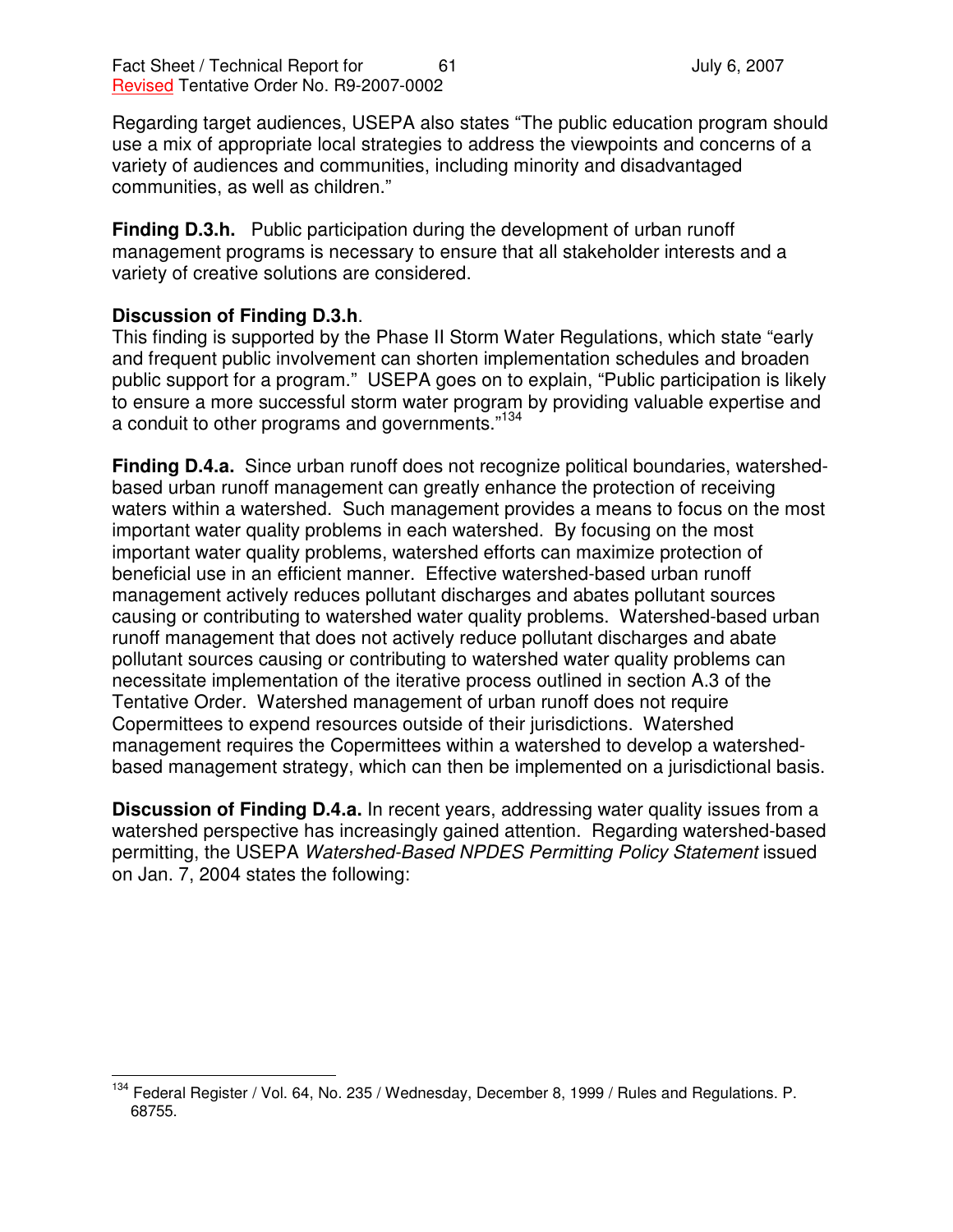USEPA continues to support a holistic watershed approach to water quality management. The process for developing and issuing NPDES permits on a watershed basis is an important tool in water quality management. USEPA believes that developing and issuing NPDES permits on a watershed basis can benefit all watershed stakeholders, from the NPDES permitting authority to local community members. A watershed-based approach to point source permitting under the NPDES program may serve as one innovative tool for achieving new efficiencies and environmental results. USEPA believes that watershed-based permitting can:

- Lead to more environmentally effective results;
- Emphasize measuring the effectiveness of targeted actions on improvements in water quality;
- Provide greater opportunities for trading and other market based approaches;
- Reduce the cost of improving the quality of the nation's waters;
- Foster more effective implementation of watershed plans, including total maximum daily loads (TMDLs); and
- Realize other ancillary benefits beyond those that have been achieved under the CWA (e.g., facilitate program integration including integration of clean water act and safe drinking water act programs).

Watershed-based permitting is a process that ultimately produces NPDES permits that are issued to point sources on a geographic or watershed basis. In establishing point source controls in a watershed-based permit, the permitting authority may focus on watershed goals, and consider multiple pollutant sources and stressors, including the level of nonpoint source control that is practicable. In general, there are numerous permitting mechanisms that may be used to develop and issue permits within a watershed approach.

This USEPA guidance is in line with State Board and Regional Board watershed management goals. For example, the State Board's TAC recommends watershedbased water quality protection, stating "Municipal permits should have watershed specific components." The TAC further recommends that "All NPDES permits and Waste Discharge Requirements should be considered for reissuance on a watershed basis."

In addition, the Basin Plan states that "public agencies and private organizations concerned with water resources have come to recognize that a comprehensive evaluation of pollutant contributions on a watershed scale is the only way to realistically assess cumulative impacts and formulate workable strategies to truly protect our water resources. Both water pollution and habitat degradation problems can best be solved by following a basin-wide approach."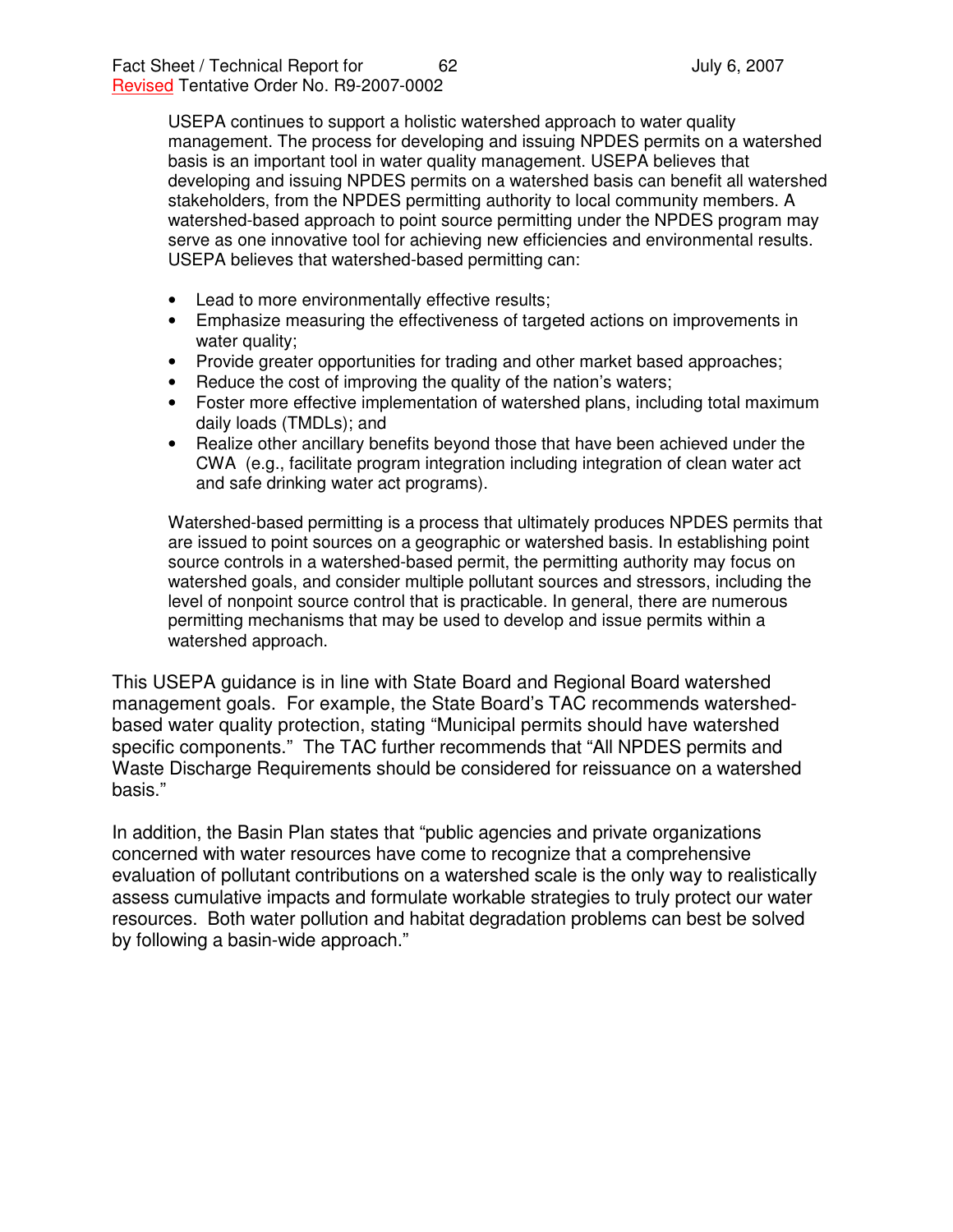In light of USEPA's policy statement and the State Board's and Regional Board's watershed management goals, the Regional Board seeks to expand watershed management in the regulation of urban runoff. Watershed-based MS4 permits can provide for more effective receiving water quality protection by focusing on specific water quality problems. The entire watershed for the receiving water can be assessed, allowing for critical areas and practices to be targeted for corrective actions. Known sources of pollutants of concern can be investigated for potential water quality impacts. Problem areas can then be addressed, leading to eventual improvements in receiving water quality. Management of urban runoff on a watershed basis allows for specific water quality problems to be targeted so that efforts result in maximized water quality improvements.<sup>135</sup>

**Finding D.4.b.** Some urban runoff issues, such as general education and training, can be effectively addressed on a regional basis. Regional approaches to urban runoff management can improve program consistency and promote sharing of resources, which can result in implementation of more efficient programs.

**Discussion of Finding D.4.b.** Copermittees in Orange County participate in several urban runoff-related activities whose scope extends beyond the area subject to this Order. These include countywide activities (e.g., portions of Orange County fall under the jurisdiction of the Santa Ana Regional Board), southern California, and statewide activities. Copermittees' participation in these regional activities is generally directed at improving management capability, taking advantage of economies of scale. For instance, Copermittees seek to develop consistency between watershed and/or jurisdictional programs (e.g., through standards development), and to collaborate on certain program activities such as education, training, and monitoring. The Copermittees report agreeing that jurisdictional, watershed, and regional programs cannot be effectively developed and implemented in isolation. In addition, the Copermittees, through WURMP implementation efforts, have learned that many watershed activities can be more effectively implemented (e.g., achieve more water quality benefits) at the regional level due to economies of scale and agree watershed protection should be increasingly emphasized as a focal point of Copermittee efforts under the re-issued Permit. 136

**Finding D.4.c.** It is important for the Copermittees to coordinate their water quality protection and land use planning activities to achieve the greatest protection of receiving water bodies. Copermittee coordination with other watershed stakeholders, especially Caltrans, the Department of Defense, and water and sewer districts, is also important.

<sup>&</sup>lt;sup>135</sup> Regional Board, 2004. San Diego County Municipal Storm Water Permit Reissuance Analysis Summary. P. 1.

<sup>&</sup>lt;sup>136</sup> Orange County Storm Water Copermittees. 2006. Report of Waste Discharge (San Diego Region).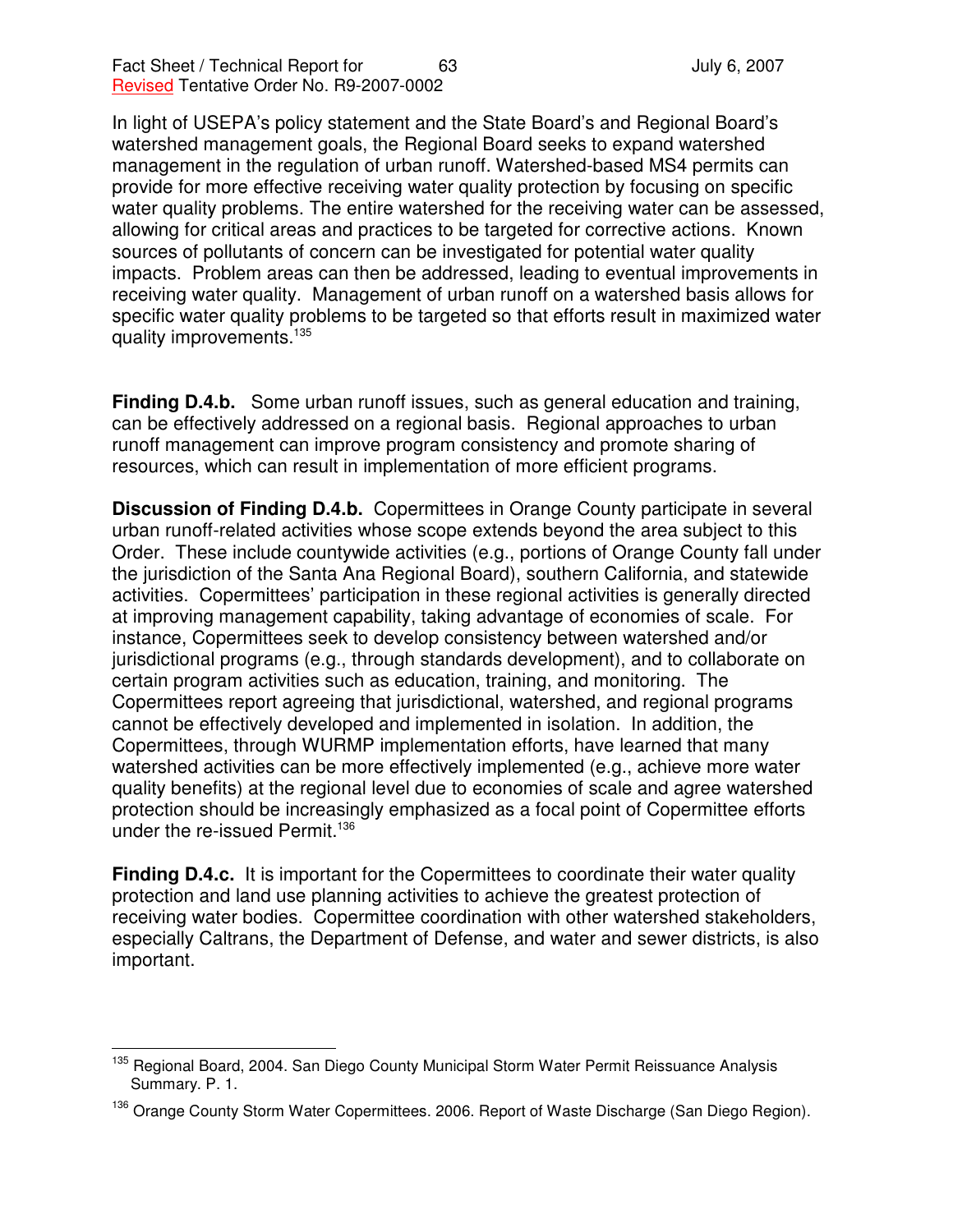**Discussion of Finding D.4.c.** Conventional planning and zoning can be limited in their ability to protect the environmental quality of creeks, rivers, and other waterbodies. Watershed-based planning is often ignored, despite the fact that receiving waters unite land by collecting runoff from throughout the watershed. Since watersheds unite land, they can be used as an effective basis for planning. Watershed-based planning enables local and regional areas to realize economic, social, and other benefits associated with growth, while conserving the resources needed to sustain such growth, including water quality.

This type of planning can involve four steps: (1) Identify the watersheds shared by the participating jurisdictions; (2) Identify, assess, and prioritize the natural, social, and other resources in the watersheds; (3) Prioritize areas for growth, protection, and conservation, based on prioritized resources; and (4) Develop plans and regulations to guide growth and protect resources. Local governments have started with simple, yet effective, steps toward watershed planning, such as adopting a watershed-based planning approach, articulating the basic strategy in their General Plans, and beginning to pursue the basic strategy in collaboration with neighboring local governments who share the watersheds. Examples of new mechanisms created to facilitate watershed-based planning and zoning include the San Francisquito Creek Watershed Coordinated Resource Management Process and the Santa Clara Basin Watershed Management Initiative.<sup>137</sup>

## **E. Statute and Regulatory Considerations**

**Finding E.1.** The Receiving Water Limitations (RWL) language specified in this Order is consistent with language recommended by the USEPA and established in State Board Water Quality Order 99-05, *Own Motion Review of the Petition of Environmental Health Coalition to Review Waste Discharge Requirements Order No. 96-03, NPDES* Permit No. CAS0108740, adopted by the State Board on June 17, 1999.<sup>138</sup> The RWL in this Order require compliance with water quality standards, which is to be achieved through an iterative approach requiring the implementation of improved and bettertailored BMPs over time. Compliance with receiving water limits based on applicable water quality standards is necessary to ensure that MS4 discharges will not cause or contribute to violations of water quality standards and the creation of conditions of pollution.

<sup>&</sup>lt;sup>137</sup> Bay Area Stormwater Management Agencies Association., 1999. Start at the Source. Forbes Custom Publishing. Available on-line at: http://www.scvurppp-w2k.com/basmaa\_satsm.htm

<sup>&</sup>lt;sup>138</sup> State Water Resources Control Board Order: WQ 99 - 05 Own Motion Review of the Petition of Environmental Health Coalition to Review Waste Discharge Requirements Order No. 96-03, NPDES Permit No. CAS0108740 for Storm Water and Urban Runoff from the Orange County Flood Control District and the Incorporated Cities of Orange County Within the San Diego Region, Issued by the California Regional Water Quality Control Board, San Diego Region. SWRCB/OCC File A-1041. In response to objections from USEPA, Order WQ 99-05 revised Receiving Water Limitations language that had been established in State Board Order 98-01.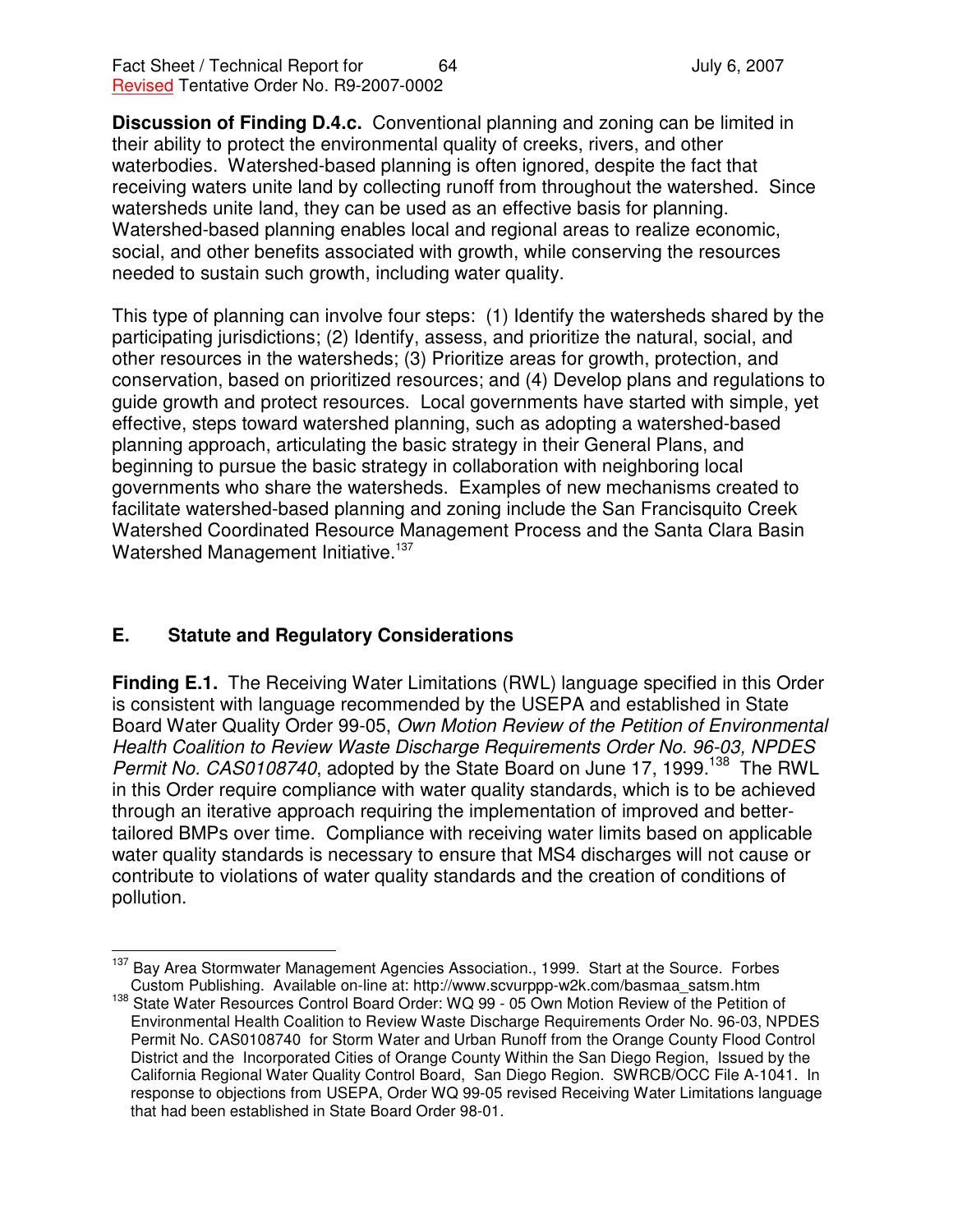**Discussion of Finding E.1.** The RWLs in the Order require compliance with water quality standards through an iterative approach for implementing improved and bettertailored BMPs over time. The iterative BMP process requires the implementation of increasingly stringent BMPs until receiving water standards are achieved. This is necessary because implementation of BMPs alone cannot ensure attainment of receiving water quality standards. For example, a BMP that is effective in one situation may not be applicable in another. An iterative process of BMP development, implementation, and assessment is needed to promote consistent compliance with receiving water quality objectives. If assessment of a given BMP confirms that the BMP is ineffective, the iterative process should be restarted, with redevelopment of a new BMP that is anticipated to result in compliance with receiving water quality objectives.

The issue of whether storm water discharges from MS4s must meet water quality standards has been intensely debated in past years. The argument arises because CWA section 402(p) fails to clearly state that municipal dischargers of storm water must meet water quality standards. On the issue of industrial discharges of storm water, the statute clearly indicates that industrial dischargers must meet both (1) the technologybased standard of "best available technology economically achievable (BAT)" and (2) applicable water quality standards. On the issue of municipal discharges however, the statute states that municipal dischargers must meet (1) the technology-based standard of MEP" and (2) "such other provisions that the Administrator or the State determines appropriate for the control of such pollutants." The statute fails, however, to specifically state that municipal dischargers must meet water quality standards.

As a result, the municipal storm water dischargers have argued that they do not have to meet water quality standards; and that they only are required to meet MEP. Environmental interest groups maintain that not only do MS4 discharges have to meet water quality standards, but that MS4 permits must also comply with numeric effluent limitations for the purpose of meeting water quality standards. On the issue of water quality standards, USEPA, the State Board, and the Regional Board have consistently maintained that MS4s must indeed comply with water quality standards. On the issue of whether water quality standards must be met by numeric effluent limits, USEPA, the State Board (in Orders WQ 91-03 and WQ 91-04), and the Regional Board have maintained that MS4 permits can contain narrative requirements for the implementation of BMPs in place of numeric effluent limits.<sup>139</sup>

<sup>&</sup>lt;sup>139</sup> For the most recent assessment, see Storm Water Panel Recommendations to the California State Water Resources Control Board, 2006. *The Feasibility of Numeric Effluent Limits Applicable to Discharges of Storm Water Associated with Municipal, Industrial, and Construction Activities.*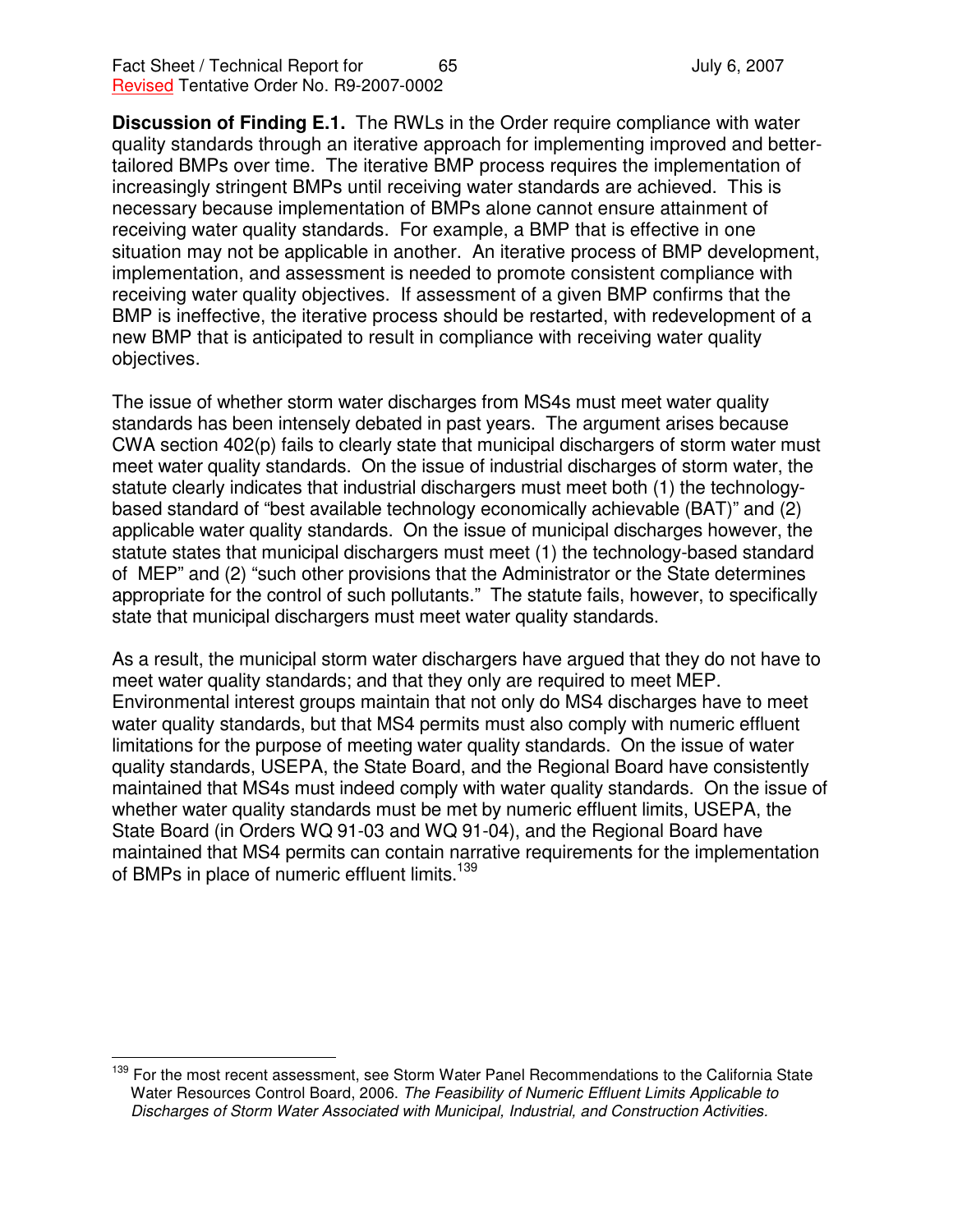In addition to relying on USEPA's legal opinion concluding that MS4s must meet MEP and water quality standards, the State Board also relied on the CWA's explicit authority for States to require "such other provisions that the Administrator or the State determines appropriate for the control of such pollutants" in addition to the technologybased standard of MEP. To further support its conclusions that MS4 permit dischargers must meet water quality standards, the State Board relied on provisions of the CWC that specify that all waste discharge requirements must implement applicable Basin Plans and take into consideration the appropriate water quality objectives for the protection of beneficial uses.

The State Board first formally concluded that permits for MS4s must contain effluent limitations based on water quality standards in its Order WQ 91-03. In that Order, the State Board also concluded that it was appropriate for Regional Boards to achieve this result by requiring best management practices, rather than by inserting numeric effluent limitations into MS4 permits. Later, in Order WQ 98-01, the State Board prescribed specific precedent setting Receiving Water Limitations language to be included in all future MS4 permits. This language specifically requires that MS4 dischargers meet water quality standards and allows for the use of narrative BMPs (increasing in stringency and implemented in an iterative process) as the mechanism by which water quality standards can be met.

In Order WQ 99-05, the State Board modified its receiving water limitations language in Order WQ 98-01 to meet specific objections by USEPA (the modifications resulted in stricter compliance with water quality standards). State Board Order WQ 99-05 states:

"In Order WQ 98-01, the State Board ordered that certain receiving water limitation language be included in future municipal storm water permits. Following inclusion of that language in permits issued by the San Francisco Bay and San Diego Regional Boards for Vallejo and Riverside respectively, the USEPA objected to the permits. The USEPA objection was based on the receiving water limitation language. The USEPA has now issued those permits itself and has included receiving water limitation language it deems appropriate.

In light of USEPA's objection to the receiving water limitation language in Order WQ 98-01 and its adoption of alternative language, the State Board is revising its instructions regarding receiving water limitation language for municipal storm water permits. It is hereby ordered that Order WQ 98-01 will be amended to remove the receiving water limitation language contained therein and to substitute the USEPA language. Based on the reasons stated here, and as a precedent decision, the following receiving water limitation language shall be included in future municipal storm water permits."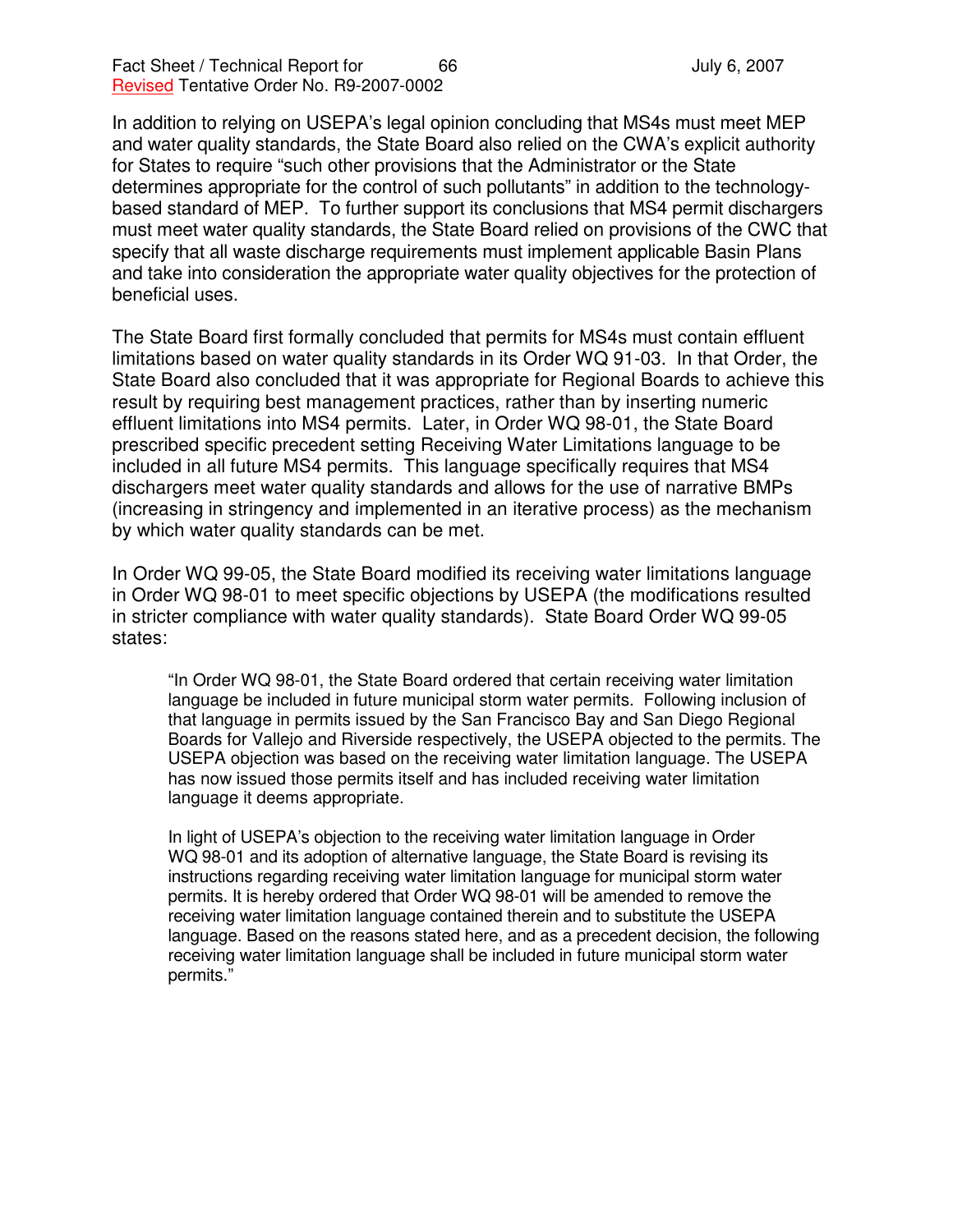In the 1999 case involving MS4 permits issued by USEPA to several Arizona cities (*Defenders of Wildlife v. Browner*, 1999, 197 F. 3d 1035), the United States Court of Appeals for the Ninth Circuit upheld USEPA's requirement for MS4 dischargers to meet water quality standards, but it did so on the basis of USEPA's discretion rather than on the basis of strict compliance with the Clean Water Act. In other words, while holding that the Clean Water Act does not require all MS4 discharges to comply strictly with state water quality standards, the Court also held that USEPA has the authority to determine that ensuring strict compliance with state water quality standards is necessary to control pollutants. On the question of whether MS4 permits must contain numeric effluent limitations, the court upheld USEPA's use of iterative BMPs in place of numeric effluent limits.

On October 14, 1999, the State Board issued a legal opinion on the federal appellate decision and provided advice to the Regional Boards on how to proceed in the future. In the memorandum, the State Board concludes that the recent Ninth Circuit opinion upholds the discretion of USEPA and the State to (continue to) issue permits to MS4s that require compliance with water quality standards through iterative BMPs. Moreover, the memorandum states that "[…] because most MS4 discharges enter impaired water bodies, there is a real need for permits to include stringent requirements to protect those water bodies. As TMDLs are developed, it is likely that MS4s will have to participate in pollutant load reductions, and the MS4 permits are the most effective vehicles for those reductions." In summary, the State Board found that the Regional Boards should continue to include the RWL established in State Board Order WQ 99-05 in all future permits.

The issue of the RWLs language was also central to BIA's (and others') appeal of Order No. 2001-01 (San Diego MS4 permit), which was used as a template for Order No. R9-2002-01. BIA contended that the MEP standard was a ceiling on what could be required of the Copermittees in implementing their urban runoff management programs, and that Order No. 2001-01's receiving water limitations requirements exceeded that ceiling. In other words, BIA argued that the Copermittees could not be required to comply with receiving water limitations if they necessitated efforts which went beyond the MEP standard. Again, the courts upheld the Regional Board's discretion to require compliance with water quality standards in municipal storm water permits, without limitation. The Court of Appeal, Fourth Appellate District found that the Regional Board has "the authority to include a permit provision requiring compliance with water quality standards."<sup>140</sup> On further appeal by BIA, the California State Supreme Court declined to hear the matter.

<sup>&</sup>lt;sup>140</sup> Building Industry Association et al., v. State Water Resources Control Board, et al. 2004.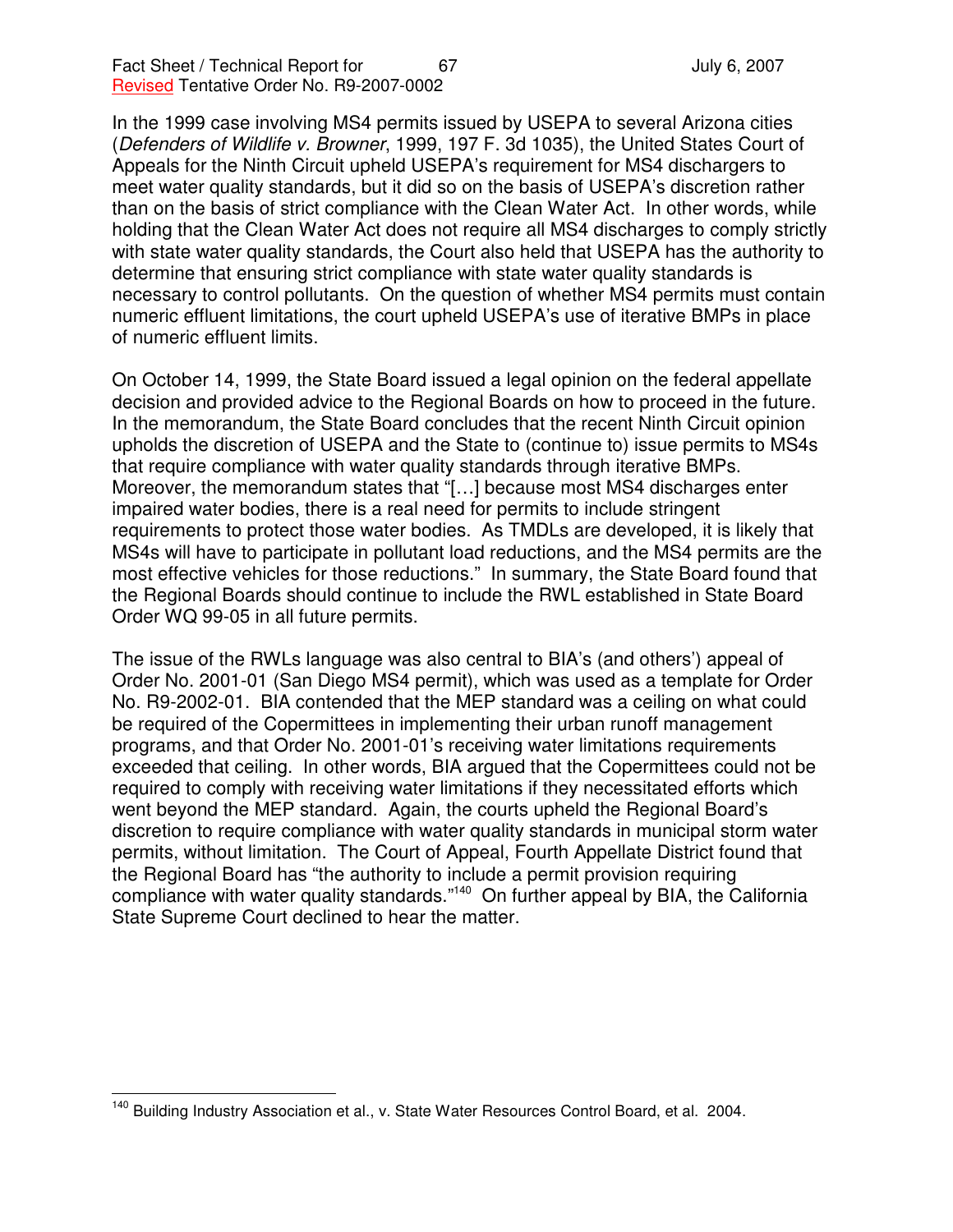While implementation of the iterative BMP process is a means to achieve compliance with water quality objectives, it does not shield the discharger from enforcement actions for continued non-compliance with water quality standards. Consistent with USEPA guidance,<sup>141</sup> regardless of whether or not an iterative process is being implemented, discharges that cause or contribute to a violation of water quality standards are in violation of Order No. R9-2007-0002.

**Finding E.2.** The Water Quality Control Plan for the San Diego Basin (Basin Plan), identifies the following beneficial uses for surface waters in Orange County: Municipal and Domestic Supply (MUN), Agricultural Supply (AGR), Industrial Process Supply (PROC), Industrial Service Supply (IND), Ground Water Recharge (GWR), Contact Water Recreation (REC1) Non-contact Water Recreation (REC2), Warm Freshwater Habitat (WARM), Cold Freshwater Habitat (COLD), Wildlife Habitat (WILD), Rare, Threatened, or Endangered Species (RARE), Freshwater Replenishment (FRSH), Hydropower Generation (POW), and Preservation of Biological Habitats of Special Significance (BIOL). The following additional beneficial uses are identified for coastal waters of Orange County: Navigation (NAV), Commercial and Sport Fishing (COMM), Estuarine Habitat (EST), Marine Habitat (MAR), Aquaculture (AQUA), Migration of Aquatic Organisms (MIGR), Spawning, Reproduction, and/or Early Development (SPWN), and Shellfish Harvesting (SHELL).

**Discussion of Finding E.2.** The southern portion of Orange County is within the San Diego Region. The Orange County portion of the San Diego Region falls within and comprises the majority of the San Juan Hydrologic Unit. Major streams within the Orange County watersheds include San Juan Creek, Trabuco Creek, and San Mateo Creek. Other surface water bodies include Aliso Creek, Prima Deshecha Canada, Segunda Deshecha Canada, Oso Creek, Salt Creek, Laguna Canyon Channel, Canada Gobernadora, and Bell Canyon. Several small canyon streams drain directly to the Ocean. Major inland waterbodies include Oso Reservoir, El Toro Reservoir, and Sulphur Creek Reservoir.

The Orange County watersheds include unincorporated portions of Orange County, the Cities of Aliso Viejo, Dana Point, Laguna Beach, Laguna Hills, Laguna Niguel, Laguna Woods, Lake Forest, Mission Viejo, Rancho Santa Margarita, San Clemente, and San Juan Capistrano. The uppermost portions of the San Mateo, San Juan, Trabuco, and Aliso Creek watersheds are within the Cleveland National Forests.

<sup>&</sup>lt;sup>141</sup> USEPA, 1998. Jan. 21, 1998 correspondence, "State Board/OCC File A-1041 for Orange County," from Alexis Strauss to Walt Petit, and March 17, 1998 correspondence from Alexis Strauss to Walt Petit.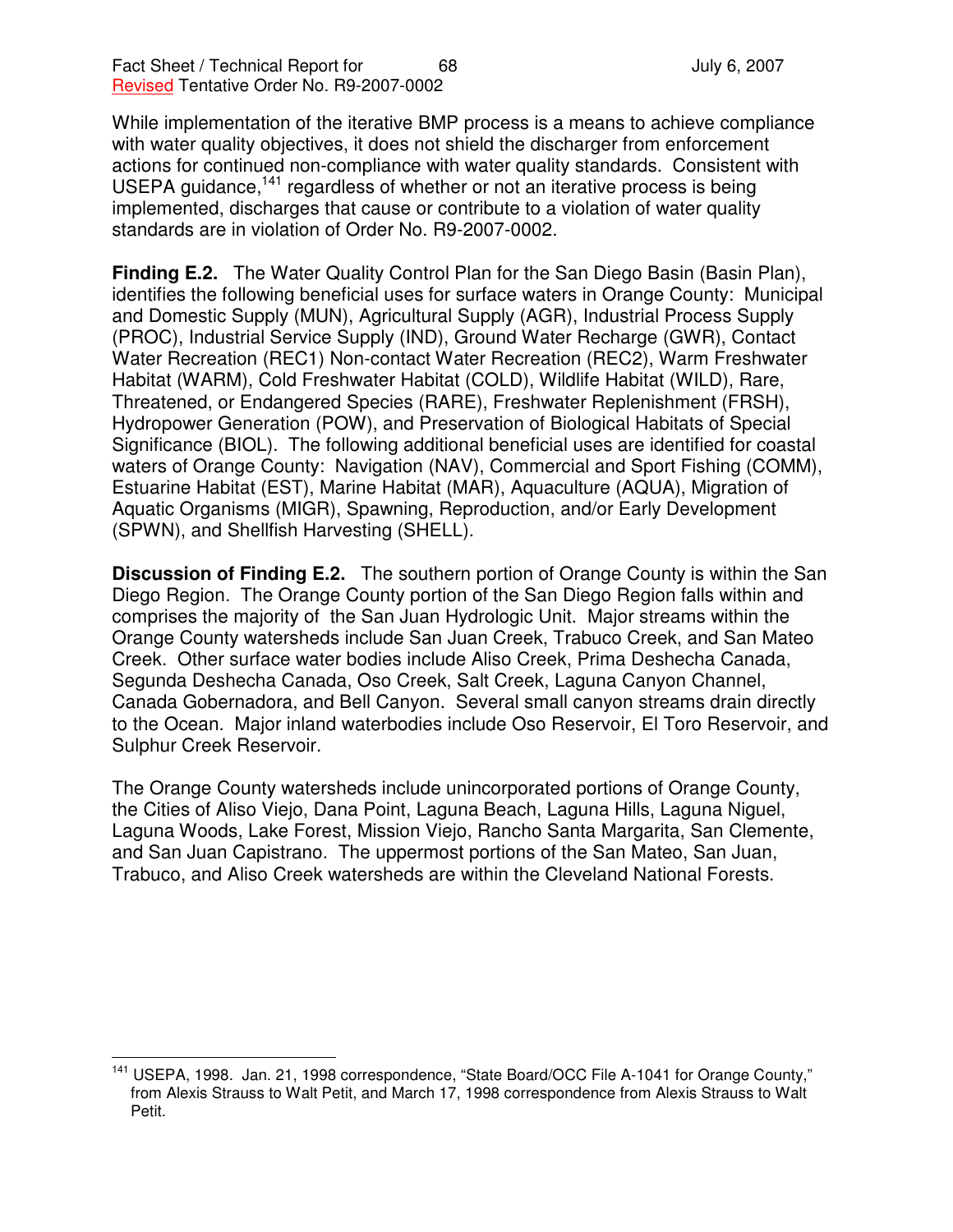Approximately 500,000 people reside within the permitted area. This estimate is based on the 2000 census, which does not represent exact numbers because three municipalities (County of Orange and the Cities of Laguna Hills and Lake Forest) lie within both the San Diego Region and the Santa Region. In addition, new developments have increased the housing stock of the area since the 2000 census. This includes the master planned developments of Ladera Ranch in the San Juan Creek watershed and Talega in the San Clemente Coastal and San Mateo Creek watersheds.

**Finding E.3.** This Order is in conformance with State Board Resolution No. 68-16, *Statement of Policy with Respect to Maintaining High Quality Waters in California*, and the federal Antidegradation Policy described in 40 CFR 131.12.

**Discussion of Finding E.3.** Urban runoff management programs are required to be designed to reduce pollutants in urban runoff to the maximum extent practicable and achieve compliance with water quality standards. Therefore, implementation of urban runoff management programs, which satisfy the requirements of Order No. R9-2007-0002, will prevent violations of receiving water quality standards. The Basin Plan states that "Water quality objectives must […] conform to US EPA regulations covering antidegradation (40 CFR 131.12) and State Board Resolution 68-16, Statement of Policy with Respect to Maintaining High Quality of Waters in California." As a result, when water quality standards are met through the implementation of urban runoff management programs, USEPA and State Board antidegradation policy requirements are also met.

**Finding E.4.** Section 6217(g) of the Coastal Zone Act Reauthorization Amendments of 1990 (CZARA) requires coastal states with approved coastal zone management programs to address non-point pollution impacting or threatening coastal water quality. CZARA addresses five sources of non-point pollution: agriculture, silviculture, urban, marinas, and hydromodification. This NPDES permit addresses the management measures required for the urban category, with the exception of septic systems. The adoption and implementation of this NPDES permit relieves the Permittee from developing a non-point source plan, for the urban category, under CZARA. The Regional Board addresses septic systems through the administration of other programs.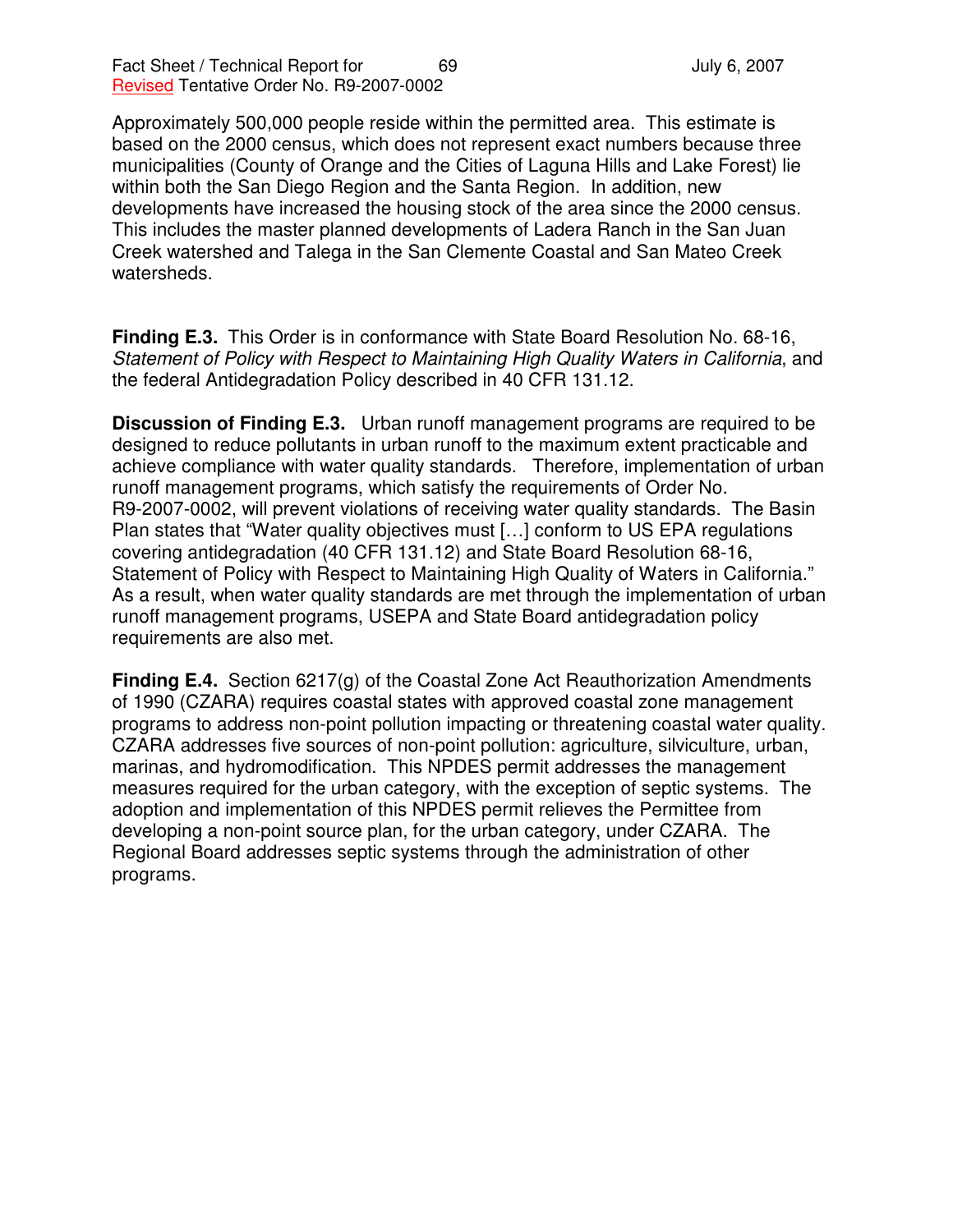**Discussion of Finding E.4.** Coastal states are required to develop programs to protect coastal waters from nonpoint source pollution, as mandated by the federal CZARA. CZARA Section 6217 identifies polluted runoff as a significant factor in coastal water degradation, and requires implementation of management measures and enforceable policies to restore and protect coastal waters. In lieu of developing a separate NPS program for the coastal zone, California's NPS Pollution Control Program was updated in 2000 to address the requirements of both the CWA section 319 and the CZARA section 6217 on a statewide basis. The California Coastal Commission (CCC), the State Board, and the nine Regional Water Quality Control Boards are the lead State agencies for upgrading the program, although 20 other State agencies also participate. Pursuant to the CZARA (6217(g) Guidance Document the development of urban runoff management programs pursuant to this NPDES permit fulfills the need for coastal cities to develop an urban runoff non-point source plan identified in the State's Non-point Source Program Strategy and Implementation Plan. 142

**Finding E.5.** Section 303(d)(1)(A) of the CWA requires that "Each state shall identify those waters within its boundaries for which the effluent limitations…are not stringent enough to implement any water quality standard (WQS) applicable to such waters." The CWA also requires states to establish a priority ranking of impaired waterbodies known as Water Quality Limited Segments and to establish Total Maximum Daily Loads (TMDLs) for such waters. This priority list of impaired waterbodies is called the Section 303(d) List. The current Section 303(d) List was approved by the State Board on February 4, 2003 and on July 25, 2003 by USEPA. The List was recently updated by the State Board on October 25, 2006. Before the 2006 List goes into effect, it must be approved by the USEPA.

**Discussion of Finding E.5.** Section 303(d) of the federal CWA (CWA, 33 USC 1250, et seq., at 1313(d)), requires States to identify waters that do not meet water quality standards after applying certain required technology-based effluent limits ("impaired" water bodies). States are required to compile this information in a list and submit the list to USEPA for review and approval. This list is known as the Section 303(d) list of impaired waters. As part of this listing process, States are required to prioritize waters/watersheds for future development of TMDLs. The State Board and Regional Boards have ongoing efforts to monitor and assess water quality, to prepare the Section 303(d) list, and to subsequently develop TMDLs. The 2006 California 303(d) List identifies impaired receiving water bodies and their watersheds within the State of California. Urban runoff that is discharged from the Copermittee's MS4s is a leading cause of receiving water quality impairment in the San Diego Region.<sup>143</sup>

<sup>142</sup> State Board/CCC, 2000. Nonpoint Source Program Strategy and Implementation Plan, 1998-2013 (PROSIP).

<sup>&</sup>lt;sup>143</sup> The approved 2006 Clean Water Act Section 303(d) List of Water Quality Limited Segments is online at: http://www.waterboards.ca.gov/tmdl/303d\_lists2006.html.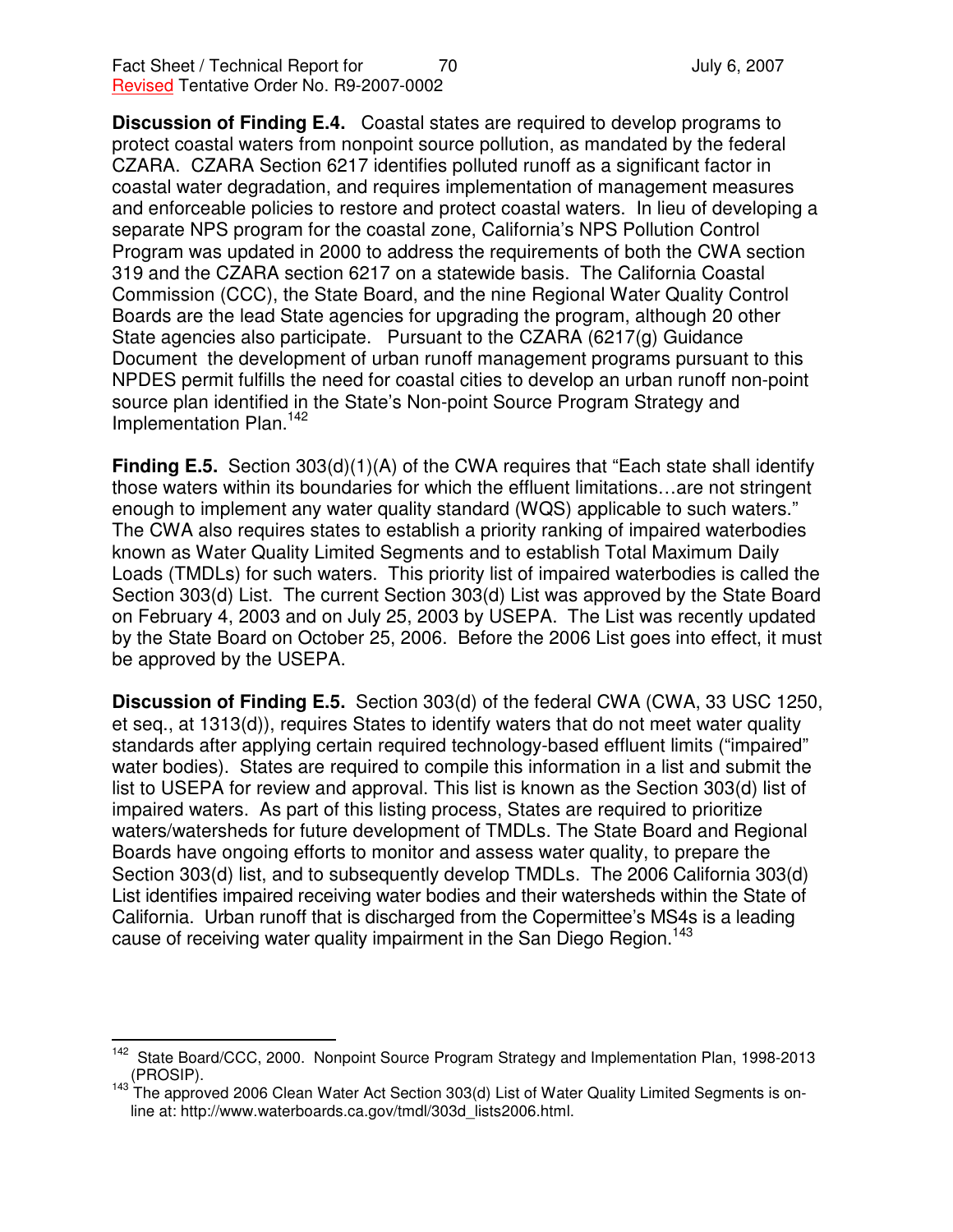**Finding E.6.** Requirements in this Order that are more explicit than the federal storm water regulations in 40 CFR 122.26 are prescribed in accordance with the CWA section  $402(p)(3)(B)(iii)$  and are necessary to meet the MEP standard.

**Discussion of Finding E.6.** The CWA explicitly preserves independent state authority to enact and implement its own standards and requirements, provided that such standards and requirements are at least as stringent as those that would be mandated by the CWA and the federal regulations. For example, as one general overriding principle, CWA section 510 states "nothing in this chapter shall (1) preclude or deny the right of any State or political subdivision thereof or interstate agency to adopt or enforce (A) any standard or limitation respecting discharges of pollutants, or (B) any requirement respecting control or abatement of pollution […]." When relating specifically to storm water, CWA section  $402(p)(3)(B)(iii)$  clearly provides states with wide-ranging discretion, stating that municipal storm water permits "[s]hall require controls to reduce the discharge of pollutants to the maximum extent practicable, including management practices, control techniques and system, design and engineering methods, and such other provisions as the Administrator or the State determines appropriate for the control of such pollutants"

Therefore, where the Order contains requirements more specific than those included in the federal NPDES regulations 40 CFR 122.26(d), it is seeking to meet the above CWA requirements, as well as other particular federal NPDES regulations such as 40 CFR 122.44(d)(1)(i). This federal NPDES regulation requires NPDES permits to include limitations to "control all pollutants or pollutant parameters (either conventional, nonconventional, or toxic pollutants) which the Director determines are or may be discharged at a level which will cause, have the reasonable potential to cause, or contribute to an excursion above any State water quality standard, including State narrative criteria for water quality." Given the continued impact of urban runoff on receiving waters within the San Diego Region, increased specificity in municipal storm water permits is necessary to meet the above CWA and federal regulation requirements.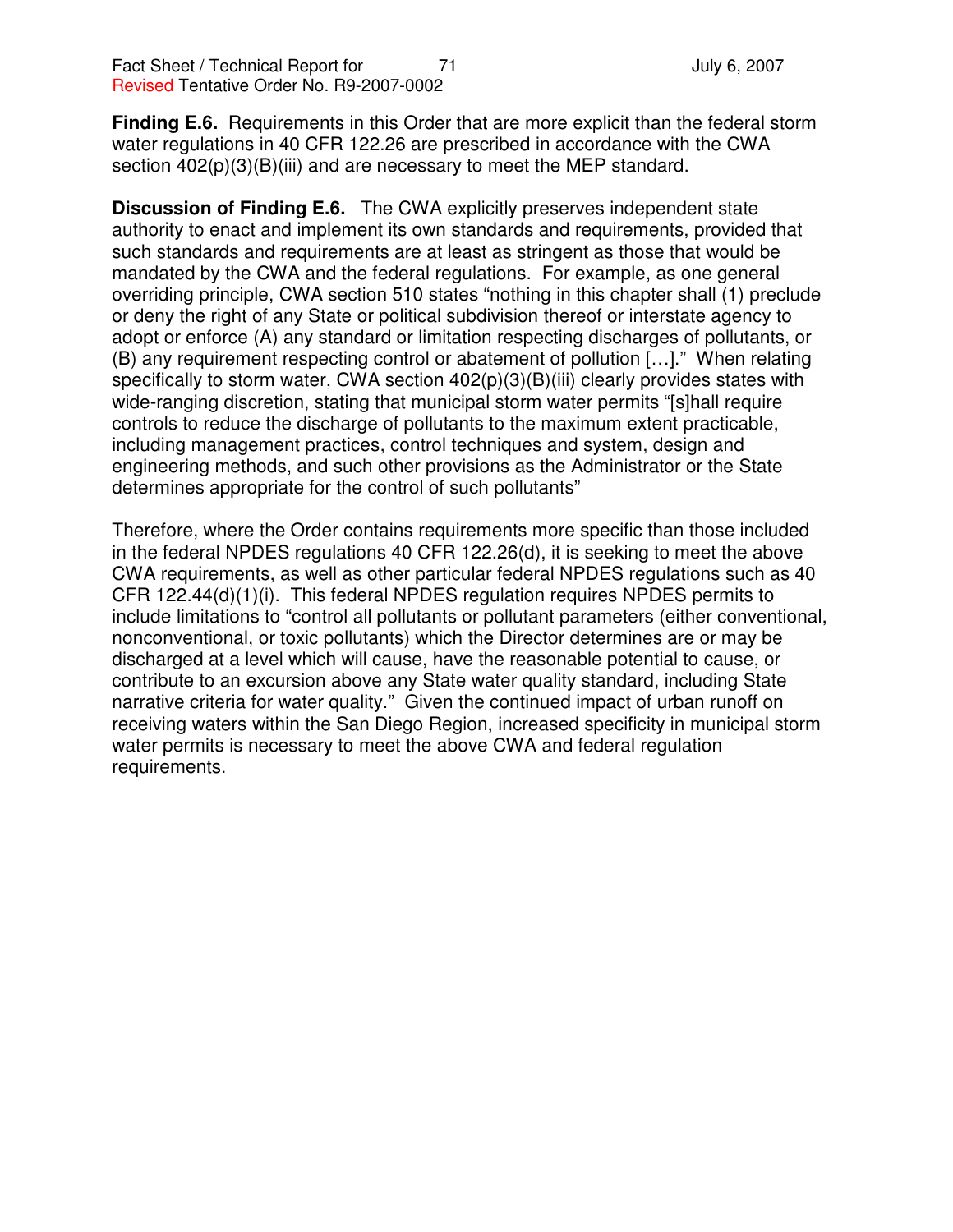In a 1992 decision, the U.S. Court of Appeals for the Ninth Circuit (NRDC v. USEPA, 966 F.2d 1292) interpreted the language in Clean Water Act section 402(p)(3)(B)(iii) as providing the State with substantial discretion and authority: "[t]he language in (iii), above, requires the Administrator or the State to design controls. Congress did not mandate a minimum standards approach or specify that USEPA develop minimal performance requirements […] we must defer to USEPA on matters such as this, where USEPA has supplied a reasoned explanation of its choices." The decision in essence holds that USEPA and the States are authorized to require implementation of storm water control programs that, upon "reasoned explanation," accomplish the goals of CWA section 402(p). The Ninth Circuit Court of Appeals further reinforced the State's authority in this area more recently in 1999. In Defenders of Wildlife v. Browner (1999) Case No. 98-71080, the Court cited the language of CWA section 402(p)(3)(B)(iii) and stated "[t]hat provision gives the USEPA discretion to determine what pollution controls are appropriate. As this court stated in NRDC v. USEPA, 'Congress gave the administrator discretion to determine what controls are necessary […].'"

Furthermore, the increased specificity included in the Order is in line with USEPA guidance included in its Guidance Manual for the Preparation of Part 2 of the NPDES Permit Applications for Discharges from Municipal Separate Storm Sewer Systems<sup>144</sup> and its Interim Permitting Approach for Water Quality-Based Effluent Limitations in Storm Water Permits.<sup>145</sup> Where the tentative permit is more specific than the federal regulations, it is frequently based on the recommendations of the Guidance Manual. The Interim Permitting Approach also supports increased specificity in storm water permits, recommending that municipal storm water permits use BMPs in first-round storm water permits, and expanded or better-tailored BMPs in subsequent permits, where necessary, to provide for the attainment of water quality standards. In cases where adequate information exists to develop more specific conditions or limitations to meet water quality standards, these conditions or limitations are to be incorporated into storm water permits, as necessary and appropriate." It is important to note that the State Board cited USEPA's Interim Permitting Approach as support for its decision which upheld the increased specificity of numeric sizing criteria requirements for postconstruction BMPs as appropriate requirements in municipal storm water permits.

Finding E.6 is also discussed in the Response to Comments document (Section X) in comment number 5.

<sup>&</sup>lt;sup>144</sup> USEPA, 1992. Guidance Manual for the Preparation of Part II of the NPDES Permit Applications for Discharges from Municipal Separate Storm Sewer Systems. EPA 833-B-92-002.

<sup>145</sup> USEPA, 1996. Interim Permitting Approach for Water Quality-Based Effluent Limitations in Storm Water Permits. 61 FR 43761.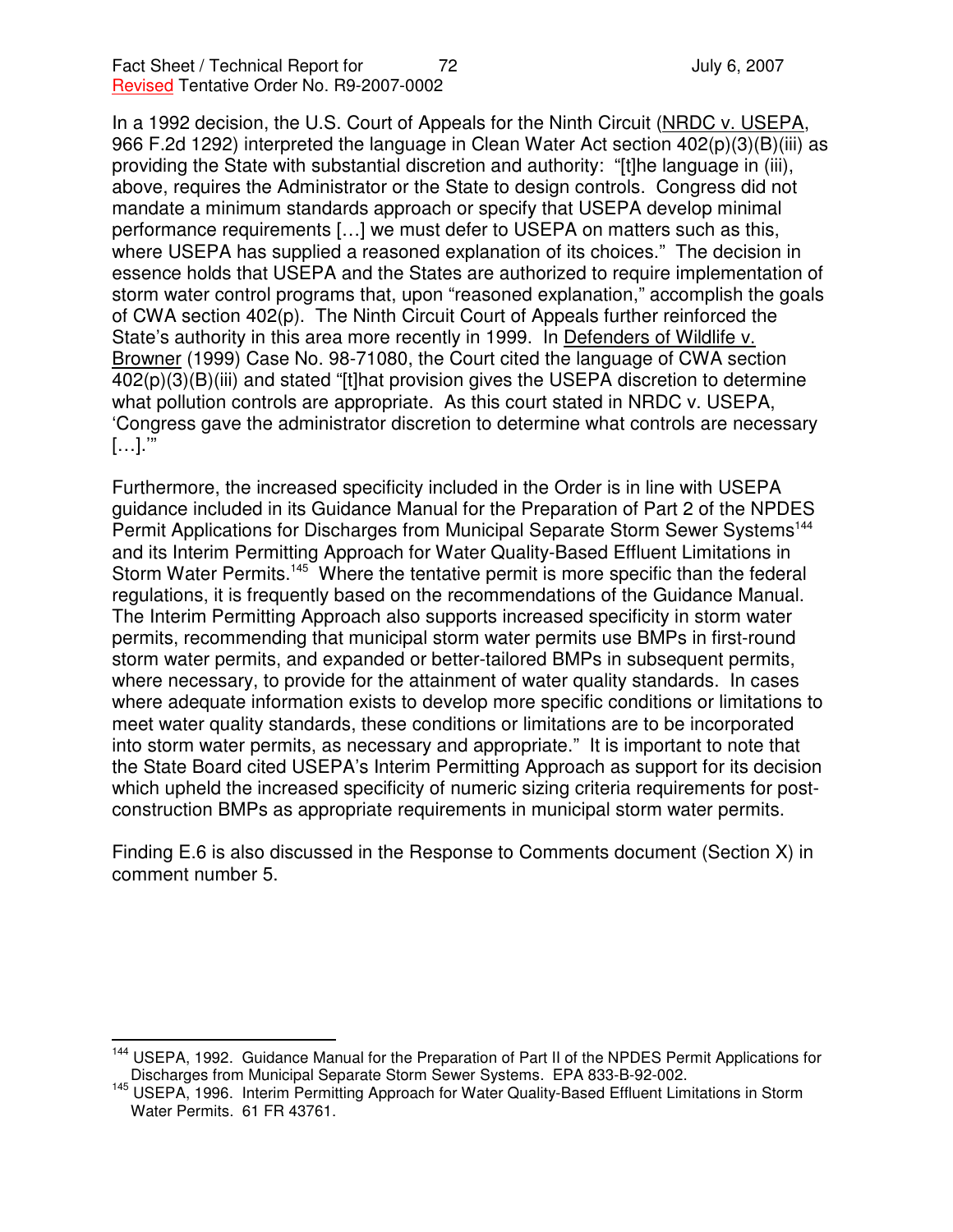**Finding E.7.** Urban runoff treatment and/or mitigation must occur prior to the discharge of urban runoff into a receiving water. Treatment BMPs must not be constructed in a waters of the U.S. or State unless the urban runoff flows are sufficiently pretreated to protect the values and functions of the water body. Federal regulations at 40 CFR 131.10(a) state that in no case shall a state adopt waste transport or waste assimilation as a designated use for any waters of the U.S. Authorizing the construction of an urban runoff treatment facility within a water of the U.S., or using the water body itself as a treatment system or for conveyance to a treatment system, would be tantamount to accepting waste assimilation as an appropriate use for that water body. Furthermore, the construction, operation, and maintenance of a pollution control facility in a water body can negatively impact the physical, chemical, and biological integrity, as well as the beneficial uses, of the water body. Without federal authorization (e.g., pursuant to Clean Water Act Section 404), waters of the U.S. may not be converted into, or used as, waste treatment or conveyance facilities. Similarly waste discharge requirements pursuant to California Water Code Section 13260 are required for the conversion or use of waters of the State as waste treatment or conveyance facilities.

**Discussion of Finding E.7.** Urban runoff treatment and/or mitigation in accordance with any of the requirements in the Order must occur prior to the discharge of storm water or urban runoff into receiving waters. Allowing polluted runoff to enter receiving waters prior to treatment to the MEP will result in degradation of the water body and potential exceedances of water quality standards, from the discharge point to the point of dissipation, infiltration, or treatment. Furthermore, the construction, operation, and maintenance of a pollution control facility in a water body can negatively impact the physical, chemical, and biological integrity, as well as the beneficial uses, of the water body. This requirement is supported by federal regulation 40 CFR 131.10(a) and USEPA guidance. According to USEPA,<sup>146</sup> "To the extent possible, municipalities should avoid locating structural controls in natural wetlands. Before considering siting of controls in a natural wetland, the municipality should demonstrate that it is not possible or practicable to construct them in sites that do not contain natural wetlands… Practices should be used that settle solids, regulate flow, and remove contaminants prior to discharging storm water into a wetland."

Additional Federal guidance discusses the implementation of wetlands to treat municipal storm water discharges (U.S. EPA, 2000. *Guiding Principles for Constructed Treatment Wetlands: Providing for Water Quality and Wildlife Habitat*). It states:

<sup>&</sup>lt;sup>146</sup> USEPA, 1992. Guidance Manual for the Preparation of Part II of the NPDES Permit Applications for Discharges from Municipal Separate Storm Sewer Systems. EPA 833-B-92-002.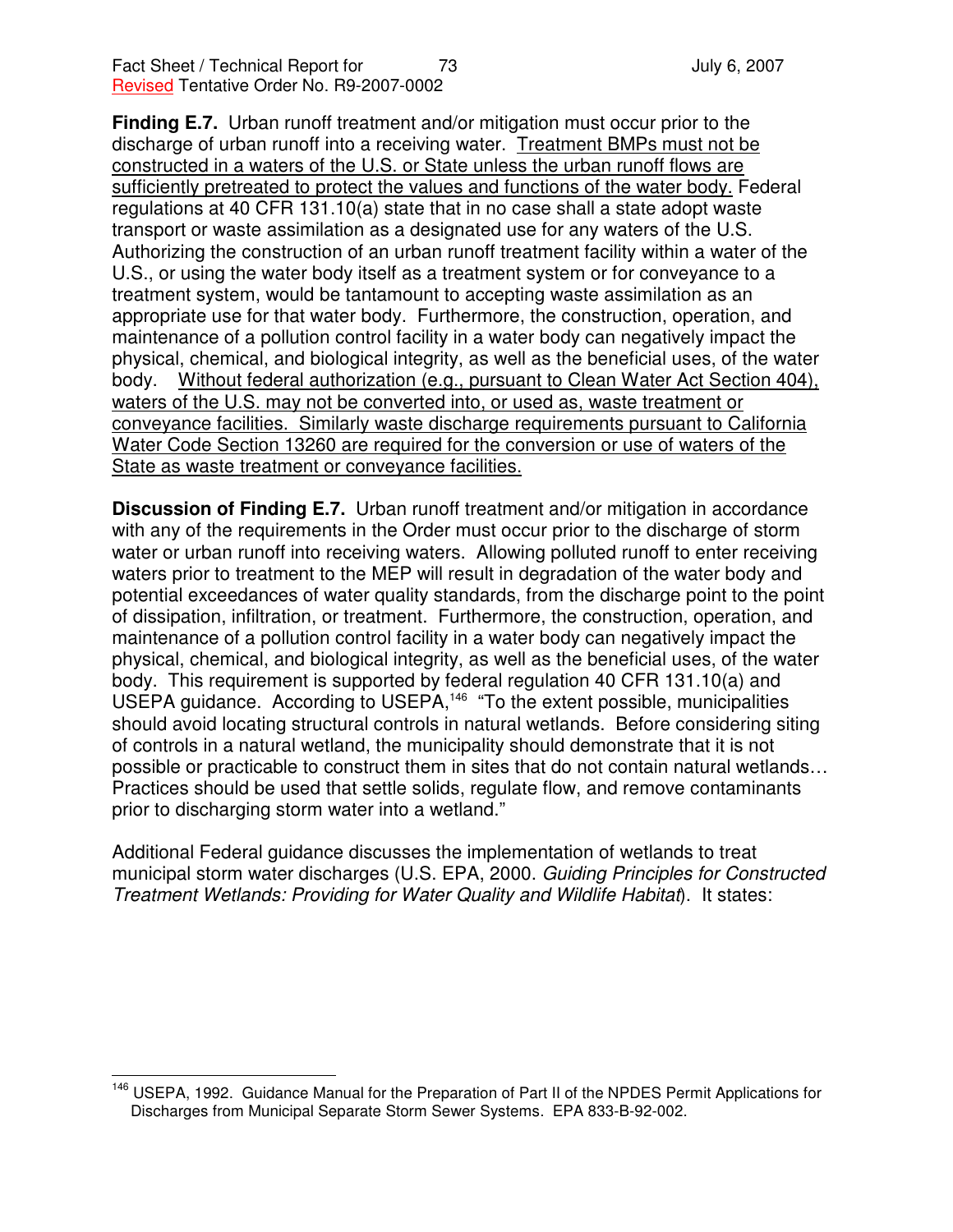*"..treatment wetlands should not be constructed in a waters of the U.S. unless you can sufficiently pretreat the stormwater flows to protect the values and functions of the waters of the U.S. Because storm water is an unpredictable effluent source and can contain high levels of toxic substances, nutrients, and pathogens, we strongly encourage that you construct the treatment wetland in uplands and use best management practices in these projects." 147*

Consistent with U.S. EPA guidance, the conversion or use of waters of the U.S./State into urban runoff treatment facilities or conveyance facilities for untreated urban runoff discharges must be appropriately reviewed by both Federal and State resource agencies. Such projects may be subject to federal permitting pursuant to Clean Water Act Section 404 if discharges of dredged or fill material is involved.

The placement of hydromodification controls within waters of the U.S./State may also be subject to federal and/or state permitting, but would not necessarily be considered a pollutant treatment BMP. Provided the grade control structures are designed to reestablish a natural channel gradient and correct excessive changes to the sediment transport regime caused by urbanization, rather than to create a series of artificial hydrological impoundments for the purpose of treating pollution, this type of project is not considered an in-stream treatment BMP.

Finding E.7 is also discussed in the Response to Comments document (Section X) in comment numbers 11 and 42.

**Finding E.8.** The issuance of waste discharge requirements and an NPDES permit for the discharge of urban runoff from MS4s to waters of the U.S. is exempt from the requirement for preparation of environmental documents under the California Environmental Quality Act (CEQA) (Public Resources Code, Division 13, Chapter 3, section 21000 et seq.) in accordance with the CWC section 13389.

**Discussion of Finding E.8.** CWC Section 13389 exempts the adoption of waste discharge requirements (such as NPDES permits) from CEQA requirements: "Neither the State Board nor the regional boards shall be required to comply with the provisions of Chapter 3 (commencing with section 21100) of Division 13 of the Public Resources Code prior to the adoption of any waste discharge requirement, except requirements for new sources as defined in the Federal Water Pollution Control Act or acts amendatory thereof or supplementary thereto."

<sup>&</sup>lt;sup>147</sup> U.S. EPA, 2000. Guiding Principles for Constructed Treatment Wetlands: Providing for Water Quality and Wildlife Habitat, (EPA 843-B-00-003).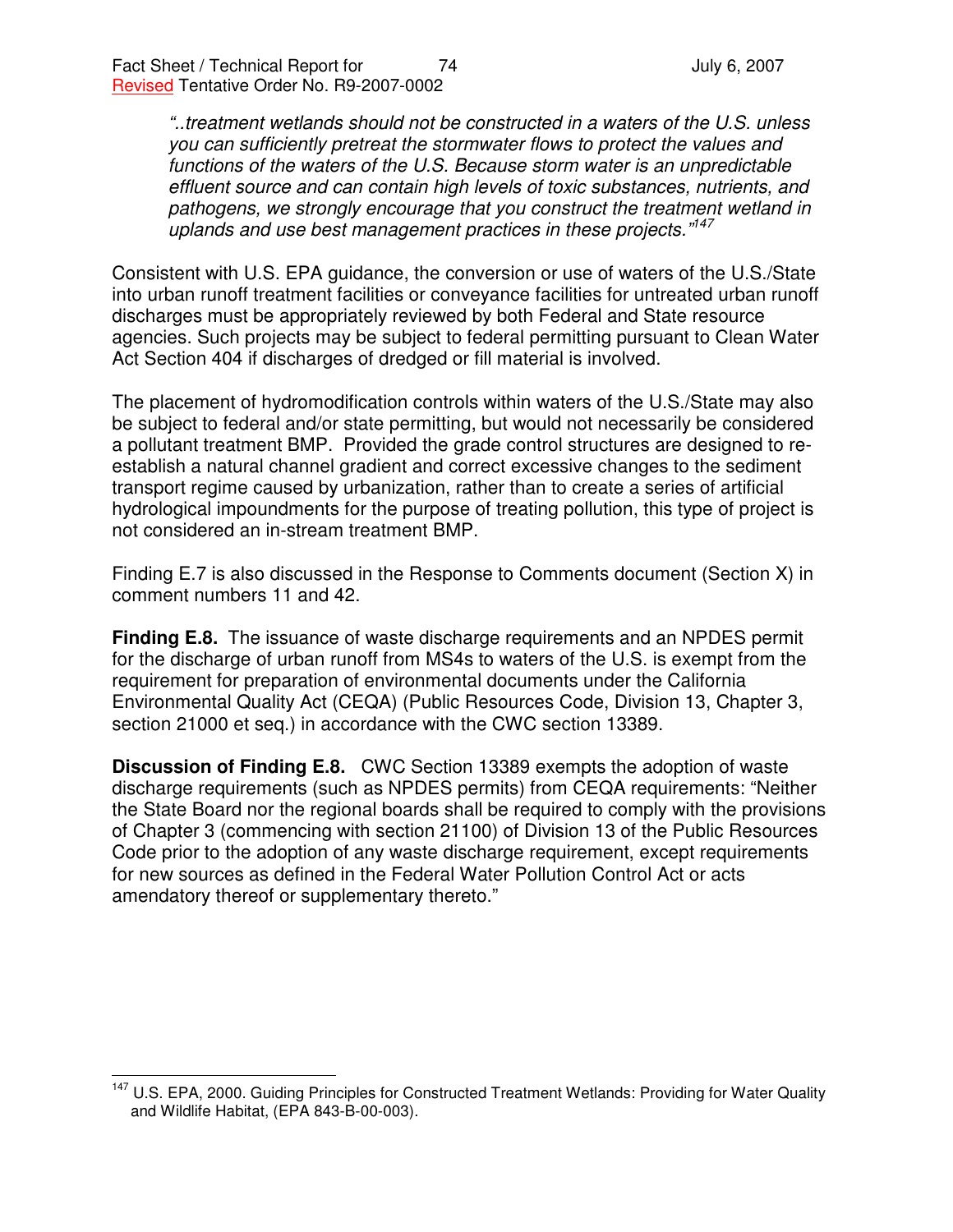Fact Sheet / Technical Report for 75 Text 75 August 2007 Revised Tentative Order No. R9-2007-0002

This CEQA exemption was challenged during BIA's (and others') appeal of Order No. 2001-01. BIA contended that the CEQA exemption did not apply to permit requirements where the Regional Board utilized its discretion to craft permit requirements which were more prescriptive than required by federal law. The Court of Appeal, Fourth Appellate District disagreed with this argument, stating "we also reject Building Industry's argument to the extent it contends the statutory CEQA exemption in Water Code section 13389 is inapplicable to a particular NPDES permit provision that is discretionary, rather than mandatory, under the CWA."<sup>148</sup> On further appeal by BIA, the California State Supreme Court declined to hear the matter.

In a recent decision, the Court of Appeal of the State of California, Second Appellate District, upheld the CEQA exemption for municipal storm water NPDES permits (County of Los Angeles, et al. v. California State Water Resources Control Board, et al.).<sup>149</sup>

**Finding E.9.** Copermittees have implemented and have proposed to continue implementing facilities that extract water from waters of the U.S., subject such extracted water to treatment, then discharge the treated water back to waters of the U.S. Without sufficient treatment processes, facilities that extract, treat, and discharge (FETDs) to waters of the U.S. may discharge effluent that does not support all designated beneficial uses. Use of the MS4 NPDES Permit to regulate discharges from FETDs is an interim approach until individual or general NPDES requirements for such discharges are developed. At that time, the FETD discharges will be expected to meet all applicable water quality standards. At this time, monitoring of FETDs is necessary to characterize their effectiveness, and ensure that facilities do not add or concentrate pollutants, create conditions of erosion, or unreasonably affect the quality of receiving waters.

**Discussion of Finding E.9.** The Regional Board has received a significant number of proposals regarding NPDES permitting requirements for facilities that extract water from waters of the U.S., subject that water to treatment, then discharge the effluent to waters of the U.S. The discharge points have been proposed near the influent location, further downstream, or into another water body. Extraction is generally limited to periods of dry weather, rather than storm events. Treatment is by mechanical, chemical, or other means, or a combination thereof. Additional proposals are expected as municipalities and other dischargers seek to comply with pending TMDLs.

<sup>&</sup>lt;sup>148</sup> Building Industry Association et al., v. State Water Resources Control Board, et al. 2004.

<sup>&</sup>lt;sup>149</sup> Los Angeles County Super. Ct. No. BS080792. Partial publication dated November 6, 2006.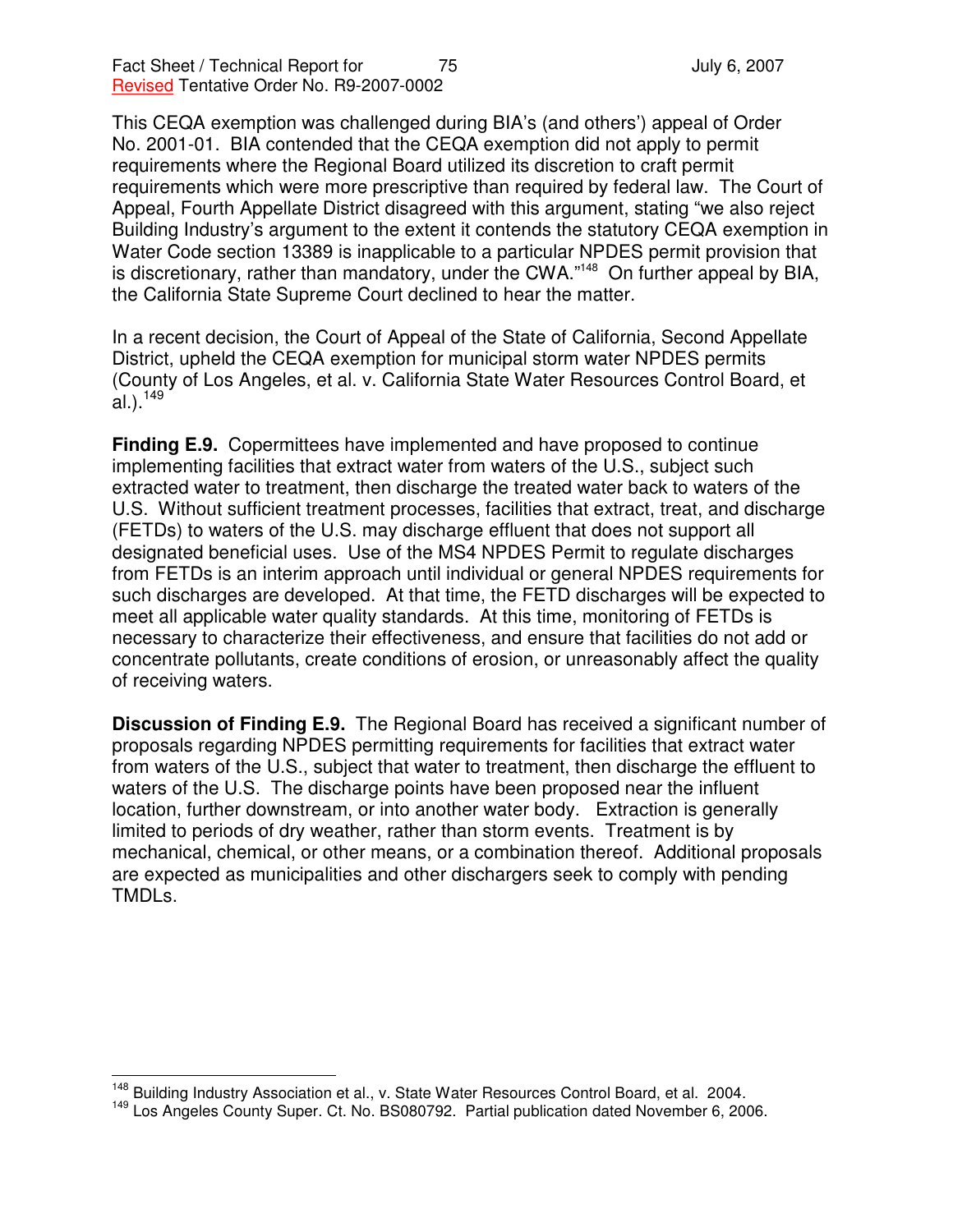The installation of FETDs does not reduce the discharge of pollutants into waters of the U.S., but rather is an attempt to reduce the effect of those pollutants on waters downstream of the treatment location. FETDs do not reduce the effect of those pollutants on waters upstream of the treatment location. In addition, FETDs generally are sized to process dry-weather flows and bypass storm water runoff flows. They are intended to remove pollutants from dry-weather urban runoff that has already been discharged into receiving waters from MS4 systems.

Much of the water extracted by FETD projects may have been urban runoff that was already discharged to waters of the U.S. from the MS4 system. As a result, the initial discharge to waters of the U.S. is subject to all applicable MS4 permit requirements. Often the source or conveyance of the pollutants of concern includes non-storm water discharges (e.g., landscape irrigation) that are not prohibited unless they are identified as a significant source of pollutants (Permit Section B.2).

Since those dry-weather discharges are causing conditions of pollution, municipalities in the watershed are responsible for prohibiting the dry-weather discharge sources or implementing a BMP plan to prevent the condition of pollution. <sup>150</sup> Municipalities have selected to implement BMPs in the watershed, but expect success to be achieved in the long term. They, therefore, seek to implement these treatment plants in the interim period.

The Copermittees have implemented, and plan to implement, facilities that extract water from waters of the U.S., subject that water to treatment, then discharge the effluent to waters of the U.S. Examples of existing or planned ETD facilities in southern Orange County include the Salt Creek Ozone Treatment Facility in the City of Dana Point and the Poche Beach Ultraviolet Treatment Facility in the City of San Clemente. Municipalities have implemented these projects to address violations of recreational water quality objectives at beaches. The Regional Board has issued investigative orders pursuant to CWC Sections 13225 and 13267 and CWA Section 401 water quality certifications to collect information regarding the expected and actual quality of the discharged effluent from these facilities.

These FETDs are intended to reduce concentrations of indicator fecal bacteria. In doing so, they have the potential of removing some other pollutants (e.g., via media filtration), but they do not necessarily reduce other pollutants to levels that meet water quality objectives. <sup>151</sup> For instance, the concentrations of metals, pesticides, or other dissolved pollutants in discharges of treated effluent may exceed California Toxics Rule or Ocean Plan criteria.

<sup>&</sup>lt;sup>150</sup> See Section B.2 of this Order. Certain non-storm water (dry-weather) discharges are exempted from the federal requirement that prohibits non-storm water discharges *into* the MS4 [40 CFR  $122.26(d)(2)(iv)(B)(1)$ . If those sources are found to be causing or contributing to water quality problems, then MS4 permittees must prohibit the discharges or implement a plan to reduce those non-storm water discharges to the MEP.

<sup>&</sup>lt;sup>151</sup> For instance, see Tetra Tech, Inc. 2007. "Water Quality Summary for Prima Deshecha Channel at Poche Beach." March 17, 2007 Memorandum to the County of Orange and the Quarterly Monitoring Reports for the Salt Creek Treatment Plant, prepared by the City of Dana Point through April 2007.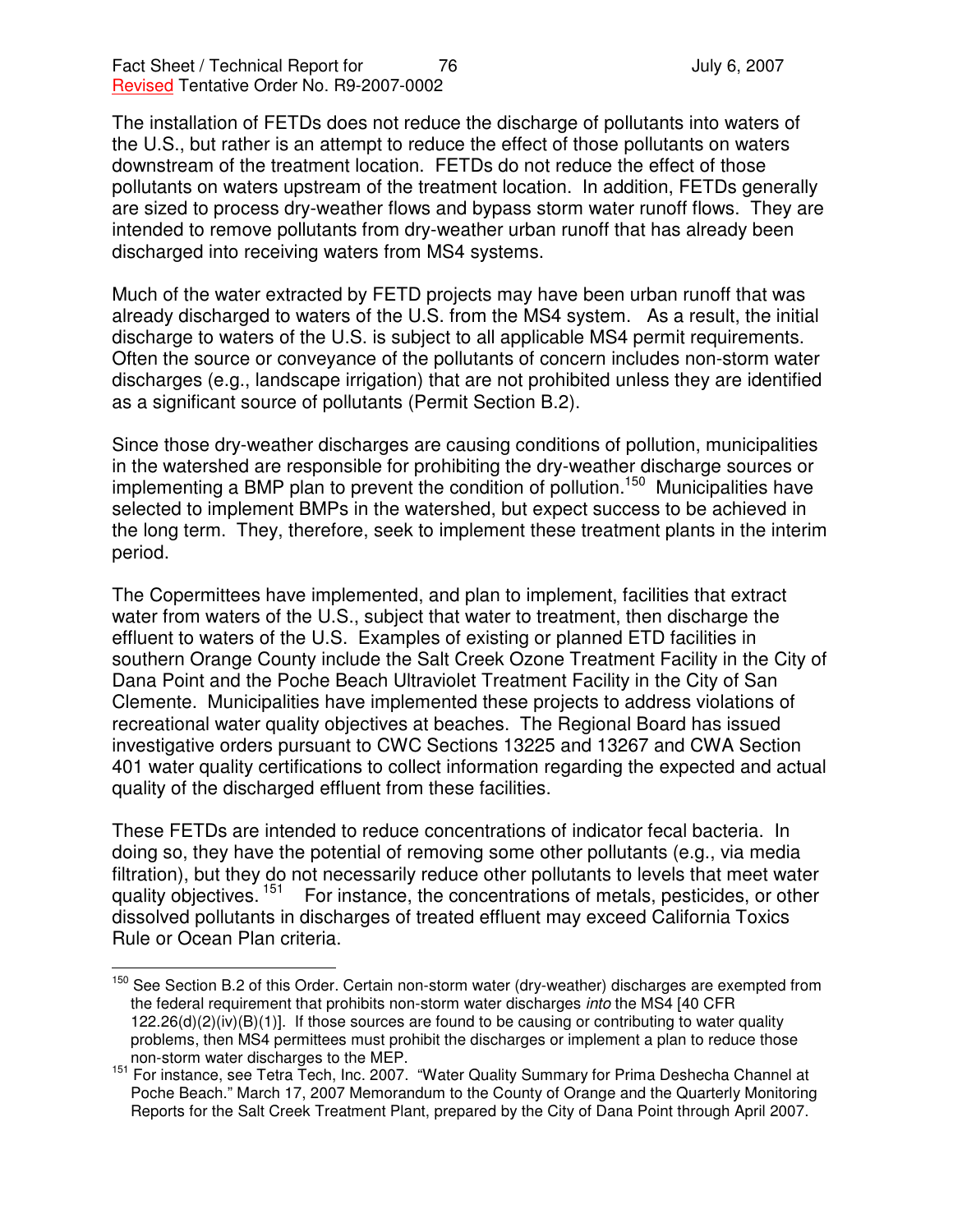As a result, the discharges of treated stream water are not expected to support all beneficial uses associated with aquatic habitats. For instance, the County of Orange reports that the expected quality of effluent from the planned Poche Beach Ultraviolet Treatment System will not meet CTR or Ocean Plan numeric standards for a suite of metals and may contain toxic substances in concentrations that are toxic.<sup>152</sup>

Since 2001, the Regional Board has maintained that discharges from FETDs are subject to regulation by the NPDES Permit program. FETD discharges to waters of the U.S., however, have been regulated under municipal NPDES requirements as BMPs. The Regional Board considers that current use of the MS4 NPDES Permit is an interim regulatory approach.

At this time, monitoring of FETDs is necessary to characterize their effectiveness, and ensure that facilities do not add or concentrate pollutants, create conditions of erosion, or unreasonably affect receiving waters.

## **F. Public Process**

**Finding F.1.** The Regional Board has notified the Copermittees, all known interested parties, and the public of its intent to consider adoption of an Order prescribing waste discharge requirements that would serve to renew an NPDES permit for the existing discharge of urban runoff.

**Discussion of Finding F.1**. Public notification of development of a draft permit is required under Federal regulation 40 CFR 124.10(a)(1)(ii). This regulation states "(a) Scope. (1) The Director shall give public notice that the following actions have occurred: (ii) A draft permit has been prepared under Sec. 124.6(d)." Public notifications "shall allow at least 30 days for public comment," as required under Federal regulation 40 CFR 124.10(b)(1).

**Finding F.2**. The Regional Board has, at public meetings on April 11, 2007, held public hearings and heard and considered all comments pertaining to the terms and conditions of this Order.

<sup>&</sup>lt;sup>152</sup> Based on a review of data in the 2005-06 Municipal NPDES annual report and "Water Quality Summary for Prima Deshecha Channel at Poche Beach." March 17, 2007 Memorandum from Tetra Tech, Inc., to the County of Orange.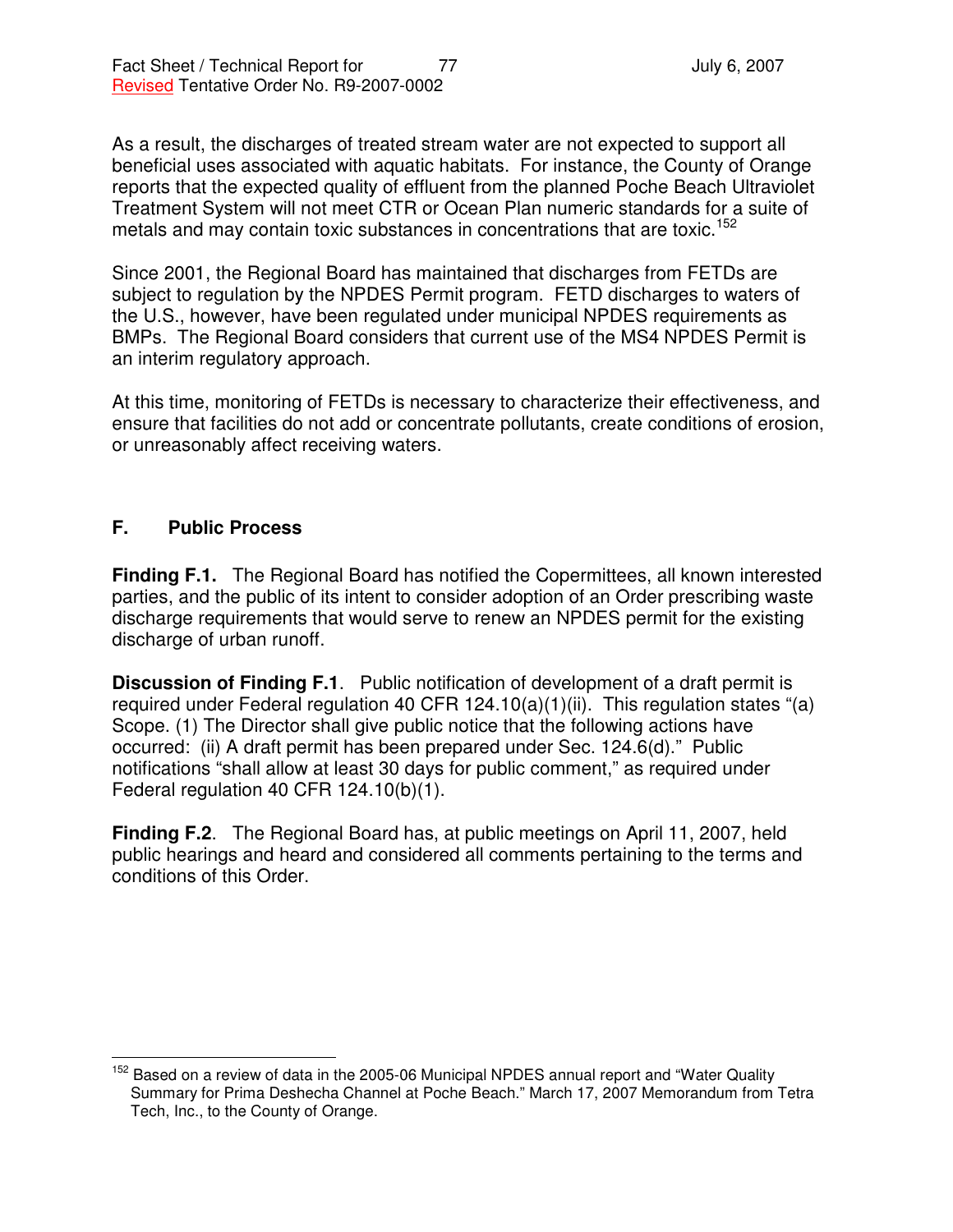**Discussion of Finding F.2**. Public hearings are required under CWC Section 13378, which states "Waste discharge requirements and dredged or fill material permits shall be adopted only after notice and any necessary hearing." Federal regulation 40 CFR 124.12(a)(1) also requires public hearings for draft permits, stating "The Director shall hold a public hearing whenever he or she finds, on the basis or requests, a significant degree of public interest in a draft permit(s)." Regarding public notice of a public hearing, Federal regulation 40 CFR 124.10(b)(2) states that "Public notice of a public hearing shall be given at least 30 days before the hearing."

## **IX. DIRECTIVES**

This section discusses significant changes which have been made to the requirements of the Order from the requirements which were previously included in Order No. R9-2002-01. For each section of the Order than has been changed there is a discussion which describes the change that was made and provides the rationale for the change. In addition, comments on the Copermittees' ROWD recommendations, as they pertain to each changed requirement of the Order, are provided.

Requirements of the Order that are not discussed in this section have not been significantly changed from those requirements previously included in Order No. 2002-01. For such requirements, discussions and rationale for the requirements can be found in section VII of the Fact Sheet/Technical Report for Regional Board Order No. R9-2002-01, dated February 13, 2002. Section VII also provides additional background information for those requirements that have undergone significant change which are described in detail in this report. The Fact Sheet/Technical Report is available for download at:

http://www.waterboards.ca.gov/sandiego/programs/oc\_stormwater.html

Legal authority citations are provided for each major section of the Tentative Order. These citations apply to all applicable requirements within the section for which they are provided.

## **A. Prohibitions and Receiving Water Limitations**

The following legal authority applies to section A:

**Broad Legal Authority**: CWA sections 402(p)(3)(B)(ii-iii), CWC section 13377, and Federal NPDES regulations 40 CFR 122.26(d)(2)(i)(B, C, E, and F) and 40 CFR 122.26(d)(2)(iv).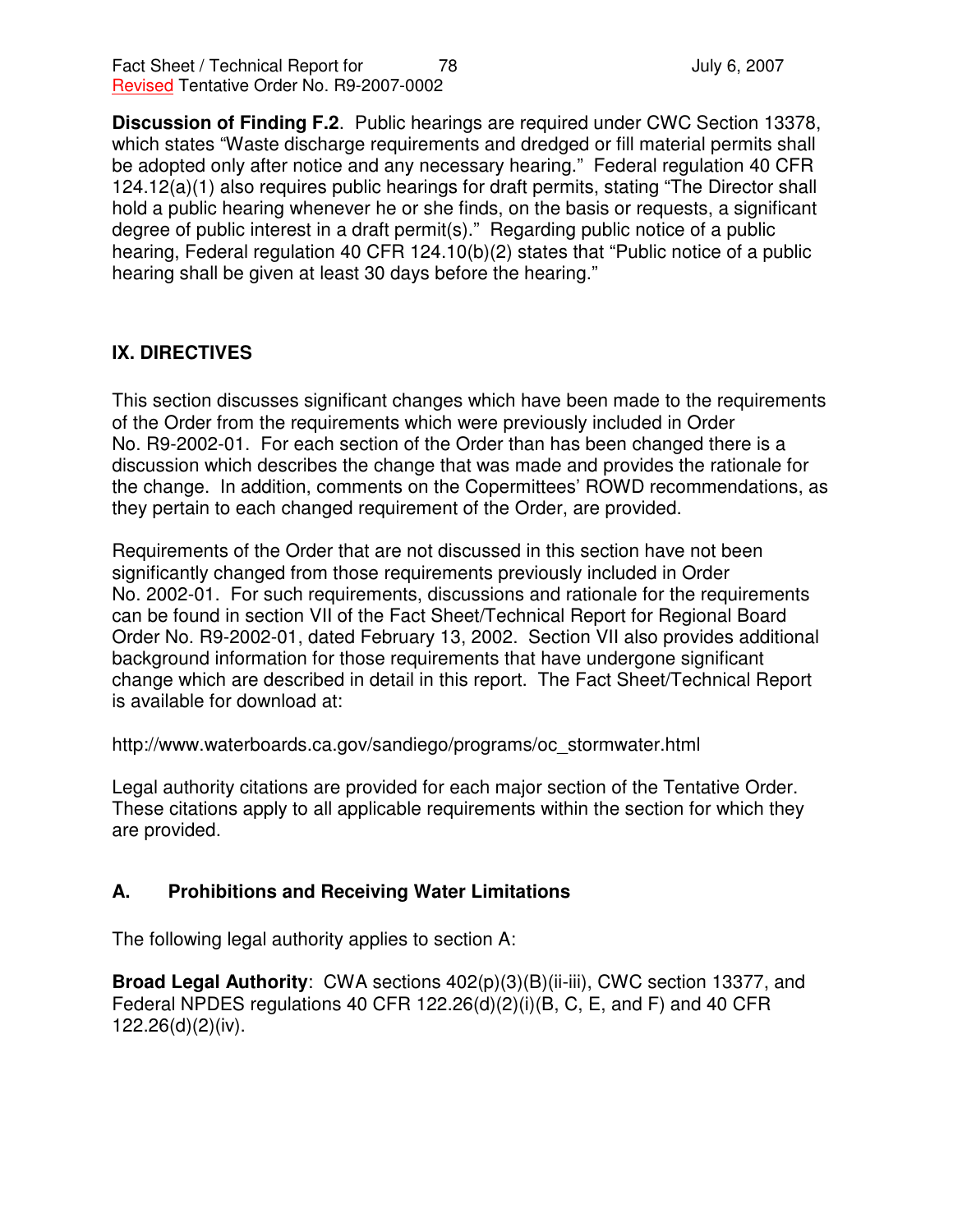**Specific Legal Authority**: The Regional Board Water Quality Control Plan for the San Diego Basin (Basin Plan) contains the following waste discharge prohibition: "The discharge of waste to waters of the state in a manner causing, or threatening to cause a condition of pollution, contamination, or nuisance as defined in California Water Code Section 13050, is prohibited."

California Water Code section 13050(l) states "(1) 'Pollution' means an alteration of the quality of waters of the state by waste to a degree which unreasonably affects either of the following: (A) The water for beneficial uses. (B) Facilities which serve beneficial uses. (2) 'Pollution' may include "contamination."

California Water Code section 13050(k) states "'Contamination' means an impairment of the quality of waters of the state by waste to a degree which creates a hazard to public health through poisoning or through the spread of disease. 'Contamination' includes any equivalent effect resulting from the disposal of waste, whether or not waters of the state are affected."

California Water Code section 13050(m) states "'Nuisance' means anything which meets all of the following requirements: (1) Is injurious to health, or is indecent or offensive to the senses, or an obstruction to the free use of property, so as to interfere with the comfortable enjoyment of life or property. (2) Affects at the same time an entire community or neighborhood, or any considerable number of persons, although the extent of the annoyance or damage inflicted upon individuals may be unequal. (3) Occurs during, or as a result of, the treatment or disposal of wastes."

California Water Code section 13241 requires each regional board to "establish such water quality objectives in water quality control plans as in its judgment will ensure the reasonable protection of beneficial uses and the prevention of nuisance […]."

California Water Code Section 13243 provides that "A regional board, in a water quality control plan or in waste discharge requirements, may specify certain conditions or areas where the discharge of waste, or certain types of waste, will not be permitted."

California Water Code Section 13263(a) provides that waste discharge requirements prescribed by the Regional Board implement the Basin Plan.

Federal NPDES regulations 40 CFR 122.26(d)(2)(iv)(A - D) require municipalities to implement controls to reduce pollutants in urban runoff from commercial, residential, industrial, and construction land uses or activities.

Federal NPDES regulations 40 CFR 122.26(d)(2)(i)(A - D) require municipalities to have legal authority to control various discharges to their MS4.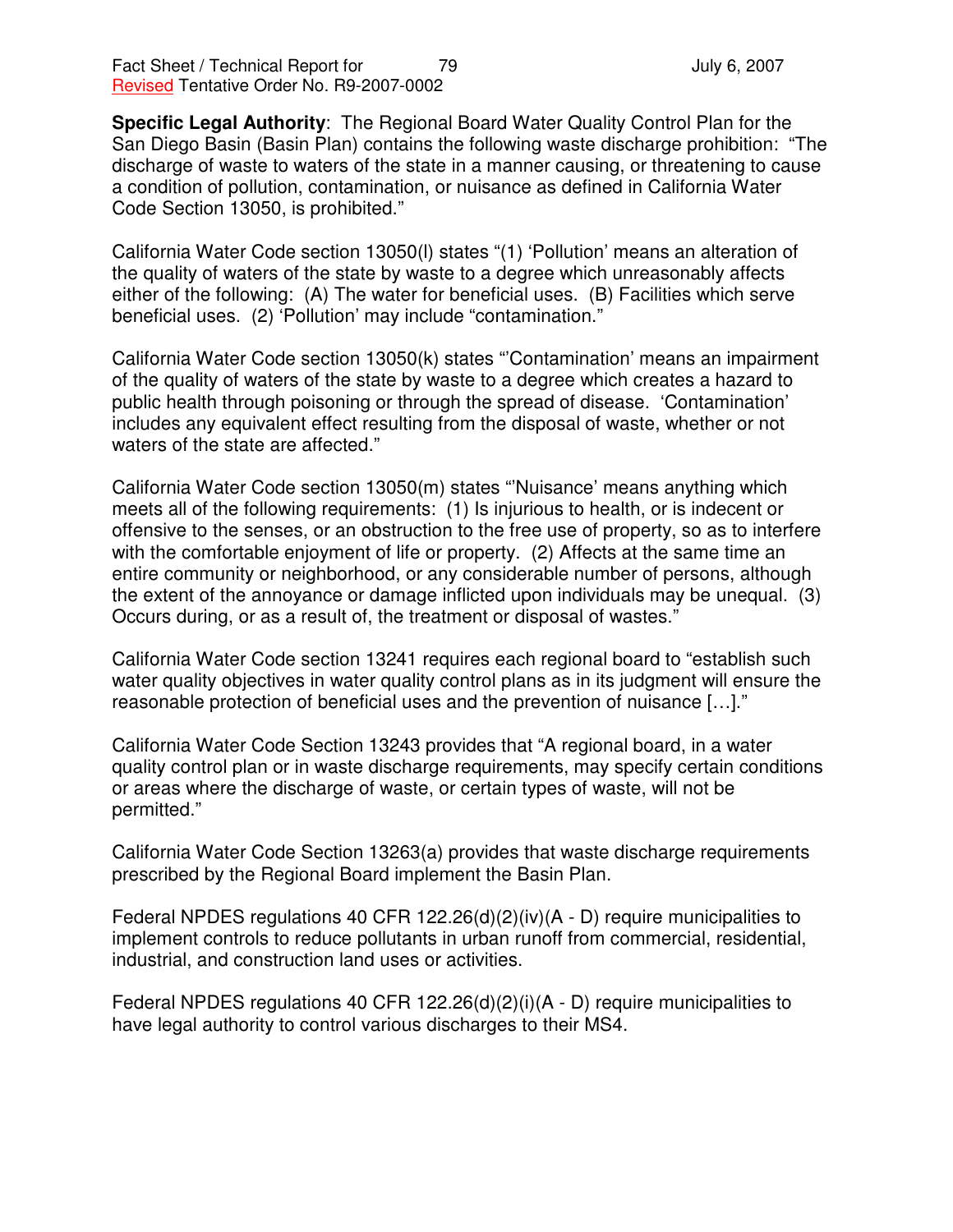Federal NPDES regulation 40 CFR 122.44(d)(1) requires municipal storm water permits to include any requirements necessary to "[a]cheive water quality standards established under section 303 of the CWA, including State narrative criteria for water quality."

Federal NPDES regulation 40 CFR 122.44(d)(1)(i) requires NPDES permits to include limitations to "control all pollutants or pollutant parameters (either conventional, nonconventional, or toxic pollutants) which the Director determines are or may be discharged at a level which will cause, have reasonable potential to cause, or contribute to an excursion above any State water quality standard, including State narrative criteria for water quality."

**Section A** of the Order combines two previously distinct requirement sections – Prohibitions and RWLs. These sections have been combined into one section for organization purposes and to reduce redundancy, since both sections address the same issue. These changes have no net effect on the implementation and enforcement of the Order.

Section A is also discussed in the Response to Comments document (Section X) in comment number 2.

**Section A.3** describes the "iterative process." The Copermittees must reduce the discharge of pollutants to the MEP and ensure that their MS4 discharges do not cause or contribute to violations of water quality standards. If the Copermittees have reduced pollutant discharges to the MEP, but their discharges are still causing or contributing to violations of water quality standards, the Order provides a clear and detailed process for the Copermittees to follow. This process is often referred to as the "iterative process" and can be found at section A.3. The language of section A.3 is prescribed by the State Board and is included in MS4 permits statewide. Section A.3 essentially requires additional BMPs to be implemented until MS4 discharges no longer cause or contribute to a violation of water quality standards.

Section A.3 is also discussed in the Response to Comments document (Section X) in comment numbers 8 and 21.

## **B. Non-Storm Water Discharges**

The following legal authority applies to section B:

**Broad Legal Authority**: CWA sections 402(p)(3)(B)(ii-iii), CWC section 13377, and Federal NPDES regulations 40 CFR 122.26(d)(2)(i)(B, C, E, and F) and 40 CFR 122.26(d)(2)(iv).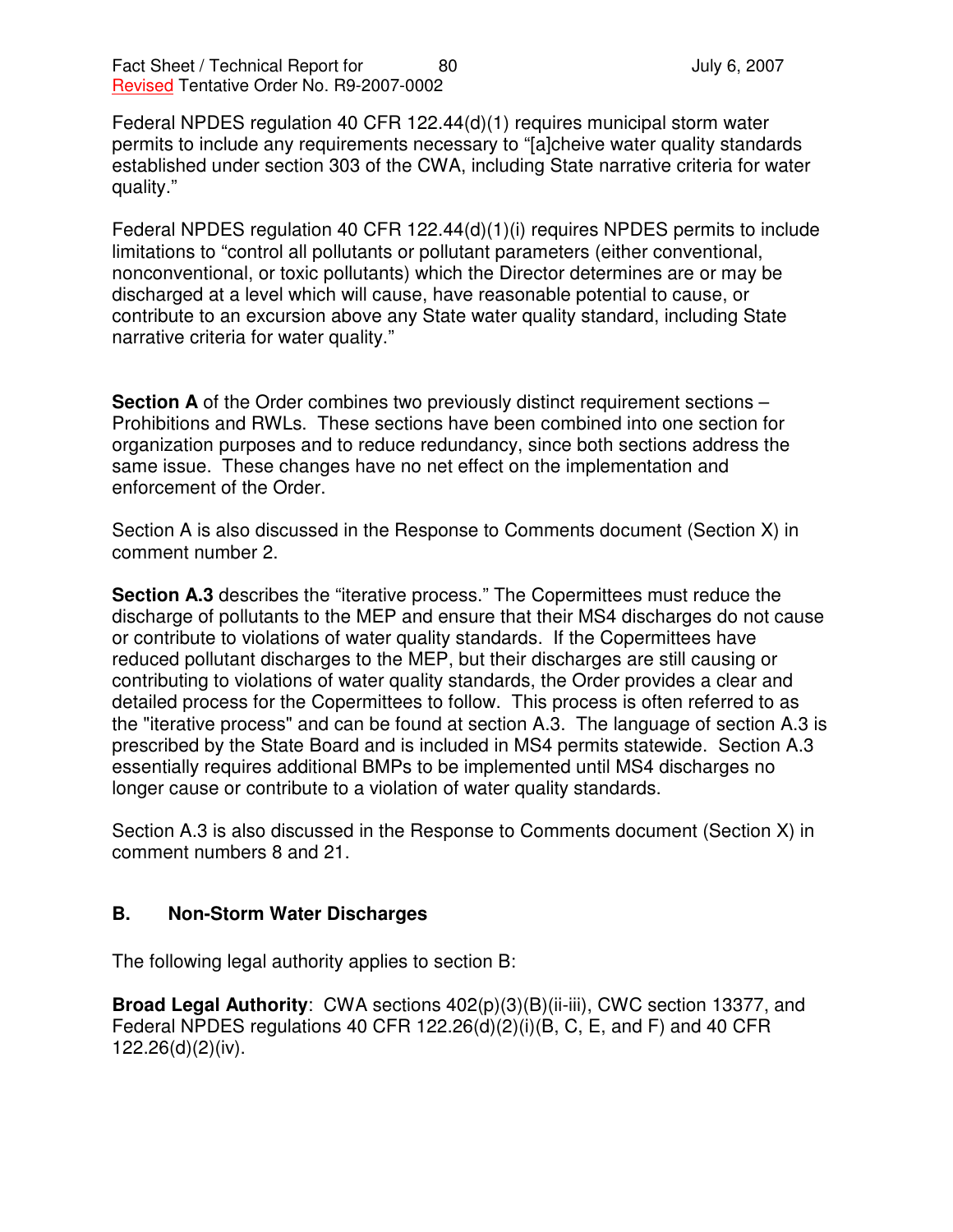**Specific Legal Authority**: Federal NPDES regulation 40 CFR 122.26(d)(2)(iv)(B) requires MS4 operators "to detect and remove (or require the discharger to the municipal separate storm sewer to obtain a separate NPDES permit for) illicit discharges and improper disposal into the storm sewer."

Federal NPDES regulation 40 CFR 122.26(d)(2)(iv)(B)(1) provides that the Copermittees shall prevent all types of illicit discharges into the MS4 except for certain non-storm water discharges.

**Section B** of the Order has been reworded to simplify and clarify the requirements for addressing non-storm water discharges that are not prohibited. This rewording has no net effect on the implementation and enforcement of the Order.

**Section B.5.** Facilities that Extract, Treat, and Discharge (FETD). This section and the associated monitoring requirements (Attachment E, Section C.4) are necessary to address discharges from such facilities. Discharges from FETDs are discharges of non-storm water. Existing facilities have been implemented by Copermittees with the intent of protecting recreational beneficial uses at beaches by reducing or eliminating indicator fecal bacteria. The FETDs are generally not designed to address other beneficial uses and pollutants in the source and receiving waters. Therefore, discharges from FETDs might not support all designated beneficial uses. The requirements in this section will ensure that the discharges from FETDs do not have unexpected consequences of decreasing the quality of water and beneficial uses in the receiving waters. Further discussion is provided in the discussion of Finding E.9.

# **C. Legal Authority**

The following legal authority applies to section C:

**Broad Legal Authority**: CWA sections 402(p)(3)(B)(ii-iii), CWC section 13377, and Federal NPDES regulations 40 CFR 122.26(d)(2)(i)(B, C, E, and F) and 40 CFR 122.26(d)(2)(iv).

**Specific Legal Authority**: Federal NPDES regulation 40 CFR 122.26(d)(2)(i)(A) provides that the Copermittees shall develop and implement legal authority to "Control through ordinance, order or similar means, the contribution of pollutants to the municipal storm sewer by storm water discharges associated with industrial activity and the quality of storm water discharged from sites of industrial activity."

Federal NPDES regulation 40 CFR 122.26(d)(2)(i)(D) provides that the Copermittees shall develop and implement legal authority to "Control through interagency agreements among coapplicants the contribution of pollutants from one portion of the municipal system to another portion of the municipal system."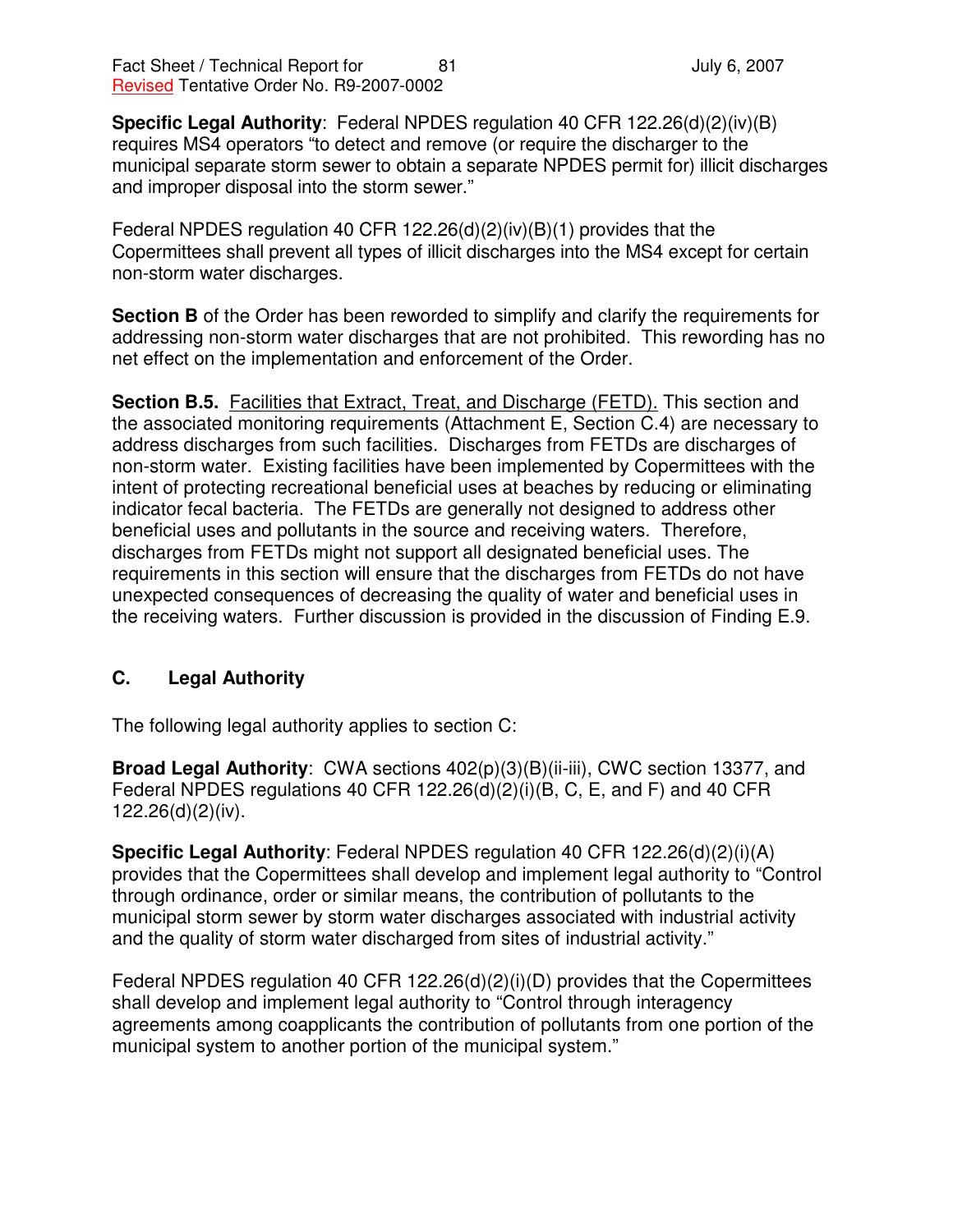Illicit discharge is defined under Federal NPDES regulation 40 CFR 122.26(b)(2) as "any discharge to a municipal separate storm sewer system that is not composed entirely of storm water except discharges pursuant to a NPDES permit (other than the NPDES permit for discharges from the municipal separate storm sewer) and discharges resulting from fire fighting activities."

Federal NPDES regulations 40 CFR 122.26(d)(2)(iv)(A - D) require municipalities to implement controls to reduce pollutants in urban runoff from commercial, residential, industrial, and construction land uses or activities.

Federal NPDES regulation 40 CFR 122.26(d)(1)(ii) requires from the Copermittee "A description of existing legal authority to control discharges to the municipal separate storm sewer system."

**Section C.1.j** has been added to the Order to ensure that BMPs implemented by third parties are effective. Since the Copermittees cannot passively receive and discharge pollutants from third parties, the Copermittees must ensure discharges of pollutants to the MS4 are reduced to the MEP. In order to achieve this, the Copermittees must be able to ensure that effective BMPs are being implemented by requiring the third parties to document BMP effectiveness. Regarding the Copermittees' ability to require documentation and reporting from third parties, USEPA states "municipalities should provide documentation of their authority to enter, sample, inspect, review, and copy records, etc., as well as demonstrate their authority to require regular reports."<sup>153</sup>

Section C is also discussed in the Response to Comments document (Section X) in comment number 2.

# **D. Jurisdictional Urban Runoff Management Program**

### D.1. Development Planning

The following legal authority applies to section D.1:

**Broad Legal Authority**: CWA sections 402(p)(3)(B)(ii-iii), CWA section 402(a), CWC section 13377, and Federal NPDES regulations 40 CFR 122.26(d)(2)(i)(B, C, E, and F), 40 CFR 131.12, and 40 CFR 122.26(d)(2)(iv).

<sup>&</sup>lt;sup>153</sup> USEPA, 1992. Guidance Manual for the Preparation of Part 2 of the NPDES Permit Applications for Discharges from Municipal Separate Storm Sewer Systems. EPA 833-B-92-002.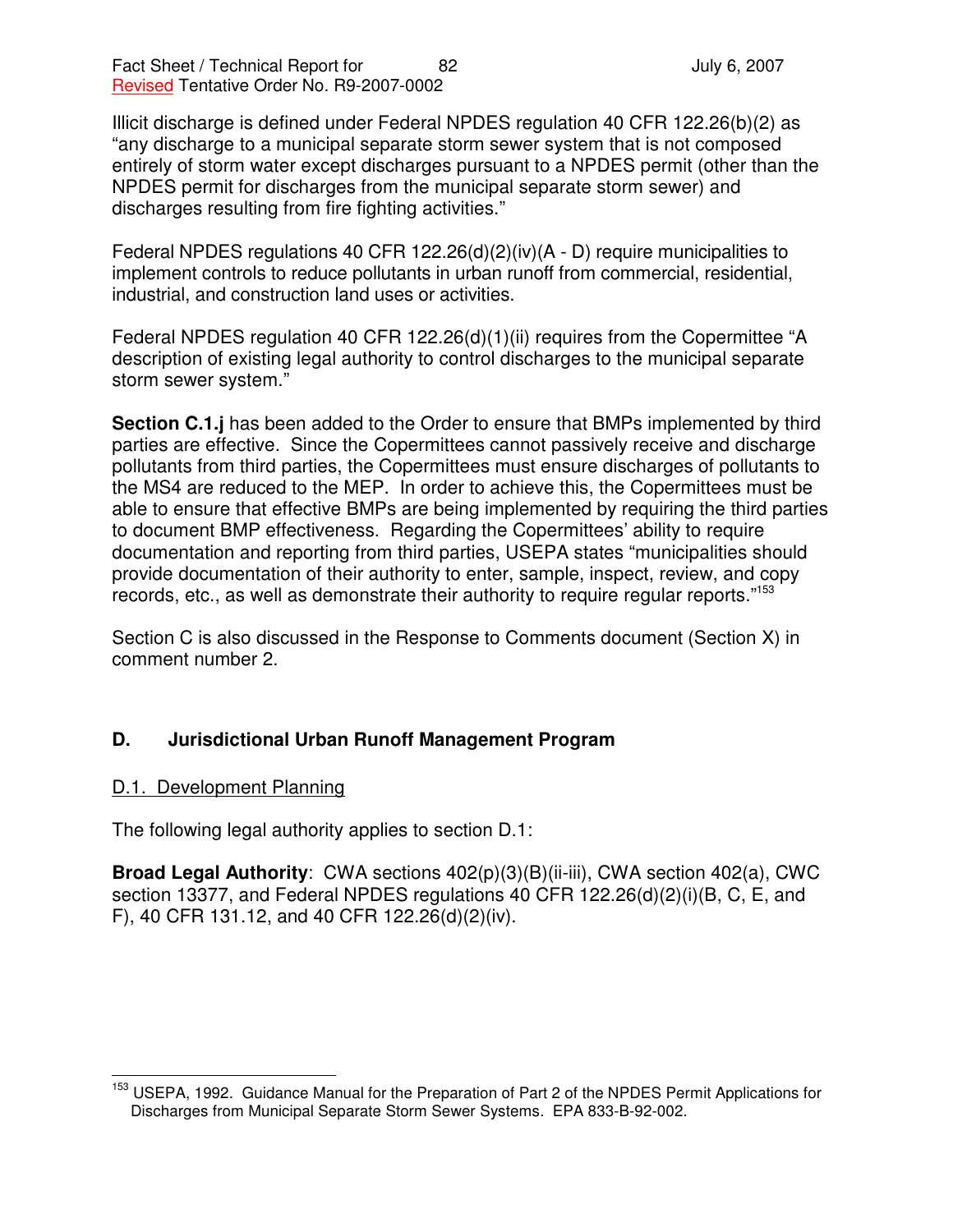**Specific Legal Authority**: Federal NPDES regulation 40 CFR 122.26(d)(2)(iv)(A)(2) provides that Copermittees develop and implement a management program which is to include "A description of planning procedures including a comprehensive master plan to develop, implement and enforce controls to reduce the discharge of pollutants from municipal separate storm sewers which receive discharges from areas of new development and significant redevelopment. Such plans shall address controls to reduce pollutants in discharges from municipal separate storm sewers after construction is completed."

Federal NPDES regulation 40 CFR 122.44(d)(1) requires municipal storm water permits to include any requirements necessary to "[a]cheive water quality standards established under section 303 of the CWA, including State narrative criteria for water quality."

Section D.1 is also discussed in the Response to Comments document (Section X) in comment number 22.

**Sections D.1.a and D.1.b** (General Plan and Environmental Review Process) require the Copermittees to update and revise their General Plan (or equivalent plan) and environmental review processes to ensure water quality and watershed protection principles are included. The Copermittees are required to detail any changes to the General Plan or environmental review process in their Jurisdictional Urban Runoff Management Program Annual Reports.

The change made to these sections requires updating the General Plan and Environmental Review Process on an as-needed basis, is supported by information provided in the Copermittees' Report of Waste Discharge (ROWD) and Annual Reports. Each Copermittee has either updated, is in the process of updating, or has assessed its General Plan to ensure the General Plans include the required principles and are in compliance with Order No. R9-2002-01. The ROWD also states that although all the Copermittees have reviewed their environmental review processes, a number of Copermittees want the overall planning approval process to more effectively ensure that water quality protection is considered in the earliest phases of project consideration.

**Section D.1.c** (Approval Process Criteria and Requirements) requires that all development projects (regardless of size) implement BMPs to reduce pollutant discharges to the MEP. Source control and site design BMP requirements were not clearly described in this section of Order No. R9-2002-01. Additional detail has been added to this section to better describe the source control and site design BMPs needed for implementation. This additional detail is consistent with the requirements of the SUSMP, known in Orange County as the Water Quality Management Plan (WQMP). However, only source control and site design BMPs that apply to all types of development projects are required (i.e., properly designed trash storage areas).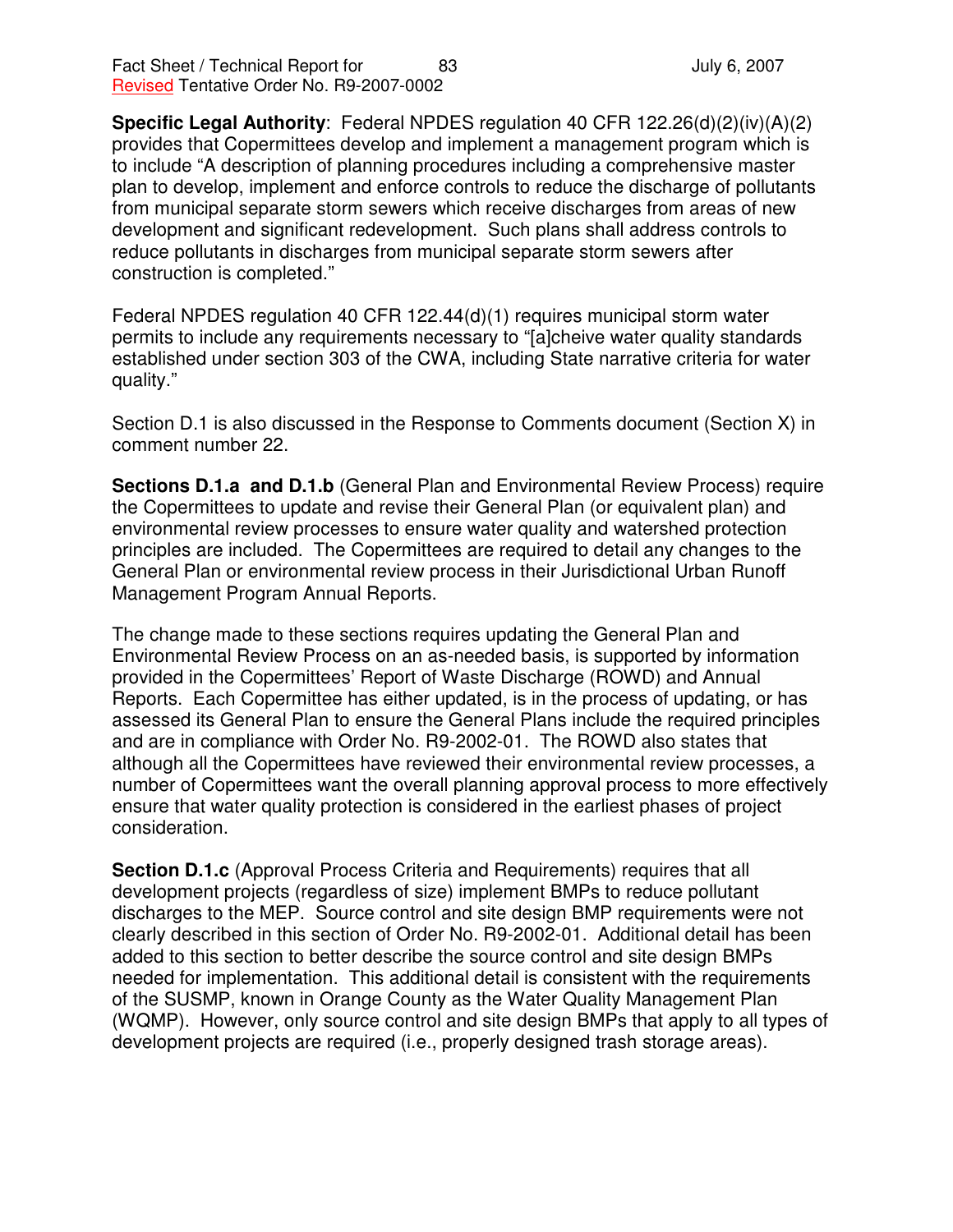Fact Sheet / Technical Report for  $\begin{array}{ccc} 84 & \phantom{1} & \phantom{1} & \phantom{1} & \phantom{1} & \phantom{1} & \phantom{1} & \phantom{1} & \phantom{1} & \phantom{1} & \phantom{1} & \phantom{1} & \phantom{1} & \phantom{1} & \phantom{1} & \phantom{1} & \phantom{1} & \phantom{1} & \phantom{1} & \phantom{1} & \phantom{1} & \phantom{1} & \phantom{1} & \phantom{1} & \phantom{1} & \phantom{1} & \$ Revised Tentative Order No. R9-2007-0002

The requirements are consistent with Order No. R9-2002-01, section F.1.b.1. However, some elements are not contained in the current or proposed DAMP<sup>154</sup> (e.g., buffer zones). One exception is that Order No. R9-2002-01's requirement that applicants must provide evidence of coverage under the General Industrial Permit has been removed, since industrial tenants for a development project are usually not known during the planning stage.

Section D.1.c is also discussed in the Response to Comments document (Section X) in comment numbers 23 and 24.

**Sections D.1.d and D.1.d.(1)** (Standard Urban Storm Water Mitigation Plans) require the Copermittees to review and update their local SUSMPs (also known in Orange County as Water Quality Management Plans – WQMPs) for compliance with the Order. The sections also require all Priority Development Projects falling under certain categories to meet SUSMP requirements. The update is necessary to ensure that the Copermittees' local SUSMPs are consistent with the changes that have been made to the Order's SUSMP requirements. The requirement for the development/adoption of a Model SUSMP has been removed since a model was completed and adopted in 2003.

The SUSMP section of the Order has been reformatted for clarity. There are also some significant changes. Changes have been made in response to experience gained by the Orange County Storm Water program, USEPA program evaluations, recent BMP development and effectiveness studies, recent reports on the magnitude of problems caused by hydromodification, and reviews of annual reports and the ROWD submitted by the Copermittees.

In addition, the Order requires that a one-acre threshold be phased in over three years for the priority development category. This threshold was selected to be consistent with the Phase II NPDES regulations for small municipalities. The one-acre determination applies to the amount of ground area disturbed, not the total size of the parcel or project. Each Copermittee may also lower this threshold if desired.

Sections D.1.d and D.1.d.1 are also discussed in the Response to Comments document (Section X) in comment numbers 25, 26, 27, and 32.

**Section D.1.d.(2)** (Priority Development Project Categories) includes several changes to improve, simplify, and clarify the Priority Development Project categories.

<sup>154</sup> Orange County Storm Water Copermittees. *Drainage Area Management Plan (DAMP) 2007.* July 21, 2006. The 2007 DAMP was submitted to the Regional Board with the Report of Waste Discharge as part of the application for NPDES Permit reissuance.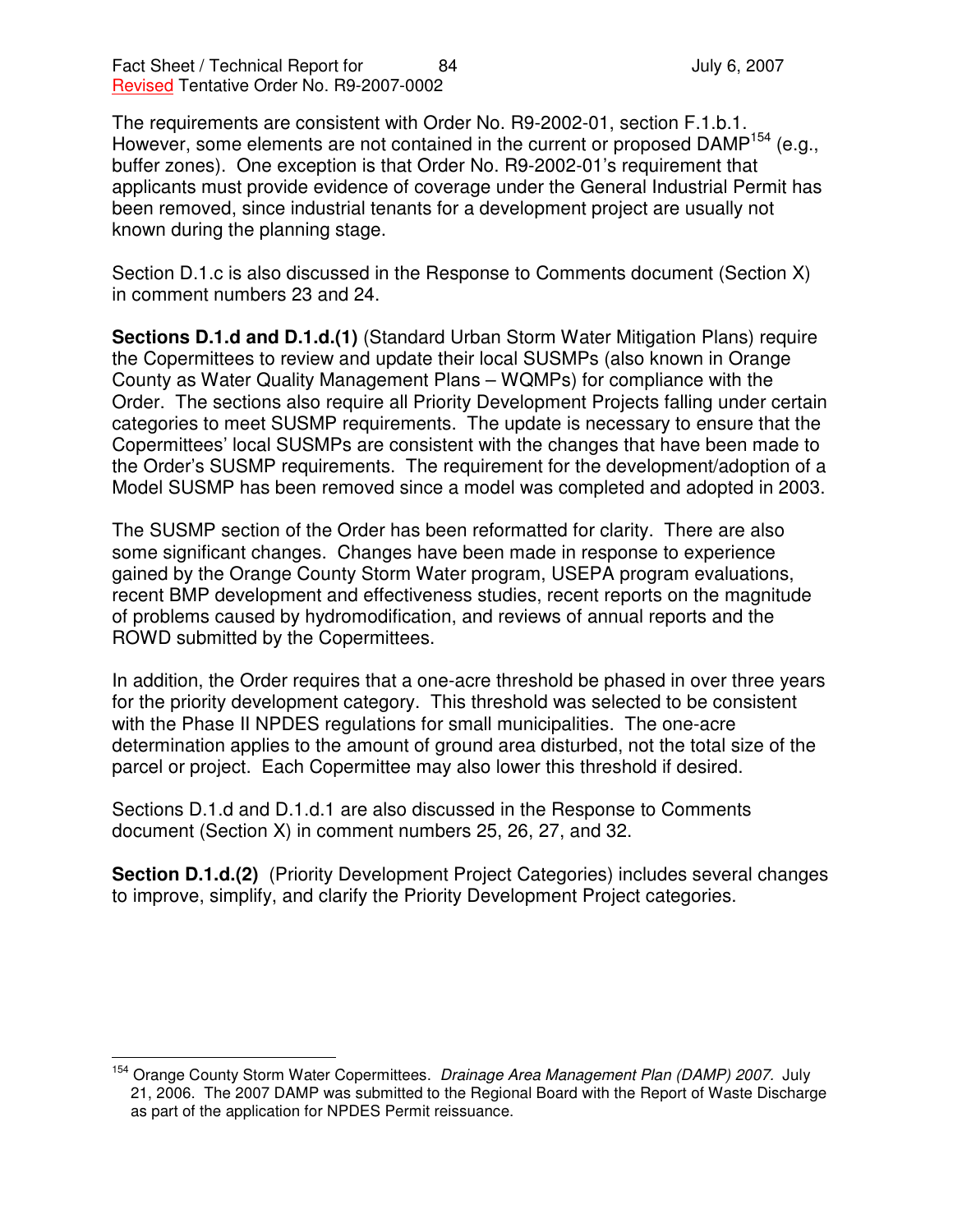The most significant change is that where a new Development Project feature, such as a parking lot, falls into a Priority Development Project Category, the entire project footprint is subject to SUSMP requirements. This criterion was not included in Order No. R9-2002-01. It is included, however, in the Model San Diego SUSMP that was approved by the Regional Board in 2002. It is included in this Order because existing development inspections by Orange County municipalities show that facilities included in the Priority Development Project Categories routinely pose threats to water quality. This permit requirement will improve water quality and program efficiency by preventing future problems associated with partly treated runoff from redevelopment sites. This approach to improving urban runoff from existing developments is practicable because municipalities have a better ability to regulate new developments than existing developments.

Industrial sites and retail gasoline outlets have been added to the priority development categories. This heavy industrial category was not included in Order No. R9-2002-01 because industrial NPDES requirements already establish storm water criteria. This category is included in the Order to be consistent with Phase II rules and to close loopholes. A discussion of retail gasoline outlets is below.

The criterion for commercial developments has been lowered to one acre from 100,000 square feet (2.3 acres). It is modified in order to be consistent with USEPA Phase II guidance, and to reflect the findings from Permittees that smaller commercial developments pose high threats to storm water discharges.

Housing and restaurant criteria have been clarified. The two housing development categories are now combined into one category that includes 10 or more housing units. In addition, requirements which specifically apply to restaurants have been combined in this section. The section has been modified to clarify that restaurants with less than 5,000 square feet of development are subject to SUSMP requirements, except for the treatment control BMP and hydromodification control requirements. This is consistent with Order No. R9-2002-01's approach for applying SUSMP requirements to restaurants.

Section D.1.d.2 is also discussed in the Response to Comments document (Section X) in comment number 28.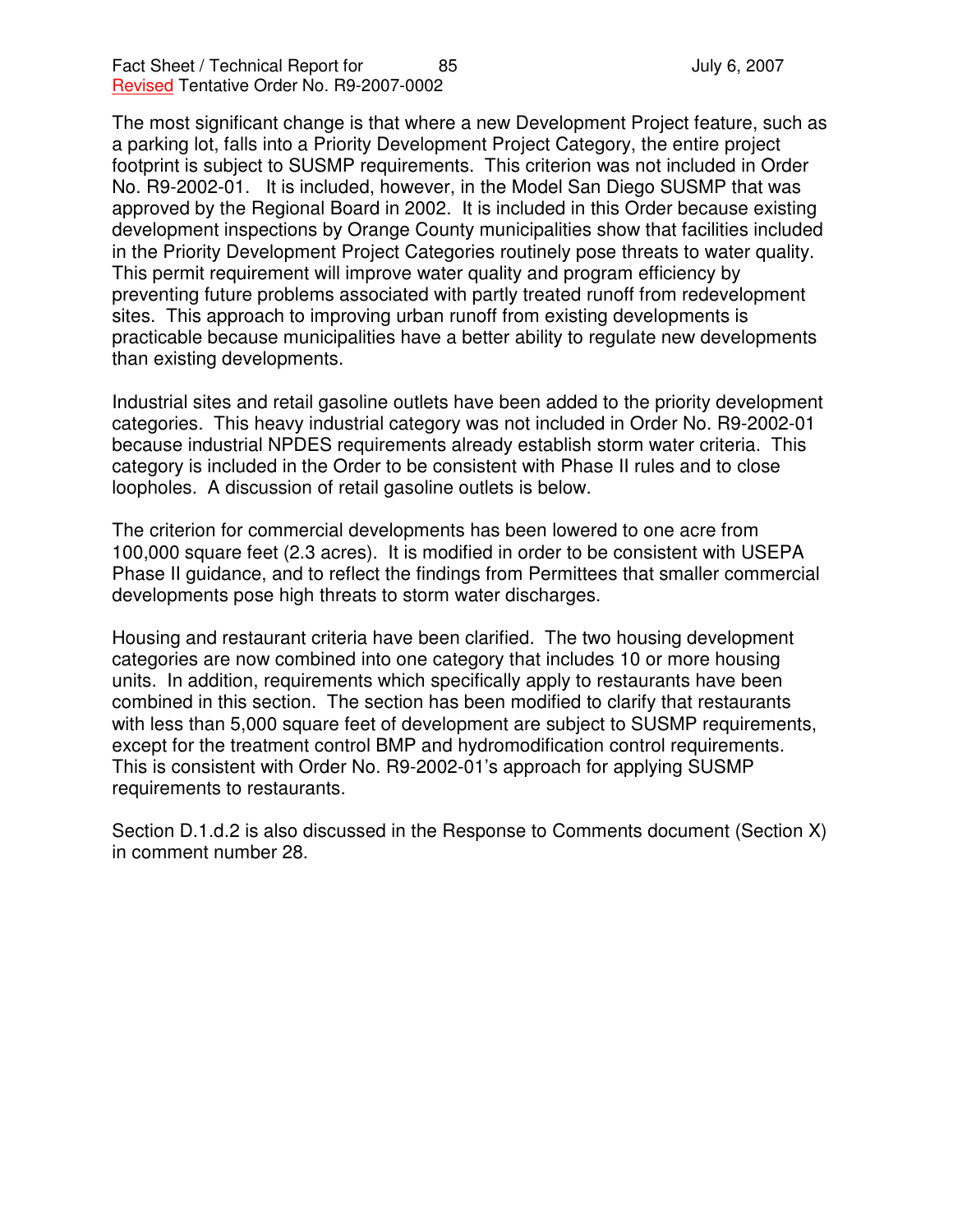**Section D.1.d.(2)(j)** includes Retail Gasoline Outlets (RGOs) as a Priority Development Project category because RGOs are points of confluence for motor vehicles for automotive related services such as repair, refueling, tire inflation, and radiator fill-up. RGOs consequently produce significantly greater pollutant loadings of hydrocarbons and trace metals (including copper and zinc) than other urban areas. To meet MEP, source control and structural treatment BMPs are needed at RGOs that meet the following criteria: (a) 5,000 square feet or more of developed area, or (b) a projected average daily traffic of 100 or more vehicles per day. These are appropriate thresholds since development size and volume of traffic are good indicators of potential impacts of urban runoff from RGOs on receiving waters. RGOs were proposed, but not included in Order No. R9-2002-01 pending guidance from the State Board in its review of the San Diego MS4 Permit, Order No. 2001-01.

In State Board WQ Order No. 2000-11, the State Board removed RGOs as a SUSMP category because the State Board found that RGOs were already heavily regulated and limited in their ability to construct infiltration devices or perform treatment. Order No. 2000-11 also acknowledged that a threshold (size, average daily traffic, etc.) appropriate to trigger SUSMP requirements should be developed, and that specific findings regarding RGOs should be included in MS4 permits to justify the requirement.<sup>155</sup> The State Board also removed the RGO category from the San Diego County MS4 permit (Order No. 2001-01) because the Regional Board did not specifically address the issues raised in WQ Order No. 2000-11.

As discussed further below, the LARWQCB and the Regional Board have adequately addressed these issues. RGOs have been included as a SUSMP category in the Los Angeles County MS4 permit (Order No. R4-01-182), the statewide general Phase II MS4 permit (WQ Order No. 2003-0005-DWQ), and the Regional Board Southern Riverside County MS4 permit (Order No. R9-2004-001). The State Board also addressed the inclusion of RGOs through the appeals of MS4 permits issued by the Los Angeles and San Francisco Bay Area Regional Boards. The State Board held a workshop addressing RGOs and identified RGOs as significant sources of pollutants. The State Board then dismissed the petitions for removal of RGOs from the SUSMP requirements in the Los Angeles and San Francisco Bay Area MS4 permits.

Inexpensive and effective structural treatment BMPs which reduce pollutants and control peak flow rates and velocities are available for use at RGOs. Studies have shown that some catch basin inserts can remove hydrocarbons and heavy metals, which are typical pollutants of concern at RGOs. Sand or media filters have also been found to be effective and available for use at RGOs. Site design measures to control flow include cisterns, small weirs, baffles, and redirecting roof runoff to pervious areas.

No evidence has been provided to indicate that use of these structural BMPs at RGOs will pose a safety risk. In fact, filter BMPs have been installed at RGOs in some municipalities without apparent adverse safety effects. In addition, similar BMPs such as oil/water separators have been used for years by RGOs without safety problems.

<sup>&</sup>lt;sup>155</sup> State Board, 2000. Order WQ 2000-11.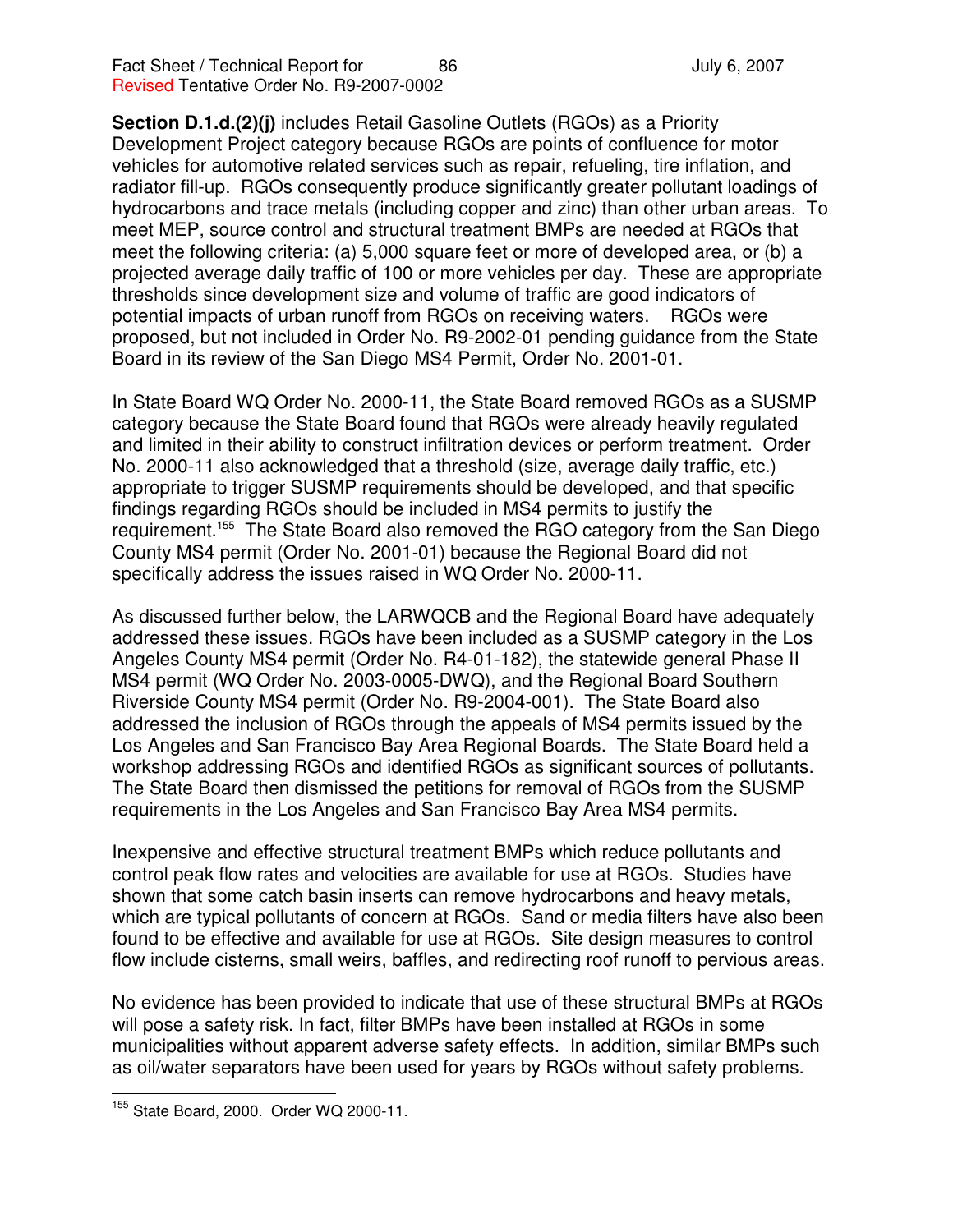Threshold - Studies indicate that runoff from RGOs contains similar pollutants to runoff from commercial parking lots. In precedential WQ Order 2000-11, the State Board determined that parking lots with a size threshold of 5,000 square feet or more is an appropriate SUSMP category. Based in part on the similarity of pollutants, the 5,000 square feet size threshold was also included for RGOs in the Order. In addition, other municipalities currently use similar size thresholds for RGOs when requiring design standards to mitigate storm water runoff. To provide additional flexibility for the Copermittees, another threshold of 100 or more motor vehicles ADT has been added to the Order. This threshold is based on requirements used in Washington and Oregon for what are considered "high use" sites. This is an appropriate threshold since vehicular traffic is a good indicator of the amount of pollutants generated at a site.

The Regional Board followed the State Board's direction regarding RGOs by including the above discussion in this Fact Sheet, as well as a specific finding that justifies the regulation of urban runoff from RGOs that meet certain criteria. Considering all of the supporting documentation discussed above, it is appropriate to include RGOs as a Priority Development Project category.

Additional detailed supporting information can be found in the 2001 technical report titled *Retail Gasoline Outlets: New Development Design Standards for Mitigation of Storm Water Impacts* by the LARWQCB and the Regional Board.

Section D.1.d.2.j is also discussed in the Response to Comments document (Section X) in comment number 29.

**Section D.1.d.(3)** (Pollutants of Concern) requires Copermittees to update their procedures for identifying pollutants of concern for each Priority Development Project. This is important to do periodically because of changing water quality conditions and designations of impairments or areas of concern. Furthermore Copermittees continually learn more about pollutant-generating activities as they conduct inspections and investigations, and that information must be incorporated into the SUSMP process.

**Section D.1.d.(4)** (Site Design BMP Requirements) requires Copermittees to require or implement site design BMPs at Priority Development Projects in order to reduce the amount of polluted runoff from those sites. The primary approach in site design BMPs is to limit the permanent loss of existing infiltration capacity because loss of infiltration is a major contributor to both wet and dry weather pollution discharges. General means to accomplish that goal include retaining natural infiltration areas of a site and limiting the amount of impervious surfaces. The Order does not require a specific or relative amount of pervious surfaces be added to a project. The Order seeks to reduce the effective impervious surface of a project, which is the impervious surface that is directly connected to the storm water drainage system.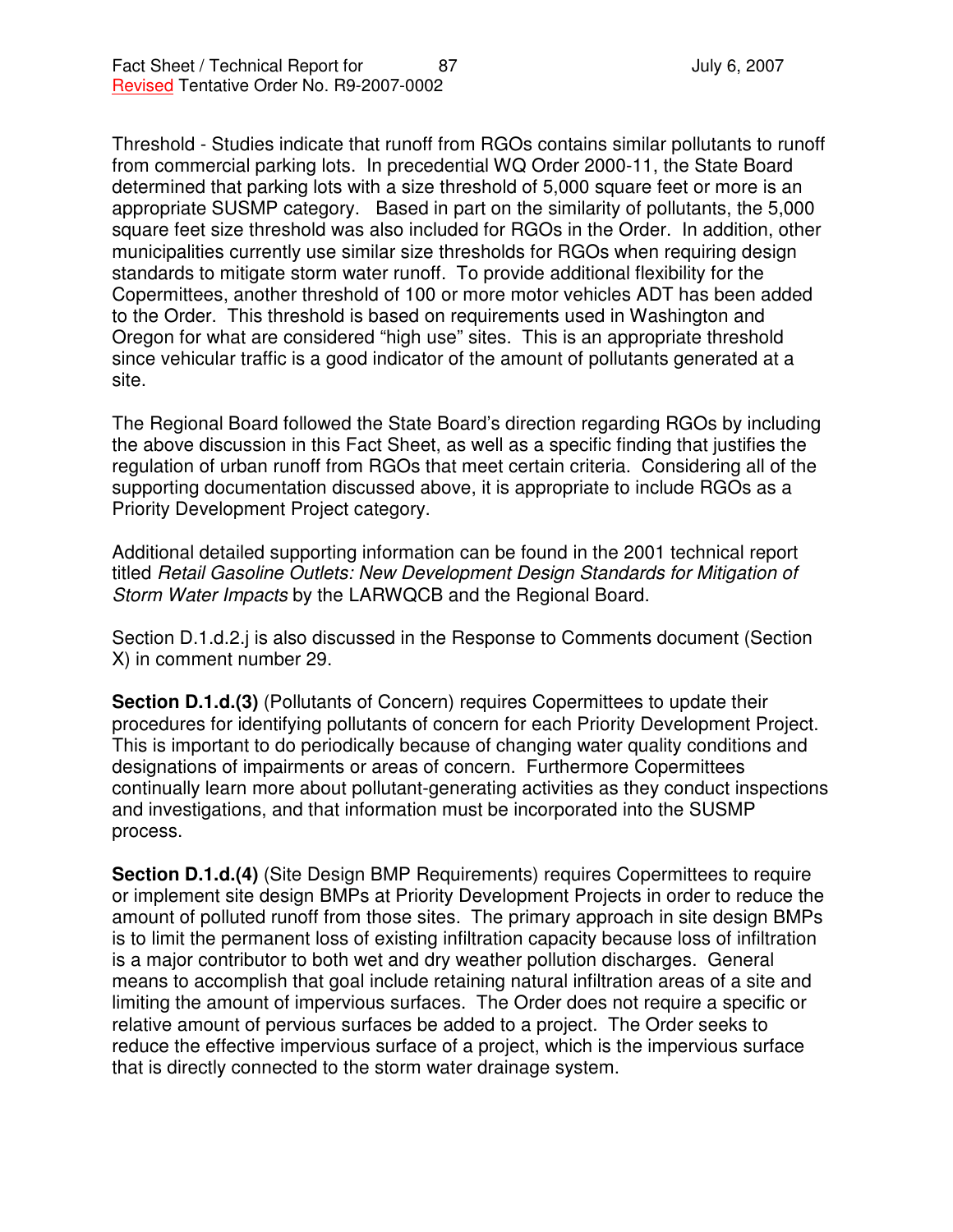The site design BMP options listed in these sections are consistent with the site design BMPs currently required by the Copermittees in the Model WQMP. In the ROWD, the Copermittees propose to improve the process of selecting site design BMPs. Specifically, they propose to develop recommendations for incorporating low-impact design (LID) techniques and site design BMPs. However, the Model WQMP employs an open-ended approach to requirements for site design BMPs, requiring implementation of site design BMPs "where applicable and feasible" and "where appropriate." Unfortunately, this approach has proven to be ineffective in integrating site design BMPs in project designs. Audits conducted in 2005 of four Copermittees found that municipalities need to work with project applicants to improve the quality of site design BMPs.<sup>156</sup> As a result, the Order establishes two sets of site design BMP criteria.

First, section D.1.d.(4)(b) of the Order directs the Copermittees to require, rather than consider, new development projects to employ certain classes of site design BMPs. The required site design BMPs take advantage of features that are incorporated into the Priority Development Project, such as landscaping or walkways. It also requires that projects seek to maintain natural water drainage features rather than instinctively convey water in buried pipes and engineered ditches that eliminate natural water quality treatment functions. These types of site design BMPs are both effective and achievable. These requirements are consistent with the guidelines of Order No. R9-2002-01 and both the 2003 and 2007 DAMPs.<sup>157</sup>

Next, section D.1.d.(4)(c) of the Order identifies classes of site design BMPs that must be used when applicable and feasible. This approach is similar to Order No. R9-2002-01 and the DAMPs. This list includes requirements from Order No. R9-2002-01, items identified in the DAMPs, and recommended measures from CASQA guidance. These site design BMPs are commonly cited in project proponents' WQMP reports as the site design BMPs that have been incorporated into Priority Development Projects.

<sup>&</sup>lt;sup>156</sup> Tetra Tech, Inc. 2005. Program Evaluation Report. Orange County Storm Water Program: Cities of Laguna Beach, Laguna Hills, Lake Forest, and Rancho Santa Margarita.

<sup>&</sup>lt;sup>157</sup>The 2003 and 2007 DAMPs include preserving natural drainage features as a recommended site design BMP requirement that was to be reviewed and used where applicable and feasible. The DAMPs note this as a way to mimic a site's natural hydrologic regime.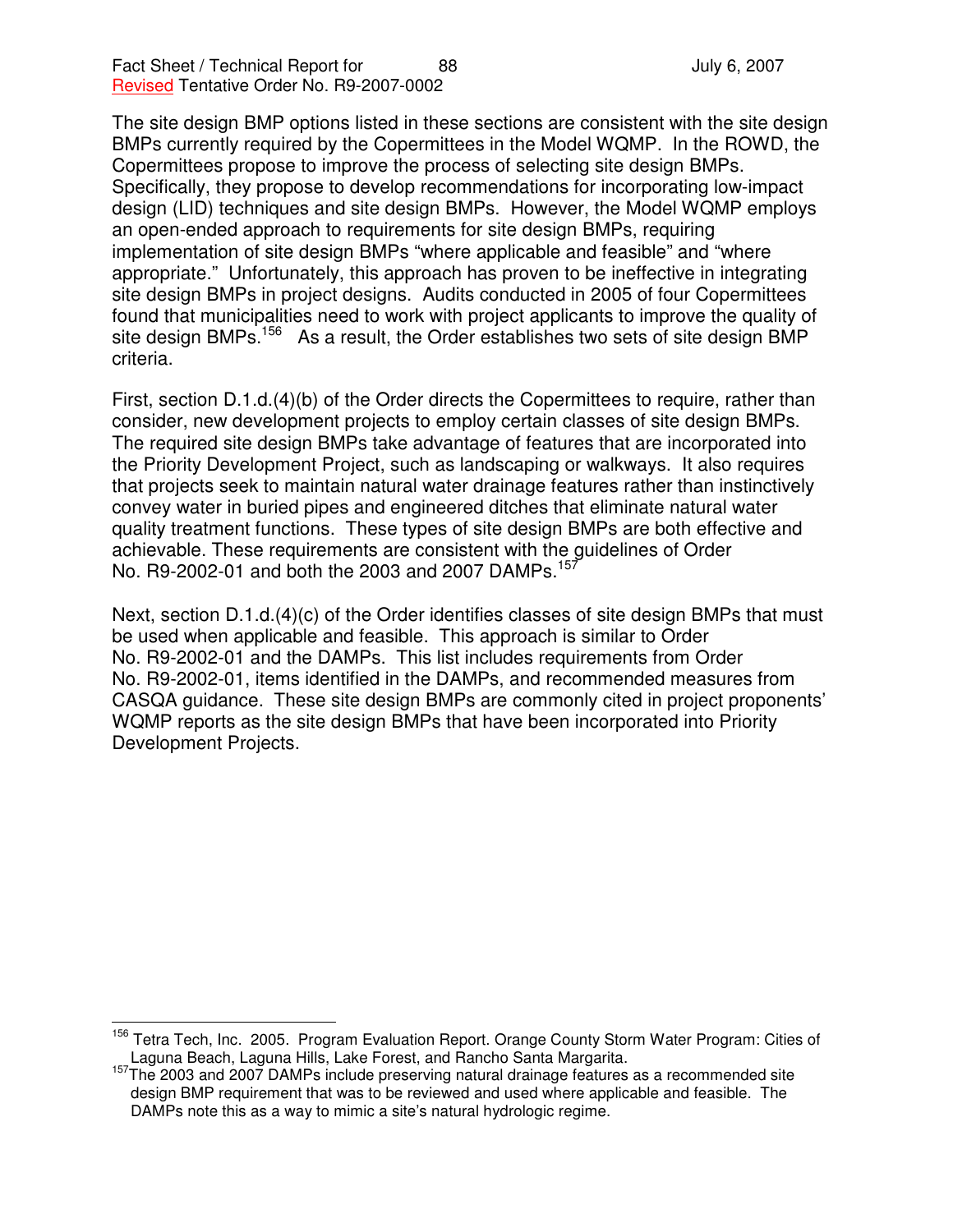The retention of natural drainage features, such as ephemeral streams, wetlands, and depressions, can be particularly important because small tributaries are essential to the maintenance of the chemical, biological, and physical integrity of larger waterbodies.<sup>158</sup> The loss and modification of such natural water resources to accommodate post-development storm water management leads to direct and indirect adverse effects on water quality that are felt both on the project site and off the site within the watershed.<sup>159,160,161</sup> Effects to aquatic beneficial uses from altered drainage features can occur downstream and upstream. The length of upstream or downstream effect of channel modifications is dependant on the specific structure type and channel slope.<sup>162</sup> For instance, road culverts can act as partial barriers to upstream distribution of native aquatic macroinvertebrates in urban streams, while bridges can provide adequate passage.<sup>163</sup> As a result of the adverse effects to water quality and beneficial uses, the State of California nonpoint source pollution program management measures for urban areas includes limiting the destruction of natural drainage features and natural conveyance areas. <sup>164</sup>

Through its process of conditioning development projects under the CWA section 401 Water Quality Certification program, the Regional Board finds that the level of site design BMP implementation in the Order is feasible for all projects. This site design BMP requirement will help ensure that site design BMPs are implemented for new development projects. Site design BMPs are a critical component of urban runoff management at new development projects, since the BMPs provide multiple benefits including preservation of hydrologic conditions, reduction of pollutant discharges, cost effectiveness, and green space.

<sup>&</sup>lt;sup>158</sup> Aquatic scientists comment letter (April 10, 2003) on the Advanced Notice of Proposed Rulemaking (ANPRM) on the Clean Water Act Regulatory Definition of "Waters of the United States." (Docket ID No. OW-2002-0050). This letter is a synthesis of scientific information regarding ephemeral, intermittent, and headwater streams. It was written to USEPA by 85 leading aquatic scientists.

<sup>159</sup> Wright, Tiffany, et al. 2006. *Direct and Indirect Impacts of Urbanization on Wetland Quality.* Prepared by the Center for Watershed Protection for the USEPA Office of Wetlands, Oceans, an Watersheds. 81p. Available on-line at http://www.cwp.org

<sup>160</sup> Konrad, Christopher P. and Derek K. Booth, 2005. *Hydrologic Changes in Urban Streams and Their Ecological Significance.* American Fisheries Society Symposium. Vol. 45 pp.157-177.

<sup>161</sup> Coleman, Derrick, et al. 2005. *Effect of Increases in Peak Flows and Imperviousness on the Morphology of Southern California Streams*. Technical Report No. 450 of the Southern California Coastal Water Research Project.

<sup>162</sup> Fischenich, J.C. 2001. "*Impacts of stabilization measures*," EMRRP Technical Notes Collection (ERDC TNEMRRP- SR-32), U.S. Army Engineer Research and Development Center, Vicksburg, MS. http://www.wes.army.mil/el/emrrp

<sup>163</sup> Blakely, Tanya J., et al. 2006. *Barriers To The Recovery Of Aquatic Insect Communities In Urban Streams* Freshwater Biology Vol. 51(9), 1634–1645.

<sup>164</sup> California Nonpoint Source Encyclopedia, Management Measure 3.1.b. Runoff from Developing Areas, Site Development and Management Measure 3.3.a. Runoff from Existing Development, Existing Development.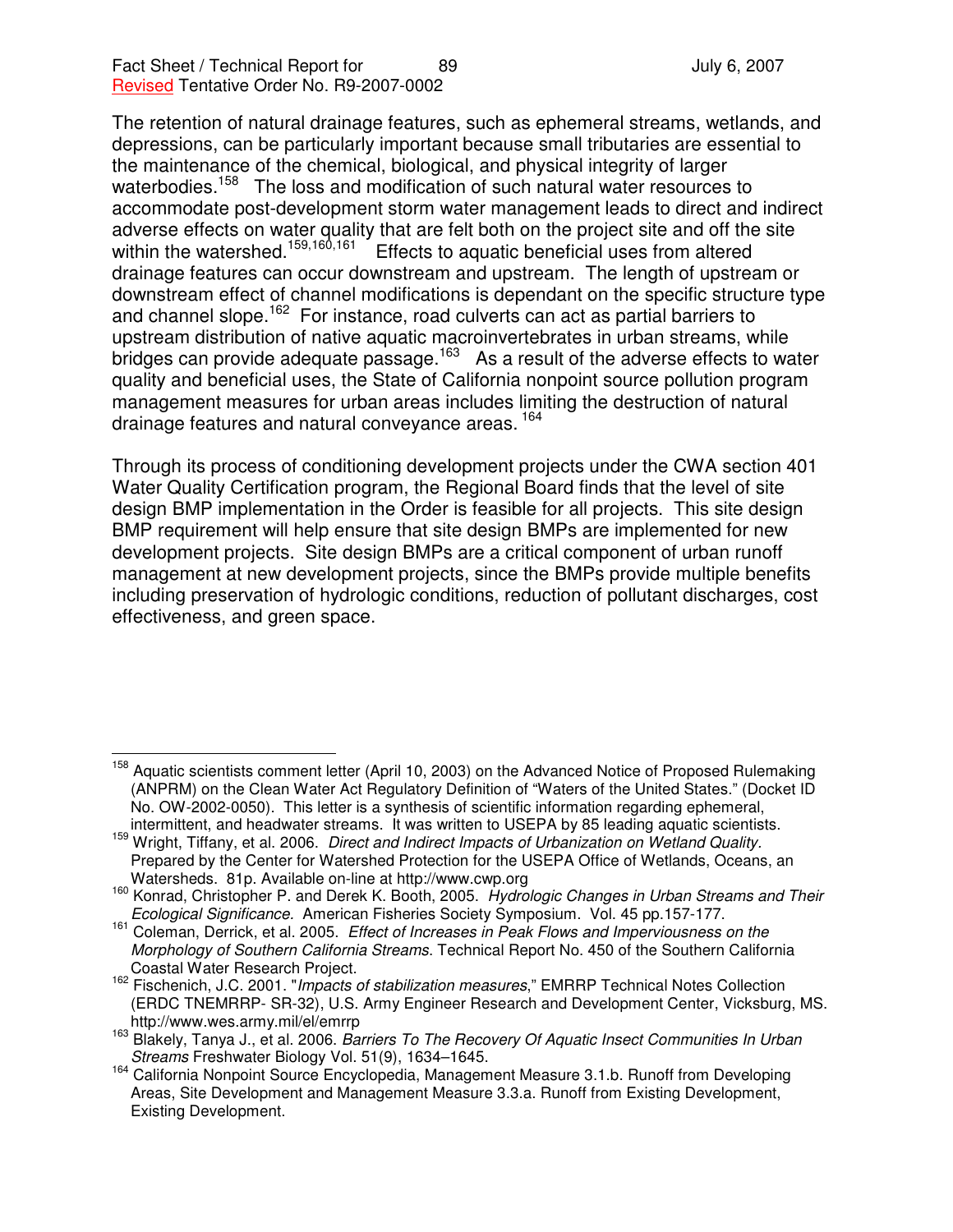The site design BMP options listed do not need to be costly.<sup>165</sup> Some design options, such as concave vegetated surfaces or routing rooftop or walkway runoff to landscaped areas, are cost neutral.<sup>166</sup> Other site design BMPs, such as minimizing parking stall widths or use of efficient irrigation devices, are oftentimes already required. In addition, use of site design BMPs reduces runoff quantity, allowing for treatment control BMPs and other storm water infrastructure on site to be smaller, therefore savings costs for both developers and municipalities.<sup>167,168</sup>

Because of the potential economic and environmental benefits of using low-impact development site design, the U.S. Department of Housing and Urban Development, Office of Policy Development and Research, developed "*The Practice of Low Impact Development (LID)*" to assist the housing industry during the land development process. <sup>169</sup> This document focuses specifically on technologies that affect both the cost impacts and environmental issues associated with land development. Much of the report focuses on storm water management because low-impact development storm water management systems can save capital costs for developers and maintenance costs for municipalities.<sup>170</sup> The executive summary of the HUD report notes:

*This approach to land development, called Low Impact Development (LID), uses various land planning and design practices and technologies to simultaneously conserve and protect natural resource systems and reduce infrastructure costs. LID still allows land to be developed, but in a cost-effective manner that helps mitigate potential environmental impacts. LID is best suited for new, suburban development.*

Developers can use site and structure designs that reduce building footprints, decrease the amount of paved infrastructure, and provide for dispersed drainage and infiltration of runoff from impervious surfaces to reduce the effective impervious surface.<sup>171</sup> The concept of effective impervious surface is important, because when runoff from these surfaces is directed to pervious areas rather to an impervious drainage system (i.e., curbs, gutters, street surfaces, storm drain pipes), it can infiltrate, evaporate, or be taken up by vegetation, thereby reducing the total volume of runoff leaving a site.

<sup>165</sup> USEPA, 2000. Low-Impact Development: A literature review. EPA-841-B-00-005. 35p.

<sup>&</sup>lt;sup>166</sup> Bay Area Stormwater Management Agencies Association., 1999. Start at the Source. Forbes Custom Publishing. Available on-line at: http://www.scvurppp-w2k.com/basmaa\_satsm.htm. pp. 149.

<sup>167</sup> National Association of Home Builders Research Center. *Builders Guide to Low Impact Development.* Available on-line at http://www.toolbase.org

<sup>168</sup> National Association of Home Builders Research Center. *Municipal Guide to Low Impact Development.* Available on-line at http://www.toolbase.org

<sup>&</sup>lt;sup>169</sup> U.S. Department of Housing and Urban Development, Office of Policy Development and Research, 2003. *The Practice of Low Impact Development."* Prepared by: NAHB Research Center, Inc. Upper Marlboro, Maryland. Contract No. H-21314CA.

 $170 \text{ lbid.}$  Executive Summary, p.x.

<sup>171</sup> Bay Area Stormwater Management Agencies Association. 2003. *Using Site Design Techniques to Meet Development Standards for Stormwater Quality*. Available on-line at: http://www.basmaa.org/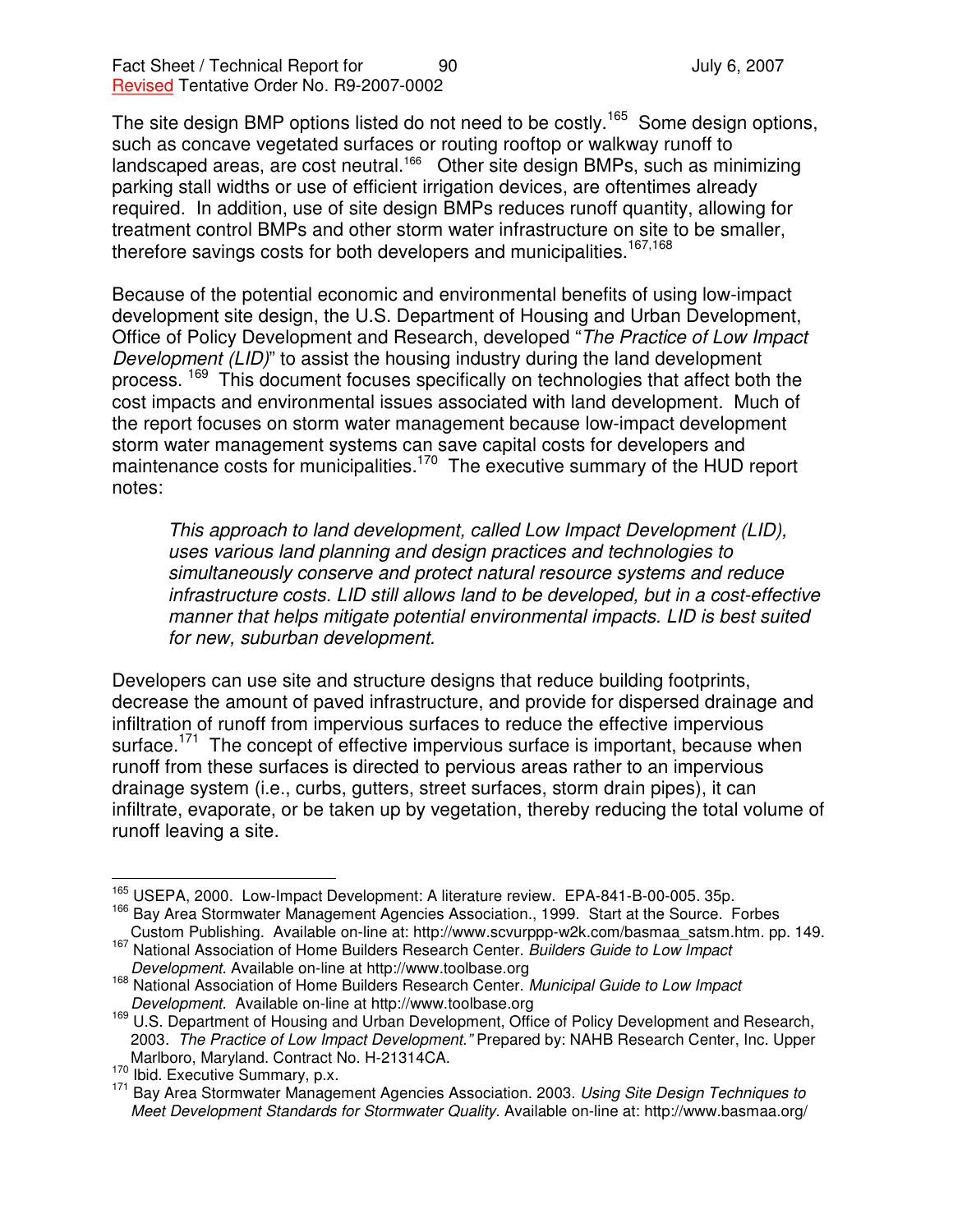The Order continues to provide the Copermittees with flexibility in implementing site design BMP requirements by providing lists from which site design BMP approaches can be chosen. Moreover, flexibility is inherently included in the site design options listed - each option provides the opportunity for numerous implementation approaches that can be used to achieve compliance.

Section D.1.d.4 is also discussed in the Response to Comments document (Section X) in comment number 30.

**Section D.1.d.(5)** (Source Control BMP Requirements) requires that Priority Development Projects implement minimum source control BMPs. This section has been added to provide more detail and clarify the Order's requirements for source control BMPs. The minimum source control BMPs listed in the section are consistent with the Model WQMP.

**Section D.1.d.(6)** (Treatment Control BMP Requirements) is consistent with Order No. R9-2002-01, with two exceptions. First, the Order limits the selections of methods used to determine the appropriate volume of runoff to be treated. The modification ensures that priority development project proponents utilize the most accurate information to determine the volume or flow of runoff which must be treated. Using detailed local rainfall data, the County of Orange has developed the 85<sup>th</sup> Percentile Precipitation Isopluvial Map, which exhibits the size of the 85<sup>th</sup> percentile storm event throughout Orange County.<sup>172</sup> Since this map uses detailed local rainfall data, it is more accurate for calculating the 85<sup>th</sup> percentile storm event than other methods which were included in Order No. R9-2002-01. The other methods found in Order No. R9- 2002-01 were included as options to be used in the event that detailed accurate rainfall data did not exist for various locations within Orange County. The development of the 85<sup>th</sup> Percentile Precipitation Isopluvial Map makes these other less accurate methods superfluous. Therefore, these other methods for calculating the 85<sup>th</sup> percentile storm event have been removed from the current Order.

 $172$  The isopluvial map can be found as Exhibit 7.II in the Model WQMP.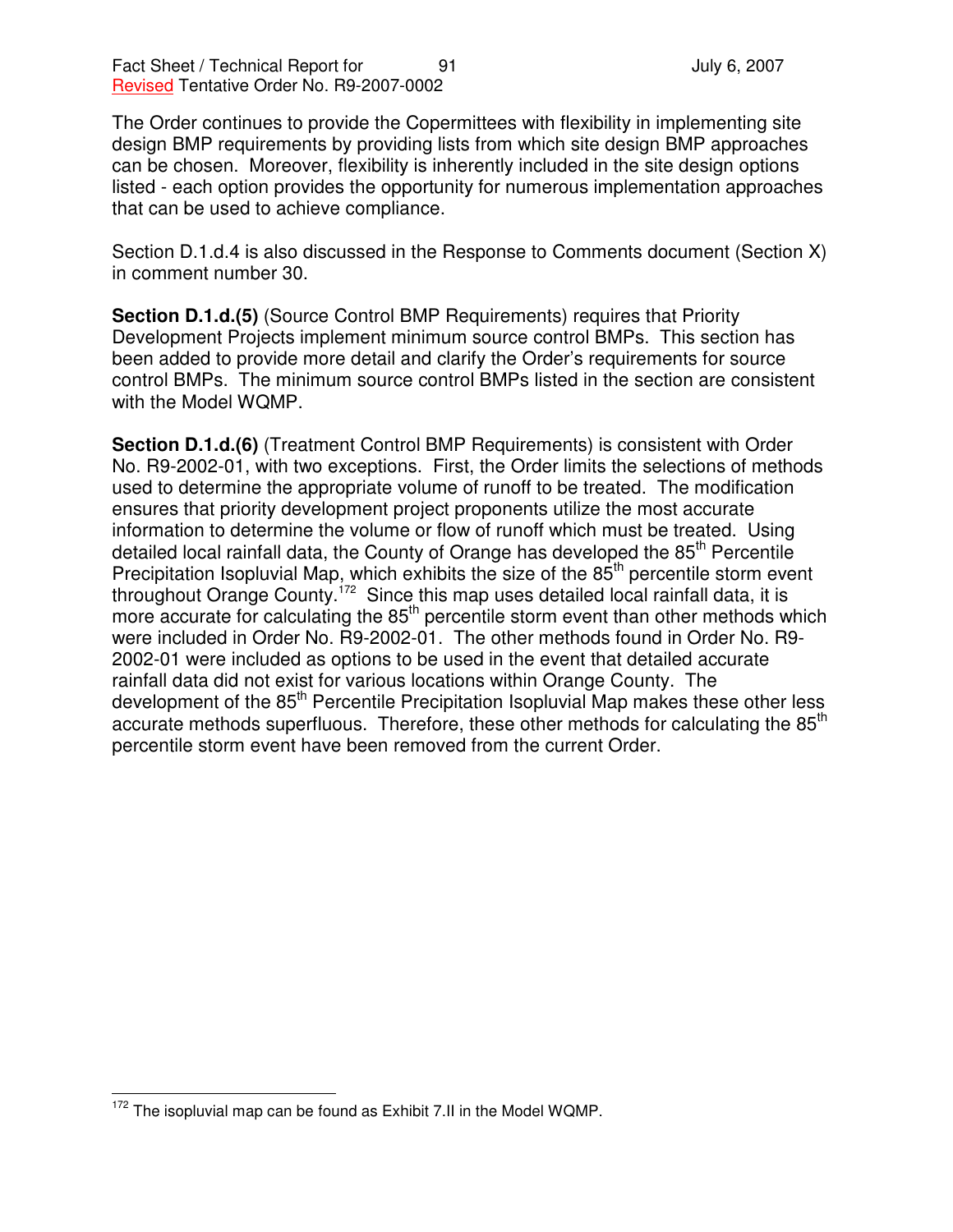Second, the Order requires that treatment control BMPs selected for implementation at Priority Development Projects have a removal efficiency rating that is higher than the "low removal efficiency," as presented in the Model SUSMP/WQMP. The requirement allows exceptions for those projects that, with a feasibility analysis, can justify the use of a treatment control BMP with a low removal efficiency for a Priority Development Project. This requirement is needed because to date, the Copermittees have generally approved low removal efficiency treatment control BMPs without justification or evidence that use of higher efficiency treatment BMPs was considered and found to be infeasible. Specifically, it has been found during audits of the Copermittees' SUSMP programs that many SUSMP reports do not adequately describe the selection of treatment control BMPs.<sup>173</sup> Moreover, USEPA's contractor Tetra Tech, Inc. recommends that "project proponents should begin with the treatment control that is most effective at removing the pollutants of concern […] and provide justification if that treatment control BMP is not selected." 174

In the ROWD, the Copermittees acknowledge the need for further attention to the selection and implementation of effective treatment BMPs. They propose to revise the model WQMP table of BMP effectiveness. The requirement is needed to provide clarification that selection of low efficiency treatment control BMPs over high efficiency BMPs without justification does not meet permit requirements and is not in compliance with the MEP standard.

In addition, treatment control BMPs must be designed and implemented with measures to avoid the creation of nuisance or pollution associated with vectors, such as mosquitoes, rodents, and flies. Related guidelines are identified in guidance from CASQA. <sup>175</sup> Additional considerations are outlined in publications from the California Department of Health Services and University of California Division of Agriculture and Natural Resources.<sup>176</sup>

Section D.1.d.6 is also discussed in the Response to Comments document (Section X) in comment numbers 10 and 31.

<sup>&</sup>lt;sup>173</sup> Tetra Tech, Inc. 2005. Program Evaluation Report. Orange County Storm Water Program: Cities of Laguna Beach, Laguna Hills, Lake Forest, and Rancho Santa Margarita.

<sup>&</sup>lt;sup>174</sup> Tetra Tech, Inc., 2005. Program Evaluation Report -San Diego Standard Urban Storm Water Mitigation Plan (SUSMP) Evaluation. P. 5.

<sup>&</sup>lt;sup>175</sup> For example, see the California Stormwater BMP Handbook guidelines for Extended Detention Basins (TC-22) at http://www.cabmphandbooks.org.

<sup>176</sup> Marco Metzger. "Managing Mosquitos in Stormwater Treatment Devices." University of California Division of Agriculture and Natural Resources Publication No. 8125. Available at http://anrcatalog.ucdavis.edu.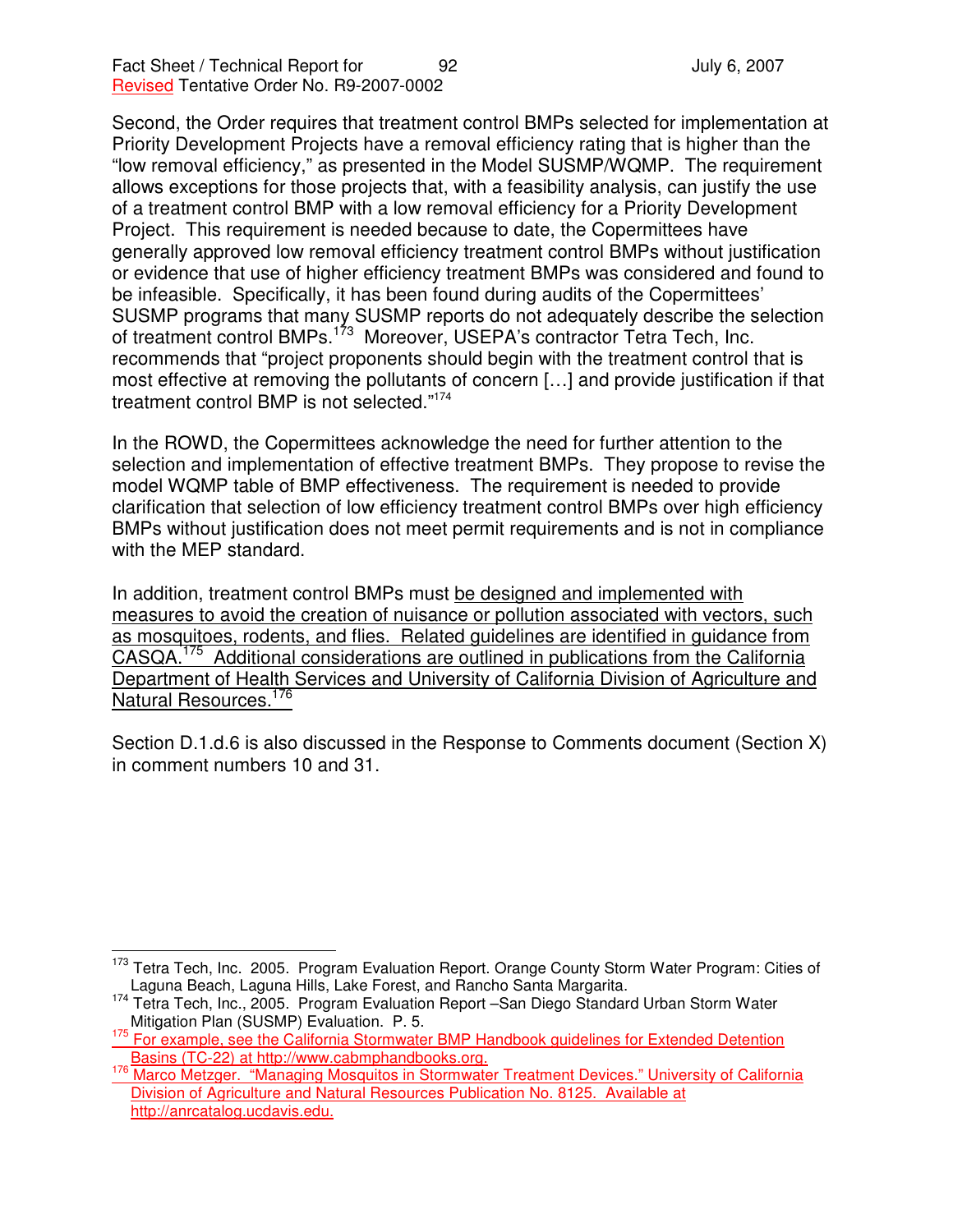**Section D.1.d.(7)** (Treatment BMP Waiver Provision) allows Copermittees to waive treatment BMPs when all available BMPs have been considered and rejected as infeasible. This requirement was included in Order No. R9-2002-01. The requirement also allows the Copermittees to develop a program to require projects that receive waivers, to transfer the cost savings to a fund. The intent of the requirements is to allow Copermittees the necessary flexibility to waive treatment BMPs when it can be established that the implementation of treatment BMPs that meet numeric sizing criteria is not feasible at a given site. This provision also allows Copermittees discretion to transfer the cost savings from such a waiver to a fund for water quality projects within the watershed.

**Section D.1.d.(8).** (Low-Impact Design BMP Substitution Program) allows Copermittees to develop a site design BMP credit program, under which projects that implement a high level of site design BMPs could receive credit towards compliance with treatment control BMP requirements. The program would provide the opportunity for development projects to avoid partial or full treatment control BMP implementation in exchange for implementation of a high level of site design BMPs. This type of program is proposed in the Model WQMP. The Regional Board agrees that such a program could be beneficial. The program could achieve equal or greater water quality benefits while also (1) providing greater assurance of adequate operation and maintenance; (2) improved review processes of site design BMP proposals; (3) increased acceptance of site design BMPs; and (4) greater usage of site design BMPs. For this reason, the Regional Board has added to the Order an option for the Copermittees to develop such a program.

The Model WQMP does not provide details for a site design credit program, instead leaving that up to the individual municipality. The Order includes specific minimum requirements so that the program will be consistent with the treatment BMP provisions. In precedent setting Order No. 2000-11, the State Board determined that implementation of treatment control BMPs is appropriate for development projects falling under the priority development project categories. Therefore, any program which allows development projects to forgo treatment control BMP implementation must include provisions which will achieve similar water quality benefits. To ensure that this is the case for the site design BMP credit program, minimum provisions for the program have been added to the Order. Due to the addition of the minimum provisions in the Order, the program will not need to undergo a lengthy Regional Board approval process at a later date.

Section D.1.d.8 is also discussed in the Response to Comments document (Section X) in comment number 30.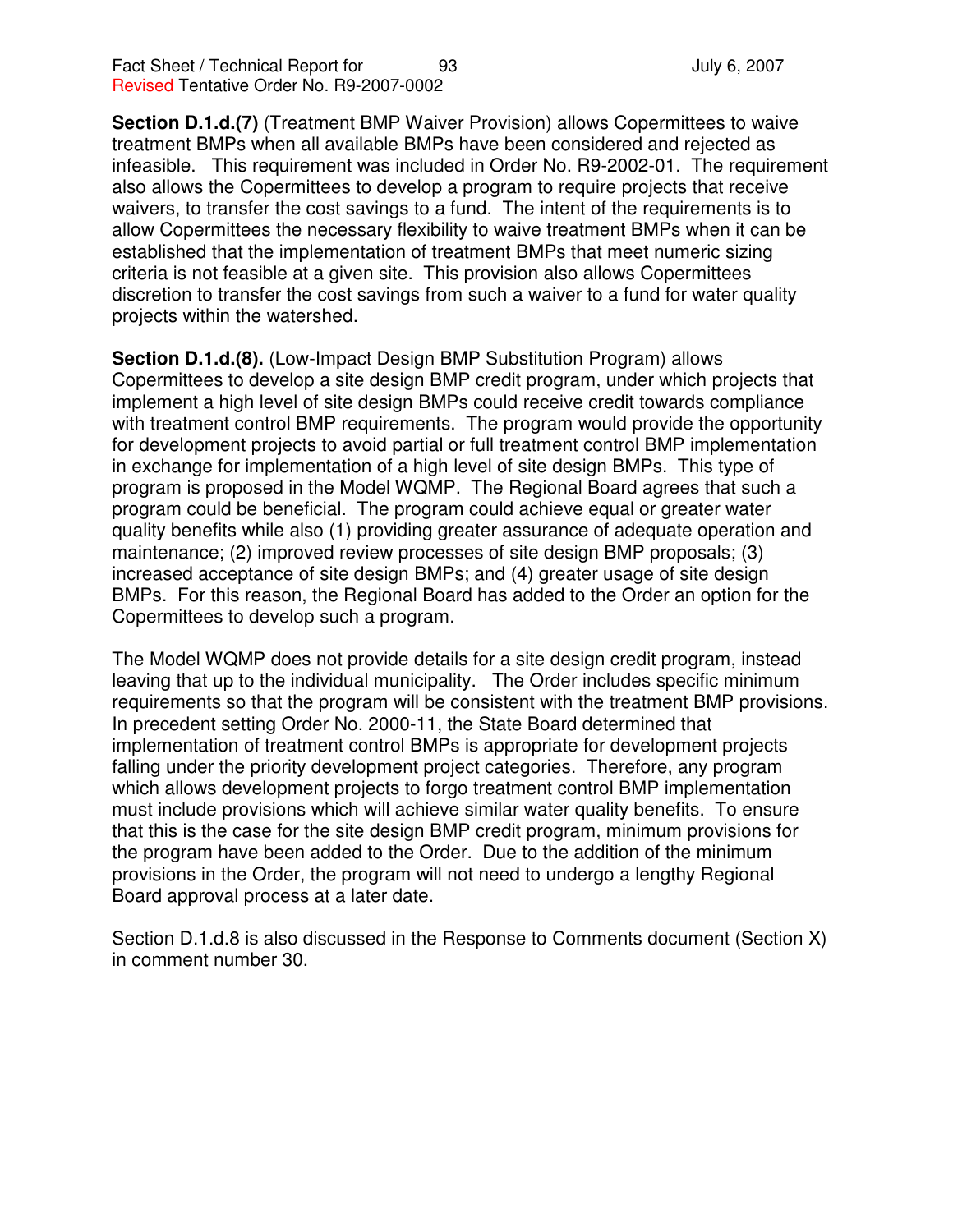**Section D.1.d.(9).** (BMP Design Standards) addresses a need for the Copermittees to develop and apply consistent criteria for the design and maintenance of structural treatment BMPs. Correct BMP design is critical to ensure that BMPs are effective and perform as intended. Without design criteria, there is no assurance that this will occur, since there is no standard for design or review. As an example, Ventura County has developed a BMP manual that includes standard design procedure forms for BMPs. Ventura County's *Technical Guidance Manual for Storm Water Quality Control* Measures is available at http://www.vcstormwater.org/ publications.htm."<sup>177</sup> California Stormwater Quality Association (CASQA) also confirms the necessity of design criteria when it includes such criteria in its New Development and Redevelopment BMP Handbook.<sup>178</sup> This issue is noted in the ROWD, and the Copermittees propose to develop standard design checklist/plans/details for selected source control and treatment BMPs.

Section D.1.d.9 is also discussed in the Response to Comments document (Section X) in comment number 10.

**Section D.1.d.(12)** (Annual Review of Treatment BMPs) requires Copermittees to keep their SUSMPs up to date with BMP effectiveness studies for low-impact design and treatment control BMPs. The ROWD includes commitments to develop a library of BMP performance reports and to revise the model WQMP table for the latest information on BMPs. This requirement will ensure that two important types of information be included in those efforts: Site design BMPs and treatment BMPs that are assessed as part of contracts with the State Board and Regional Board. The later types of projects include those funded with Clean Beach Initiative grants and other grants. Projects funded with such state grants must include effectiveness assessments using a quality assurance plan. As a result, such studies generally provide reliable sources of local data and should be included in local SUSMPs.

 $\int_{1}^{177}$  Ibid.

<sup>&</sup>lt;sup>178</sup> California Stormwater Quality Association, 2003. Stormwater Best Management Practice Handbook

<sup>–</sup> New Development and Redevelopment.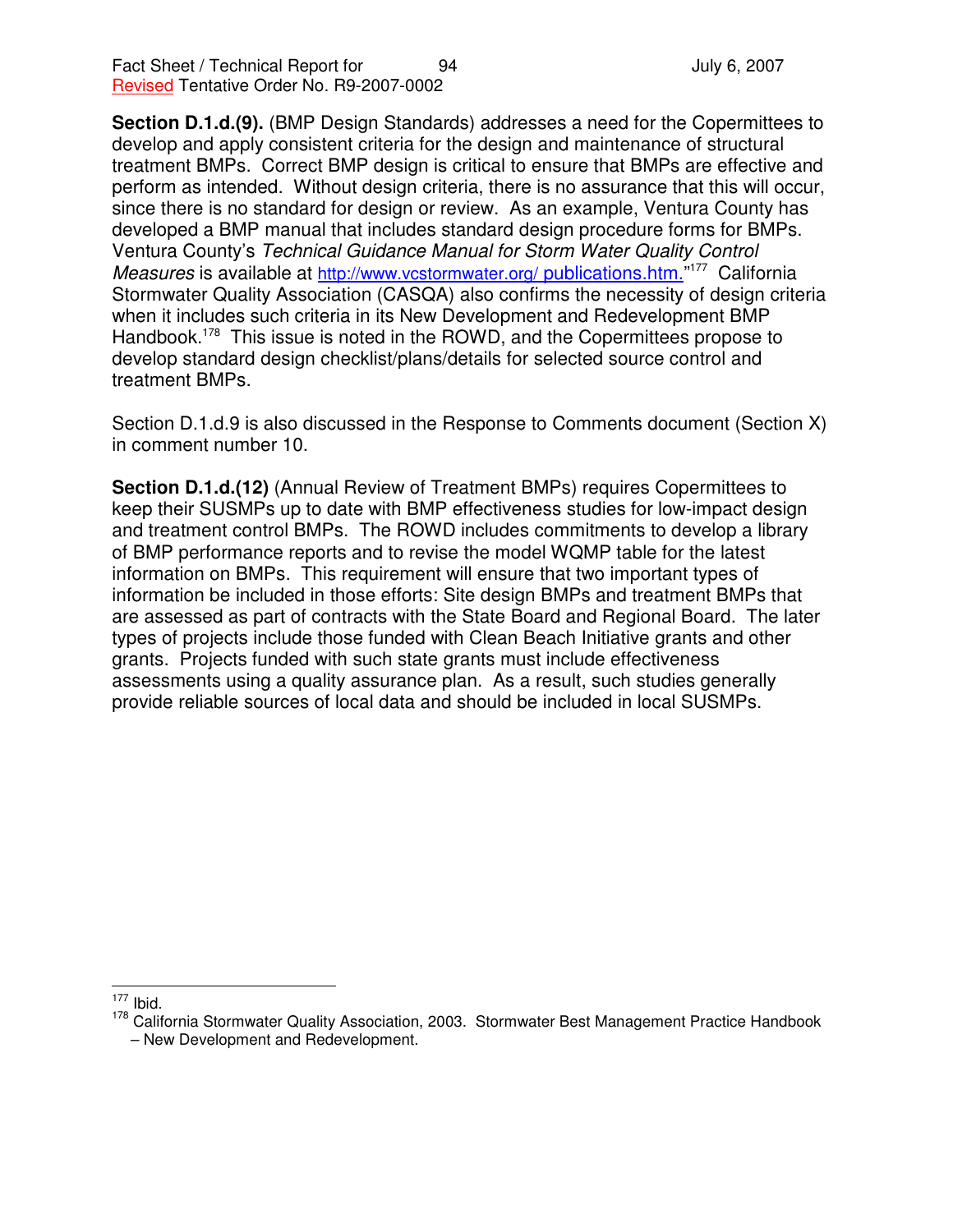**Sections D.1.E and D.1.F.** (BMP Verification and Treatment BMP Maintenance Tracking) are included in the Order to improve the effectiveness of the BMP requirements. They are included in response to findings from the Audits<sup>179</sup> and recommendations from USEPA.<sup>180</sup> The Copermittees recognize a need to improve the verification of post-construction BMPs. The 2007 DAMP proposes to verify 90% of WQMPs (including structural and non-structural BMPs) by inspection, selfcertifications, surveys or other means. The Regional Board finds that 90% is a reasonable annual target, but considers inspections to be essential to achieve optimal results. Therefore, the Order requires high priority sites to be inspected annually, and allows other measures to be used for lower priority treatment control BMPs.

Section D.1.e and D.1.f are also discussed in the Response to Comments document (Section X) in comment number 33.

**Section D.1.H.** (Hydromodification) expands and clarifies current requirements for control of MS4 discharges to limit hydromodification effects caused by changes in runoff resulting from development and urbanization. The requirements are based on findings and recommendations of the Orange County Storm Water Program, the Stormwater Monitoring Coalition (SMC),<sup>181,182</sup> and the Storm Water Panel on Numeric Effluent Limits (Numeric Effluent Panel).<sup>183</sup> Added specificity is needed due to the current lack of a clear standard for controlling hydromodification resulting from development. More specific requirements are also warranted because hydromodification is increasingly recognized as a major factor affecting water quality and beneficial uses, and the Copermittees have proposed only vague and voluntary modifications to the Model WQMP. The Order is intended to ensure the intent of the proposed modifications is incorporated into each Copermittees' SUSMP.

<sup>&</sup>lt;sup>179</sup> The 2005 audits performed by Tetra Tech, Inc. found that cities are not tracking post-construction BMPs. The final audit report recommended (Section 2.1.2) that each city should develop a system to verify implementation and track post-construction BMPs to ensure that they are adequately maintained.

<sup>&</sup>lt;sup>180</sup> Federal Register / Vol. 64, No. 235 / Wednesday, December 8, 1999 / Rules and Regulations. P. 68845. USEPA recommends such practices in the Phase II storm water regulations, promoting "inspections during construction to verify BMPs are built as designed."

<sup>181</sup> Coleman, Derrick, et al. 2005. *Effect of Increases in Peak Flows and Imperviousness on the Morphology of Southern California Streams.* Technical Report No. 450 of the Southern California Coastal Water Research Project.

<sup>&</sup>lt;sup>182</sup> Stein, Eric and Susan Zaleski. 2005. Managing Runoff to Protect Natural Streams: The Latest Developments on Investigation and Management of Hydromodification in California. Proceedings of a special technical workshop co-sponsored by California Stormwater Quality Association (CASQA), Stormwater Monitoring Coalition (SMC), and University of Southern California Sea Grant (USC Sea Grant). Technical Report No. 475 of the Southern California Coastal Water Research Project.

<sup>&</sup>lt;sup>183</sup> Storm Water Panel Recommendations to the California State Water Resources Control Board. 2006. The Feasibility of Numeric Effluent Limits Applicable to Discharges of Storm Water Associated with Municipal, Industrial, and Construction Activities.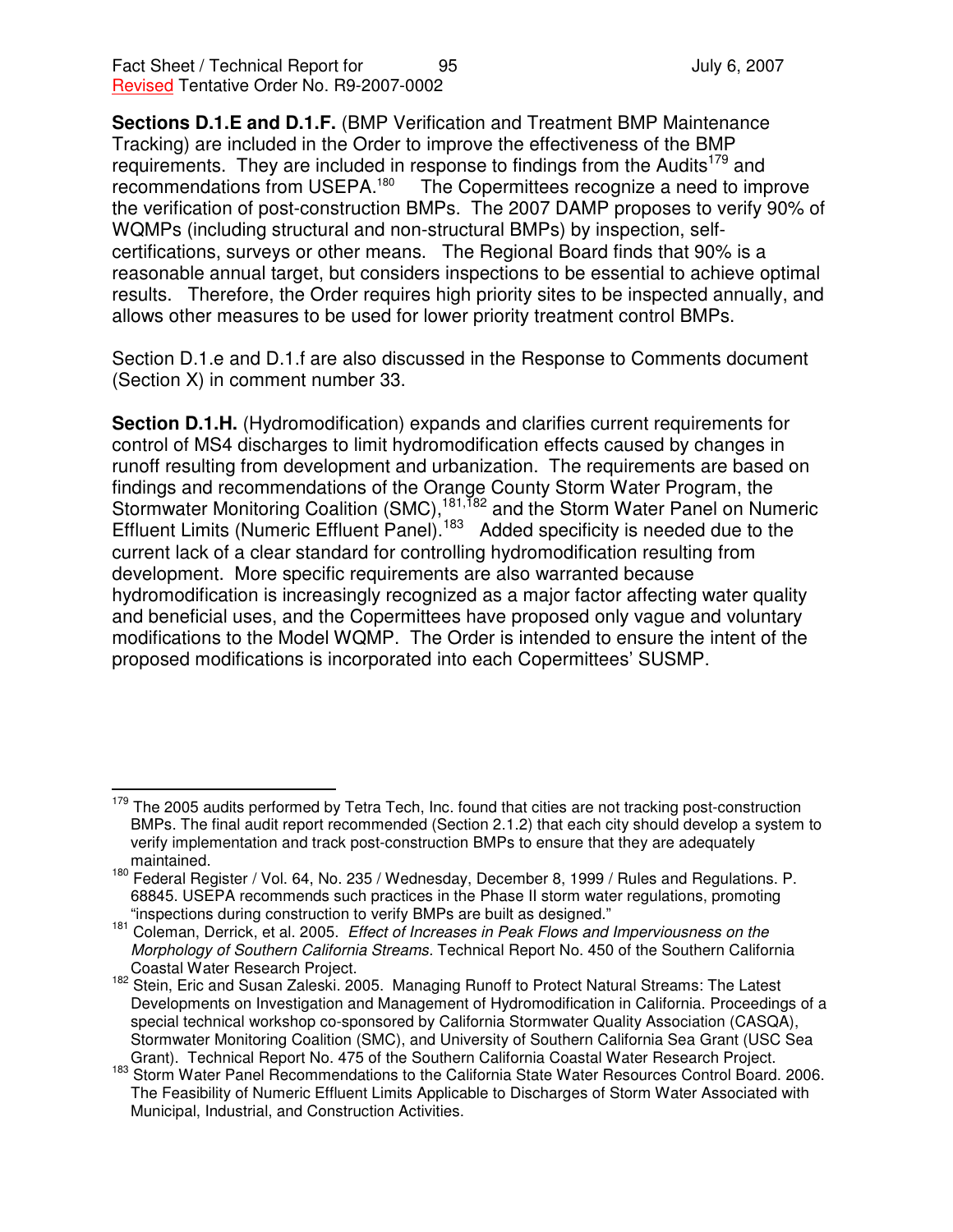Hydromodification is the change in a watershed's runoff characteristics resulting from development, together with associated morphological changes to channels receiving the runoff. As the total area of impervious surfaces increases, infiltration of rainfall decreases, causing more water to run off the surface and at a higher velocity. Runoff from developed areas can produce erosive flows in channels under rainfall conditions which were not previously problematic. Moreover, runoff from developed areas increases the duration of time that channels are exposed to erosive flows. The increase in the volume of runoff and the length of time that erosive flows occur ultimately intensify sediment transport, causing changes in sediment transport characteristics and the hydraulic geometry (width, depth, and slope) of channels. 184

These types of changes have been documented in southern California. It has been reported that researchers studying flood frequencies in Riverside County have found that increases in watershed imperviousness of only 9-22% can result in increases in peak flow rates for the two-year storm event of up to 100%.<sup>185</sup> Such changes in runoff have significant impacts on channel morphology. It has recently been found that ephemeral/intermittent channels in southern California appear to be more sensitive to changes in imperviousness than channels in other areas. Morphology of small channels in southern California was found to change with only 2-3% watershed imperviousness, as opposed to 7-10% watershed imperviousness in other parts of the nation. 186

Effects of hydromodification are evident in southern Orange County and recognized by the Copermittees. Analyses of bioassessment data, for example, indicate that physical changes to stream channels caused by hydromodification are likely responsible, in part, for the low bioassessment scores in urbanized settings.<sup>187</sup> It is important to recognize that the physical changes are a direct result of MS4 discharges, but that two separate mechanisms are involved. First, is a change in the flow regime caused by the increase in impervious surfaces and loss of natural conveyance systems. Discharges to receiving waters from the MS4 outfalls do not mimic the natural discharges from former tributaries to that receiving water, and the change results in erosion. Second, the physical stream habitat in many places has been severely modified in order to efficiently convey those increased storm water discharges to the ocean. Where streams are hardened and/or buried to convey storm water, they cannot provide adequate water quality and other necessary conditions to support beneficial uses. Both of these issues are addressed in the Order.

<sup>&</sup>lt;sup>184</sup> Santa Clara Valley Urban Runoff Pollution Prevention Program, 2005. Hydromodification Management Plan.

P. 1-1.

<sup>&</sup>lt;sup>185</sup> Schueler and Holland, 2000. Storm Water Strategies for Arid and Semi-Arid Watersheds (Article 66). The Practice of Watershed Protection.

<sup>186</sup> Coleman, et. al., 2005. Effect of Increases in Peak Flows and Imperviousness on the Morphology of Southern California Streams. P. iv.

<sup>&</sup>lt;sup>187</sup> See Chapter 11 of the ROWD and the 2005-06 Unified Annual Report for the analyses.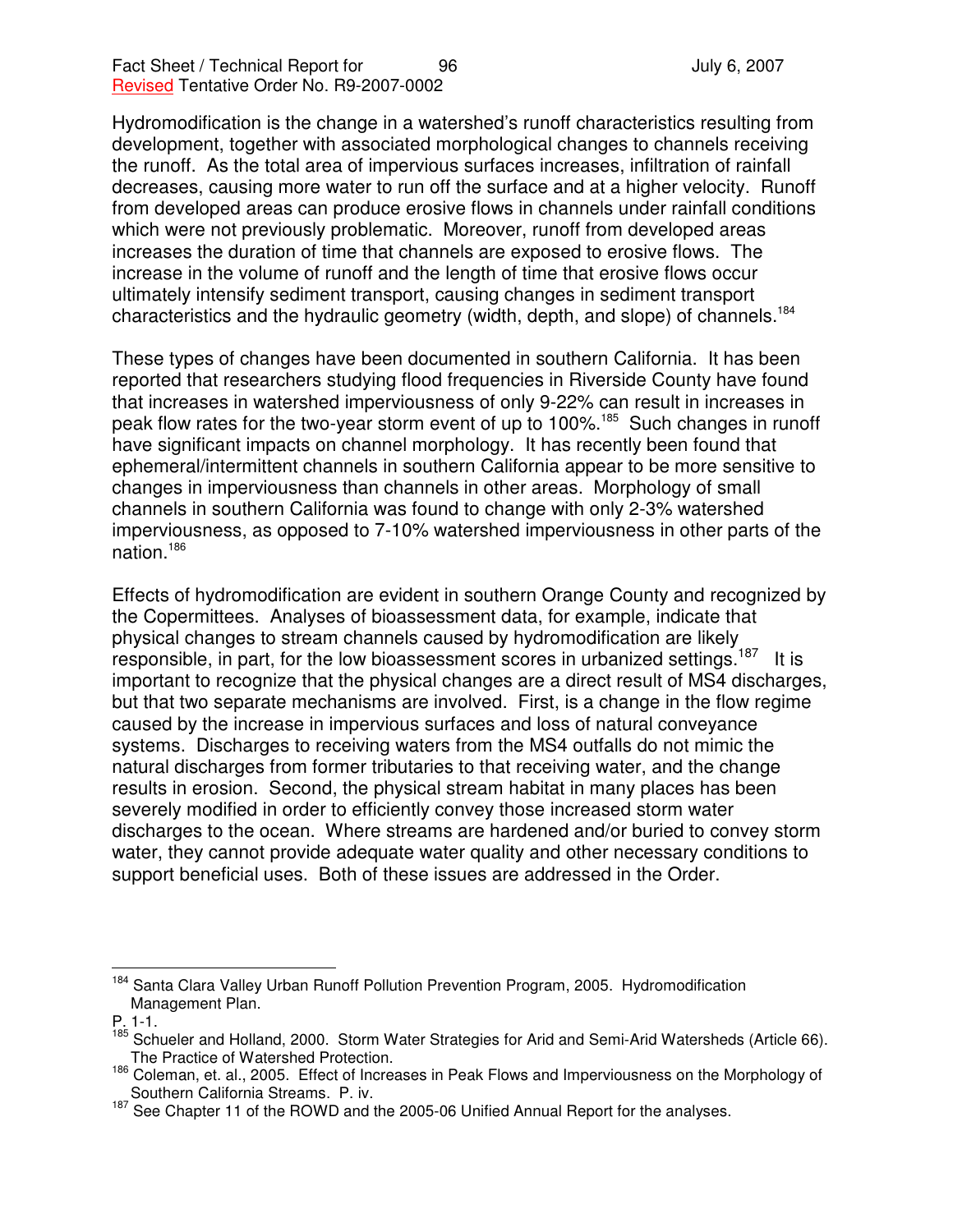The Copermittees' recognize the need to improve management of hydromodification. The ROWD proposes to revise the Model WQMP to incorporate additional information from ongoing hydromodification studies conducted by the SMC. It is unclear when findings would be incorporated. The Order allows the Copermittees to adopt criteria consistent with future SMC findings. Because new development activity in most municipalities is not expected to be substantial, the Regional Board considers the preliminary conclusions from existing SMC reports to be sufficiently descriptive for the Copermittees to make appropriate modifications. However, the Order provides a three-year schedule for adoption of specific SMC recommendations.

Until numeric criteria are recommended by the SMC, the Order specifies factors that must be considered by the Copermittees for Priority Development Projects. These factors (downstream erosion and discharge hydrology) are generally consistent with the Model WQMP. The specificity of factors to consider in the Order is more prescriptive in order to be consistent with recent recommendations from the SMC and Numeric Effluent Panel and scientific literature.<sup>188</sup> For instance, the Copermittees have generally been neglecting to address the changes to flow durations caused by MS4 discharges. The 2006 Model WQMP directs priority projects to submit drainage studies if the Permittee determines a potential for downstream erosion or habitat alteration. The drainage study required by the Permittees must address peak flows and volumes, but not the duration of those flows and volumes. As a result it is inadequate to assess the potential for downstream erosion. The requirement for assessing duration of runoff is not a new requirement. It was included in the 3rd term permit as a factor to evaluate when identifying conditions of concern in SUSMP projects.

Section D.1.h is also discussed in the Response to Comments document (Section X) in comment number 34.

**Section D.1.h.3.c.** (Hydromodification Control Waivers) allows the Copermittees to waive on-site hydromodification controls in certain situations when downstream water quality and beneficial uses are not likely to be negatively affected by changes in the flow regime caused by MS4 discharges. The Order specifies determinations that must be made by the Copermittee before a waiver may be granted. The waiver provision is intended to provide Copermittees with the ability to require that a development restore degraded downstream stream channel conditions if that would produce better results than on-site hydromodification controls.

Section D.1.h.3.c is also discussed in the Response to Comments document (Section X) in comment number 34.

<sup>&</sup>lt;sup>188</sup> Poff. N.L. et al. 1997. The Natural Flow Regime: A paradigm for river conservation and restoration. Bioscience Vol. 47, No. 11,.pp.769-784.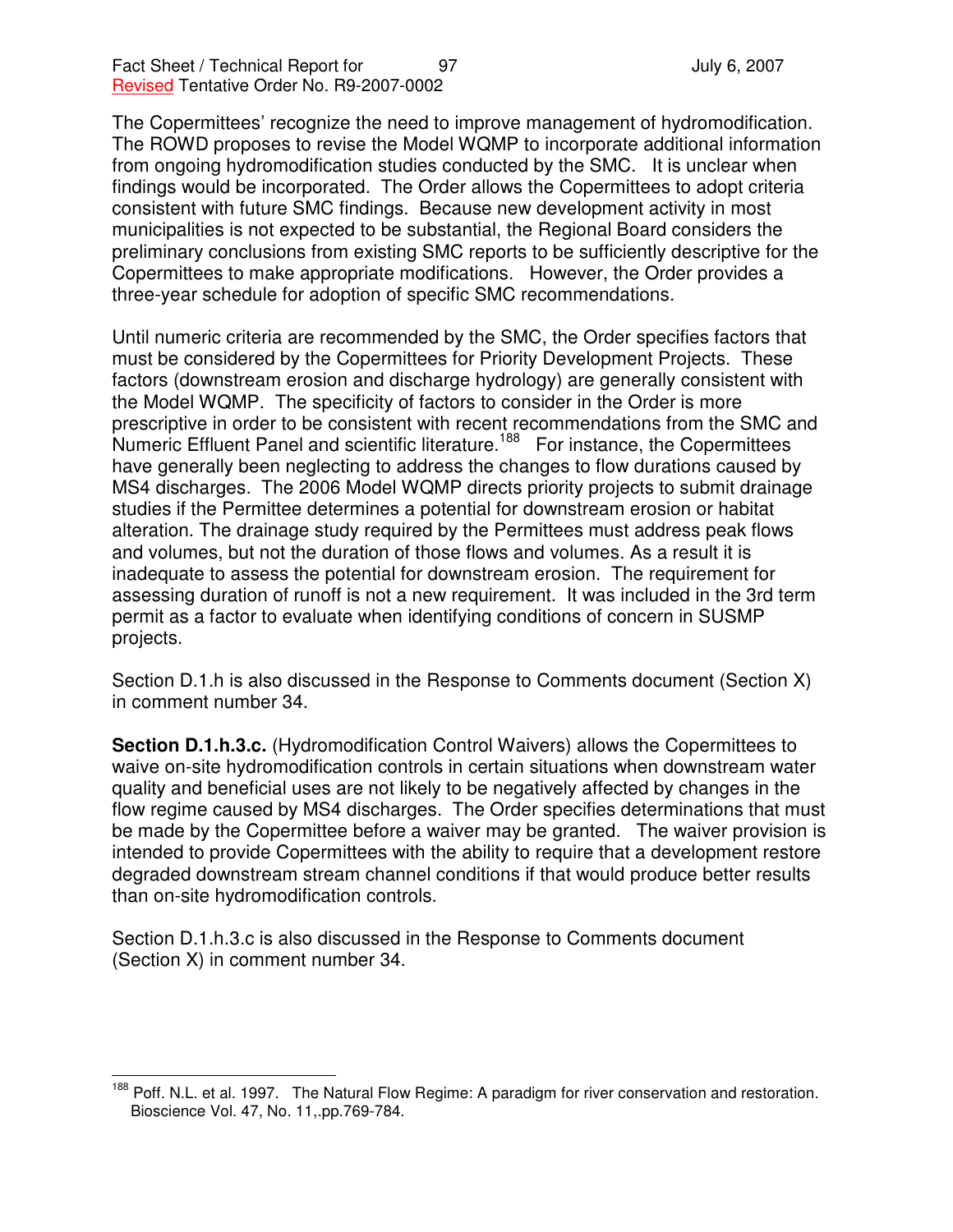### D.2. Construction

The following legal authority applies to section D.2:

**Broad Legal Authority**: CWA sections 402(p)(3)(B)(ii-iii), CWC section 13377, and Federal NPDES regulations 40 CFR 122.26(d)(2)(i)(B, C, E, and F) and 40 CFR 122.26(d)(2)(iv).

**Specific Legal Authority**: Federal NPDES regulation 40 CFR 122.26(d)(2)(iv)(D) provides that the proposed management program include "A description of a program to implement and maintain structural and non-structural best management practices to reduce pollutants in storm water runoff from construction sites to the municipal storm sewer system."

Federal NPDES regulation 40 CFR 122.26(d)(2)(iv)(D)(1) provides that the proposed management program include "A description of procedures for site planning which incorporate consideration of potential water quality impacts."

Federal NPDES regulation 40 CFR 122.26(d)(2)(iv)(D)(2) provides that the proposed management program include "A description of requirements for nonstructural and structural best management practices."

Federal NPDES regulation 40 CFR 122.26(d)(2)(iv)(D)(3) provides that the proposed management program include "A description of procedures for identifying priorities for inspecting sites and enforcing control measures which consider the nature of the construction activity, topography, and the characteristics of soils and receiving water quality."

Federal NPDES regulation 40 CFR 122.26(d)(2)(iv)(D)(4) provides that the proposed management program include "A description of appropriate educational and training measures for construction site operators."

Federal NPDES regulation 40 CFR 122.26(d)(2)(i)(A) provides that each Copermittee must demonstrate that it can control "through ordinance, permit, contract, order or similar means, the contribution of pollutants to the municipal storm sewer by storm water discharges associated with industrial activity and the quality of storm water discharged from site of industrial activity."

Federal NPDES regulation 40 CFR 122.26(b)(14) provides that "The following categories of facilities are considered to be engaging in 'industrial activity' for the purposes of this subsection: […] (x) Construction activity including cleaning, grading and excavation activities […]."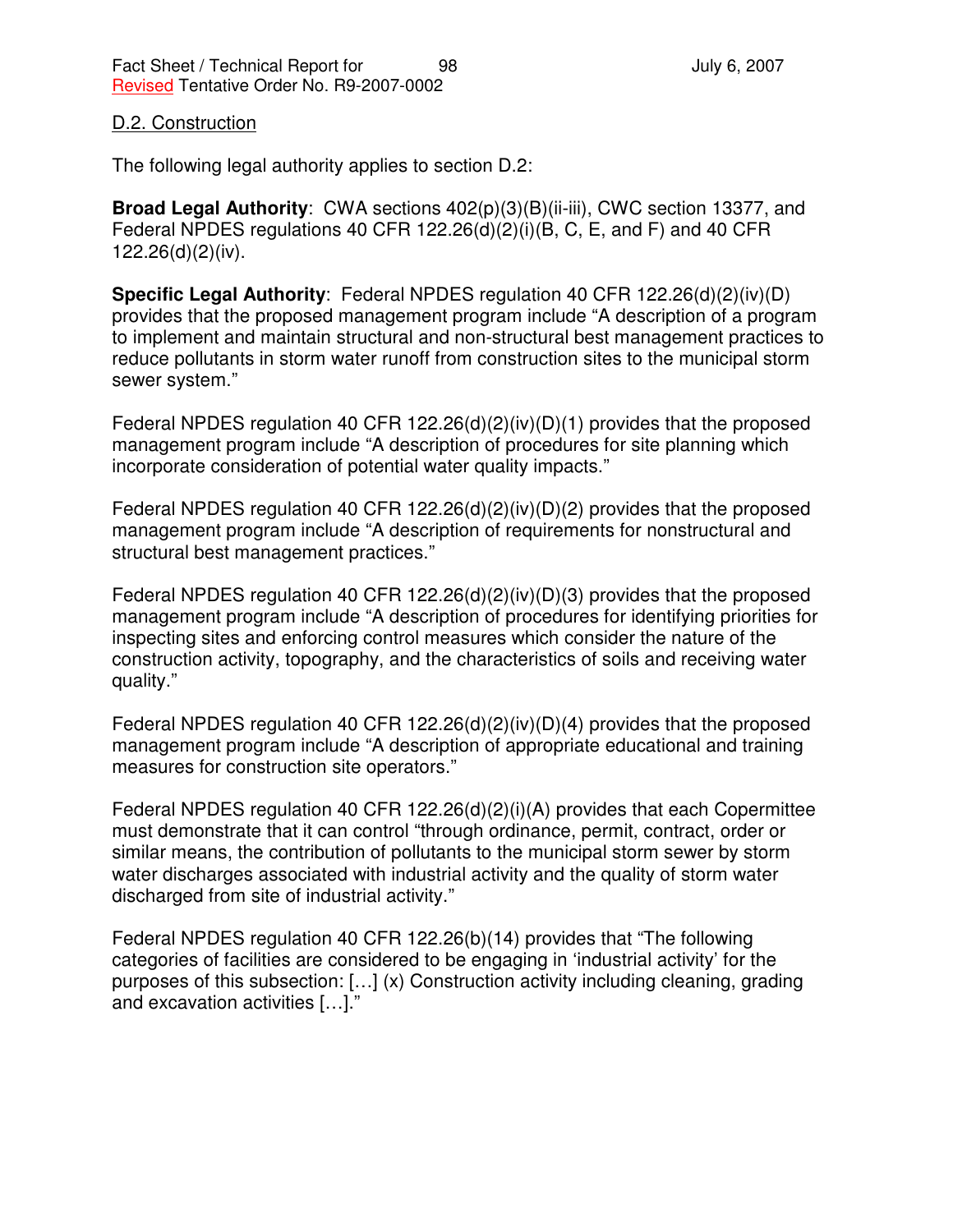Federal NPDES regulation 40 CFR 122.44(d)(1)(i) requires NPDES permits to include limitations to "control all pollutants or pollutant parameters (either conventional, nonconventional, or toxic pollutants) which the Director determines are or may be discharged at a level which will cause, have reasonable potential to cause, or contribute to an excursion above any State water quality standard, including State narrative criteria for water quality."

Section D.2 is also discussed in the Response to Comments document (Section X) in comment numbers 35, 36, and 40.

**Section D.2.a.** (Ordinance Update) requires each Copermittee to review and update its grading and storm water ordinances as necessary to comply with the MS4 permit. By updating the grading and storm water ordinances, the Copermittees will have the necessary legal authority to require construction sites to implement effective BMPs that will reduce pollutant discharges to the maximum extent practicable. The Order allows the Copermittees 365 days to review and update their ordinances. The 365 days should be adequate to allow for the relatively minor changes that might be needed since their ordinances were last updated under Order No. R9-2002-01.

**Section D.2.b.** (Source Identification) requires the Copermittees to develop and update a watershed based inventory of all construction sites regardless of size or ownership. This section has been modified to require the inventory be updated regularly, rather than annually. More frequent updates will ensure the Copermittees have a more accurate inventory of construction sites within their jurisdiction. A regularly updated inventory of active construction sites will assist the Copermittees in ensuring that all sites are inspected per Order requirements. The Order does not specify the frequency of updates, and instead relies on each Copermittee to develop updates appropriate to local construction activity. The 2007 DAMP proposes that the inventory be updated "at a minimum" prior to the start of the rainy season. Such a minimum standard may not be appropriate for each Copermittee. Failure to maintain a useful inventory would be a violation of the Order.

**Section D.2.c.** (Site Planning and Project Approval Process) requires Copermittees to incorporate consideration of potential water quality impacts prior to approval and issuance of construction and grading permits. The Copermittees<sup>189</sup> and our program evaluations in 2005<sup>190</sup> recommend that storm water requirements need to be better incorporated into the pre-construction process.

<sup>&</sup>lt;sup>189</sup> Orange County Storm Water Copermittees. 2006. Report of Waste Discharge (San Diego Region), Section 7, New Development.

<sup>&</sup>lt;sup>190</sup> Tetra Tech, Inc. 2005. Program Evaluation Report. Orange County Storm Water Program: Cities of Laguna Beach, Laguna Hills, Lake Forest, and Rancho Santa Margarita.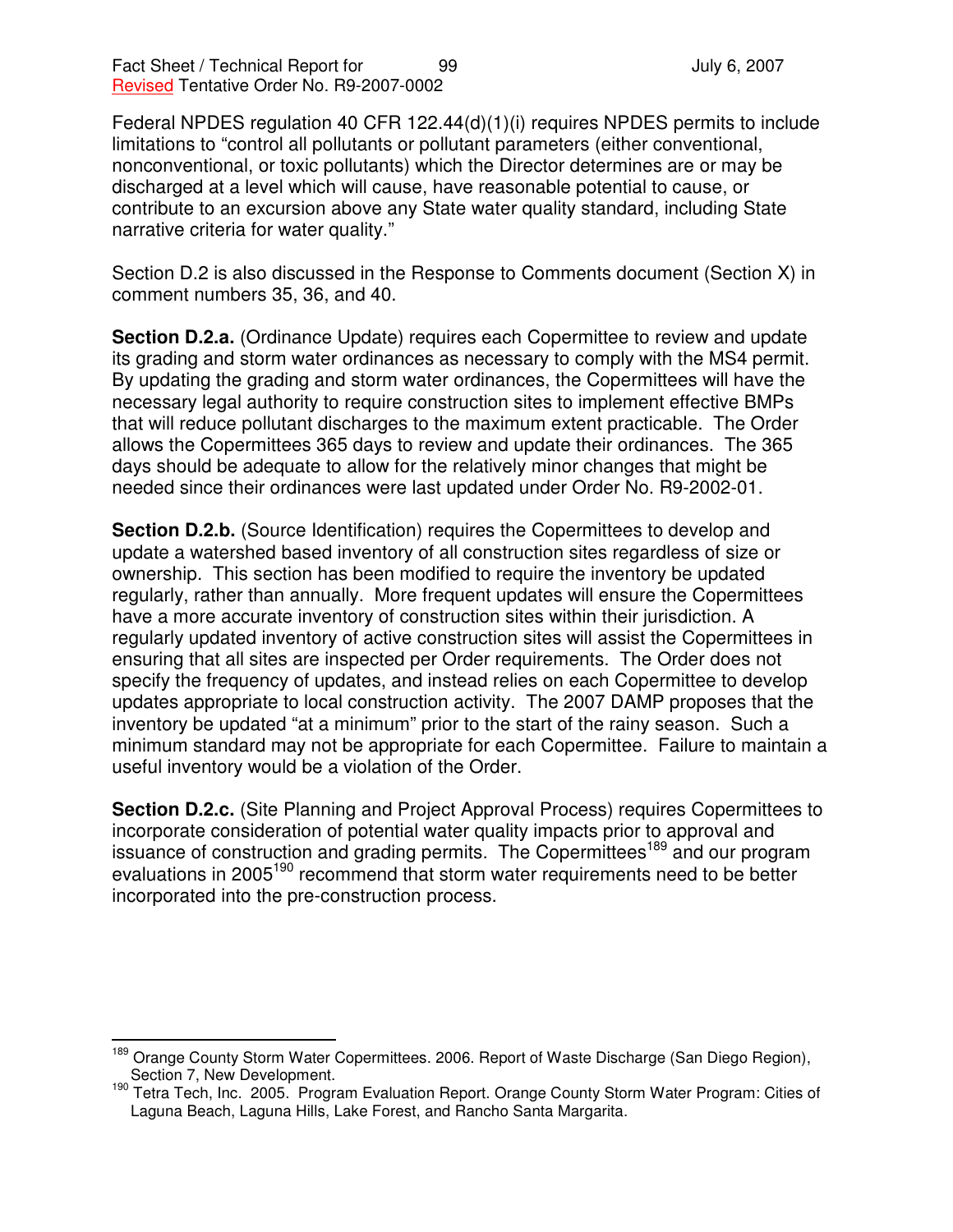This section now requires the Copermittees to review project proponents' storm water management plans for compliance with local regulations, policies, and procedures. USEPA recommends that it is often easier and more effective to incorporate storm water quality controls during the site plan review process or earlier.<sup>191</sup> In the Phase I storm water regulations, USEPA states that a primary control technique is good site planning.<sup>192</sup> USEPA goes on to say that the most efficient controls result when a comprehensive storm water management system is in place.<sup>193</sup> To determine if a construction site is in compliance with construction and grading ordinances and permits, USEPA states that the "MS4 operator should review the site plans submitted by the construction site operator before ground is broken."<sup>194</sup> Site plan review aids in compliance and enforcement efforts since it alerts the "MS4 operator early in the process to the planned use or non-use of proper BMPs and provides a way to track new construction activities."<sup>195</sup> During audits of Orange County Copermittee storm water programs, it was found that site plan and SWPPP review were inadequate and inconsistent. 196

Section D.2.c is also discussed in the Response to Comments document (Section X) in comment numbers 37 and 38.

**Section D.2.d.** (BMP Implementation) includes modifications to the requirements for each Copermittee to designate and ensure implementation of a set of minimum BMPs at construction sites. These modifications are based on Regional Board findings and experience during implementation of Order No. R9-2002-01.

Unlike Order No. R9-2002-01, this Order does not require the Copermittee to designate a set of minimum BMPs for high, medium, and low threat to water quality construction sites. This change was made in recognition of most Copermittees' application of one consistent set of BMPs throughout their jurisdictions. The Copermittees also desire to move toward a risk-based approach to BMP requirements.<sup>197</sup> As a result, the Order requires a minimum set of BMPs to be designated for all sites and that enhanced BMPs be designated for sites upstream of 303(d) impairments and ESAs.

<sup>191</sup> USEPA, 1992. Guidance 833-8-92-002. Section 6.3.2.1.

<sup>&</sup>lt;sup>192</sup> Federal Register / Vol. 55, No. 222 / Friday, November 16, 1990 / Rules and Regulations. P. 48034.  $193$  Ibid.

<sup>194</sup> USEPA, 2000. Guidance 833-R-00-002. Section 4.6.2.4, P. 4-30.

<sup>195</sup> Ibid., P. 4-31.

<sup>&</sup>lt;sup>196</sup> Tetra Tech, Inc. 2005. Program Evaluation Report. Orange County Storm Water Program: Cities of Laguna Beach, Laguna Hills, Lake Forest, and Rancho Santa Margarita.

<sup>197</sup> Orange County Storm Water Copermittees. 2006. Report of Waste Discharge (San Diego Region), Section 8, Construction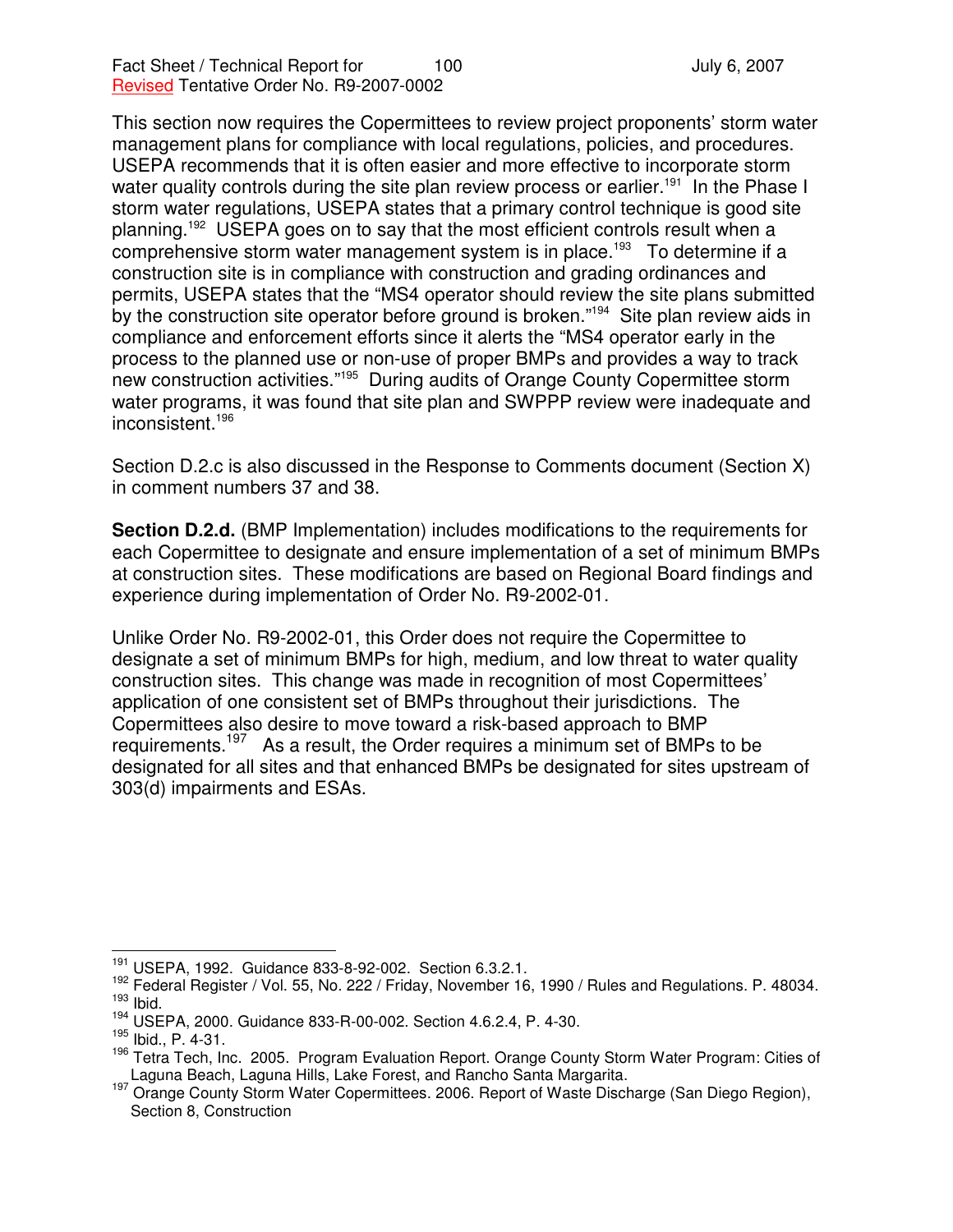The Order's requirements for seasonal restrictions on grading have also been changed. Seasonal restrictions on grading for storm water are difficult to implement due to the conflict between seasonal grading restrictions and endangered birds' breeding seasons; therefore the seasonal grading restrictions have not been included with the other BMPs in the Order. Found in southern California, the Least Bell's Vireo and the Coastal California Gnatcatcher are listed as federally endangered and threatened, respectively.<sup>198</sup> Permits issued by the California Department of Fish and Game (CDFG) restrict grading during these birds' breeding seasons, which is from April 10 to August 31 for the Least Bell's Vireo<sup>199</sup> and from February 15 to August 31 for the Coastal California Gnatcatcher.<sup>200</sup> Ideally storm water restrictions on grading would be during the wet season from October 1 through April 30.<sup>201</sup> Combined, these restrictions would limit construction grading to be during the month of September, which is infeasible. Section D.2.d of the Order still requires project proponents to minimize grading during the wet season and coincide grading with seasonal dry weather periods to the extent feasible.

Section D.2.d is also discussed in the Response to Comments document (Section X) in comment number 39.

**Section D.2.e.** (Inspections) establishes criteria for inspections based on risk factors including size, season, and location of the construction site. Modifications have been made to requirements of Order No. R9-2002-01 based on the experience of the Copermittees and Regional Board construction programs.

The Order requires sites in active grading during the wet season that are over 30 acres be inspected every two weeks, rather than sites over 50 acres being inspected weekly. In south Orange County approximately 15% (34 sites) of construction sites over one acre are larger than 30 acres, whereas about 9% (21 sites) of sites are over 50 acres.<sup>202</sup> This may result in a net decrease of inspections of large sites, although more sites will be covered. The reduction in inspection frequency for sites greater than 50 acres is justified because the sites have generally improved their erosion and sediment control measures since adoption of Order No. R9-2002-01. Biweekly inspections of these sites in the future should be sufficient to ensure compliance with local regulations.

<sup>&</sup>lt;sup>198</sup> State of California, Department of Fish and Game, 2005. State and Federally Listed Endangered and Threatened Animals of California.

<sup>199</sup> United States Department of the Interior, Fish and Wildlife Service, 2001. Least Bell's Vireo Survey Guidelines.

<sup>&</sup>lt;sup>200</sup> United States Department of the Interior, Fish and Wildlife Service, 1997. Coastal California Gnatcatcher (*Polioptila californica californica)* Presence/Absence Survey Guidelines.

<sup>201</sup> Regional Board, 2001. Order No. 2001-01, San Diego County MS4 Permit. Directive F.2.g.(2).

<sup>&</sup>lt;sup>202</sup> Based on the State Board's database of sites covered by the Construction Storm Water General NPDES Permit, Order No. 99-08-DWQ. That general permit requires sites disturbing over one acre to file for coverage, so it provides a good basis for assessment.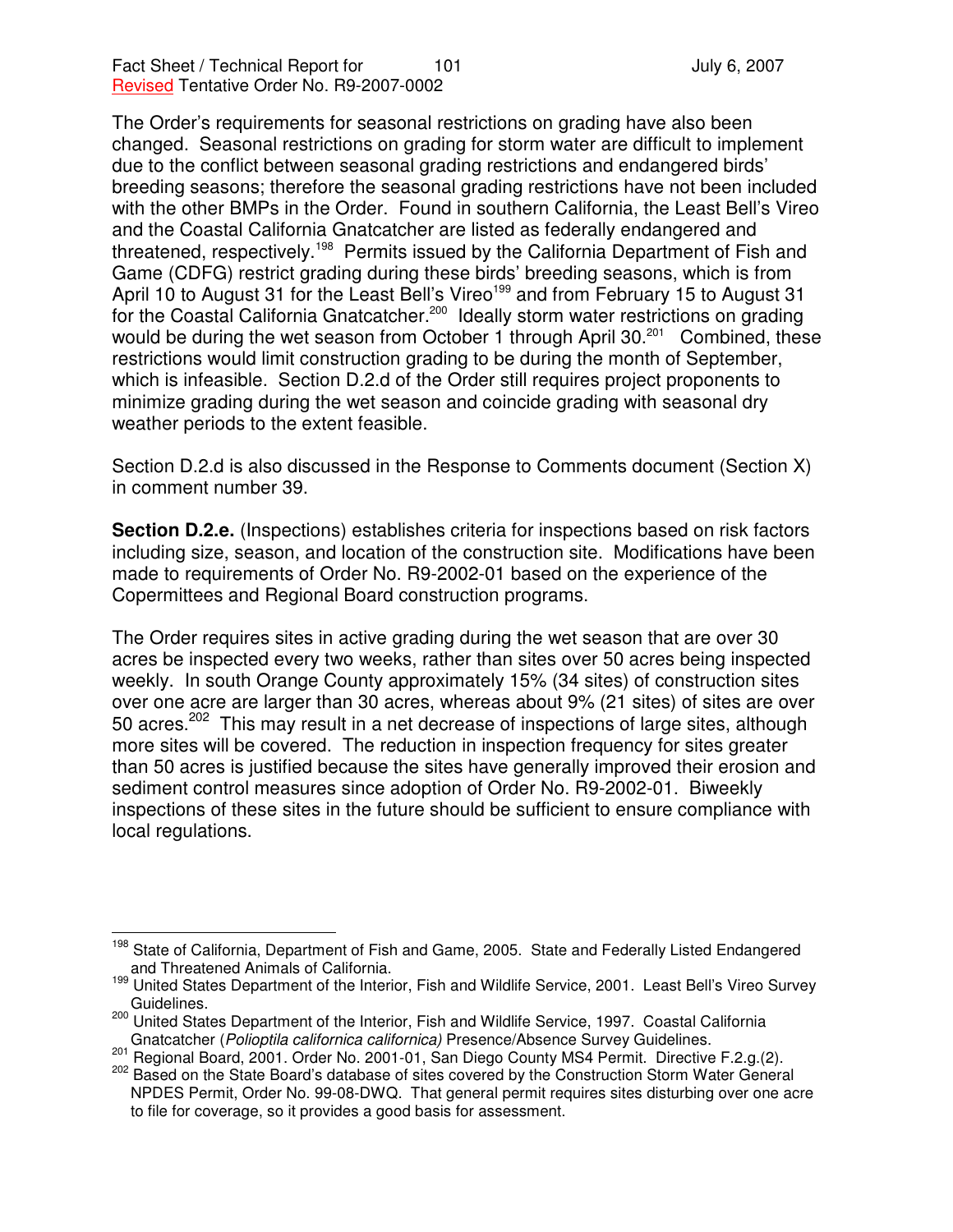The Order lowers the size of construction sites adjacent to or discharging directly to ESAs that receive scrutiny. Order No. R9-2002-01 requires such sites five acres and more to be inspected weekly during the wet season. This Order requires such sites one acre and above to be inspected every two weeks during the wet season and once during August or September. The lower size threshold is consistent with Phase II storm water permits.

The Order omits Order No. R9-2002-01's provision allowing a Copermittee to decrease the inspection frequency for high priority sites if the Copermittee certifies in writing to the Regional Board that they have recorded the site's Waste Discharge Identification Number, reviewed the site's Storm Water Pollution Prevention Plan (SWPPP), assured the site's SWPPP is in compliance, and assured the SWPPP is properly implemented at the site. Under Order No. R9-2002-01, the Regional Board never received from any of the Copermittees a certification to decrease the inspection frequency at high priority sites. Since the certification process was never used, the language has been deleted from the Order.

This section also requires the Copermittees to track the number of inspections for each inventoried construction site. This requirement has been added to ensure that the Copermittees can demonstrate that construction sites are inspected at the minimum frequencies.

D.3 Existing Development

### **D.3.a. Municipal**

The following legal authority applies to section D.3.a:

**Broad Legal Authority**: CWA sections 402(p)(3)(B)(ii-iii), CWC section 13377, and Federal NPDES regulations 40 CFR 122.26(d)(2)(i)(B, C, E, and F) and 40 CFR 122.26(d)(2)(iv).

**Specific Legal Authority**: Federal NPDES regulation 40 CFR 122.26(d)(2)(iv)(A)(1) provides that the proposed management program include "A description of maintenance activities and a maintenance schedule for structural controls to reduce pollutants (including floatables) in discharges from municipal separate storm sewers."

Federal NPDES regulation 40 CFR 122.26(d)(2)(iv)(A)(3) provides that the proposed management program include "A description for operating and maintaining public streets, roads and highways and procedures for reducing the impact on receiving waters of discharges from municipal storm sewer systems, including pollutants discharged as a result of de-icing activities."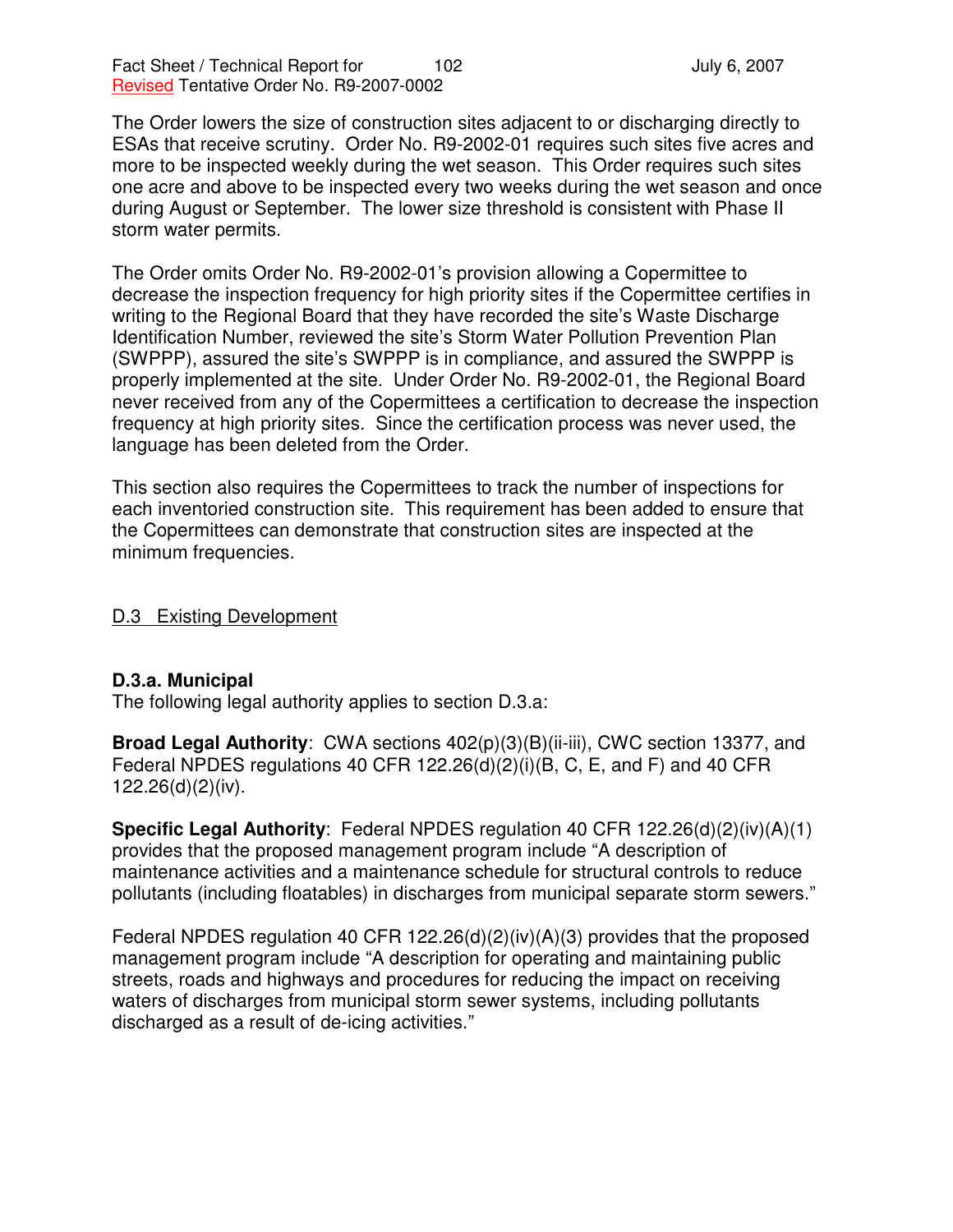Federal NPDES regulation 40 CFR 122.26(d)(2)(iv)(A)(4) provides that the proposed management program include "A description of procedures to assure that flood management projects assess the impacts on the water quality of receiving water bodies and that existing structural flood control devices have been evaluated to determine if retrofitting the device to provide additional pollutant removal from storm water is feasible."

Federal NPDES regulation 40 CFR 122.26(d)(2)(iv)(A)(5) provides that the proposed management program include "A description of a program to monitor pollutants in runoff from operating or closed municipal landfills or other treatment, storage or disposal facilities for municipal waste, which shall identify priorities and procedures for inspections and establishing and implementing control measures for such discharges."

Federal NPDES regulation 40 CFR 122.26(d)(2)(iv)(A)(6) provides that the proposed management program include "A description of a program to reduce to the maximum extent practicable, pollutants in discharges from municipal separate storm sewers associated with the application of pesticides, herbicides, and fertilizer which will include, as appropriate, controls such as educational activities, permits, certifications, and other measures for commercial applicators and distributors, and controls for application in public right-of-ways and at municipal facilities."

Federal NPDES regulation 40 CFR 122.44(d)(1)(i) requires NPDES permits to include limitations to "control all pollutants or pollutant parameters (either conventional, nonconventional, or toxic pollutants) which the Director determines are or may be discharged at a level which will cause, have reasonable potential to cause, or contribute to an excursion above any State water quality standard, including State narrative criteria for water quality."

Section D.3 is also discussed in the Response to Comments document (Section X) in comment numbers 10 and 41.

**Section D.3.a.2.** (General BMP Implementation) requires the Copermittees to designate minimum BMPs for general municipal areas and activities, regardless of their threat to water quality. The requirement that different types of BMPs be designated for different threats to water quality categories of municipal areas and activities has been removed from the Order. This was done to help simplify and clarify the Order's requirements. BMPs required to be implemented at a site can now be based on the sources or activities present at the site. This is closer to the approach taken by the Copermittees in their JURMPs. Threat to water quality is used to determine inspection frequencies in section D.3.a.(7).

**Section D.3.a.3, D.3.a.4, and D.3.a.5.** (Specific BMP Implementation Categories) establishes requirements for specific categories of activities and areas. These are selected based on the CWA and findings of the Permittees in annual reports and ROWD that identify these activities as warranting special attention.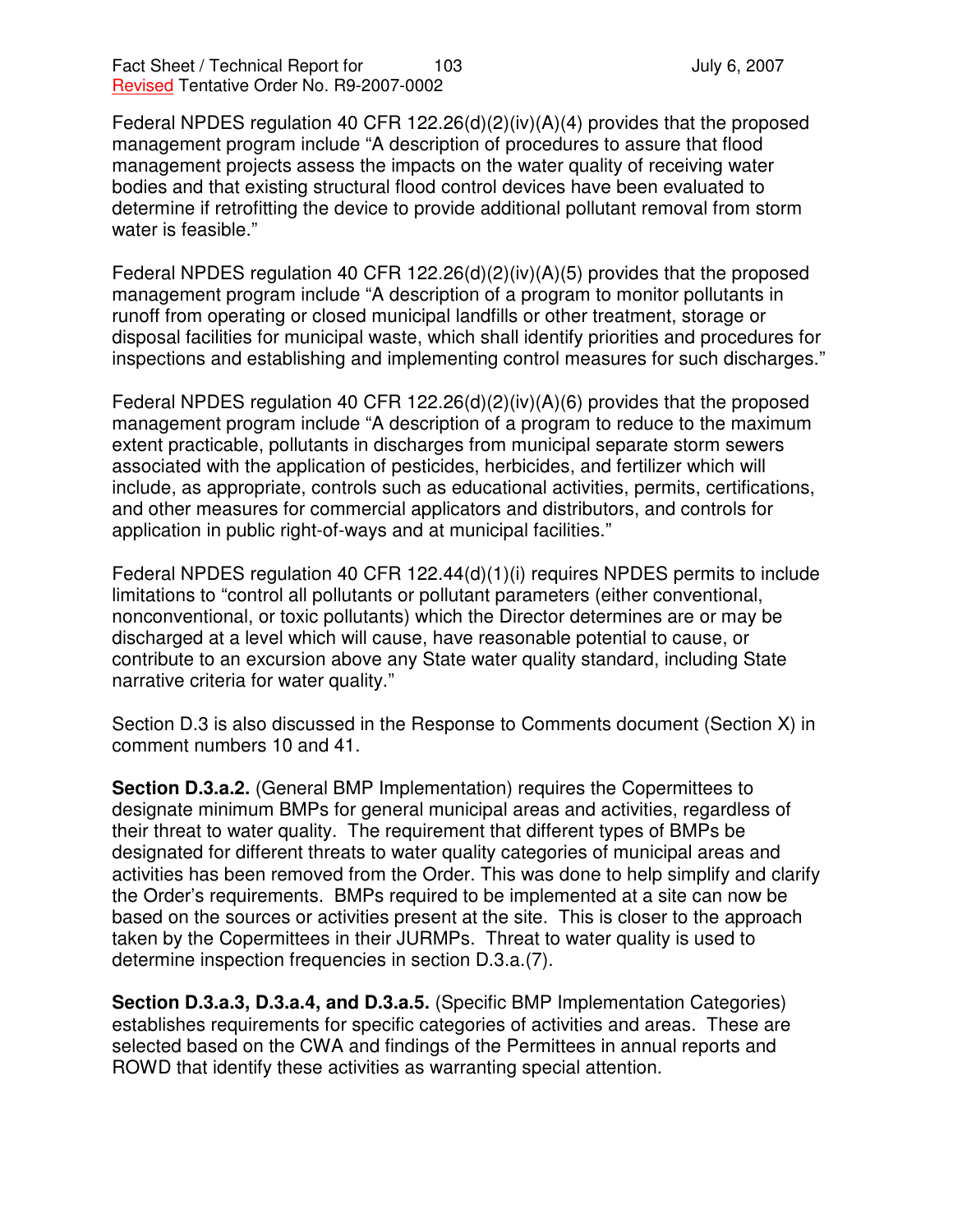Pesticides, Herbicides, and Fertilizers. 40 CFR 122.26(d)(2)(iv)(A)(6) requires a description of a program for pesticides, herbicides, and fertilizers. In addition, water quality data demonstrates widespread presence of such pollutants in receiving waters and MS4 discharges. In response to similar requirements of Order No. R9-2002-01, the Copermittees have developed a specific model Integrated Pest Management, Pesticides, and Fertilizer guidelines.

Flood Control Structures. In order to more closely meet the intent of the federal regulations and guidance, the requirement has been modified. 40 CFR 122.26(d)(2)(iv)(A)(4) requires "A description of procedures to assure that flood management projects assess the impacts on the water quality of receiving water bodies and that existing structural flood control devices have been evaluated to determine if retrofitting the device to provide additional pollutant removal from storm water is feasible." Retrofitting flood control devices can reduce pollutants and improve water quality. Copermittees have conducted many flood control retrofit projects, many of which have been partially funded with State grant awards.

USEPA expands on the federal provision with the following information: "Storm water management devices and structures that focus solely on water quantity are usually not designed to remove pollutants, and may sometimes harm aquatic habitat and aesthetic values" (1992). As flood control structures and other elements of the MS4 age and retrofitting becomes necessary, opportunities for water quality improvements arise.

Conveyance systems which take water quality consideration into account (such as grassed swales, vegetated detention ponds, etc.) can often cost less to construct than traditional concrete systems. Evaluation of the applicability of such systems during retrofitting must occur to ensure that pollutants in urban runoff are reduced to the maximum extent practicable. USEPA supports utilizing BMPs for pollution reduction in flood management projects, stating that "The proposed management program must demonstrate that flood management projects take into account the effects on the water quality of receiving water bodies. […] Opportunities for pollutant reduction should be considered". 203

<sup>&</sup>lt;sup>203</sup> USEPA, 1992. Guidance Manual for the Preparation of Part II of the NPDES Permit Applications for Discharges from Municipal Separate Storm Sewer Systems. Washington D.C. EPA/833-B-92-002.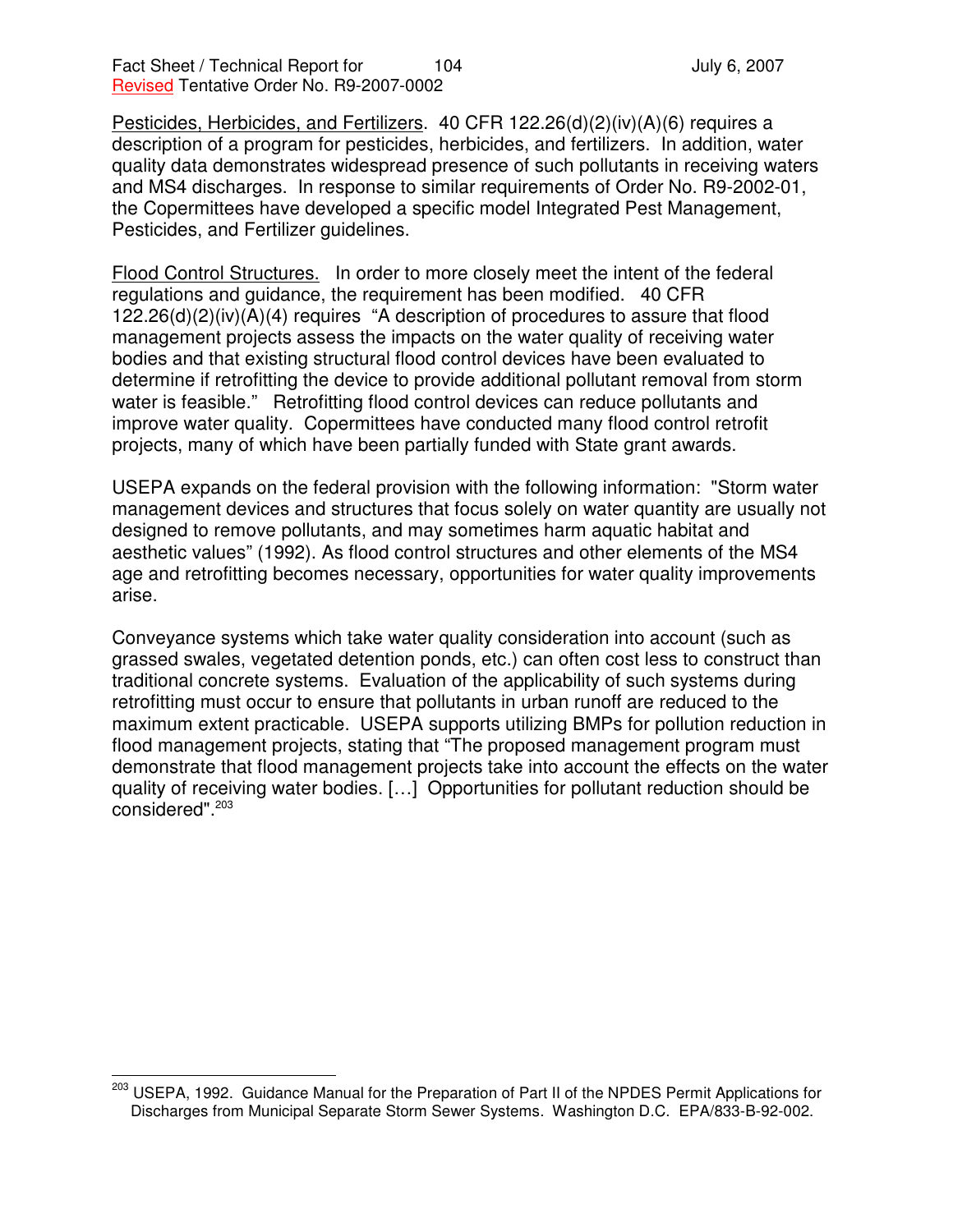Existing Copermittee projects include two types of retrofits. The first type involves adding an engineered device to an existing structure in order to treat or divert urban runoff. Examples include catch basin inlet filters/screens, ultraviolet disinfection facilities, hydrodynamic separators, and diversions to the sanitary sewer. The second type involves re-installing pervious or natural treatment features to facilities. Examples include removing concrete portions of conveyances to create pervious conveyances; and creating treatment wetlands within flood detention facilities. The later type of retrofit is preferred by the Regional Board. They are likely more sustainable over the long-term because they may require less rigorous operation and maintenance than the former. They may also provide the additional benefit of providing significant or incidental opportunities for beneficial uses (e.g., recreation, wildlife, water supply).<sup>204,205</sup>

Sweeping of Municipal Areas. Sweeping municipal areas would likely be done in the absence of the Order. However, in certain cases it is an important component of a jurisdictional urban runoff management program. The Order contains requirements to ensure that the use of street sweeping is optimized for urban runoff applications if it is to be used and reported as a BMP. The criteria in the Order are taken from industry guidance as reported by the Permittees in the Aliso Creek watershed.<sup>206</sup>

Sections D.3.a.4 and D.3.a.5 are also discussed in the Response to Comments document (Section X) in comment numbers 42 and 43.

**Section D.3.a.(6).** (Operation and Maintenance of MS4 and Structural Controls) requires the Copermittees to inspect and remove waste from their MS4s prior to the rainy season.

Maintenance is critical to the successful implementation of every urban runoff management program. USEPA finds that "Lack of maintenance often limits the effectiveness of storm water structural controls such as detention/retention basins and infiltration devices. […] The proposed program should provide for maintenance logs and identify specific maintenance activities for each class of control, such as removing sediment from retention ponds every five years, cleaning catch basins annually, and removing litter from channels twice a year.

<sup>&</sup>lt;sup>204</sup> Burton, Carmen et al. 2005. Assessing Water Source and Channel Type as Factors Affecting Benthic Macroinvertebrate and Periphyton Assemblages in the Highly Urbanized Santa Ana River Basin, California. American Fisheries Society Symposium. Vol.47 pp.239-262.

<sup>&</sup>lt;sup>205</sup> Stromberg, Juliet C. 2001. Restoration of Riparian Vegetation in the South-Western United States: the importance of flow regimes and fluvial dynamism. Journal of Arid Environments. Vol49, pp.17-34.

<sup>&</sup>lt;sup>206</sup> See 20<sup>th</sup> and 21<sup>st</sup> quarterly reports for the Aliso Creek watershed bacteria investigation, prepared by the Orange County Copermittees within the Aliso Creek watershed.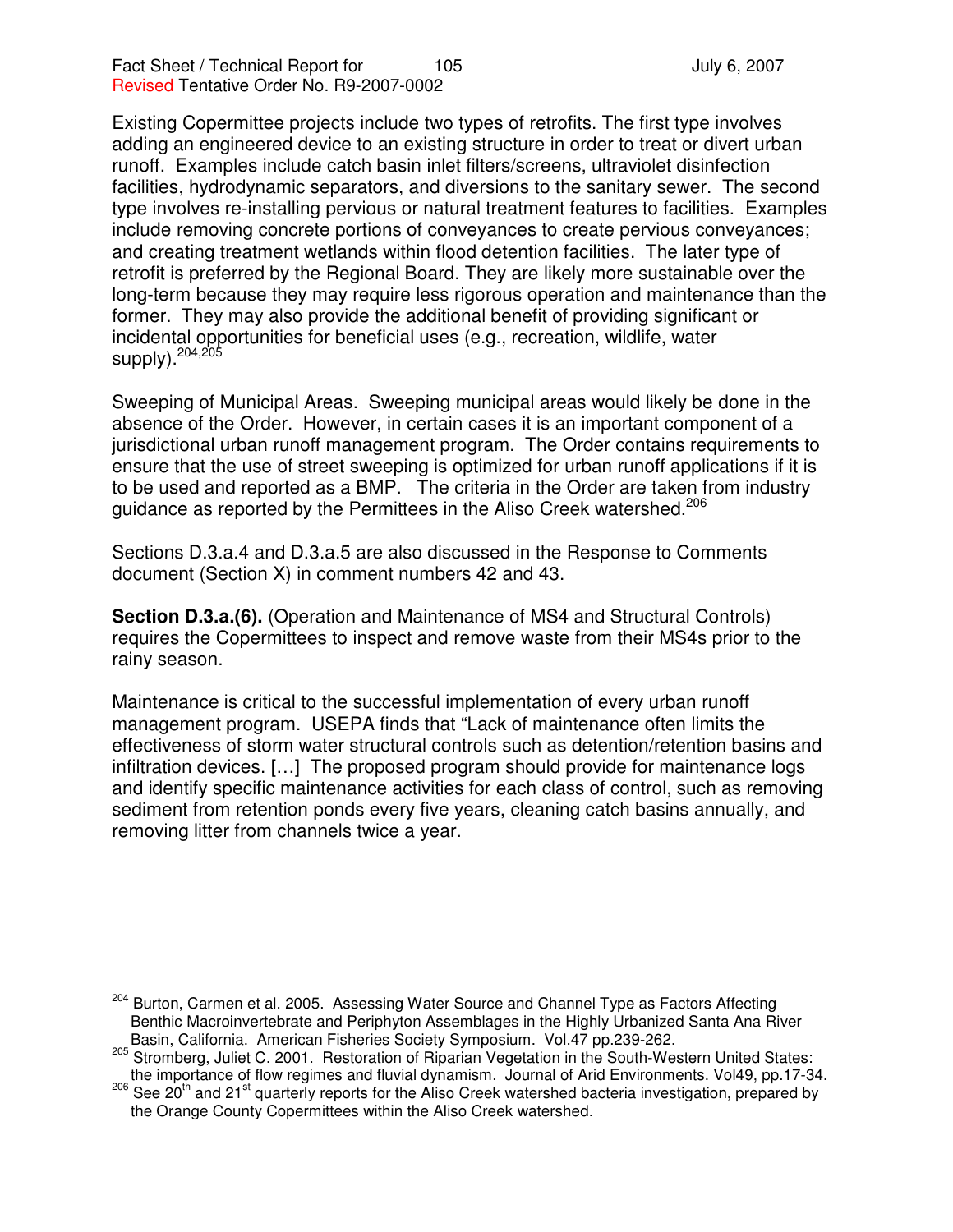If maintenance activities are scheduled infrequently, inspections must be scheduled to ensure that the control is operating adequately. In cases where scheduled maintenance is not appropriate, maintenance should be based on inspections of the control structure or frequency of storm events. If maintenance depends on the results of inspections or if it occurs infrequently, the applicant must provide an inspection schedule. The applicant should also identify the municipal department(s) responsible for the maintenance program". <sup>207</sup> The MS4 maintenance requirements are based on the above USEPA recommendations. This maintenance will help ensure that structural controls are in adequate condition to be effective year round but especially at the beginning of and throughout the rainy season.

Two requirements have been added to the Order that were not within Order No. 2002-01. Subsection (3) allows a decreased inspection frequency for facilities that are routinely clean, and Subsection (4) requires trash to be removed from channels in a timely manner. Typically, Copermittees have reported annual or semi-annual creek cleanups as significant BMPs. The large volumes of trash reported to be removed during these events demonstrates the significant amount of trash that accumulates in the channels. In addition, urban runoff is a leading contributor to the accumulation of trash and debris along the beaches of Orange County.<sup>208</sup> In order to reduce the effect of the trash, the Order requires that trash be removed more frequently.

**Section D.3.a.(7).** (Limit Sewage Infiltration) requires the Copermittees to implement controls and measures to limit infiltration of seepage from municipal sanitary sewers to MS4s through thorough, routine preventive maintenance of the MS4. This requirement is in Order No. R9-2002-01 in the section on Illicit Discharge Detection and Elimination (section F.5.i).

Section D.3.a.7 is also discussed in the Response to Comments document (Section X) in comment number 44.

**Sections D.3.a.(8) and D.3.a.(9).** (Inspections and Enforcement) establishes a minimum set of municipal areas and activities for oversight and inspection by the Copermittees and requires that Copermittees properly enforce urban runoff requirements at municipal areas and activities.

<sup>&</sup>lt;sup>207</sup> USEPA, 1992. Guidance Manual for the Preparation of Part II of the NPDES Permit Applications for Discharges from Municipal Separate Storm Sewer Systems. Washington D.C. EPA/833-B-92-002.

<sup>208</sup> Moore, S.L., D. Gregorio, M. Carreon, S B. Weisberg, and M. K. Leecaster. 2001. *Composition and distribution of beach debris in Orange County, California*. Marine Pollution Bulletin 42(3): 241-245..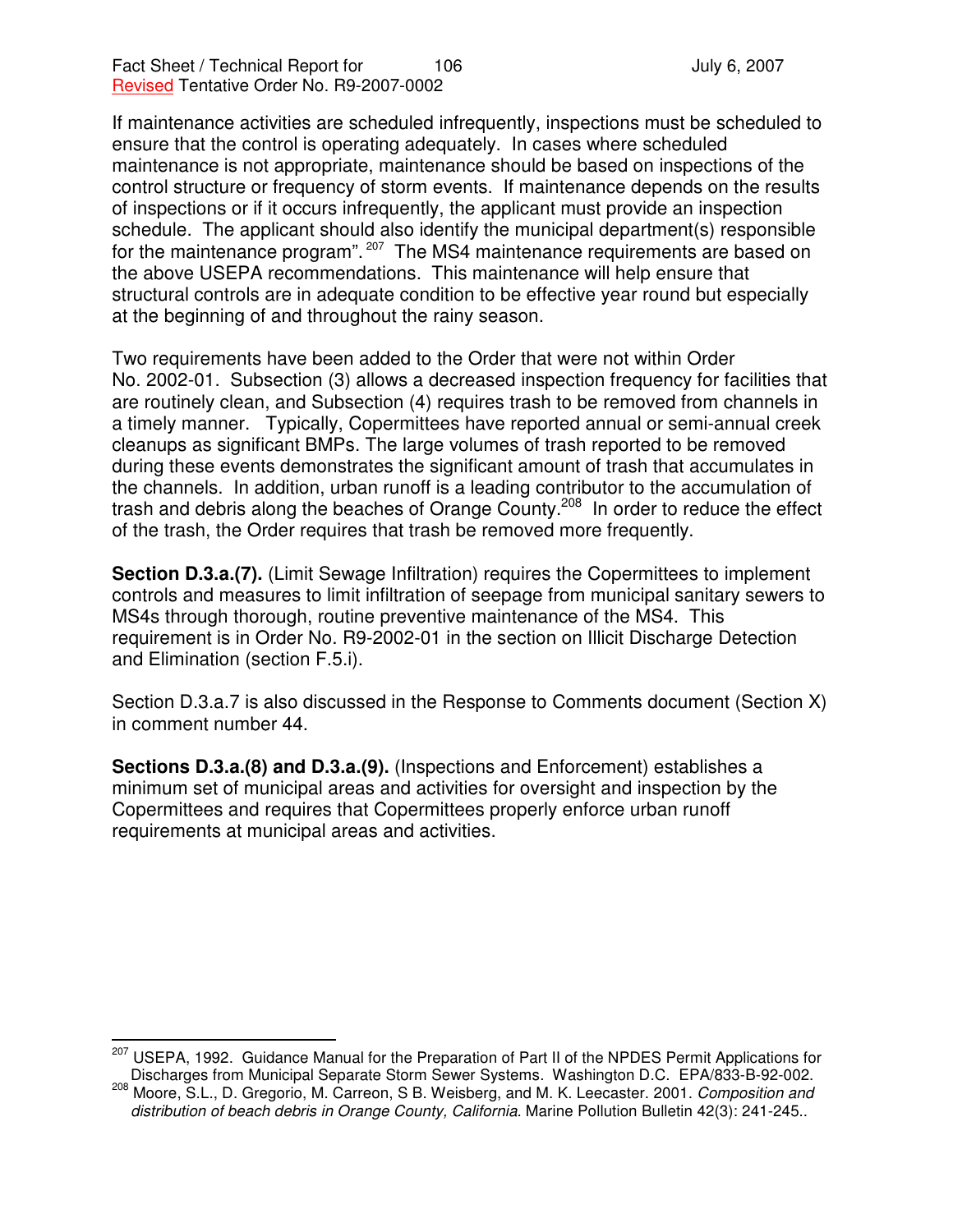### **D.3.b. Industrial and Commercial**

The following legal authority applies to section D.3.b:

**Broad Legal Authority**: CWA sections 402(p)(3)(B)(ii-iii), CWC section 13377, and Federal NPDES regulations 40 CFR 122.26(d)(2)(i)(B, C, E, and F) and 40 CFR 122.26(d)(2)(iv).

**Specific Legal Authority**: Federal NPDES regulation 40 CFR 122.26(d)(2)(iv)(C) provides that the proposed management program include "A description of a program to monitor and control pollutants in storm water discharges to municipal systems from municipal landfills, hazardous waste treatment, disposal and recovery facilities, industrial facilities that are subject to section 313 of title III of the Superfund Amendments and Reauthorization Act of 1986 (SARA), and industrial facilities that the municipal permit applicant determines are contributing a substantial pollutant loading to the municipal storm sewer system."

Federal NPDES regulation 40 CFR 122.26(d)(2)(iv)(C)(1) provides that the Copermittee must "identify priorities and procedures for inspections and establishing and implementing control measures for such discharges."

Federal NPDES regulation 40 CFR 122.26(d)(2)(iv)(C)(2) provides that the proposed management program shall "Describe a monitoring program for storm water discharges associated with the industrial facilities identified in paragraph (d)(2)(iv)(C) of this section, to be implemented during the term of the permit, including the submission of quantitative data on the following constituents: any pollutants limited in effluent guidelines subcategories, where applicable; any pollutant listed in an existing NPDES permit for a facility; oil and grease, COD, pH, BOD5 , TSS, total phosphorus, total Kjeldhal nitrogen, nitrate plus nitrite nitrogen, and any information on discharges required under 40 CFR  $122.21(g)(7)(iii)$  and (iv)."

Federal NPDES regulation 40 CFR 122.26(d)(2)(ii) provides that the Copermittee "Provide an inventory, organized by watershed of the name and address, and a description (such as Standard Industrial Classification [SIC] codes) which best reflects the principal products or services provided by each facility which may discharge, to the municipal separate storm sewer, storm water associated with industrial activity."

Federal NPDES regulation 40 CFR 122.44(d)(1)(i) requires NPDES permits to include limitations to "control all pollutants or pollutant parameters (either conventional, nonconventional, or toxic pollutants) which the Director determines are or may be discharged at a level which will cause, have reasonable potential to cause, or contribute to an excursion above any State water quality standard, including State narrative criteria for water quality."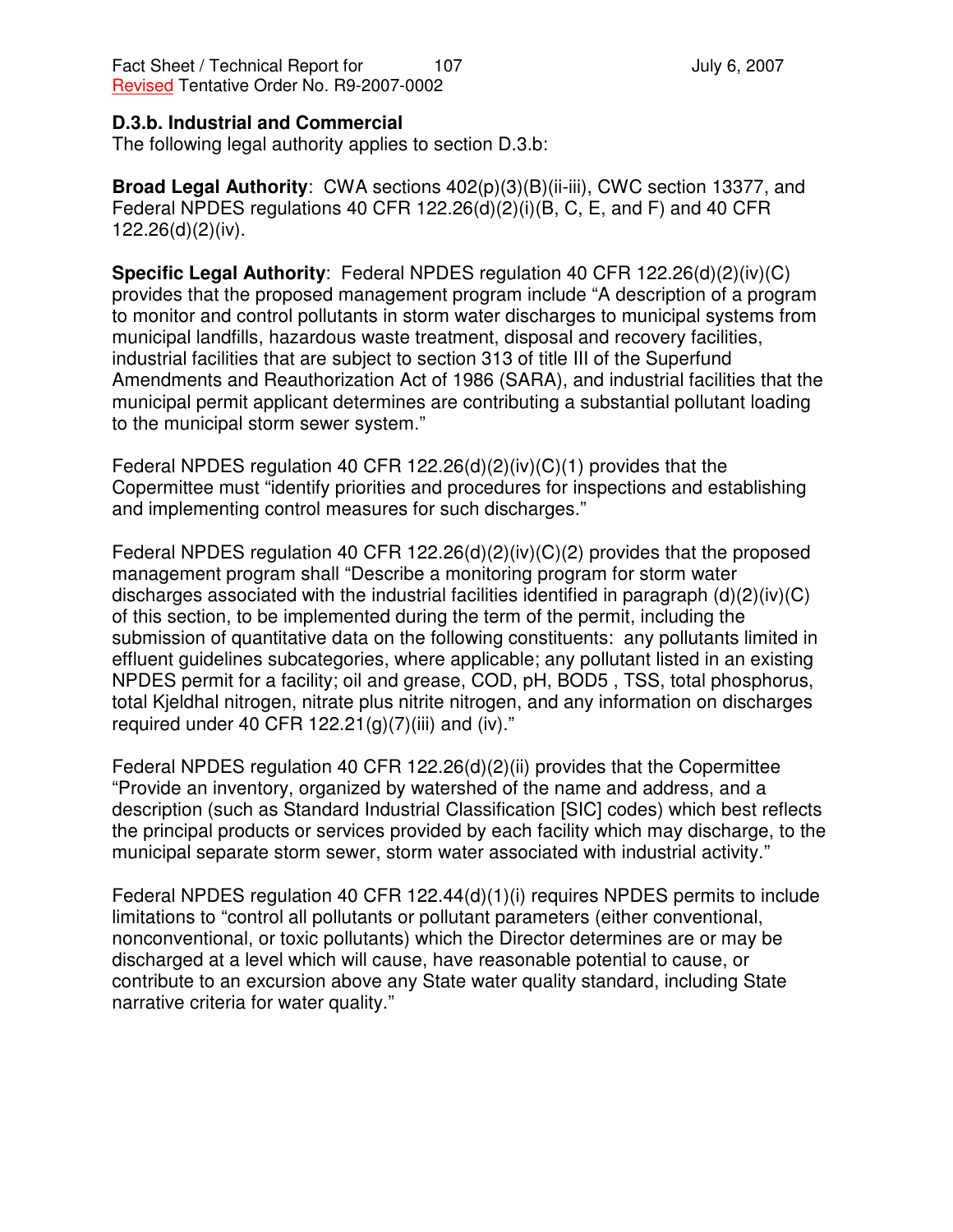Federal NPDES regulation 40 CFR 122.26(d)(2)(i)(A) provides that each Copermittee must demonstrate that it can control "through ordinance, permit, contract, order or similar means, the contribution of pollutants to the municipal storm sewer by storm water discharges associated with industrial activity and the quality of storm water discharged from site of industrial activity."

Federal NPDES regulation 40 CFR 122.26(d)(2)(iv)(A) provides that the Copermittee develop a proposed management program which includes "A description of structural and source control measures to reduce pollutants from runoff from commercial and residential areas that are discharged from the municipal storm sewer system that are to be implemented during the life of the permit, accompanied with an estimate of the expected reduction of pollutant loads and a proposed schedule for implementing such controls."

**Section D.3.b.** (Industrial and Commercial) requires the Copermittees to implement an industrial and commercial program to reduce pollutants in runoff from all industrial and commercial sites/sources. The industrial and commercial sections of Order No. 2002-01 have been combined into one section in this Order. This change will streamline and simplify the Order, without negatively impacting water quality. This change is not unprecedented because industrial and commercial facilities are commonly addressed together. For example, the Southern Riverside County MS4 Permit<sup>209</sup> combined industrial and commercial programs into one section. In addition, in their Annual Reports and ROWD,<sup>210</sup> the Copermittees jointly address industrial and commercial components. USEPA contractor Tetra Tech also evaluated and reported on the industrial and commercial programs jointly during their program evaluations.<sup>211</sup>

**Section D.3.b.(1)(a)** (Source Identification) requires that building material retailers and storage, animal facilities, and power washing services be included in the Copermittees' inventory of commercial sites/sources. These activities have been identified annual MS4 program reports and quarterly Aliso Creek watershed reports as potentially significant sources of pollutants. This is not a significant change because Order No. R9-2002-01 requires that any commercial site or source determined by a Copermittee to contribute a significant pollutant load to the MS4 be added to its inventory of commercial sites. Furthermore, the commercial BMP fact sheets developed by the Copermittees generally address the types of activities occurring at these facilities and practices.

<sup>&</sup>lt;sup>209</sup> Regional Board, 2004. Order No. R9-2004-001; Riverside County MS4 Permit. Section H.2; P. 24.

<sup>210</sup> Orange County Storm Water Copermittees. 2006. Report of Waste Discharge (San Diego Region). Section 9.

<sup>&</sup>lt;sup>211</sup> Tetra Tech, Inc., 2005. Program Evaluation Reports Orange County Storm Water Programs: Cities of Laguna Beach, Laguna Hills, Lake Forest, and Rancho Santa Margarita.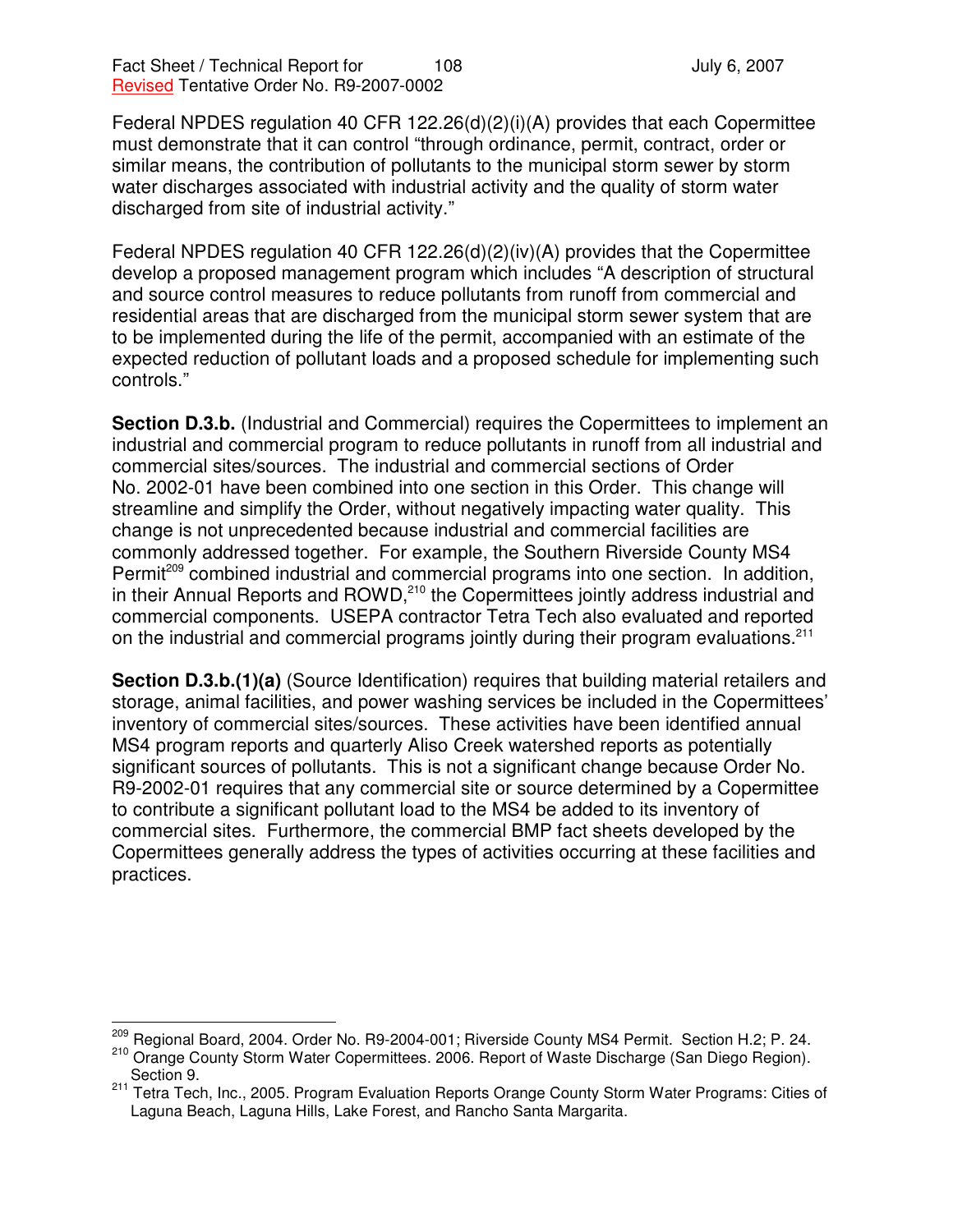The Order has revised requirements for identifying industrial sites/sources. The revised requirements are identical to those found in the Southern Riverside County MS4 permit.<sup>212</sup> USEPA requires the same identification: "Measures to reduce pollutants in storm water discharges to municipal separate storm sewers from municipal landfills, hazardous waste treatment, disposal and recovery facilities, industrial facilities that are subject to section 313 of title III of the Superfund Amendments and Reauthorization Act of 1986 (SARA)."<sup>213</sup> USEPA "also requires the municipal storm sewer permittee to describe a program to address industrial dischargers that are covered under the municipal storm sewer permit."<sup>214</sup> In order to more closely follow USEPA's guidance, this Order also includes operating and closed landfills, and hazardous waste treatment, disposal, storage and recovery facilities.

**Section D.3.b.3.** (Mobile Businesses) requires each Copermittee to develop and implement a program to reduce the discharge of pollutants from mobile businesses to the MEP. Mobile businesses are service industries that travel to the customer to perform the service rather than the customer traveling to the business to receive the service. Examples of mobile businesses are power washing, mobile vehicle washers, carpet cleaners, port-a-potty servicing, pool and fountain cleaning, mobile pet groomers, and landscapers. These mobile services produce waste streams that could potentially impact water quality if appropriate BMPs are not implemented.

Order No. R9-2002-01 also requires BMP implementation for certain mobile businesses (e.g., mobile vehicle washing and mobile carpet cleaning). These requirements of Order No. R9-2007-0002 are not significantly different from the existing requirements. The Order specifies mobile businesses for special attention based on reports from the Copermittees that mobile businesses have been difficult to control with existing programs.

Mobile businesses present a unique difficulty in storm water regulation. Due to the transient nature of the business, the regular, effective practice of unannounced inspections is difficult to implement. Also, tracking these mobile businesses is difficult because they are often not permitted or licensed and their services cross Copermittee jurisdictions. Mobile businesses that operate within a municipality may be based in another municipality or even outside the Region. The Order takes into account the difficulties in regulating mobile businesses.

Because BMPs have been developed already, but communication with mobile businesses may be difficult, the Order provides broad flexibility to the Copermittees for developing a targeted program within the Commercial portion of each JURMP.

Section D.3.b.3 is also discussed in the Response to Comments document (Section X) in comment number 45.

<sup>&</sup>lt;sup>212</sup> Regional Board, 2004. Order No. R9-2004-001; Riverside County MS4 Permit. Section H.2.b)(2); P. 25.

 $^{213}_{22}$  Federal Register / Vol. 55, No. 222 / Friday, November 16, 1990 / Rules and Regulations. P. 48056.  $^{214}$  Ibid.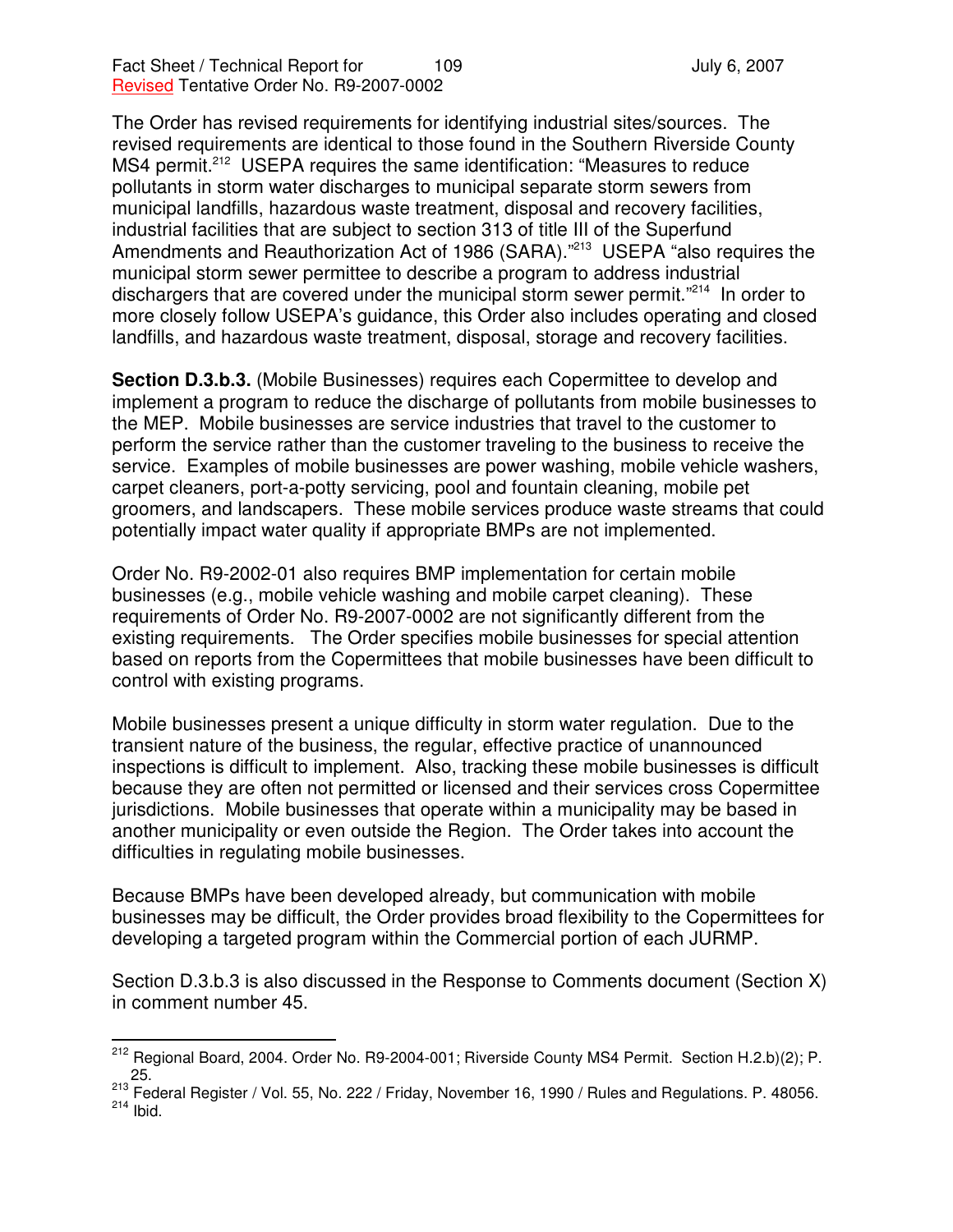**Section D.3.b.4.** (Inspections) includes requirements for inspections of industrial and commercial sites/sources. The Order is similar to the Southern Riverside County MS4 permit<sup>215</sup> in requiring that inspections check for coverage under the General Industrial Permit; assessment of compliance with Copermittee ordinances and permits related to urban runoff; assessment of BMP implementation, maintenance, and effectiveness; visual observations for non-storm water discharges, potential illicit connections, and potential discharge of pollutants in storm water runoff; and education and outreach on storm water pollution prevention. The Order also requires that inspections include review of BMP implementation plans if the site uses or is required to use such a plan, and the review of facility monitoring data if the site monitors its runoff. Order No. 2002-01 did not contain requirements for inspection procedures.

Changes in the Order's requirements for inspection procedures mimic USEPA's guidance: "Site inspections should include (1) an evaluation of the pollution prevention plan and any other pertinent documents, and (2) an onsite visual inspection of the facility to evaluate the potential for discharges of contaminated storm water from the site and to assess the effectiveness of the pollution prevention plan."<sup>216</sup> In 1999, USEPA "recognized visual inspection as a baseline BMP for over 10 years," and "visual inspections are an effective way to identify a variety of problems. Correcting these problems can improve the water quality of the receiving water."<sup>217</sup> Most, if not all, of the Order's procedures are being conducted by the Copermittees that follow the Model Existing Development Program of the DAMP.

With the exception of restaurants, the Order allows Copermittees to establish inspection frequencies, as long as at least 20 percent of the sites are inspected annually. Restaurants are now required to be inspected annually. Inspection frequencies in the Order have been modified from Order No. R9-2002-01. Order No. R9-2002-01 specifies frequencies for inspecting industrial sites based on threat to water quality and requires high priority commercial sites to be inspected as needed. Copermittees have been inspecting industrial sites according to Order No. R9-2002- 01. The Copermittees have been inspecting restaurants annually as part of the County Health Department inspections. For other commercial sites, the Copermittees have been focusing annual activities on certain commercial sectors, such as automobiles, with the goal of inspecting every high priority site at least once during the permit term. This change is not considered significant because it should allow the Copermittees to continue existing programs.

Reports from the Aliso Creek watershed Copermittees demonstrate that as-needed inspections for restaurants means at least annually. Restaurants have been found to present many threats to water quality and standard educational efforts are not effective because restaurants are subject to frequent management changes. For these reasons, the Order requires restaurants to be inspected annually.

<sup>&</sup>lt;sup>215</sup> Regional Board, 2004. Order No. R9-2004-001; Riverside County MS4 Permit. Section H.2.d)(3);

<sup>216</sup> USEPA, 1992. Guidance 833-8-92-002, section 6.3.3.4 "Inspection and Monitoring".

<sup>217</sup> USEPA, 1999. 832-F-99-046, "Storm Water Management Fact Sheet – Visual Inspection".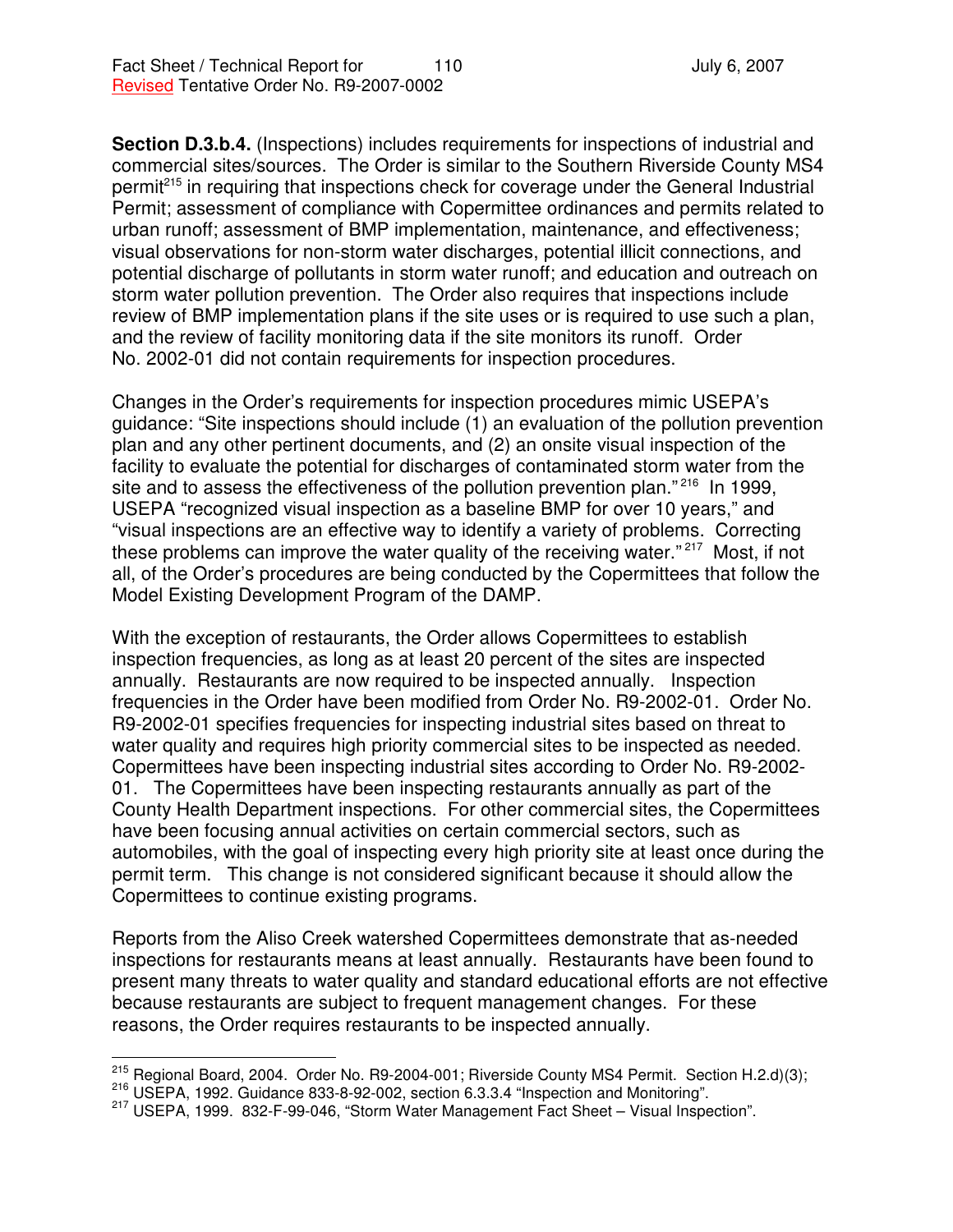Section D.3.b.4 is also discussed in the Response to Comments document (Section X) in comment number 46.

**Section D.3.b.(6).** (Training and Education) requires training and education measures generally consistent with the existing storm water programs. One distinction is that the Order requires each Copermittee to notify the owner/operator of each inventoried industrial and commercial site/source of the BMP requirements applicable to the site/source. This requirement is necessary to ensure that the owners and operators of commercial sites stay informed of appropriate BMPs. This is especially important because sites may be inspected as little as once every five years.

**Section D.3.c.** (Residential Component) The following legal authority applies to section D.3.c:

**Broad Legal Authority**: CWA sections 402(p)(3)(B)(ii-iii), CWC section 13377, and Federal NPDES regulations 40 CFR 122.26(d)(2)(i)(B, C, E, and F) and 40 CFR 122.26(d)(2)(iv).

**Specific Legal Authority**: Federal NPDES regulation 40 CFR 122.26(d)(2)(iv)(A) provides that the Copermittee develop a proposed management program which includes "A description of structural and source control measures to reduce pollutants from runoff from commercial and residential areas that are discharged from the municipal storm sewer system that are to be implemented during the life of the permit, accompanied with an estimate of the expected reduction of pollutant loads and a proposed schedule for implementing such controls."

Federal NPDES regulation 40 CFR 122.44(d)(1)(i) requires NPDES permits to include limitations to "control all pollutants or pollutant parameters (either conventional, nonconventional, or toxic pollutants) which the Director determines are or may be discharged at a level which will cause, have reasonable potential to cause, or contribute to an excursion above any State water quality standard, including State narrative criteria for water quality."

**Section D.3.c** (Residential Component) moves the common interest areas / homeowners' association component and the requirement for proper management of used oil, toxic materials, and other household hazardous wastes to the residential section of the Order, since these requirements generally apply to residential areas. These changes improve the organization of the Order and have no net effect on its implementation and enforcement. Other requirements for prioritization, BMP implementation, and enforcement are consistent with Order No. R9-2002-01.

Section D.3.c is also discussed in the Response to Comments document (Section X) in comment numbers 10 and 47.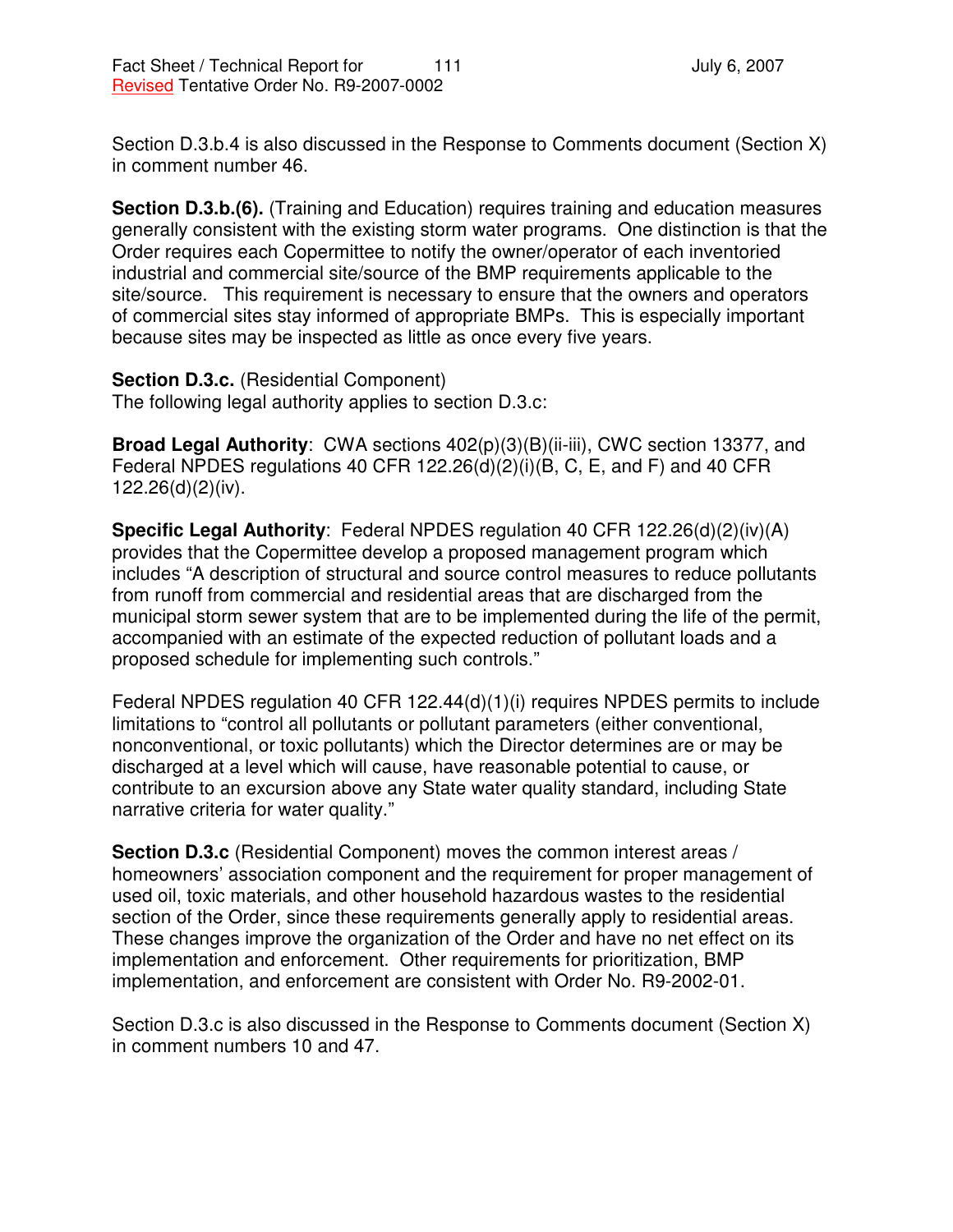### D.4. Illicit Discharge Detection and Elimination

The following legal authority applies to section D.4:

**Broad Legal Authority**: CWA sections 402(p)(3)(B)(ii-iii), CWC section 13377, and Federal NPDES regulations 40 CFR 122.26(d)(2)(i)(B, C, E, and F) and 40 CFR 122.26(d)(2)(iv).

**Specific Legal Authority**: Federal NPDES regulations 40 CFR 122.26(d)(2)(iv)(B) provides that the proposed management program "shall be based on a description of a program, including a schedule, to detect and remove (or require the discharger to the municipal storm sewer to obtain a separate NPDES permit for) illicit discharges and improper disposal into the storm sewer."

Federal NPDES regulation 40 CFR 122.26(d)(2)(iv)(B)(1) provides that the Copermittee include in its proposed management program "a program, including inspections, to implement and enforce an ordinance, orders or similar means to prevent illicit discharges to the municipal storm sewer system."

Federal NPDES regulation 40 CFR 122.26(d)(2)(iv)(B)(2) provides that the Copermittee include in its proposed management program "a description of procedures to conduct on-going field screening activities during the life of the permit, including areas or locations that will be evaluated by such field screens."

Federal NPDES regulation 40 CFR 122.26(d)(2)(iv)(B)(3) provides that the Copermittee include in its proposed management program "procedures to be followed to investigate portions of the separate storm sewer system that, based on the results of the field screen, or other appropriate information, indicate a reasonable potential of containing illicit discharges or other sources of non-storm water."

Federal NPDES regulations 40 CFR 122.26(d)(2)(iv)(B)(4) provides that the Copermittee include in its proposed management program "a description of procedures to prevent, contain, and respond to spills that may discharge into the municipal separate storm sewer."

Federal NPDES regulations 40 CFR 122.26(d)(2)(iv)(B)(5) provides that the Copermittee include in its proposed management program "a description of a program to promote, publicize, and facilitate public reporting of the presence of illicit discharges or water quality impacts associated with discharges from municipal separate storm sewers."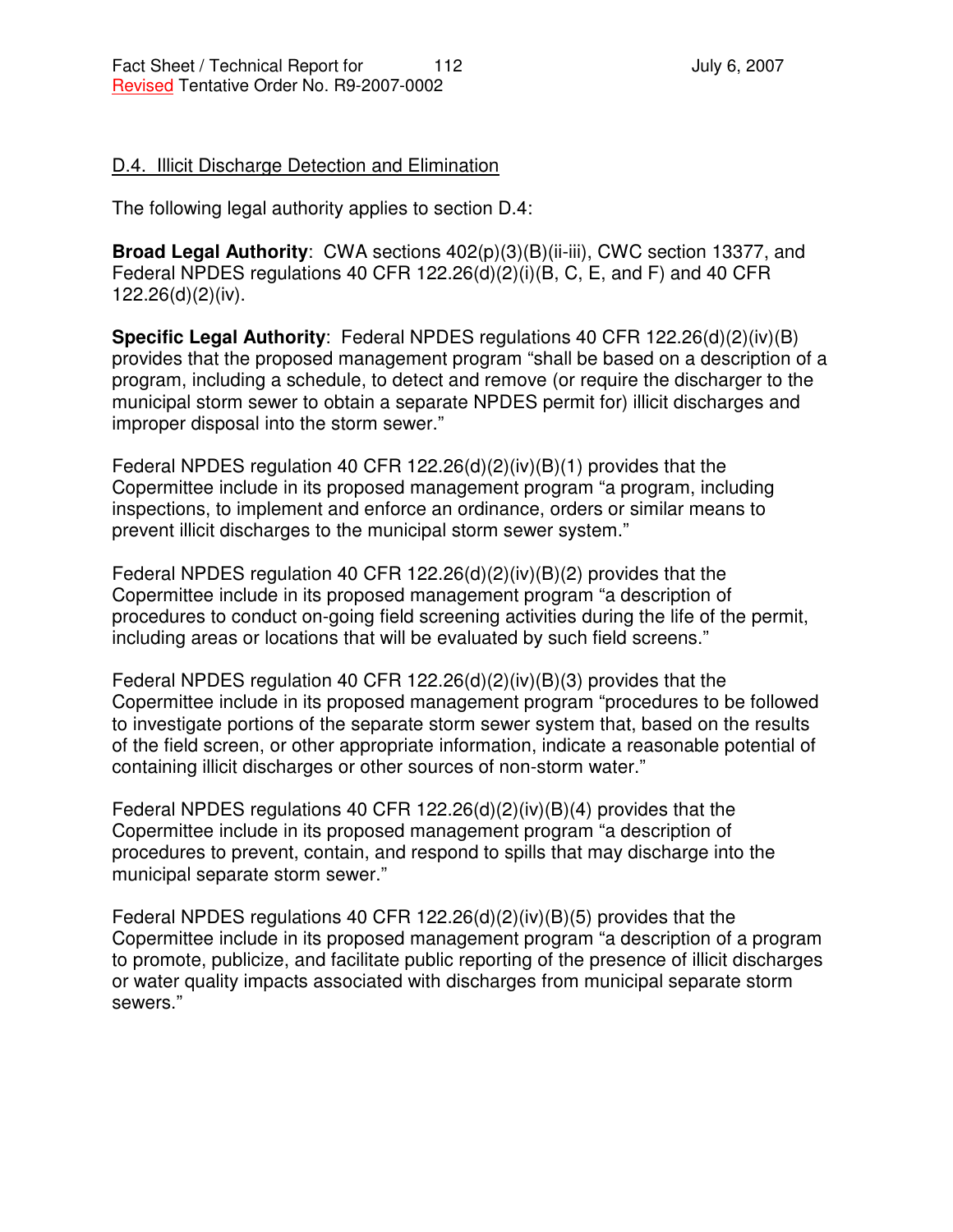Federal NPDES regulations 40 CFR 122.26(d)(2)(iv)(B)(6) provides that the Copermittee include in its proposed management program "a description of educational activities, public information activities, and other appropriate activities to facilitate the proper management and disposal of used oil and toxic materials."

Federal NPDES regulations 40 CFR 122.26(d)(2)(iv)(B)(7) provides that the Copermittee include in its proposed management program "a description of controls to limit infiltration of seepage from municipal sanitary sewers to municipal separate storm sewer systems where necessary."

**Section D.4.a.** (Prevent and Detect Illicit Discharges) requires the Copermittees to implement a program to actively seek and eliminate illicit connections and discharges (IC/ID). Additional wording has been added to this section to clarify and ensure that all appropriate (i.e., field personnel) municipal personnel are utilized in the program to observe and report these illicit discharges and connections.

**Section D.4.e** (Investigations) requires the Copermittees to conduct follow up investigations and inspect portions of the MS4 for illicit discharges and connections, based on dry weather field screening and analytical monitoring results. The section also requires the Copermittees to establish criteria for triggering follow up investigations. Additional language has been added to this section to clarify the minimum level of effort and timeframes for follow up investigations when dry weather action levels are exceeded. Timely investigation and follow up when action levels are exceeded is necessary to identify sources of illicit discharges, especially since many of the discharges are transitory. The requirements for a 48-hour minimum response time when action levels are exceeded and for immediate response to obvious illicit discharges is necessary to ensure timely response by the Copermittees.

The Copermittees currently use action levels to facilitate the determination of when source investigation studies are warranted based on data from the dry-weather monitoring program. One set of criteria is based on regional averages of constituent concentrations that were developed based on randomly selected storm drains. Another set of criteria is based on trends at a particular station. These are reasonable criteria if decision-makers are properly trained. The ability of the local managers to interpret dry-weather monitoring data collected by the County has greatly improved in the last two years, and continued training is required in section D.4.i.

Section D.4.e is also discussed in the Response to Comments document (Section X) in comment number 48.

**Section D.4.h.** (Spill Response) requires each Copermittee to implement measures to prevent and respond to spills into its MS4. These requirements are similar to Order No. R9-2002-01 and based on federal regulations at 40 CFR 122.26(d)(2)(iv)(B)(4). Those federal NPDES regulations clearly require that owners and operators of MS4s have procedures to prevent, contain, and respond to spills that may discharge into the municipal separate storm sewer.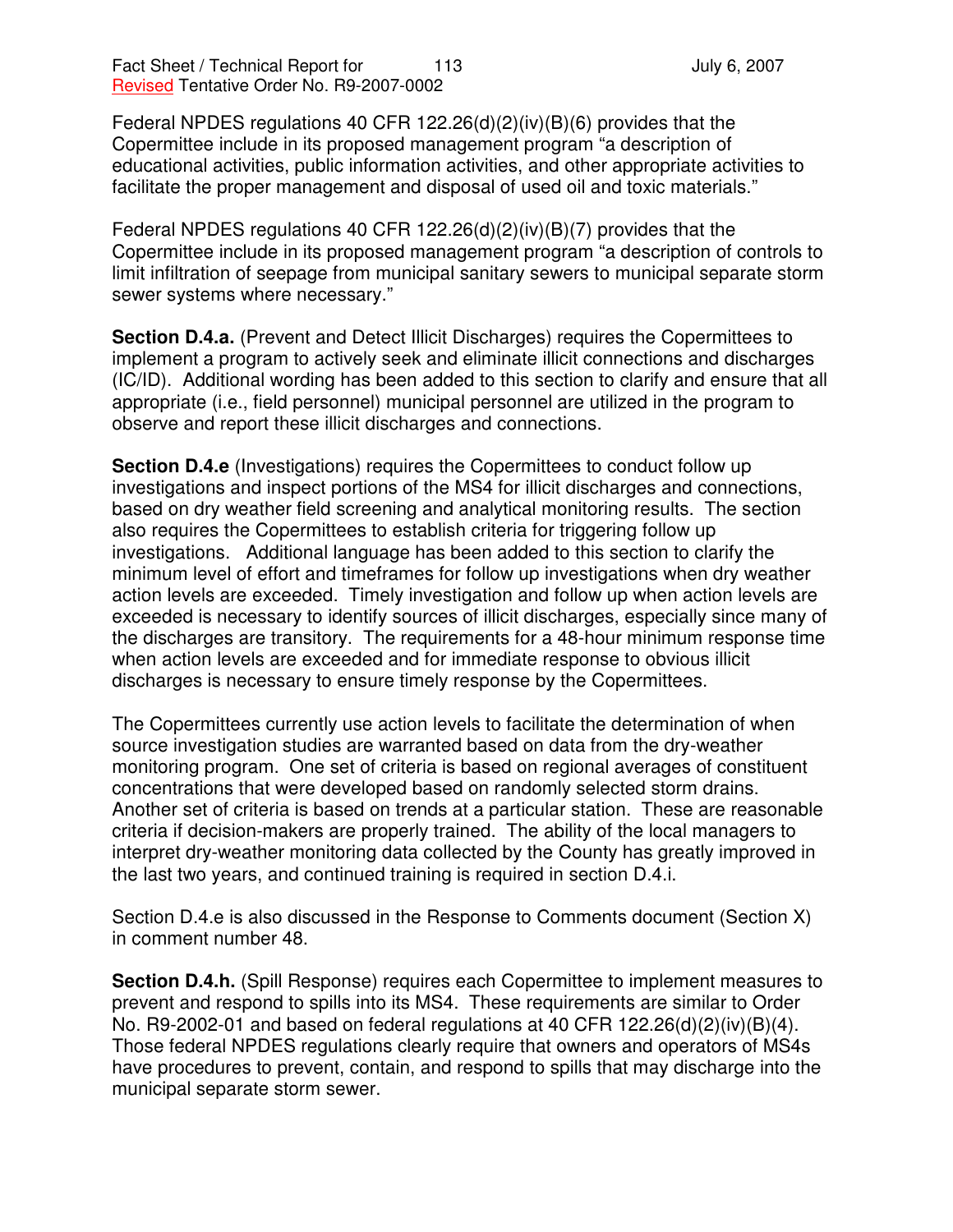This same requirement was adopted by the Regional Board in Order No, 2002-01, but was subsequently stayed by the State Board in Order WQO 2002-0014. The City of Mission Viejo challenged the requirement to prevent and respond to sewage spills on the grounds that since the sanitary sewer systems in the City are operated by three water districts already regulated by a NPDES permit from the Regional Board, this requirement would cause delayed spill responses as the City and agencies try to determine jurisdiction and responsibilities. The State Board found that the costs of this requirement did not constitute harm, but agreed that harm could ensue from potential response delay and confusion. Although the entire permit requirement was stayed, neither the State Board, nor the Petitioner discussed spills other than sewage.

Subsequently, the Copermittees have developed and implemented procedures for spill response and sewage spill response.<sup>218</sup> Only three Permittees (Laguna Beach, San Clemente, and San Juan Capistrano) own or operate their own sewage collection systems, yet all Copermittees implement the programs for spill response. For the Copermittees that do not own or operate sewage systems, the Regional Board expects that they will continue to respond appropriately to reported or identified spills to the MS4 system.

Section D.4.h is also discussed in the Response to Comments document (Section X) in comment number 50.

## **E. Watershed Urban Runoff Management Programs**

The following legal authority applies to section E:

**Broad Legal Authority**: CWA sections 402(p)(3)(B)(ii-iii), CWC section 13377, and Federal NPDES regulations 40 CFR 122.26(d)(2)(i)(B, C, E, and F) and 40 CFR 122.26(d)(2)(iv).

**Specific Legal Authority**: Federal NPDES regulation 40 CFR 122.26(a)(3)(ii) states: "The Director may […] issue distinct permits for appropriate categories of discharges [...] including, but not limited to [...] all discharges within a system that discharge to the same watershed […]"

Federal NPDES regulations 40 CFR 122.26(a)(3)(v) states: "Permits for all or a portion of all discharges from large or medium municipal separate storm sewer systems that are issued on a system-wide, jurisdiction-wide, watershed, or other basis may specify different conditions relating to different discharges covered by the permit, including different management programs for different drainage areas [watersheds] which contribute storm water to the system."

 $^{218}$  Sections 10.2.4 and 10.2.5 in the 2007 DAMP.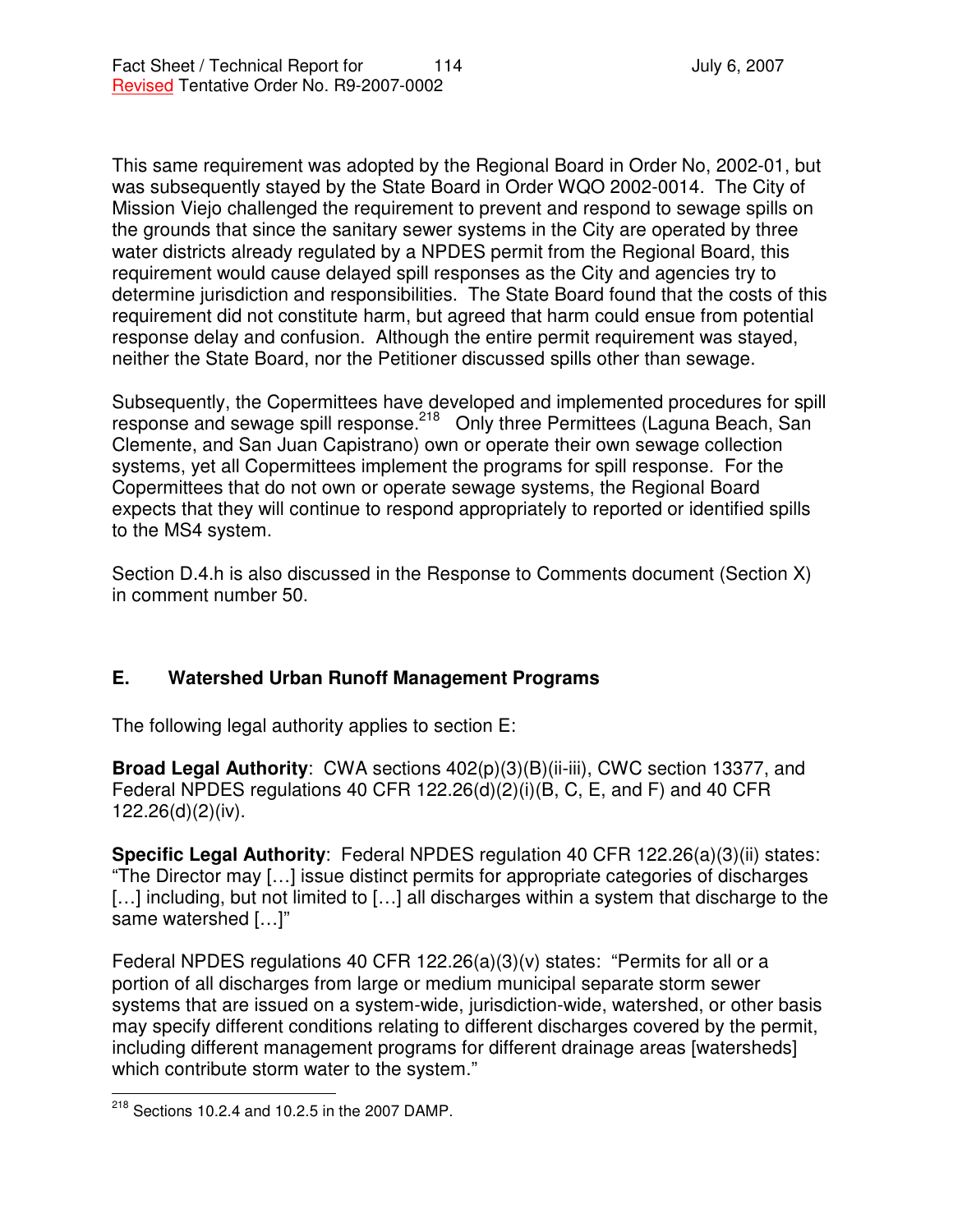Federal NPDES regulation 40 CFR 122.26(a)(5) states: "The Director may issue permits for municipal separate storm sewers that are designated under paragraph (a)91)(v) of this section on a system-wide basis, a jurisdiction-wide basis, watershed basis, or other appropriate basis."

Federal NPDES regulation 40 CFR 122.26(d)(2)(iv) states: "Proposed programs may impose controls on a systemwide basis, a watershed basis, a jurisdiction basis, or on individual outfalls."

**Section E.** (Watershed Urban Runoff Management Programs) requires Copermittees to update and continue implementation of certain watershed urban runoff management programs (WURMPs). The general approach to the watershed program is similar as in Order No. R9-2002-01, with some exceptions. First, the Order requires a minimum number of watershed program activities to occur in each year. Order No. R9-2002-01 allowed the Watershed Copermittees to develop implementation time schedules for activities conducted during the permit term. That approach was useful because the Copermittees needed to develop the background information to support the watershed programs. Now that assessments, prioritization efforts, and collaboration steps have been completed, it is reasonable for the Copermittees to implement activities each year of this permit term.

WURMPs must be implemented for the highest-priority watersheds in the region, Aliso Creek and San Juan Creek, rather than continuing the six watershed management area delineations from Order No. R9-2002-01. Two Copermittees, the Cities of San Clemente and Laguna Beach would not be required to be involved in any watershed urban runoff management program activities.

Though seemingly a significant revision, this will not likely result in any significant decrease in water quality protection. The watersheds eliminated are the coastal streams watersheds, in which the vast majority of each urbanized drainage area lies within the jurisdiction of a single Copermittee. As a result, the potential benefits gained by developing and implementing a WURMP in those watersheds is much less than in the Aliso Creek and San Juan Creek watersheds.

Section E is also discussed in the Response to Comments document (Section X) in comment numbers 51 and 52.

**Section E.1.b.** (Watershed Map) of the Order requires the Copermittees to develop watershed maps. The section has been slightly modified from Order No. R9-2002-01 in that it no longer requires mapping of inventoried construction sites. The reason for this change is the temporary nature of construction sites. The location of construction sites is constantly changing, making the mapping of construction sites not useful.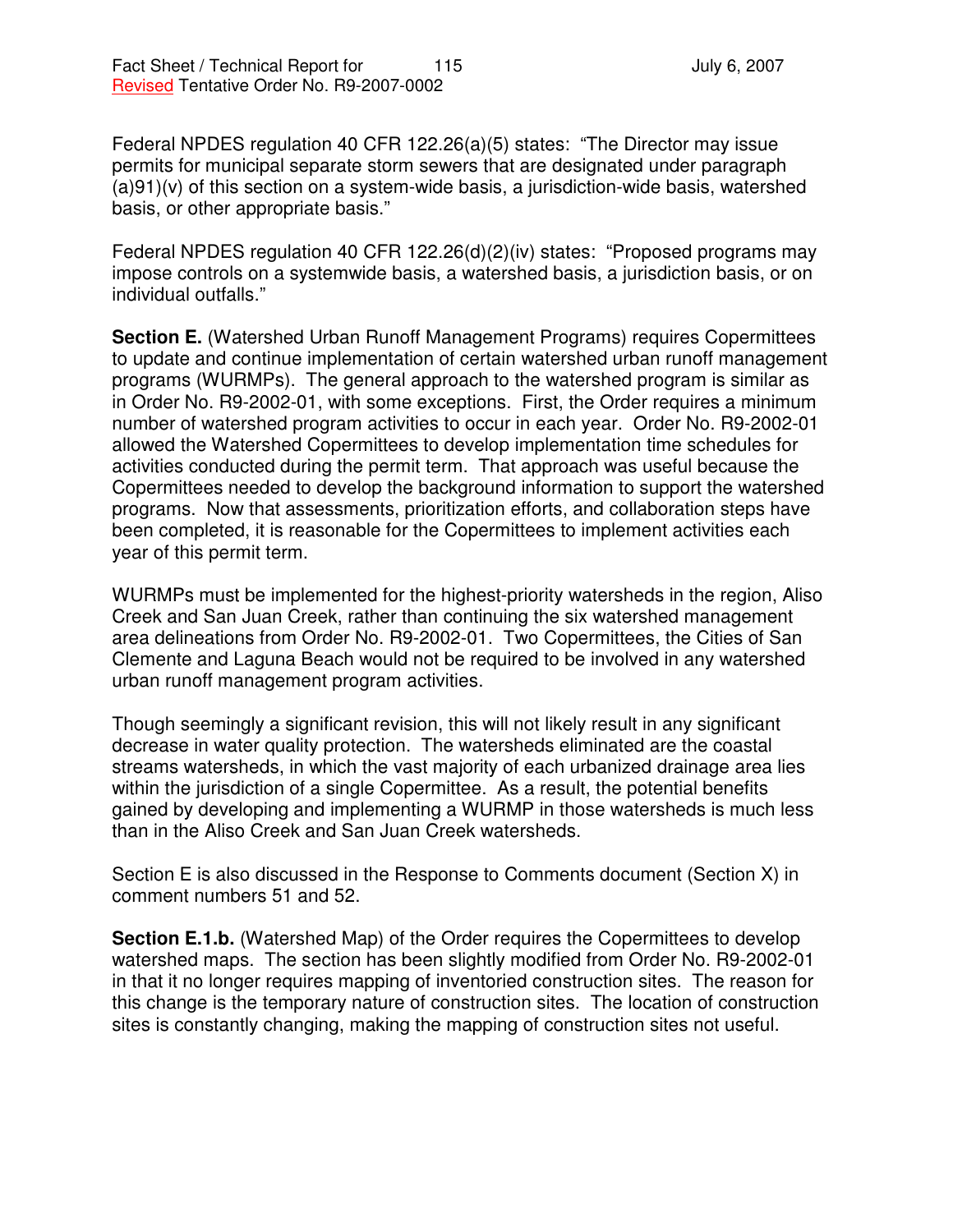**Section E.1.c.** (Water Quality Assessment) of the Order requires assessment and analysis of water quality data to prioritize each watershed's water quality problems, together with identification of the sources of the high priority water quality problems. These requirements are essentially the same as the requirements of Order No. 2002-01; they have simply been reorganized to more clearly convey the process required. For instance, Order No. R9-2002-01 required an initial assessment and then annual reports that then identified water quality improvements or degradation and proposed program modifications. However, the annual determinations could only be accomplished with an annual assessment of conditions.

**Section E.1.d.** (Watershed Strategy) requires Copermittees within a watershed to develop a collective watershed strategy to abate the sources and reduce the discharges causing the high priority water quality problems of the WMA. An articulated strategy is necessary to guide Watershed Copermittee selection and implementation of Watershed URMP Activities. Order No. R9-2002-01 required watershed URMPs to identify recommended activities and a strategy for short and long-term effectiveness assessments. This Order clarifies the expectations of the Regional Board for municipalities to follow the process of assessing conditions, evaluating options, implementing measures, and then re-assessing conditions, etc.

**Section E.1.e.** (BMP Implementation and Assessment) requires the watershed Copermittees to implement the measures identified within their watershed URMP strategies. It also clarifies expectations of the Regional Board that activities to reduce pollutant loads will be implemented each year. This is necessary because most of the reported activities within the Watershed URMPs have been planning or assessment activities, rather than "on-the-ground" management measures. This requirement provides measurable outcomes for WURMP implementation. In crafting this section of the Order and the Watershed Water Quality Activity definition, the Regional Board sought to obtain a balance between the enforceability of the Order and Copermittee flexibility in implementing the Order.

This section of the Order also requires the Copermittees to evaluate the effectiveness of activities. This will help the Copermittees determine additional measures and also enable other Copermittees to choose the most effective activities for implementation. Implementation of effective activities is critical to ensure an effective Watershed Urban Runoff Management Program.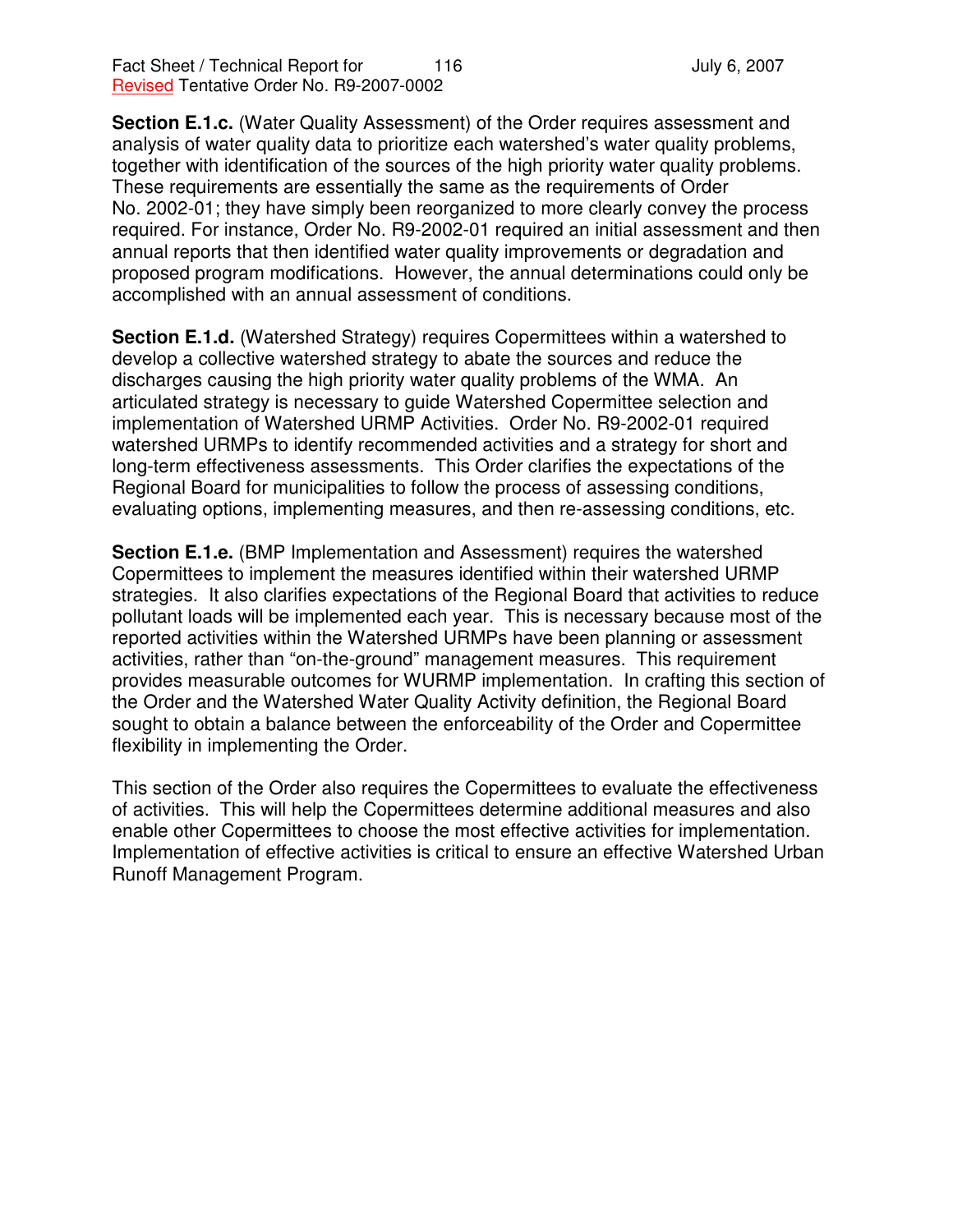The intent of specifying requirements for Watershed "Water Quality Activities" is to make sure that management measures are implemented to reduce pollutant discharges causing high priority water quality problems within a watershed and exceed the baseline jurisdictional requirements. Beyond these bottom line requirements, the Copermittees have ample implementation flexibility. For example, both jurisdictional and regional activities in some circumstances can be considered Watershed Water Quality Activities. In addition, Copermittees can implement Watershed Water Quality Activities within their jurisdictions or outside of their jurisdictions; whichever they prefer. Moreover, Copermittees within a watershed can implement different Watershed Water Quality Activities, provided they are part of the watershed Copermittees' larger watershed strategy.

Details regarding what constitutes a Watershed Water Quality Activity include:

- A Watershed Water Quality Activity must abate the sources and/or reduce the discharge of pollutants causing high priority water quality problems in the watershed. Activities that do not specifically abate sources and/or reduce pollutant discharges causing high priority water quality problems in a watershed are not Watershed Water Quality Activities.
- Watershed Water Quality Activities must implement an overall watershed strategy collaboratively developed by the Copermittees within a watershed.
- Jurisdictional activities which exceed the baseline jurisdictional requirements may constitute Watershed Water Quality Activities, if they are more protective of water quality than baseline jurisdictional activities. Such activities must specifically abate sources and/or reduce the discharge of pollutants causing high priority water quality problems within a watershed. The jurisdictional activities must be organized and implemented as part of a larger watershed strategy.
- Specific Watershed Water Quality Activities do not need to be implemented watershed-wide, but all Copermittees within a watershed must implement wellcoordinated Watershed Water Quality Activities.
- Watershed Water Quality Activities must be new activities; activities that have been conducted for many years without regard for watershed concerns are not Watershed Water Quality Activities. Moreover, as high priority water quality problems within watersheds continue, efforts to implement new and more effective activities are needed.
- Education, public participation, and planning efforts are not Watershed Water Quality Activities.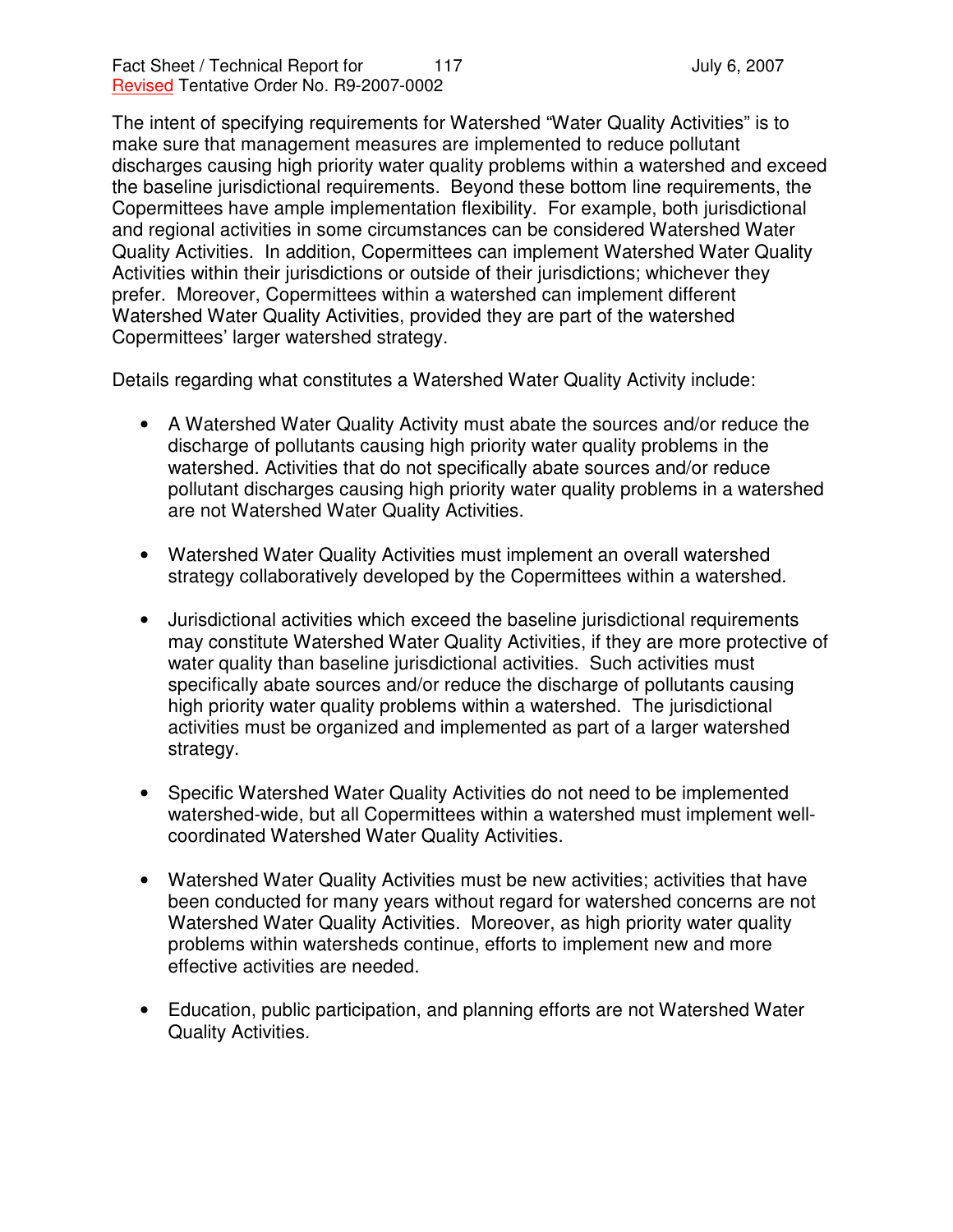• Activities that only consist of monitoring are not Watershed Water Quality Activities. There must also be an element of the monitoring program that directly results in the abatement of sources and/or reduction of pollutant discharges causing high priority water quality problems.

**Section E.1.f.** (Information Exchange) requires that the watershed Copermittees exchange information among themselves and with the public. The Copermittees have established mechanisms for doing both.<sup>219</sup> The Regional Board considers the quarterly Copermittee meetings held for the Aliso Creek watershed bacteria investigation to be very important in developing and implementing a coordinated timely approach to urban runoff management. For instance, the meetings have greatly facilitated the exchange of information regarding the potential use of and the effectiveness of BMPs. In addition, public participation will facilitate better communication among the interested parties in the watershed, which will ultimately help to expedite water quality improvements.

Section E.1.f is also discussed in the Response to Comments document (Section X) in comment number 10.

**Section E.4.** (Aliso Creek Watershed Provisions) transfers requirements of an Investigative Order issued on October 18, 2005 into the MS4 Permit. The requirements pertain to an Order first issued in 2001 for investigations into bacteria concentrations in the watershed caused by urban runoff. In October 2005 the requirements for monitoring and reporting were modified in response to a request from the Copermittees. The revised plan includes long-term monitoring and near term action plans based on prioritized storm drains within each watershed municipality. The action plan represents a more mature version of the watershed URMPs.<sup>220</sup> At the time, the Regional Board noted that the revised program would serve as an effective interim program until a planned TMDL was adopted.<sup>221</sup> Including the requirements within the Order is done for organizational purposes. It has no net effect on the requirements or the Watershed URMP.

# **F. Fiscal Analysis**

The following legal authority applies to section F:

<sup>&</sup>lt;sup>219</sup> Copermittees hold two types of watershed-based meetings; one for public agencies and one open to all other interested parties. In addition, the County of Orange makes its watershed reports available on-line at http://www.ocwatersheds.com

<sup>&</sup>lt;sup>220</sup> The 2005-06 annual Aliso Creek Watershed Action Plan (a.k.a. WURMP) is crafted in large part on the activities and monitoring conducted pursuant to the bacteria investigation orders issued by the Regional Board.

<sup>&</sup>lt;sup>221</sup> Letter dated October 18, 2005 from the Regional Board Executive Officer, John Robertus, to the Copermittees in the watershed.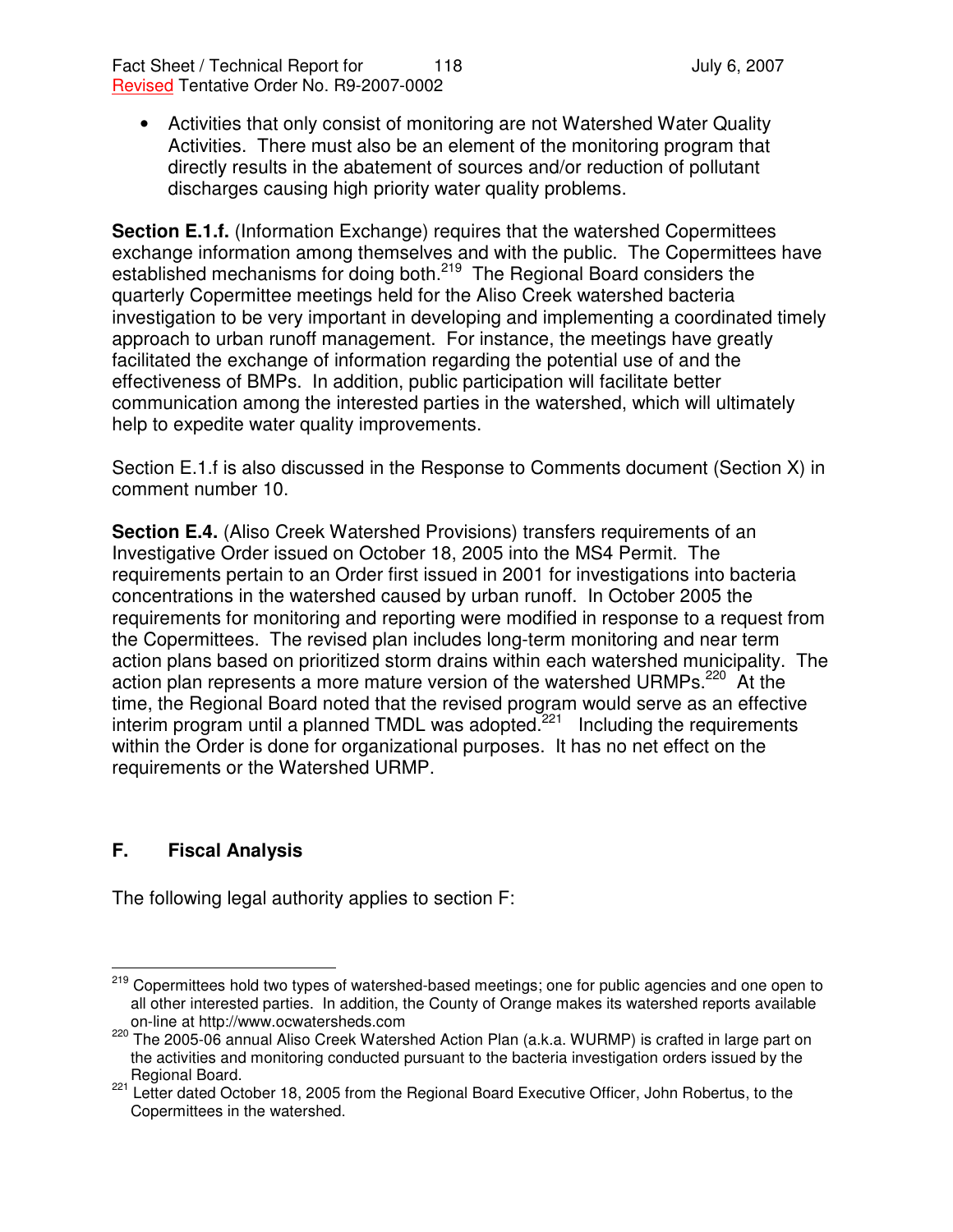**Broad Legal Authority**: CWA sections 402(p)(3)(B)(ii-iii), CWC section 13377, and Federal NPDES regulations 40 CFR 122.26(d)(2)(i)(B, C, E, and F) and 40 CFR 122.26(d)(2)(iv).

**Specific Legal Authority**: Federal NPDES regulation 40 CFR 122.26(d)(2)(vi) provides that "[The Copermittee must submit] for each fiscal year to be covered by the permit, a fiscal analysis of the necessary capital and operation and maintenance expenditures necessary to accomplish the activities of the programs under paragraphs  $(d)(2)(iii)$  and (iv) of this section. Such analysis shall include a description of the source of funds that are proposed to meet the necessary expenditures, including legal restrictions on the use of such funds."

**Section F** has been expanded in order to develop more useful and meaningful fiscal reporting. The Copermittees have identified a need to assess the current fiscal reporting process and have proposed to prepare a fiscal reporting strategy to better define the expenditure and budget line items included in the fiscal reports.<sup>222</sup> The Regional Board agrees that the process should be improved. A revamped fiscal reporting strategy will provide the Regional Board and the Copermittees with better capability to manage performance of the programs.

The Copermittees' effort is expected to provide standardization of reporting so that figures between Copermittees are comparable, which is one of many types of information which can be used by the Regional Board to better understand Copermittee program implementation. Standardization and comparison of fiscal analysis reporting is supported by the State Board funded NPDES Stormwater Cost Survey, which finds that "standards for reporting costs and stormwater activities are needed to allow accurate cost comparisons to be made between stormwater activities."<sup>223</sup> This document also provides guidance regarding categorization of expenditures for tracking and reporting.

The Order establishes criterion for when Copermittees must add narrative evaluations to the tables. This will address some of the variability in reporting and will provide the public and Regional Board with improved understanding of how resources are shifted in response to annual assessments. This will also help ensure that projected annual costs adequately reflect planned program modifications described in the annual reports.

<sup>&</sup>lt;sup>222</sup> Orange County Storm Water Copermittees. 2006. Report of Waste Discharge (San Diego Region), section 2.3.4.

<sup>223</sup> Currier, et al., 2005. *NPDES Storm Water Cost Survey Final Report*. Prepared for California State Water Resources Control Board by Office of Water Programs, California State University, Sacramento. P. 63.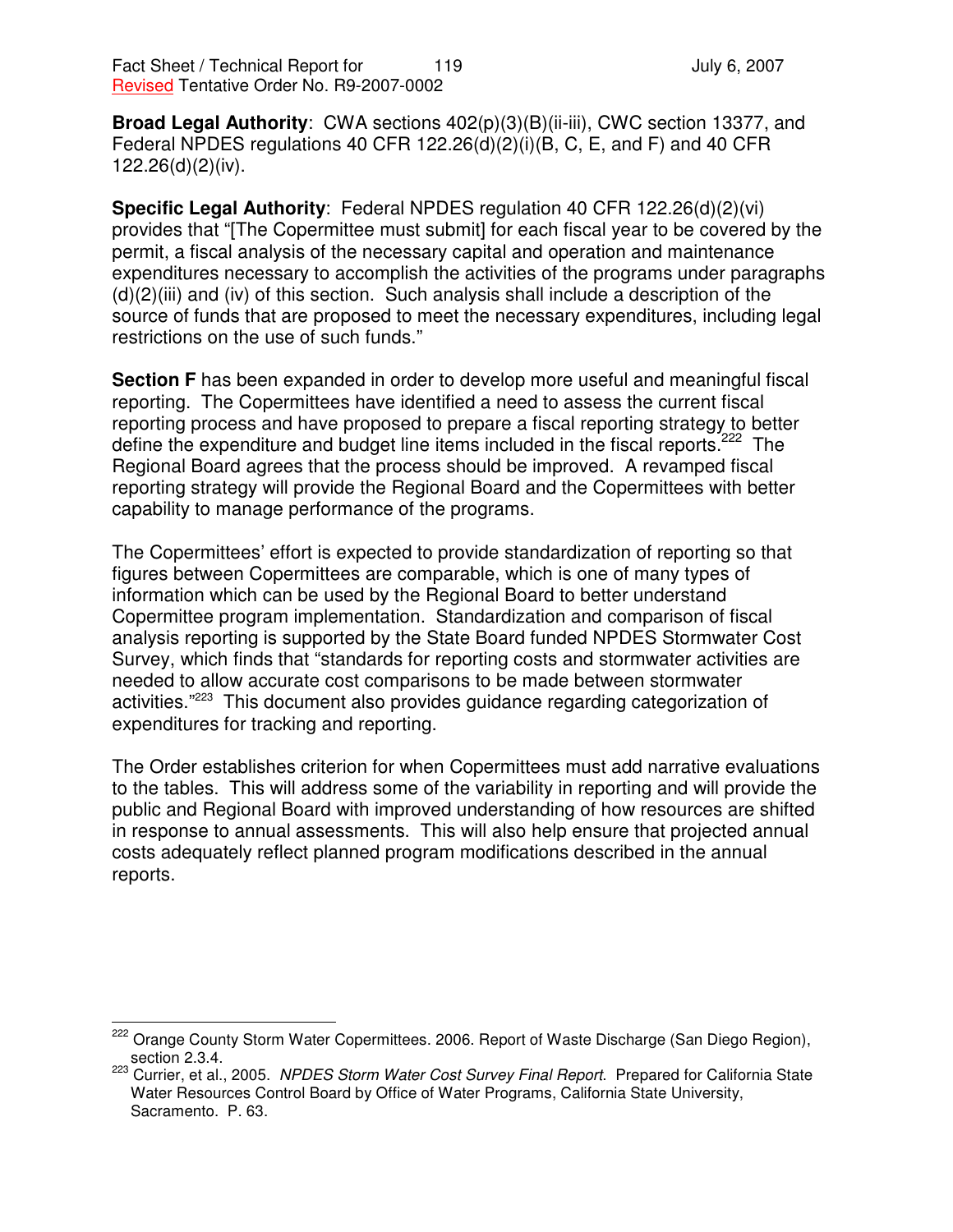The Regional Board has chosen not to require a description of fiscal benefits realized from implementation of the storm water protection program. This is a recommendation from the National Association of Flood and Stormwater Management Agencies.<sup>224</sup> For instance, the current fiscal assessment does not address city-wide fiscal benefits of protection (e.g., public health, tourism, property values, economic activity, beneficial uses, etc.), even though many costs currently reported to the Regional Board are for related activities. This type of assessment may help Copermittees improve the allocation of resources and it may help the Copermittees secure adequate funding for the program. Finally, it will provide a clearer picture of the urban runoff program to the public and Regional Board. However, qualitative assessments could be overly subjective and most Copermittees likely lack the ability to provide accurate quantitative assessments. The Regional Board encourages Copermittees to consider means for conducting assessments of fiscal benefits derived from the programs. Such assessments could be conducted on a regional scale similar to studies of program costs conducted by the State Water Board<sup>225</sup> or community indicators by the Community Indicators Project. 226

The Order also requires that each Copermittee develop a financial business plan. This is a new requirement intended to improve the long-term viability of the urban runoff management programs. The requirement is based on guidance from the National Association of Flood and Stormwater Management Agencies.<sup>227</sup> The required elements of the business plan are also intended to provide guidance to the Copermittees as they develop a new model fiscal reporting strategy.

The development of a financial business plan for the urban runoff management programs is a management measure that will improve the long-term viability of the programs. Many of the program commitments required by federal regulations that are made by the Copermittees and also required by the MS4 Permit necessitate that funds be available beyond the next fiscal year. Without a clear plan for providing such funds, the Regional Board cannot be certain the management measures will provide the benefits expected from them.

<sup>224</sup> National Association of Flood and Stormwater Management Agencies. 2006. *Guidance for Municipal Stormwater Funding.* Prepared under a grant provided by the U.S. EPA.

<sup>&</sup>lt;sup>225</sup> State Water Board, 2005. NPDES Stormwater Cost Survey.

<sup>&</sup>lt;sup>226</sup> Orange County 2006 Community Indicators Project. 2006. Sponsored by the County of Orange, the Orange County Business Council, and the Children and Families Commission of Orange County. Available on-line at www.oc.ca.gov/ceocommunity.asp

<sup>227</sup> National Association of Flood and Stormwater Management Agencies. 2006. *Guidance for Municipal Stormwater Funding.* Prepared under a grant provided by the U.S. EPA.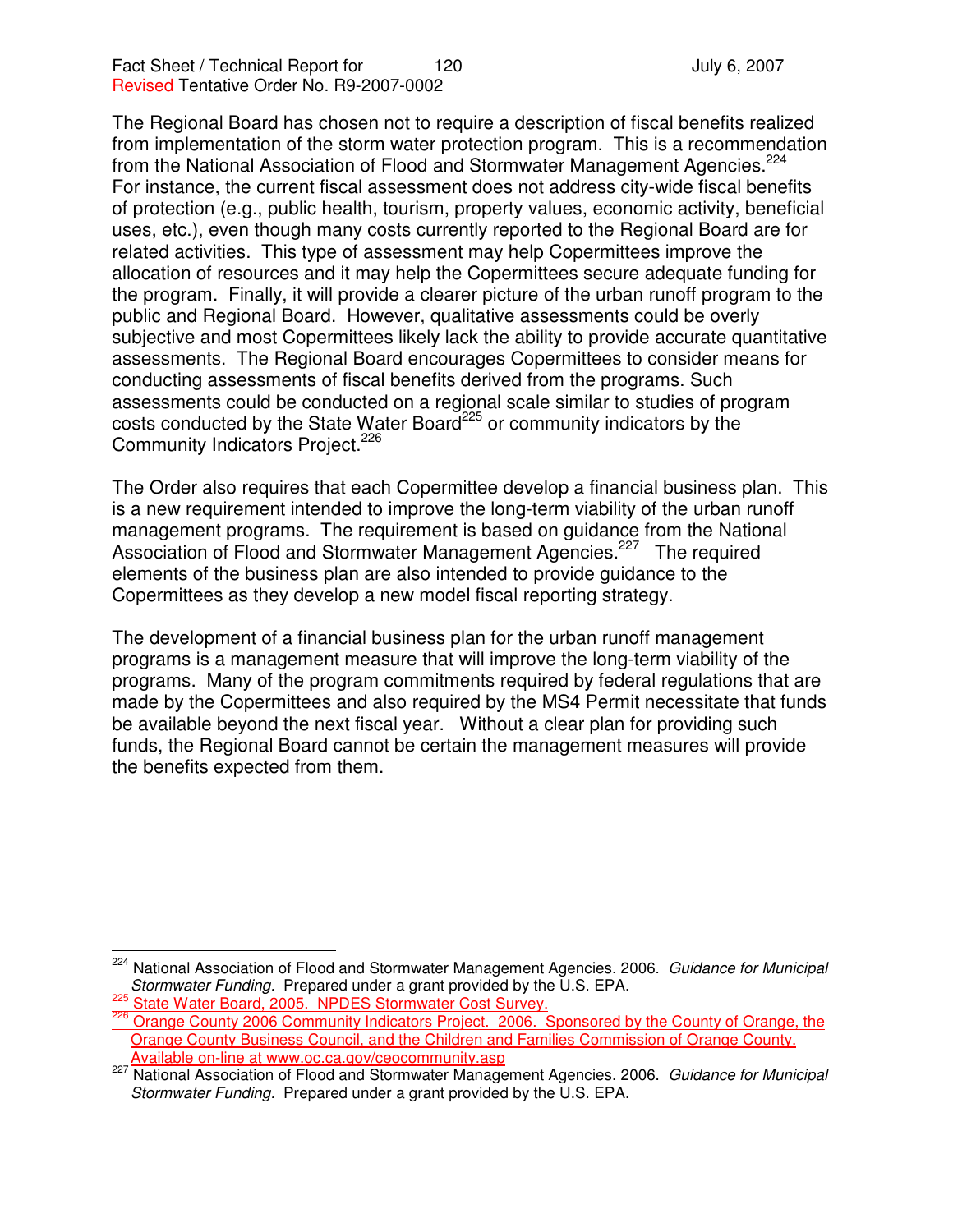Currently, each Orange County municipality's annual report includes a table based on a template developed by the principal Permittee. The template was meant to facilitate reporting consistency among the 13 Copermittees. The annual report table contains estimates of spending during the reported period and estimates of the next year's spending. The tables separate capital costs from operations and maintenance costs and are arranged by program element. In addition to the tables, each municipality reports on the sources of the funds, (e.g., general fund, special fee, grants, etc.) to demonstrate that resources have been secured. There is very heavy reliance on general funds.

Review of the fiscal analysis tables included in the annual reports has not been as straightforward as expected, and the value of the information is moderate. Generally, questions regarding the financial reporting process of individual Permittees have been adequately resolved during meetings to discuss the annual reports. Based on those meetings, the Regional Board staff has found that cities do not use consistent methods to fill in the tables because they use different accounting and budgeting processes, and certain stormwater program expenditures are not easily categorized into the table formats. Furthermore, stormwater permit-related activities involve several departments, which makes it difficult for the storm water manager to gather and decipher actual costs.

These issues also make it difficult for the Permittees to accurately compartmentalize expenditures within the format. The Permittees are aware of the reporting discrepancies and have planned to modify the reporting template and guidelines. As a result, the current financial reporting provides estimates at best and cannot be reliably used to compare program implementation among most municipalities.

The Federal requirements for a fiscal analysis provide flexibility to the municipality on how and what to report, but also provide wide latitude for the Regional Board to solicit the type of information it seeks to evaluate the relative costs and value of the permit's activities. The modifications to this requirement will improve the long-term protection of water quality.

Section F is also discussed in the Response to Comments document (Section X) in comment numbers 54 and 55.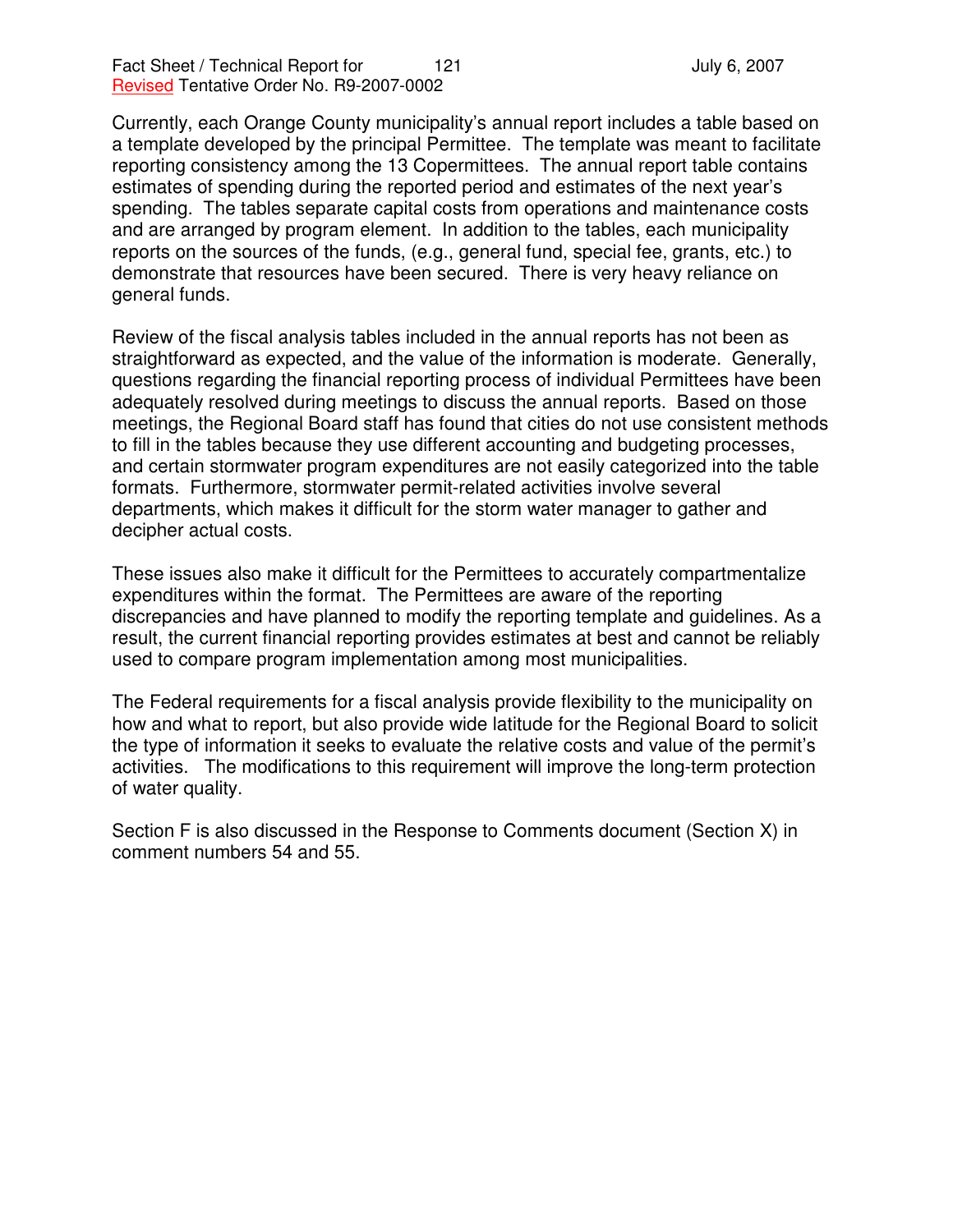## **G. Program Effectiveness Component**

The following legal authority applies to section G:

**Broad Legal Authority**: CWA sections 402(p)(3)(B)(ii-iii), CWC section 13377, and Federal NPDES regulations 40 CFR 122.26(d)(2)(i)(B, C, E, and F) and 40 CFR 122.26(d)(2)(iv).

**Specific Legal Authority**: Federal NPDES regulation 40 CFR 122.26(d)(2)(v) provides that the Copermittees must include "Estimated reductions in loadings of pollutants from discharges of municipal storm sewer constituents from municipal storm sewer systems expected as the result of the municipal storm water quality management program. The assessment shall also identify known impacts of storm water controls on ground water." Under Federal NPDES regulation 40 CFR 122.42(c) applicants must provide annual reports on the progress of their storm water management programs.

Section G is also discussed in the Response to Comments document (Section X) in comment number 56.

**Section G.1** of the Order requires the Copermittees to assess the effectiveness of the implementation of their jurisdictional programs and activities. The section requires that the effectiveness strategy of the programs be designed around three classes of objectives and that the results are used to direct program modifications. The section does not specify the assessments to be conducted, but does require that assessment measures conform to the guidance developed by the California Storm Water Quality Association (CASQA). The Orange County Storm Water Program is supportive of the CASQA effort, and use of CASQA assessment techniques is consistent with the methodology proposed in the ROWD.<sup>228</sup>

The section is also consistent with the plan of the Copermittees to improve the efficacy of the assessment process.<sup>229</sup> The Copermittees currently report a series of metrics for spatial and temporal assessments across the County. The Program Effectiveness requirements of the Order provide the Copermittees with the framework for improving their standard assessment metrics.

<sup>&</sup>lt;sup>228</sup> The structure of planned program effectiveness is proposed in section 1.2.2 of the 2007 ROWD. The ROWD then identifies current and potential assessment outcome levels within each major program chapter (e.g., new development, construction, etc.).

<sup>229</sup> Orange County Storm Water Copermittees. 2006. Report of Waste Discharge (San Diego Region), section 3.3.2.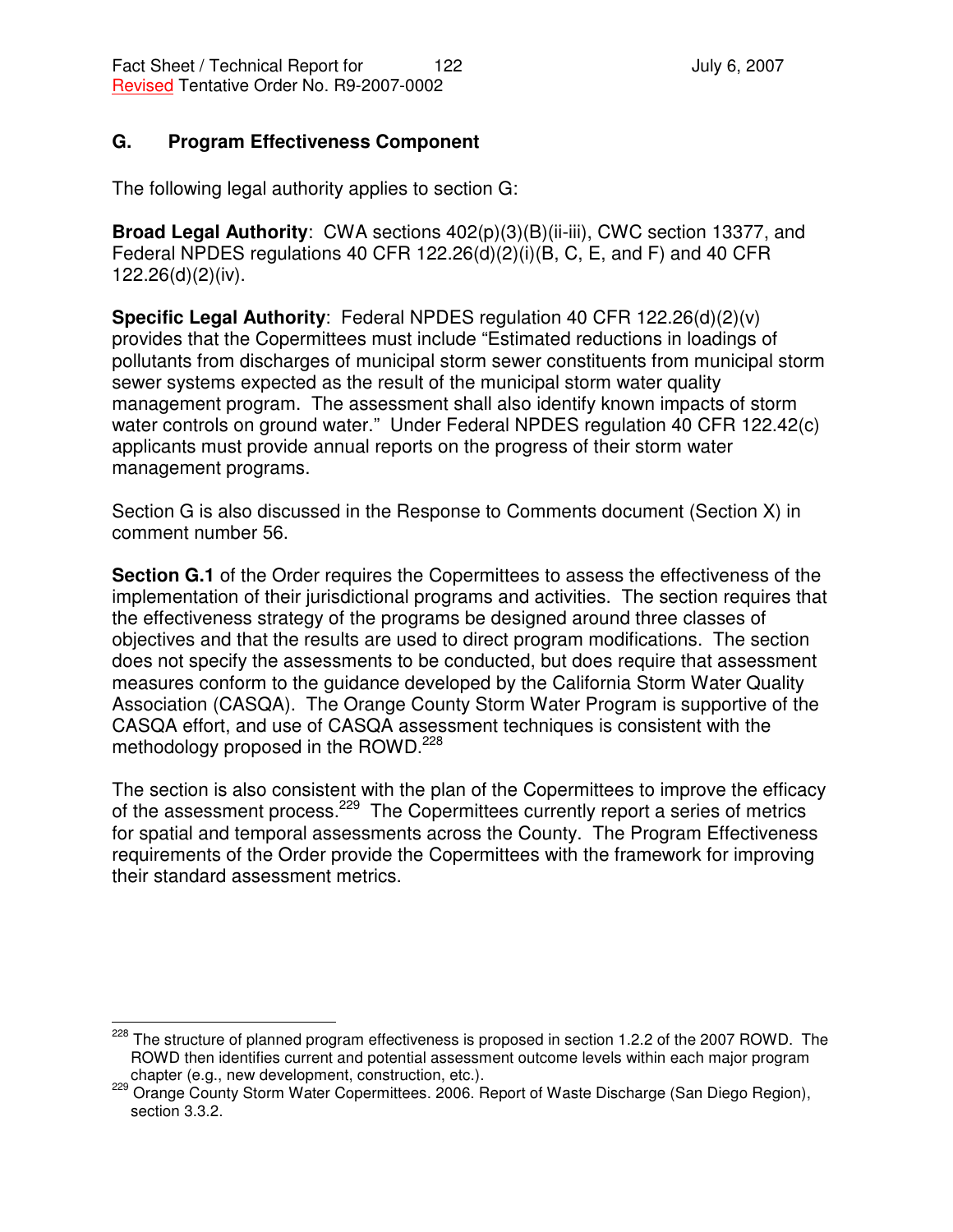The Order provides focus to the assessment methodology by requiring that impaired waterbodies and environmentally-sensitive areas are specifically addressed. In this way, the high priority water quality issues will receive a high level of attention, consistent with USEPA and CASQA guidance for prioritization. The Order provides flexibility to establish the actual metrics for each assessment outcome level. The Order also provides the Copermittees flexibility to develop objectives for the general program components based on the CASQA guidance, as is proposed in the ROWD and DAMP.

**Section G.2** (assessment review and modification) of the Order requires the Copermittees to improve jurisdictional activities or BMPs when they are found to be ineffective or when water quality impairments are continuing. This requirement fulfills the purpose of conducting effectiveness assessments – to improve and refine the Copermittees' programs. The requirement is consistent with USEPA's Phase II regulations, which state: "If the permittee determines that its original combination of BMPs are not adequate to achieve the objectives of the municipal program, the MS4 should revise its program to implement BMPs that are adequate [...]."<sup>230</sup>

## **H. Reporting**

The following legal authority applies to section H:

**Broad Legal Authority**: CWA sections 402(p)(3)(B)(ii-iii), CWC section 13377, and Federal NPDES regulations 40 CFR 122.26(d)(2)(i)(B, C, E, and F) and 40 CFR 122.26(d)(2)(iv).

**Specific Legal Authority**: Federal NPDES regulation 40 CFR 122.42(c) requires that "The operator of a large or medium municipal separate storm sewer system or a municipal separate storm sewer system that has been designated by the director under § 122.26(a)(1)(v) of this part must submit an annual report by the anniversary of the date of the issuance of the permit for such system. The report shall include: (1) The status of implementing the components of the storm water management program that are established as permit conditions; (2) Proposed changes to the storm water management program that are established as permit condition. Such proposed changes shall be consistent with  $\S$  122.26(d)(2)(iii) of this part; (3) Revisions, if necessary, to the assessment of controls and the fiscal analysis reported in the permit application under § 122.26(d)(2)(iv) and (d)(2)(v) of this part; (4) A summary of data, including monitoring data, that is accumulated throughout the reporting year; (5) Annual expenditures and budget for year following each annual report; (6) A summary describing the number and nature of enforcement actions, inspections, and public education programs; (7) Identification of water quality improvements or degradation."

<sup>&</sup>lt;sup>230</sup> Federal Register / Vol. 64, No. 235 / Wednesday, December 8, 1999 / Rules and Regulations. P. 68762.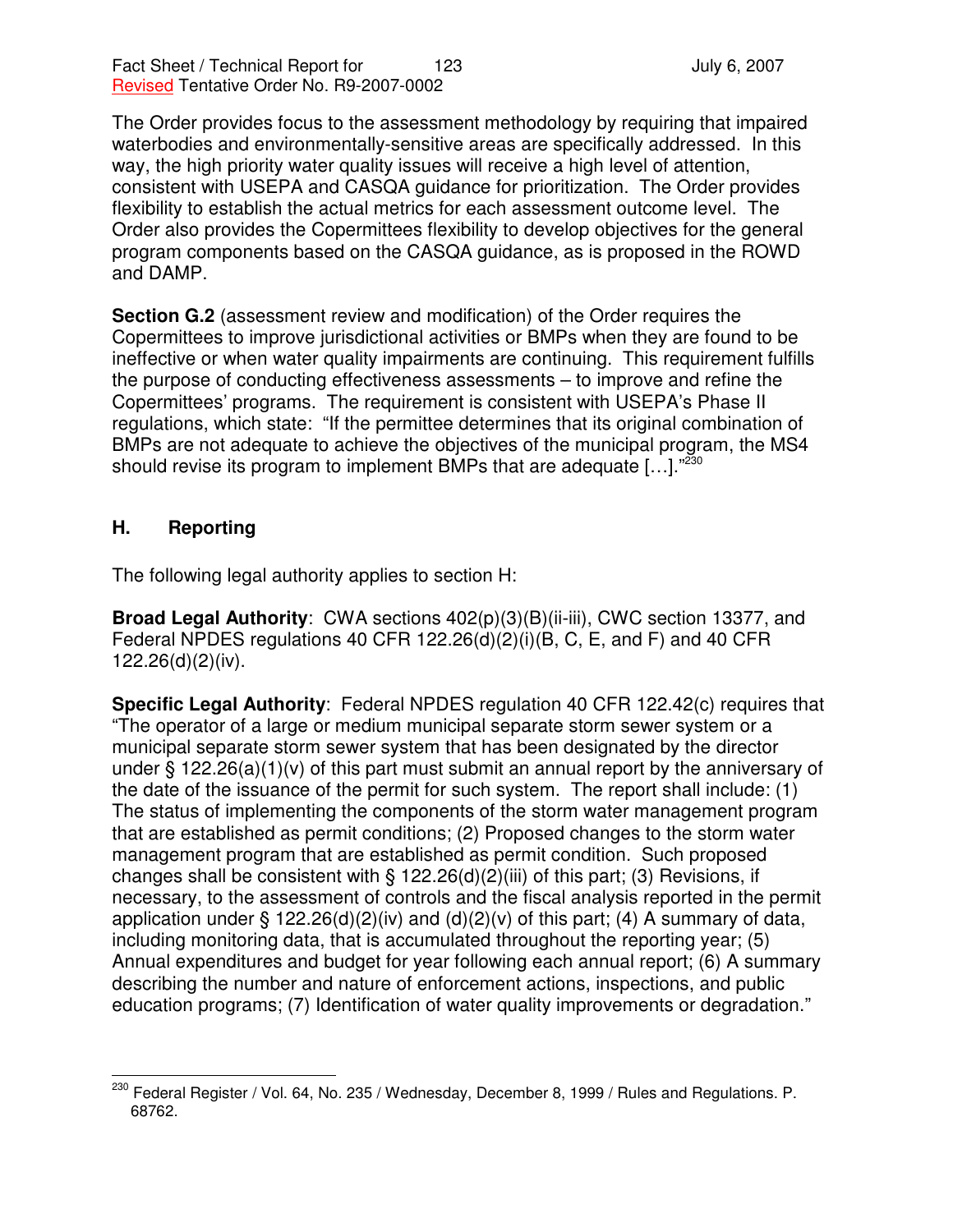California Water Code section 13267 provides that "the Regional Board may require than any person who has discharged […] shall furnish, under penalty of perjury, technical or monitoring reports which the regional board requires."

**Section H.1** (Jurisdictional and Watershed Urban Runoff Management Plans) outlines the process and due dates for submitting plans. It utilizes an approach similar to the approach used in Order No. R9-2002-01. The information to be included in the Jurisdictional and Watershed plans must be sufficient to demonstrate the capacity to implement the requirements of Section D and Section E, respectively, of the Order.

Two general modifications from Order No. R9-2002-01 result in reduced reporting effort by the Copermittees. First, in many cases, the requirements of the Order should not necessitate a complete rewrite of the plans, as was basically done in 2003. Only sections of the Order which are new or have been significantly changed should warrant rewriting of plans' sections. Second, the WURMP annual reports due in January 2009 can serve as the updated watershed plans, rather than rewriting each watershed plan. The Regional Board plans to work with the Copermittees and provide guidance regarding where JURMPs must be updated in accordance with the Order. This will help ensure that rewriting, reporting, and review efforts are minimized.

**Section H.2** (Other Required Reports) include requirements for information to be included in the SUSMP update and the Report of Waste Discharge for the next permit reissuance. The Order requires submittal of a ROWD prior to the expiration of the Order. The section identifies the minimum information to be included in the ROWD, based on USEPA's May 17, 1996 guidance "Interpretive Policy Memorandum on Reapplication Requirements for Municipal Separate Storm Sewer Systems."

**Section H.3** (Annual Reports) outlines the process and roles of the Copermittees for developing and submitting the JURMP and WURMP annual reports. Information to be included in the annual reports is found in the JURMP and WURMP sections of the Permit (Sections D and E, respectively). The due dates have been changed. The JURMP is due approximately six weeks earlier than under Order No. R9-2002-01. This change is necessary because the existing timelines prevented efficient response by the Copermittees to comments from the Regional Board and the Copermittees' own review. The WURMP annual report due date has been extended by approximately ten weeks. This will spread the JURMP and WURMP reporting and review times, which will enable more focused attention on each type of annual report.

### **I. Modification of Programs**

The following legal authority applies to section I:

**Broad Legal Authority**: CWA sections 402(p)(3)(B)(ii-iii), CWC section 13377, and Federal NPDES regulations 40 CFR 122.26(d)(2)(i)(B, C, E, and F) and 40 CFR 122.26(d)(2)(iv).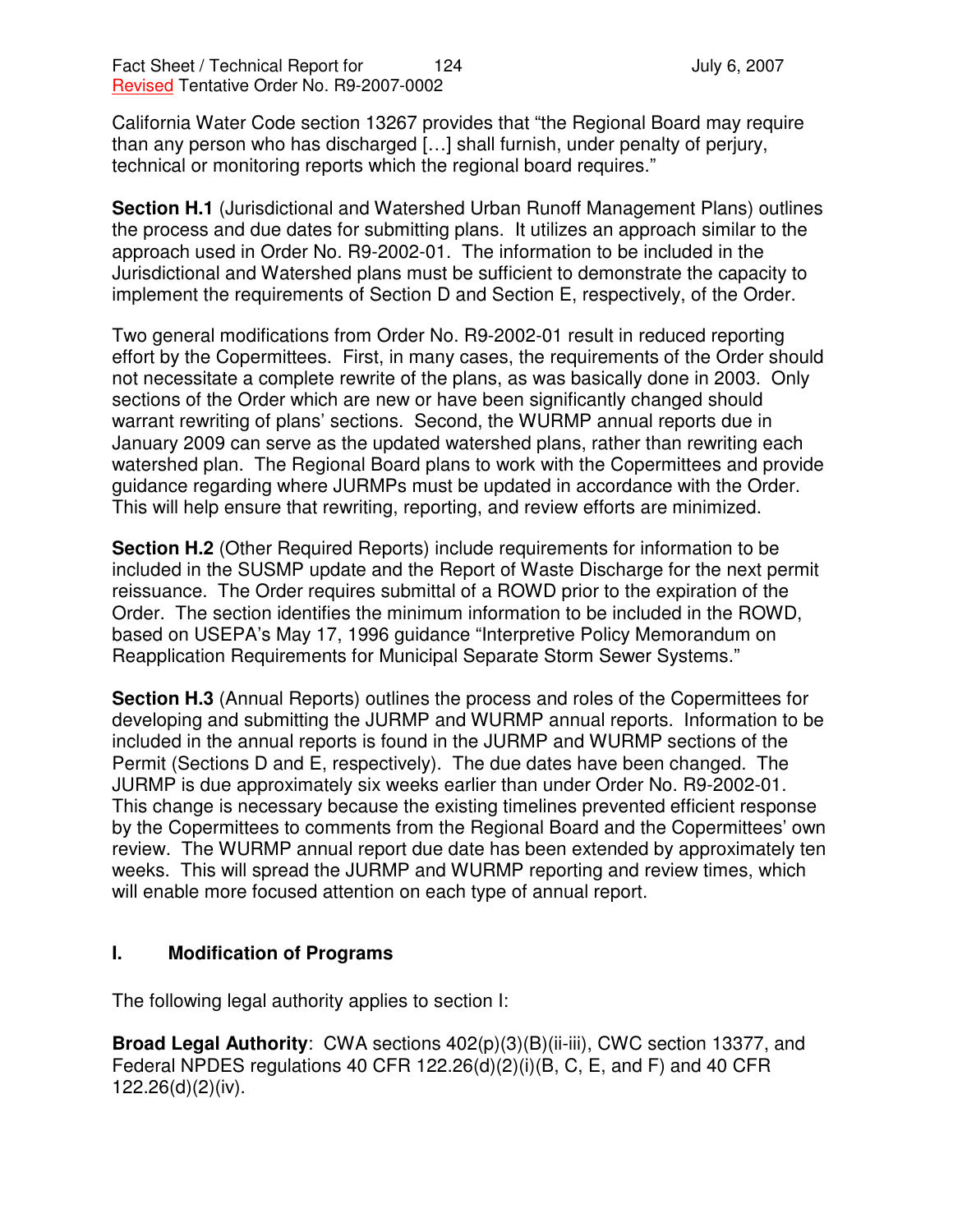**Section I** of the Order provides a process for the Copermittees to modify their urban runoff management programs. This process will be useful so that the Copermittees can continue to refine and improve their programs based on the findings of their annual program effectiveness assessments. The process allows for minor modifications to the Copermittees' programs where the Copermittees can exhibit that the modifications meet or exceed existing legal requirements under the Order. Such a process avoids lengthy and time consuming formal approvals of proposed modifications before the Regional Board, while still ensuring compliance with applicable legal standards and the Order. The process included in the Order is based on a process utilized by the San Francisco Bay Area Regional Water Quality Control Board in their MS4 permit for Alameda County. 231

## **J. Principal Permittee Responsibilities**

The following legal authority applies to section J:

**Broad Legal Authority**: CWA sections 402(p)(3)(B)(ii-iii), CWC section 13377, and Federal NPDES regulations 40 CFR 122.26(d)(2)(i)(B, C, E, and F) and 40 CFR 122.26(d)(2)(iv).

**Specific Legal Authority**: Federal NPDES regulation 40 CFR 122.26(a)(3)(iii)(C) provides that "A regional authority may be responsible for submitting a permit application."

Federal NPDES regulation 40 CFR 122.26(d)(2)(i)(D) provides that "[The Copermittee must demonstrate that it can control] through interagency agreements among coapplicants the contribution of pollutants from one portion of the municipal system to another portion of the municipal system."

No significant changes were made to this section.

# **K. Receiving Waters Monitoring and Reporting**

## **The following legal authority applies to section K:**

**Broad Legal Authority**: CWA sections 402(p)(3)(B)(ii-iii), CWC section 13377, and Federal NPDES regulations 40 CFR 122.26(d)(2)(i)(B, C, E, and F) and 40 CFR 122.26(d)(2)(iv).

<sup>&</sup>lt;sup>231</sup> San Francisco Bay Area Regional Water Quality Control Board, 2003. Order No. R2-2003-0021. P. 45.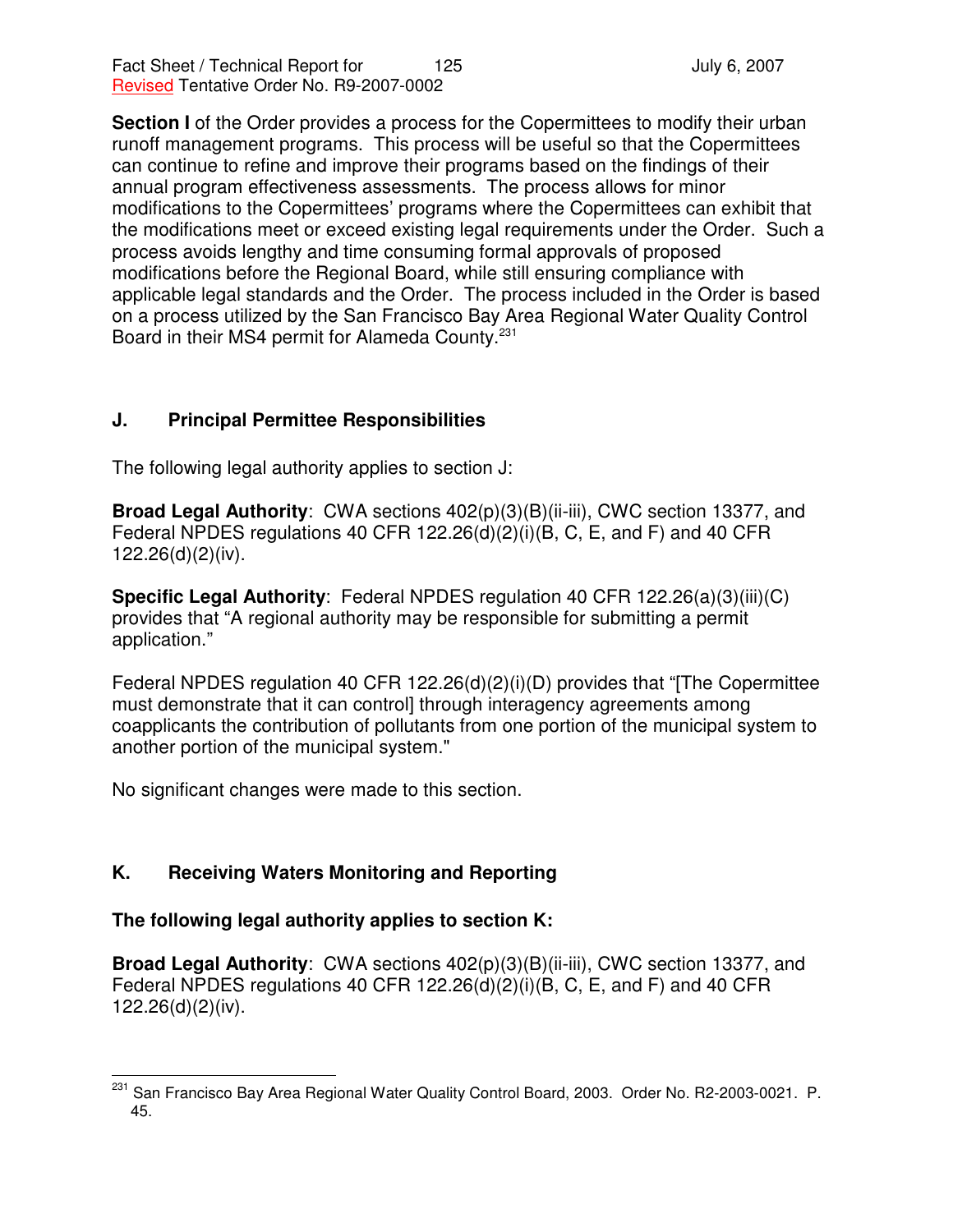**Specific Legal Authority**: Copermittees must conduct a comprehensive monitoring program as required under Federal NPDES regulations 40 CFR 122.26(d)(2)(iii).

See section Q of this Fact Sheet/Technical Report for a discussion of changes to the Receiving Waters Monitoring and Reporting Program.

## **L. Standard Provisions, Reporting Requirements, And Notifications**

## **The following legal authority applies to section L:**

**Broad Legal Authority**: CWA sections 402(p)(3)(B)(ii-iii), CWC section 13377, and Federal NPDES regulations 40 CFR 122.26(d)(2)(i)(B, C, E, and F) and 40 CFR 122.26(d)(2)(iv).

**Specific Legal Authority**: Standard provisions, reporting requirements, and notifications are consistent to all NPDES permits and are generally found in Federal NPDES regulation 40 CFR 122.41.

**Section L.2** of the Order has been changed to remove the statement that all plans and reports submitted in compliance with the Order are an enforceable part of the Order. This statement has been removed because it is unnecessary. The Order itself contains sufficient detailed requirements to ensure that compliance with discharge prohibitions, receiving water limits, and the narrative standard of MEP are achieved. Implementation by the Copermittees of programs in compliance with the Order's requirements, prohibitions, and receiving water limits is the pertinent compliance standard to be used under the Order, as opposed to assessing compliance by reviewing the Copermittees' implementation of their plans alone.

Rather than being substantive components of the Order itself, the Copermittees' urban runoff management plans are simply descriptions of their urban runoff management programs required under the Order. These plans serve as procedural correspondence which guides program implementation and aids the Copermittees and Regional Board in tracking implementation of the programs. In this manner, the plans are not functional equivalents of the Order. For these reasons, the Copermittees' urban runoff management plans need not be an enforceable part of the Order.

## **M. Attachment A – Basin Plan Prohibitions**

The following legal authority applies to Attachment A: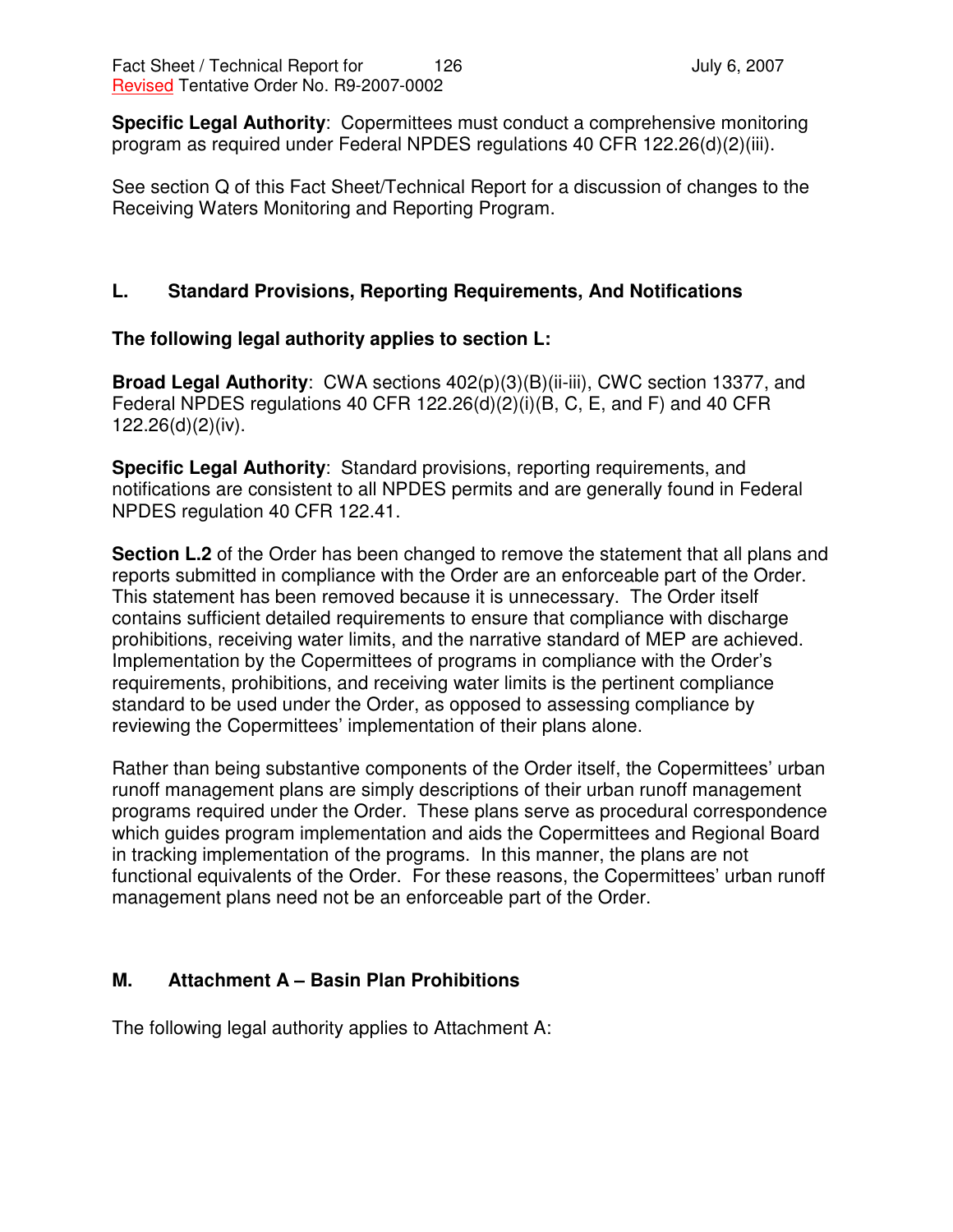**Broad Legal Authority**: CWA sections 402(p)(3)(B)(ii-iii), CWC section 13377, and Federal NPDES regulations 40 CFR 122.26(d)(2)(i)(B, C, E, and F) and 40 CFR 122.26(d)(2)(iv).

**Specific Legal Authority**: California Water Code Section 13243 provides that "A regional board, in a water quality control plan or in waste discharge requirements, may specify certain conditions or areas where the discharge of waste, or certain types of waste, will not be permitted."

California Water Code Section 13263(a) provides that waste discharge requirements prescribed by the SDRWQCB implement the Basin Plan.

No significant changes were made to this attachment.

### **N. Attachment B – Standard Provisions**

The following legal authority applies to Attachment B:

**Broad Legal Authority**: CWA sections 402(p)(3)(B)(ii-iii), CWC section 13377, and Federal NPDES regulations 40 CFR 122.26(d)(2)(i)(B, C, E, and F) and 40 CFR 122.26(d)(2)(iv).

**Specific Legal Authority**: Standard provisions, reporting requirements, and notifications are consistent to all NPDES permits and are generally found in Federal NPDES regulation 40 CFR 122.41.

Attachment B includes Standard Provisions which have been developed by the State Board. These Standard Provisions ensure that NPDES permits are consistent and compatible with USEPA's federal regulations. Some Standard Provisions sections specific to publicly owned sewage treatment works are not included in Attachment B.

## **O. Attachment C – Definitions**

The following legal authority applies to Attachment C:

**Broad Legal Authority**: CWA sections 402(p)(3)(B)(ii-iii), CWC section 13377, and Federal NPDES regulations 40 CFR 122.26(d)(2)(i)(B, C, E, and F) and 40 CFR 122.26(d)(2)(iv).

Attachment C contains definitions for terms found in the Order. In addition, definitions for terms previously defined in Order No. R9-2002-01 Attachment D, but which are not found in the current Order, have been deleted.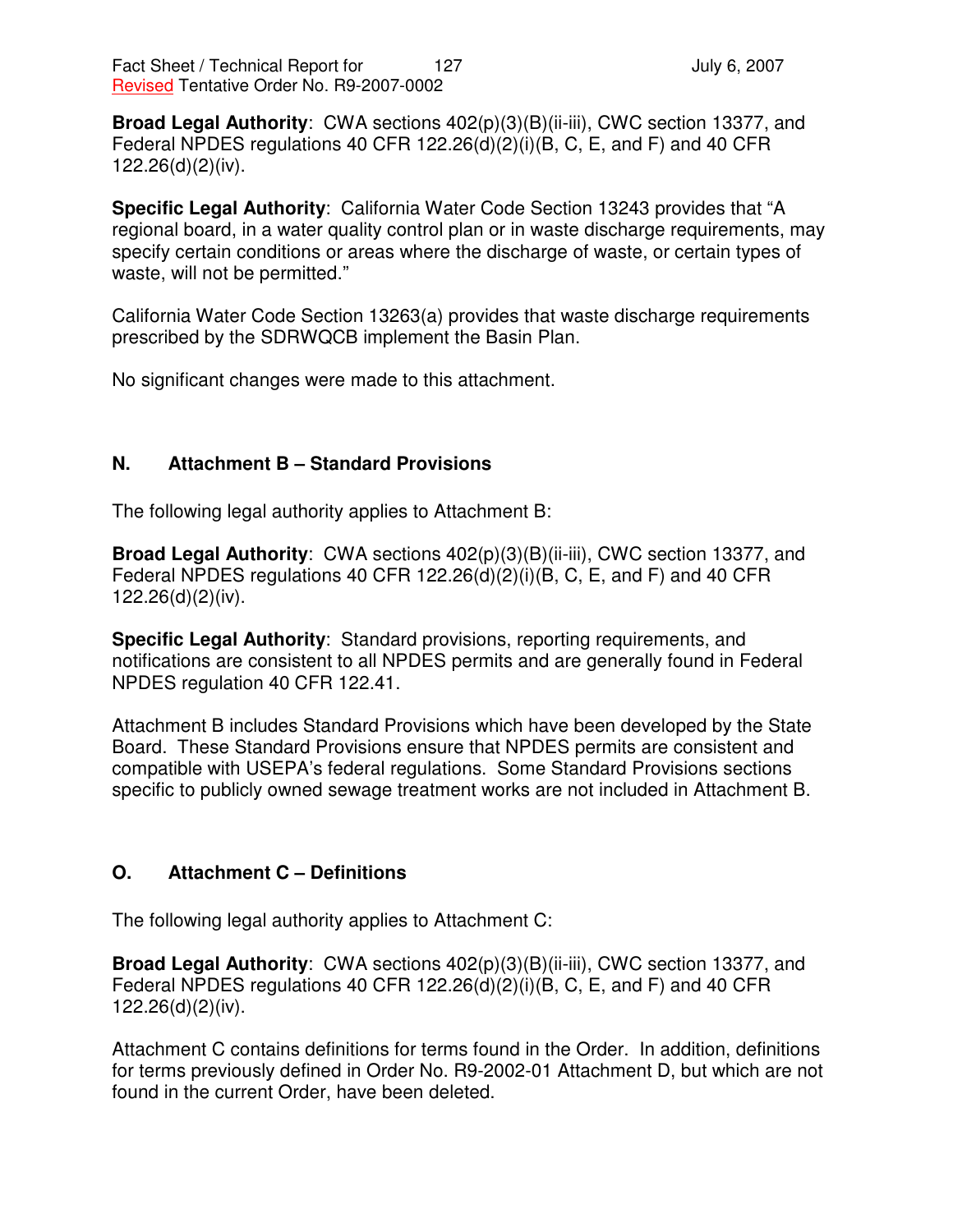# **P. Attachment D – Summary of Submittals**

The following legal authority applies to Attachment D:

**Broad Legal Authority**: CWA sections 402(p)(3)(B)(ii-iii), CWC section 13377, and Federal NPDES regulations 40 CFR 122.26(d)(2)(i)(B, C, E, and F) and 40 CFR 122.26(d)(2)(iv).

**Specific Legal Authority**: Federal NPDES regulation 40 CFR 122.42(c) requires that "The operator of a large or medium municipal separate storm sewer system or a municipal separate storm sewer system that has been designated by the director under § 122.26(a)(1)(v) of this part must submit an annual report by the anniversary of the date of the issuance of the permit for such system. The report shall include: (1) The status of implementing the components of the storm water management program that are established as permit conditions; (2) Proposed changes to the storm water management program that are established as permit condition. Such proposed changes shall be consistent with  $\S$  122.26(d)(2)(iii) of this part; (3) Revisions, if necessary, to the assessment of controls and the fiscal analysis reported in the permit application under § 122.26(d)(2)(iv) and (d)(2)(v) of this part; (4) A summary of data, including monitoring data, that is accumulated throughout the reporting year; (5) Annual expenditures and budget for year following each annual report; (6) A summary describing the number and nature of enforcement actions, inspections, and public education programs; (7) Identification of water quality improvements or degradation."

California Water Code section 13267 provides that "the regional board may require than any person who has discharged […] shall furnish, under penalty of perjury, technical or monitoring reports which the regional board requires."

Attachment D to the Order provides a table summary of scheduled submittals required by the Order. Unscheduled submittals are no longer added to the table, since there is no proper due date for such submittals. A task summary has not been created for the Order, since the previous task summary was found to be redundant, repeating information found in the submittal summary and elsewhere in the Order.

## **Q. Attachment E - Receiving Waters and Urban Runoff Monitoring and Reporting Program**

The following legal authority applies to the Receiving Waters and Urban Runoff Monitoring and Reporting Program: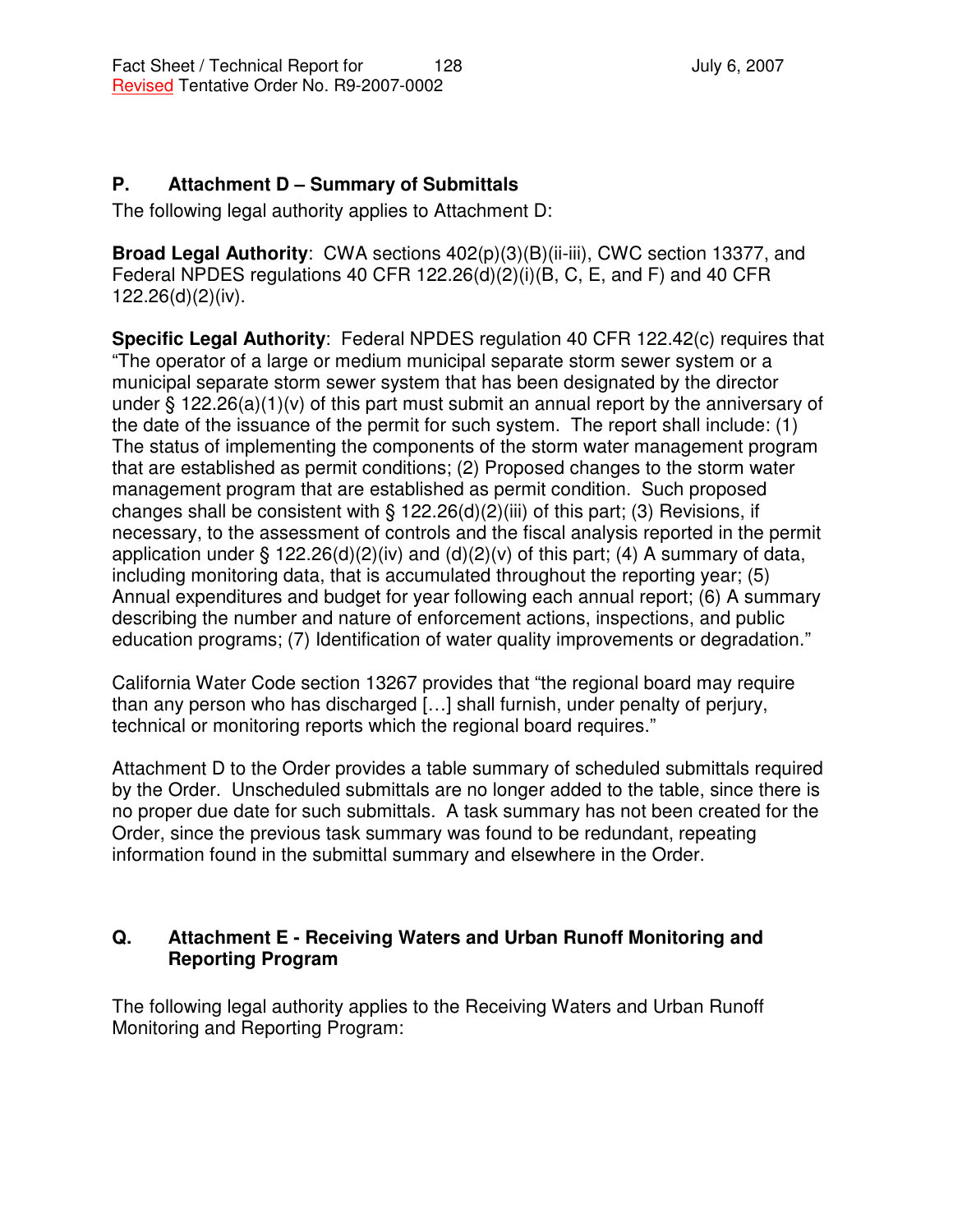**Broad Legal Authority**: CWA sections 402(p)(3)(B)(ii-iii), CWC section 13377, and Federal NPDES regulations 40 CFR 122.26(d)(2)(i)(B, C, E, and F) and 40 CFR 122.26(d)(2)(iv).

**Specific Legal Authority**: Copermittees must conduct a comprehensive monitoring program as required under Federal NPDES regulations 40 CFR 122.26(d)(2)(iii).

Federal NPDES regulation 40 CFR 122.42(c) requires that "The operator of a large or medium municipal separate storm sewer system or a municipal separate storm sewer system that has been designated by the director under § 122.26(a)(1)(v) of this part must submit an annual report by the anniversary of the date of the issuance of the permit for such system. The report shall include: (1) The status of implementing the components of the storm water management program that are established as permit conditions; (2) Proposed changes to the storm water management program that are established as permit condition. Such proposed changes shall be consistent with § 122.26(d)(2)(iii) of this part; (3) Revisions, if necessary, to the assessment of controls and the fiscal analysis reported in the permit application under § 122.26(d)(2)(iv) and (d)(2)(v) of this part; (4) A summary of data, including monitoring data, that is accumulated throughout the reporting year; (5) Annual expenditures and budget for year following each annual report; (6) A summary describing the number and nature of enforcement actions, inspections, and public education programs; (7) Identification of water quality improvements or degradation."

California Water Code section 13267 provides that "the regional board may require than any person who has discharged […] shall furnish, under penalty of perjury, technical or monitoring reports which the regional board requires."

## **1. Purpose**

According to USEPA, the benefits of sampling data include, but are not limited to:

- 1. Providing a means for evaluating the environmental risk of storm water discharges by identifying types and amounts of pollutants present;
- 2. Determining the relative potential for storm water discharges to contribute to water quality impacts or water quality standard violations;
- 3. Identifying potential sources of pollutants; and
- 4. Eliminating or controlling identified sources more specifically through permit conditions. 232

<sup>&</sup>lt;sup>232</sup> USEPA, 1992. NPDES Storm Water Sampling Guidance Document. EPA/833-B-92-001.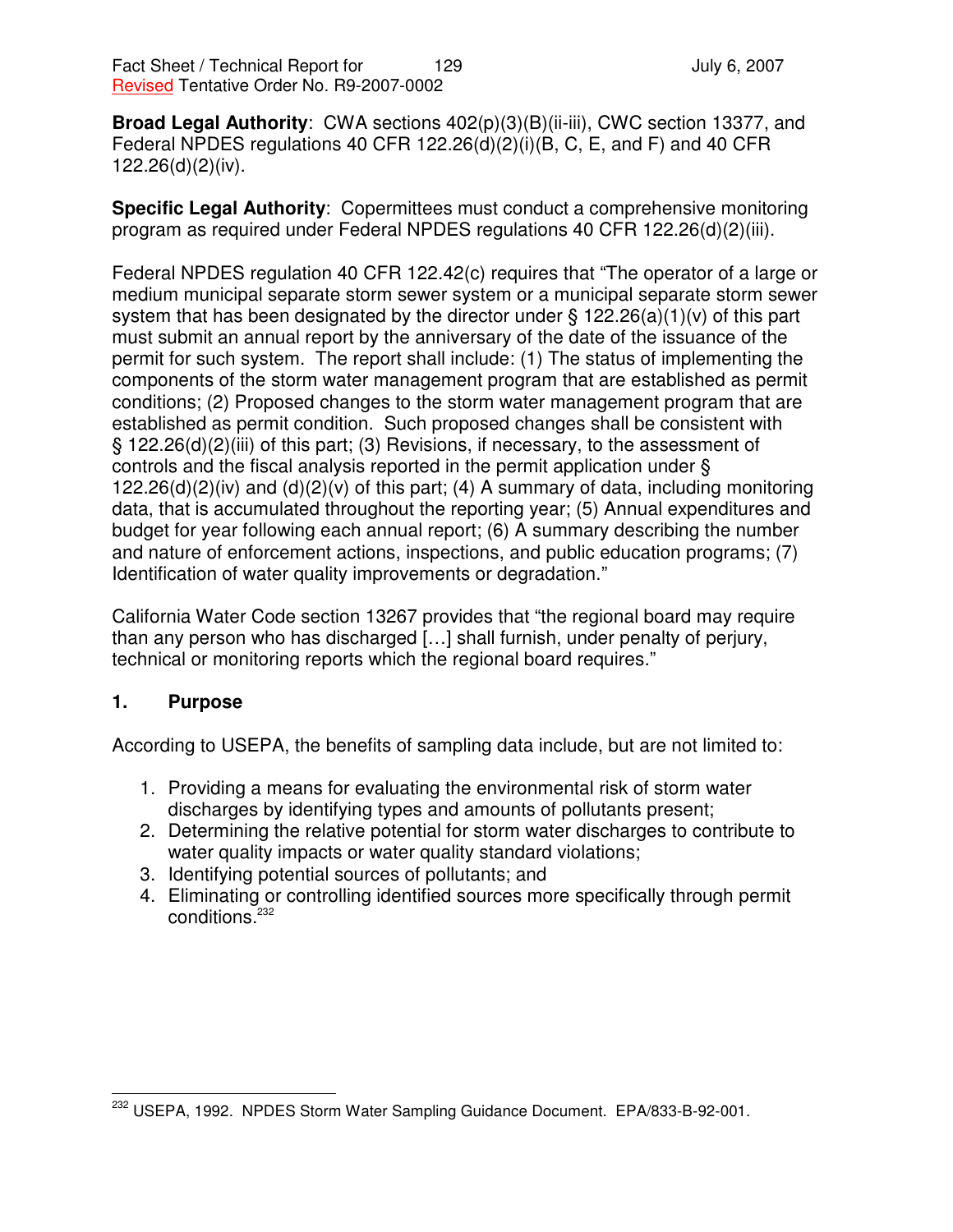Equally important, monitoring programs are an essential link in the improvement of urban runoff management efforts. Data collected from monitoring programs can be assessed to determine the effectiveness of management programs and practices, which is vital for the success of the iterative approach used to meet the MEP standard. Specifically, when data indicates that a particular BMP or program component is not effective, improved efforts can be selected and implemented. Also, when water quality data indicate that water quality standards or objectives are being exceeded, particular pollutants, sources, and drainage areas can be identified and targeted for specific urban runoff management efforts.

Considering the benefits described above, the Receiving Waters Monitoring and Reporting Program (MRP) has been designed to determine impacts to receiving water quality and beneficial uses from urban runoff and to use the results to refine the Copermittees' urban runoff management programs for the reduction of pollutant loadings to the MEP. The primary goals of the MRP include:

- 1. Assess compliance with Order No. R9-2007-0002;
- 2. Measure and improve the effectiveness of the Copermittees' urban runoff management programs;
- 3. Assess the chemical, physical, and biological impacts of receiving waters from urban runoff;
- 4. Characterize urban runoff discharges;
- 5. Identify sources of specific pollutants;
- 6. Prioritize drainage and sub-drainage areas that need management actions;
- 7. Detect and eliminate illicit discharges and illicit connections to the MS4; and
- 8. Assess the overall health of receiving waters.

Each of the components of the MRP is necessary to meet the objectives listed above. In addition, the MRP has been designed in accordance with the guidance provided by the Southern California Stormwater Monitoring Coalition's Model Monitoring Technical Committee in its August 2004 "Model Monitoring Program for Municipal Separate Storm Sewer Systems in Southern California." This guidance document was developed in response to Senate Bill 72 (Kuehl), which addressed the standardization of sampling and analysis protocols in municipal stormwater monitoring programs. The technical committee which developed the guidance included representatives from Southern California Regional Water Quality Control Boards (including San Diego), municipal storm water Permittees (including the County of Orange), Heal the Bay, and the Southern California Coastal Water Research Project.

As its title suggests, the guidance essentially developed a model municipal storm water monitoring program for use in Southern California. The model program is structured around five fundamental management questions, outlined below. The MRP is designed as an iterative step towards ensuring that the Copermittees' monitoring program can fully answer each of the five management questions.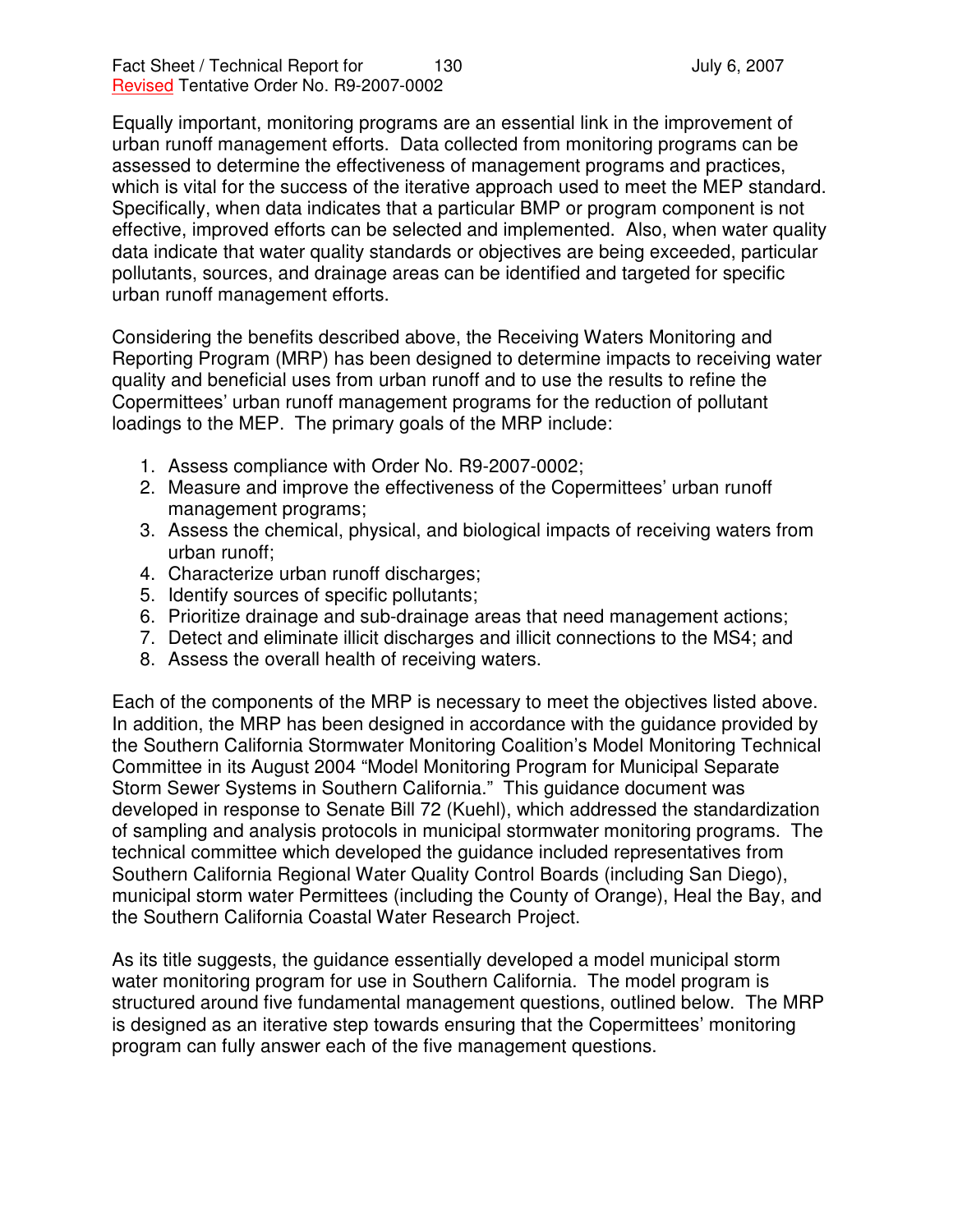- 1. Are conditions in receiving waters protective, or likely to be protective, of beneficial uses?
- 2. What is the extent and magnitude of the current or potential receiving water problems?
- 3. What is the relative urban runoff contribution to the receiving water problem(s)?
- 4. What are the sources of urban runoff that contribute to receiving water problem(s)?
- 5. Are conditions in receiving waters getting better or worse?

The justifications for each component of the monitoring program are discussed below.

### **2. Monitoring Program**

Attachment E is also discussed in the Response to Comments document (Section X) in comment number 57.

#### Mass Loading Station Monitoring

The intent of current mass loading monitoring as conducted by the Copermittees is to use water chemistry data from three storm events to calculate pollutant loads and to assess water quality with respect to applicable acute and chronic toxicity criteria from the California Toxics Rule (CTR).<sup>233</sup>

**Section II.A.1** of the MRP requires mass loading and toxicity monitoring at monitoring stations located at the bottom of major watersheds within Orange County. The mass loading monitoring will provide data representing event mean concentrations of pollutants, total pollutant loadings, and toxicity conditions from specific drainage areas. Mass loading monitoring stations are recommended by the Model Monitoring Technical Committee in order to answer management questions 1, 2, and 5.<sup>234</sup> The stations are also expected to contribute towards meeting MRP goals 1, 2, 3, 4, 6, and 8. The locations of the mass loading monitoring stations are not changed from Order No. R9-2002-01. However, the frequency of monitoring has been changed, and some revisions to the constituents have been made.

<sup>&</sup>lt;sup>233</sup> Orange County Storm Water Permittees. 2006. Report of Waste Discharge, section C-11.3.2.

<sup>234</sup> Model Monitoring Technical Committee, 2004. Model Monitoring Program for Municipal Separate Storm Sewer Systems in Southern California. Chapter 5.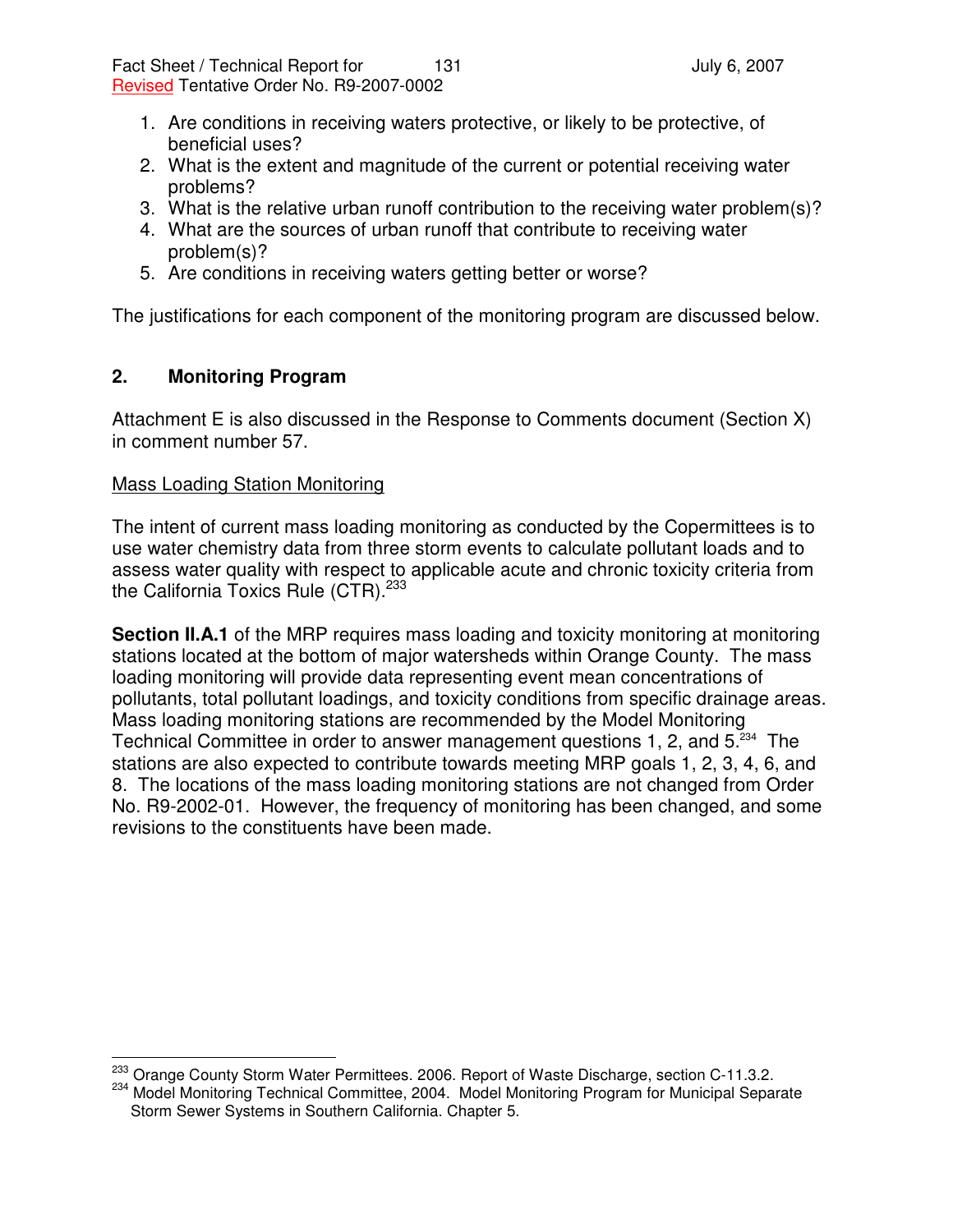The frequency of mass loading monitoring in Order No. 2007-0002 has been modified to include two wet and two dry weather events. Currently three wet events have been targeted (though usually two or less have been sampled). This modification is not expected to affect long-term trend analyses for storm events since the monitoring to date has been sporadic.<sup>235</sup> Dry weather monitoring is necessary because dryweather flows in these watersheds are now perennial and may be significant contributors to chronic pollution. The addition of dry weather monitoring provides a more comprehensive temporal view of the watershed, which will improve the Copermittees' ability to understand the dynamics of annual pollutant loading.

In addition, the required constituents include some revisions to Order No. R9-2002-01. The changes are made to be compatible with the federal NPDES regulations and in response to data collected during the current permit term. The changes include:

- 1. All events must now include Biological Oxygen Demand, 5-day Chemical Oxygen Demand, Total Organic Carbon, Dissolved Organic Carbon. These are specifically identified in 40 CFR 122.26(d)(2)(iii)(B), but were omitted from Order No. R9-2002-01.
- 2. Carbamate and Pyrethroid pesticides must initially be monitored in Prima Deshecha and Segunda Deshecha watersheds. If carbamate and/or pyrethroid pesticides are found to correlate with observed acute or chronic toxicity, then sampling and analysis for that pesticide must be added to all stations displaying toxicity. The Copermittees suggest adding these pesticides to Prima and Segunda Deshecha watersheds in an attempt to find a cause for observed persistent toxicity at those stations.<sup>236</sup> If these pesticides are found in these watersheds, then they will likely be present in the other urban watersheds of the Region.
- 3. Impaired water body pollutants. Specific pollutants have been added in response to the U.S. Environmental Protection Agency approval of California's 2004-2006 Section 303(d) Water Quality Limited Waters List. Monitoring for these pollutants is specific to the watershed in which the impairment is located.
- 4. Dimethoate monitoring has been eliminated because data collected to date has not observed any significant levels at the mass emissions stations.

Attachment E, Section II.A.1 is also discussed in the Response to Comments document (Section X) in comment numbers 59 and 60.

### **Bioassessment**

<sup>&</sup>lt;sup>235</sup> Mass loading monitoring has been hampered by technical difficulties. For instance, only four of six stations were operational during the 2004-05 season, and only three stations were operational during 2002-04 season.

<sup>236</sup> Orange County Storm Water Permittees. 2006. Report of Waste Discharge, section C-11.4.1.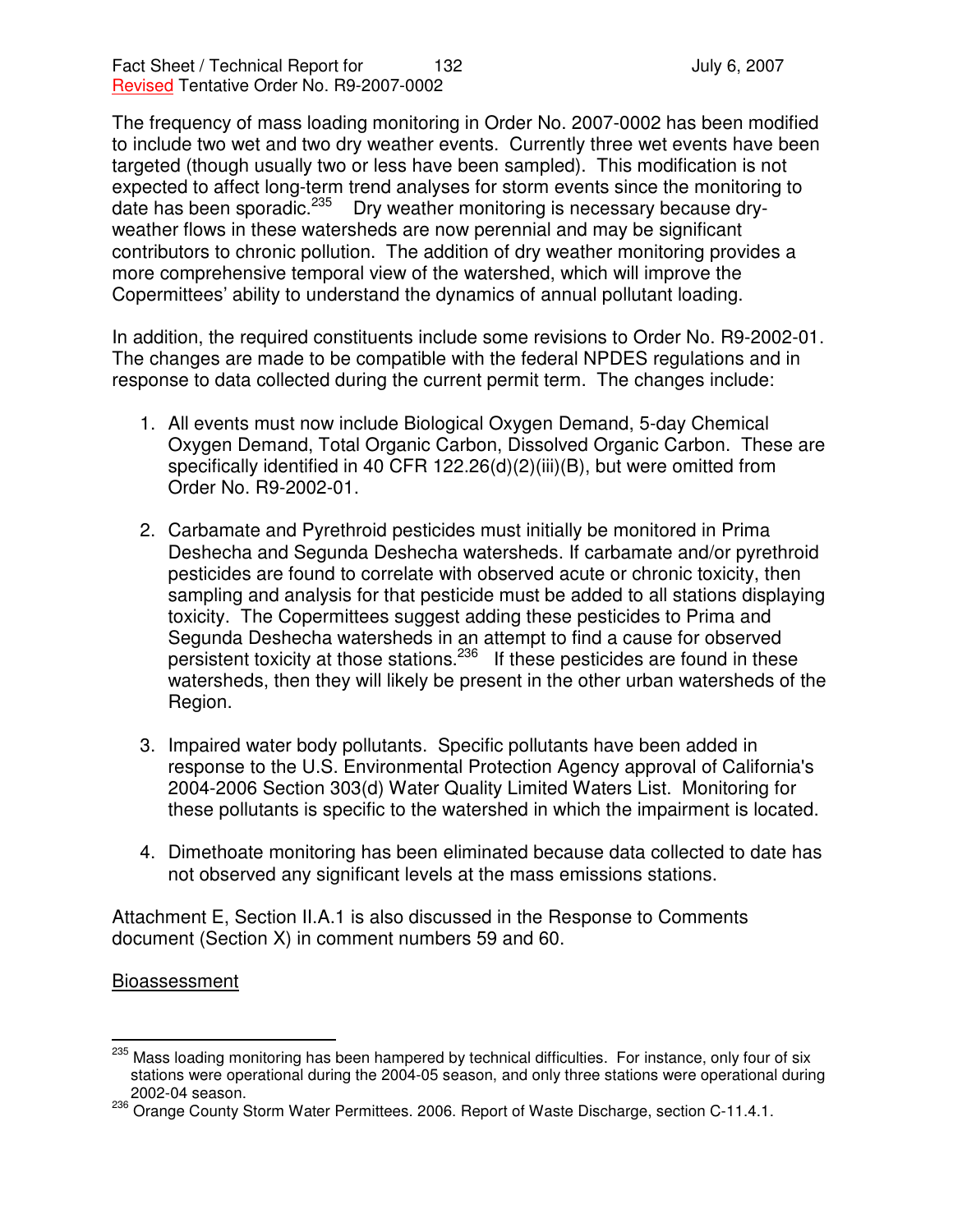Fact Sheet / Technical Report for 133 and 133 July 6, 2007 Revised Tentative Order No. R9-2007-0002

**Section II.A.2** of the MRP requires the Copermittees to conduct bioassessment monitoring. Bioassessment monitoring is a cost-effective tool that measures the effects of water quality over time.<sup>237</sup> It is an important indicator of stream health and impacts from urban runoff. It can detect impacts that chemical and toxicity monitoring cannot. USEPA encourages permitting authorities to consider requiring biological monitoring methods to fully characterize the nature and extent of impacts from urban runoff.<sup>238</sup> Therefore, the Regional Board commonly requires bioassessment monitoring in MS4 and other types of discharge permits.

Bioassessment is the direct measurement of the biological condition, physical condition, and attainment of beneficial uses of receiving waters (typically using benthic macroinvertebrates, periphyton, and fish). Bioassessment monitoring integrates the effects of both water chemistry and physical habitat impacts (e.g., sedimentation or erosion) of various discharges on the biological community native to the receiving waters. Moreover, bioassessment is a direct measurement of the impact of cumulative, sub-lethal doses of pollutants that may be below reasonable water chemistry detection limits, but that still have biological affects.

Because bioassessment focuses on communities of living organisms as integrators of cumulative impacts resulting from water quality or habitat degradation, it defines the ecological risks resulting from urban runoff. Bioassessment not only identifies that an impact has occurred, but also measures the effect of the impact and tracks recovery when control or restoration measures have been taken. These features make bioassessment a powerful tool to assess compliance, evaluate the effectiveness of BMPs, and to track both short and long-term trends (MRP goals 1,2,3, and 8). Bioassessment can also help answer management questions 1, 2, and 5.

The Order also identifies the most current established protocol to be used in identifying bioassessment reference stations. The protocol referenced in the Order is specified because it provides a qualitative and repeatable method for identifying reference sites. Moreover, the protocol is well established, since it has been peer reviewed and published.

The Order includes two modifications to the bioassessment monitoring required under Order 2002-01. These changes include:

<sup>&</sup>lt;sup>237</sup> California Department of Fish and Game, 2002. California Regional Water Quality Control Board, San Diego Region 2002 Biological Assessment Report: Results of May 2001 Reference Site Study and Preliminary Index of Biotic Integrity.

<sup>238</sup> USEPA, 1999. Rapid Bioassessment Protocols for Use in Wadeable Streams and Rivers. EPA 841-B-99-002. P. 2-5.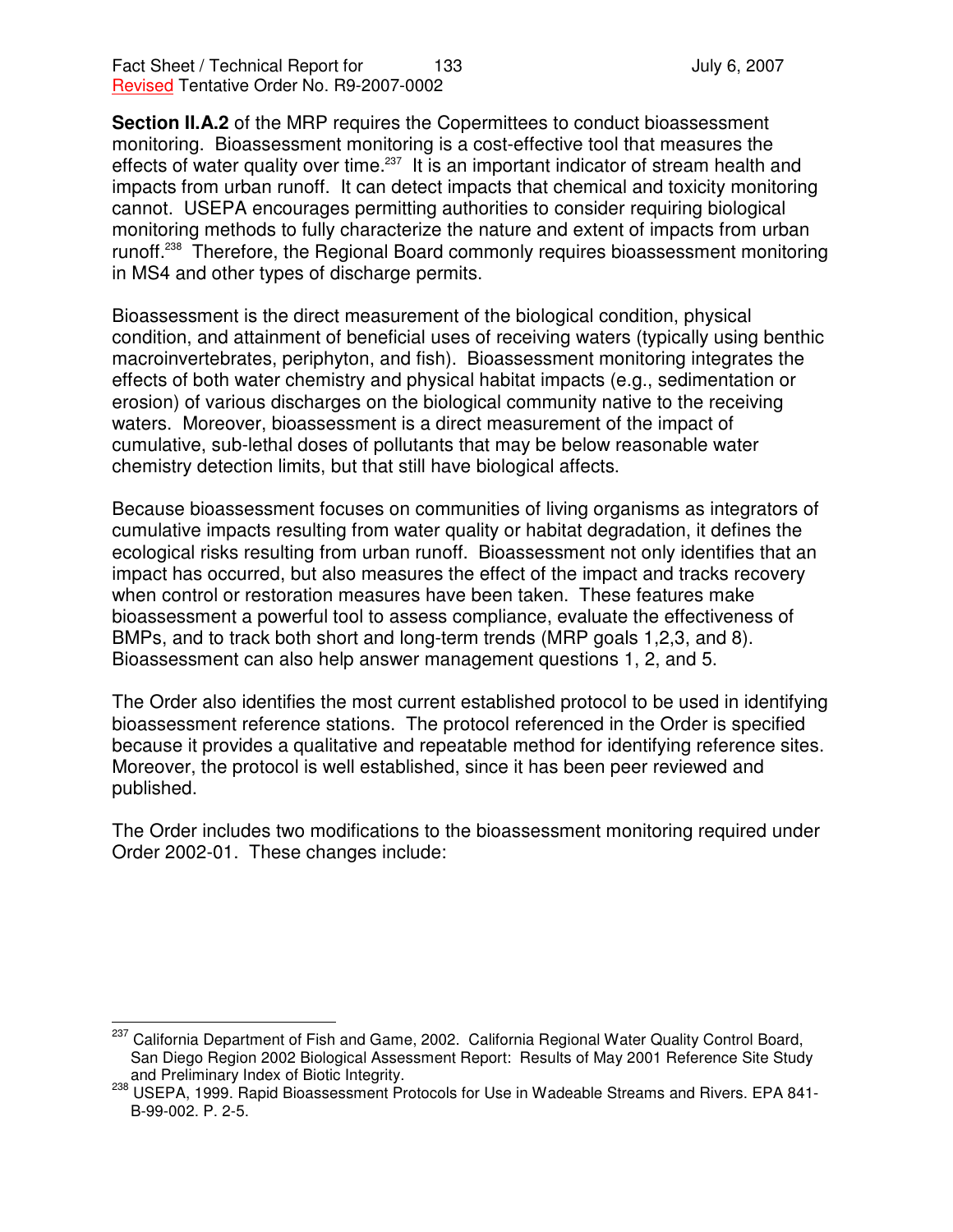- 1. Bioassessment monitoring must utilize the targeted riffle composite approach, which is consistent with the State Board's Surface Water Ambient Monitoring Program (SWAMP) Quality Assurance Management Plan (QAMP), as amended. Through SWAMP, various bioassessment methods were evaluated and it was found that the targeted riffle composite approach was a particularly efficient method, providing accurate data in a cost efficient manner.
- 2. Bioassessment monitoring to include assessment of periphyton (algae). Advantages of bioassessment using periphyton include: (1) they have rapid reproduction rates and very short life cycles, making them valuable indicators of short-term impacts; (2) as primary producers, they are most directly affected by physical and chemical factors; (3) sampling is easy and inexpensive; and (4) algal assemblages are sensitive to some pollutants which may not visibly affect other aquatic assemblages.<sup>239</sup>
- 3. One of the two required annual monitoring events may be eliminated so that Copermittees can conduct special studies on the effect of physical habitat modifications. This modification is consistent with the adaptive monitoring approach outlined by the Storm Water Monitoring Coalition,<sup>240</sup> and is consistent with the bioassessment procedures for southern California.<sup>241</sup> The Copermittees suggest this approach in response to analyses that indicate that the physical habitat conditions are better correlated than aquatic chemistry data with IBI scores.<sup>242</sup> The Copermittees analyses indicate that although biological communities are different in the Fall and Spring, both seasonal communities indicate the same common relationships to spatial biological patterns and potential variables that explain the differences. For instance, downstream urbanized locations display lower IBI scores than reference sites regardless of the season, even if the biological community at a downstream site differs between the Fall and Spring. Because the Copermittees have not proposed exact studies or experiments in place of a sampling event, the Order contains a requirement that the Executive Officer must approve the alternative sampling plan.

## Follow-up Analyses and Actions

<sup>&</sup>lt;sup>239</sup> USEPA, 1999. Rapid Bioassessment Protocols for Use in Wadeable Streams and Rivers. EPA 841-B-99-002. P. 3-3.

<sup>&</sup>lt;sup>240</sup> Stormwater Monitoring Coalition 2004. "Model Monitoring Program for Municipal Separate Storm Sewer Systems in Southern California: A report from the Stormwater Monitoring Coalition's Model Monitoring Technical Committee." Southern California Coastal Water Research Program, Technical Report No. 419.

<sup>241</sup> Ode, et al. 2005. "A Quantitative Tool for Assessing the Integrity of Southern Coastal California Streams." Environmental Management. Vol. 35, No. 1, pp. 1-13.

<sup>242</sup> Orange County Storm Water Copermittees. 2006. Report of Waste Discharge (San Diego Region), section 11 and 2005-06 Annual Report section 11.3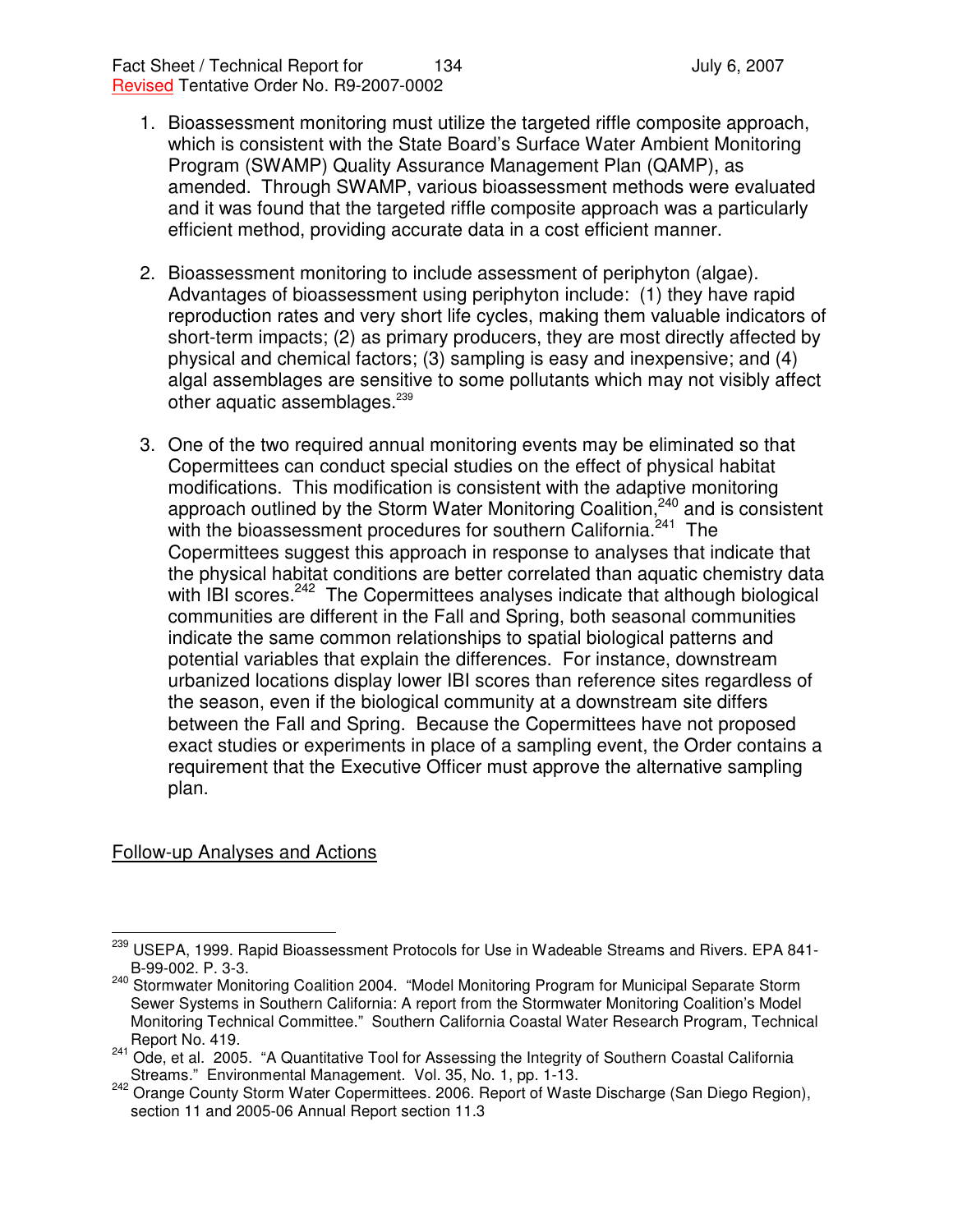**Section II.A.3** of the MRP requires the Copermittees to use the results of the chemistry, toxicity, and bioassessment monitoring to determine if impacts from urban runoff are occurring and when follow-up actions are necessary. The triad approach allows a wide range of measurements to be combined to more efficiently identify pollutants, their sources, and appropriate follow-up actions. Results from the three types of monitoring shall be assessed to evaluate the extent and causes of pollution in receiving waters and to prioritize management actions to eliminate or reduce the sources. The framework provided is to be used to determine conclusions from the data and appropriate follow-up actions. The framework is proposed by the Copermittees and derived from the Model Monitoring Program for Municipal Separate Storm Sewer Systems in Southern California.<sup>243</sup> These follow-up actions are expected to primarily help answer management questions 2 and 4, as well as address MRP goals 2, 4, 5, 6 and 7.

When, based on the framework in Table 2 of the M&R Program, data indicates the presence of toxic pollutants in runoff, the Copermittees are required to conduct a Toxicity Identification Evaluation (TIE). A TIE is a set of procedures used to identify the specific chemical(s) responsible for toxicity to aquatic organisms. When discharges are toxic to a test organism, a TIE must be conducted to confirm potential constituents of concern and rule out others, therefore allowing Copermittees to determine and prioritize appropriate management actions. If a sample is toxic to more than one species, it is necessary to determine the toxicant(s) affecting each species. If the type and source of pollutants can be identified based on the data alone and an analysis of potential sources in the drainage area, a TIE is not necessary.

When a TIE identifies a pollutant associated with urban runoff as a cause of toxicity, it is then necessary to conduct follow-up actions to identify the causative agents of toxicity, isolate the sources of toxicity, evaluate the effectiveness of toxicity control options, and then confirm the reduction in toxicity. Follow-up actions should analyze all potential source(s) causing toxicity, potential BMPs to eliminate or reduce the pollutants causing toxicity, and suggested monitoring to demonstrate that toxicity has been removed.

### Ambient Coastal Receiving Waters Monitoring

The Copermittees have been implementing a phased Ambient Coastal Monitoring Program that initially involved monitoring chemistry and aquatic toxicity of dry and storm water discharges to ecologically sensitive areas along the coastline. Later, aerial photographs of storm water plumes were taken to estimate the spatial extent of the impact of urban runoff. The results were used to identify storm drains for source and toxicity identification studies, including sampling of storm water plumes.

<sup>&</sup>lt;sup>243</sup> Model Monitoring Technical Committee, 2004. Model Monitoring Program for Municipal Separate Storm Sewer Systems in Southern California. P. 5-61.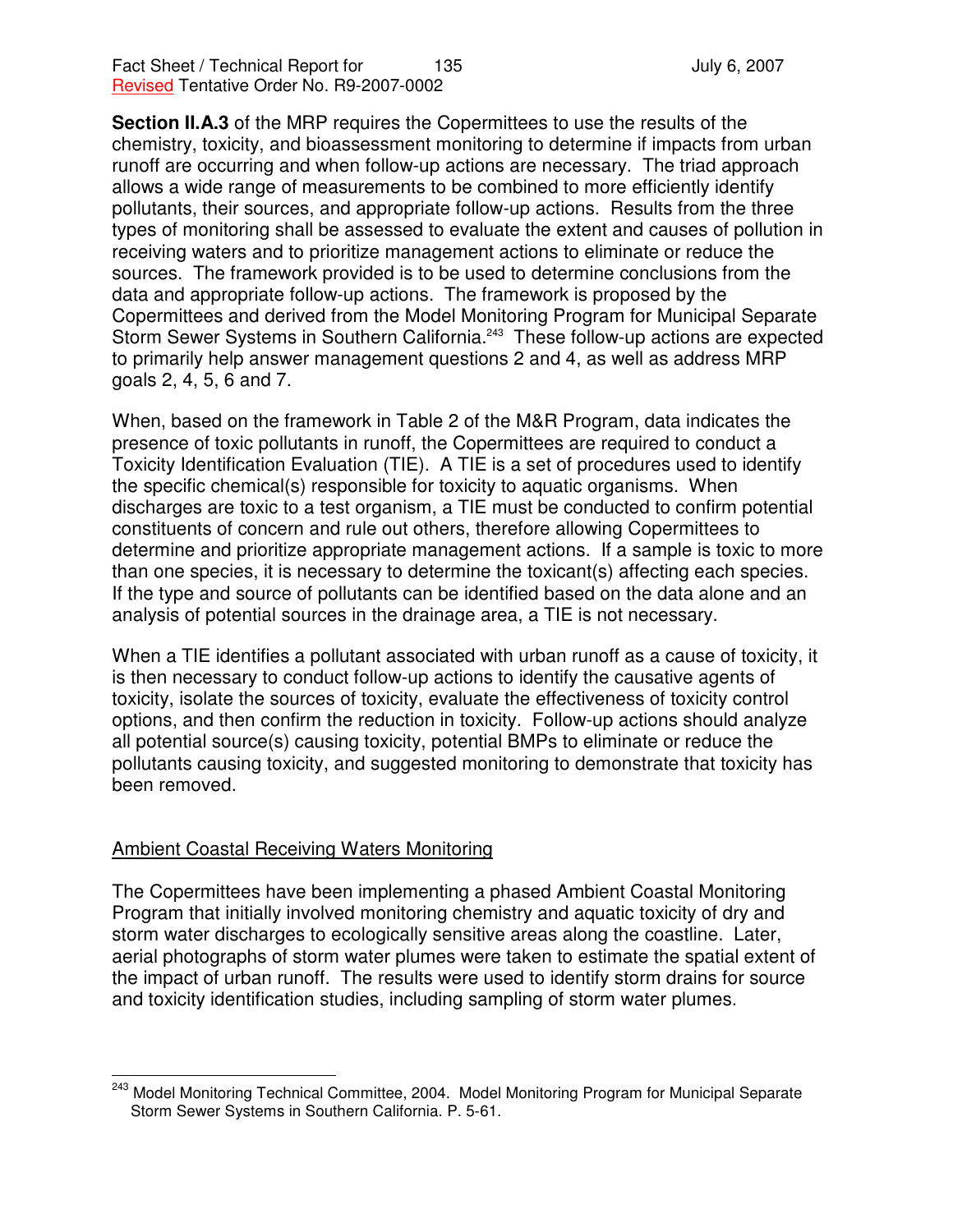**Section II.A.4** of the MRP allows the Copermittees to continue the existing program, while requiring that the special studies be consistent with the MRP goals and that stations be located within Areas of Special Biological Significance.

### Coastal Storm Drain Monitoring

**Section II.A.5** of the MRP includes some modifications to the Copermittees' coastal storm drain monitoring program as it was conducted under Order No. R9-2002-01. Coastal storm drain monitoring is critical because one of the primary impacts to coastal receiving waters is the loss of recreational beneficial uses resulting from high levels of bacteria in urban runoff. The coastal storm drain monitoring program is expected to help answer management questions 1, 2, 3, 4 and 5, as well as address MRP goals 1, 2, 3, 4, 5, 6, 7, and 8.

The changes to the coastal storm drain monitoring program have been made in response to proposals outlined in the Copermittees' ROWD<sup>244</sup> and in response to the increasing trend of diverting some urban runoff flows to the sanitary sewer infrastructure. The Copermittees recommend reducing the monitoring effort at storm drains that rarely have elevated levels of bacteria and putting more effort toward intensive investigations of problematic storm drains.<sup>245</sup> An adaptive approach is consistent with the Model Monitoring Technical Committee's recommendations. The MRP allows the Copermittees to modify the coastal outfall program, with a few restrictions:

- 1. Special studies are required at certain outfalls. These drains were identified by the Copermittees as ones that warrant special investigations based on persistently high elevations of bacterial indicators and a relationship between bacteria levels in the outfalls and receiving waters. Notably, the stations identified by the Copermittees are generally where inland surface waters reach the ocean, rather than isolated buried coastal storm drains.
- 2. Baseline monitoring must be continued at select drains. Although the data supports eliminating some drains from the monitoring effort, these five drains are included by the Regional Board because data from the Copermittees suggest they commonly display elevated bacterial levels.<sup>246</sup>

<sup>&</sup>lt;sup>244</sup> Orange County Storm Water Program. 2006. Report of Waste Discharge, section 11.

 $\frac{245}{12}$  Ibid

<sup>246</sup> Orange County Storm Water Program. 2005-06 Annual Report, tables C-11a-d.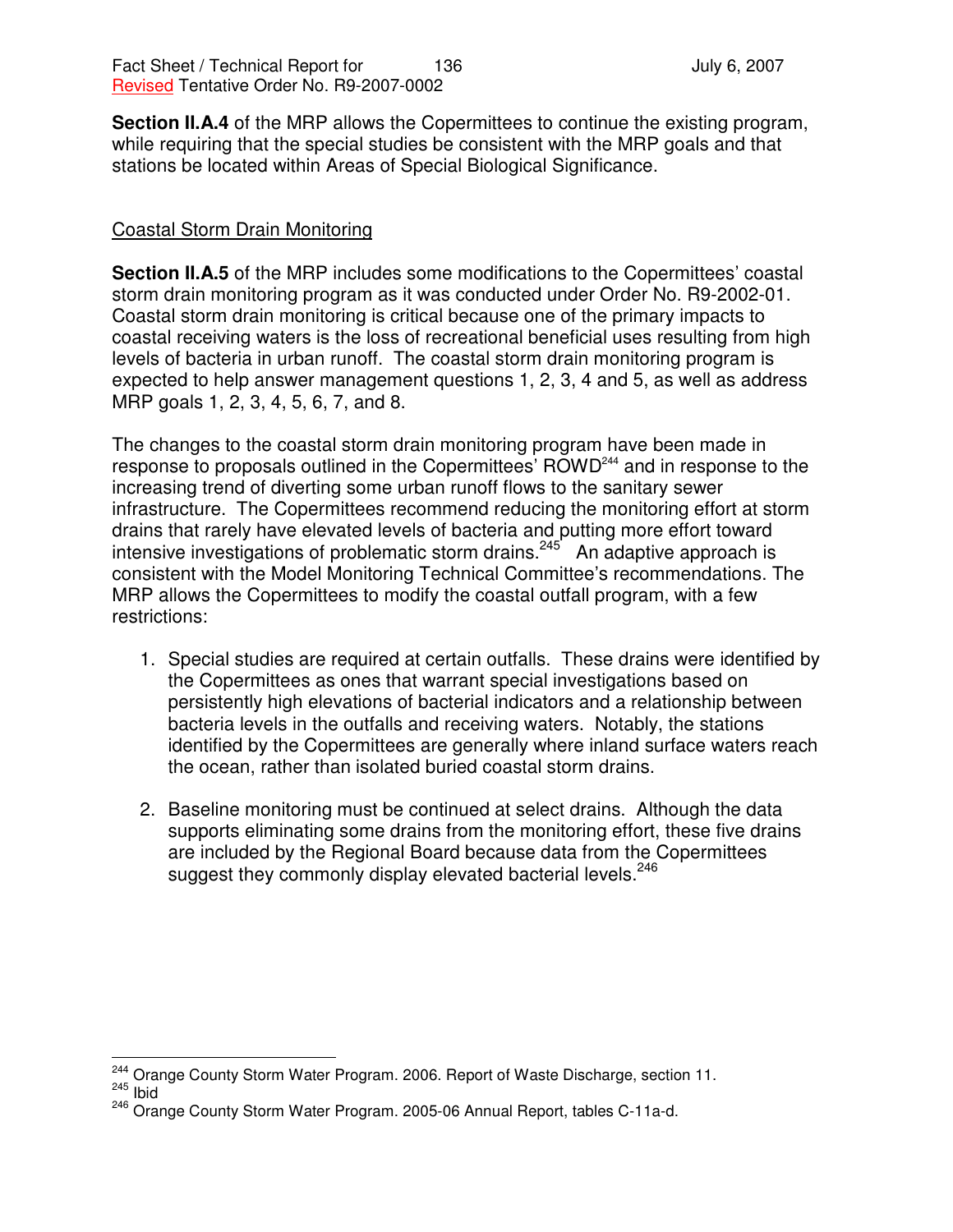Fact Sheet / Technical Report for 137 137 July 6, 2007 Revised Tentative Order No. R9-2007-0002

3. Storm water monitoring must be conducted at some dry-weather diversion points. Sampling of storm water discharges from a subset of coastal storm drains whose flows are diverted to the sanitary sewer during dry weather will provide a clearer picture regarding the utility of dry-weather diversions. The Regional Board is concerned that the presence of a dry-weather diversion may reduce the incentive for storm water BMPs to be implemented and rigorously enforced by municipalities. This monitoring will provide an indication of the effectiveness of storm water BMPs in these watersheds and may provide additional insight regarding the need for special studies.

Attachment E, Section II.A.5 is also discussed in the Response to Comments document (Section X) in comment number 58.

### High Priority Inland Aquatic Habitats

**Section II.A.6** of the MRP is a new requirement. It requires the development of a new monitoring program component, although storm drains and receiving waters currently monitored under other components of the MRP may also be used to satisfy this requirement.

The purpose is to assess the contribution of MS4 discharges to factors affecting environmentally-sensitive inland surface waters. The existing monitoring program does not adequately address whether MS4 discharges are affecting environmentallysensitive inland surface waters. This requirement is consistent with the guidance of the Model Monitoring Technical Committee because it focuses attention on specific beneficial uses that are considered a high priority.

Threatened and endangered species are particularly susceptible to negative effects of MS4 discharges because the habitat available to them is restricted. Therefore, shortterm or chronic degradation of habitat caused by MS4 discharges results in a proportionally high level of negative impact.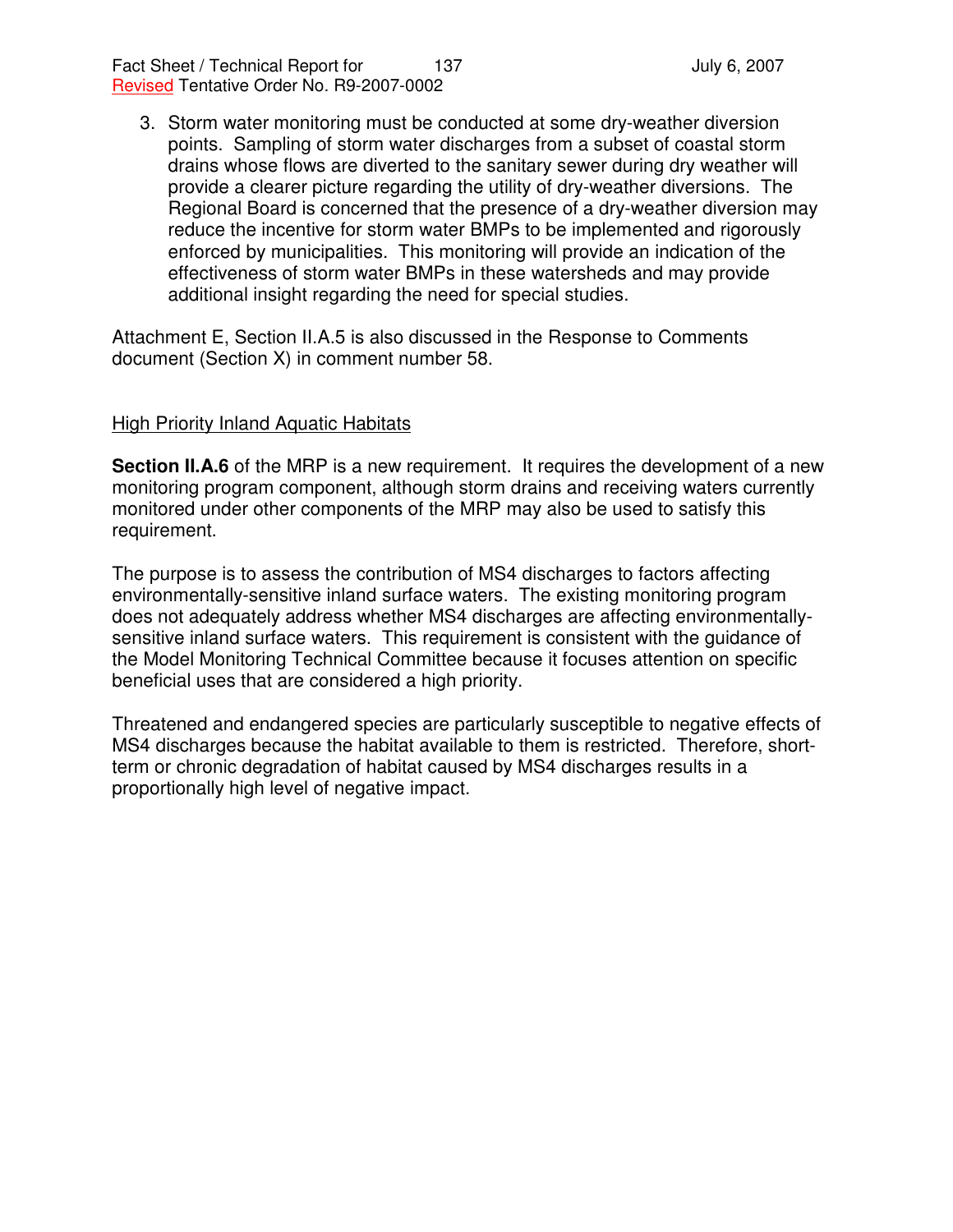Information regarding the extent of environmentally-sensitive habitats is available from sources familiar to the Copermittees. Examples include the Aliso Creek and San Juan Creek watershed assessments conducted by the U.S. Army Corps of Engineers (Corps). In addition, the County participated in the development of master planning level efforts with the California Department of Fish and Game, the Corps, and the U.S. Fish and Wildlife Service for the long-term protection of upland and aquatic species in the San Juan watershed.<sup>247</sup> Together these documents represent the majority of the Copermittees' drainage areas. Therefore, a relatively small level of effort will be required to collect information for the relatively small area of the region not covered by these documents. In addition, the Copermittees already have updated inventories of inland MS4 outfall locations. As a result, a monitoring plan can be developed within 12 months to address the new requirement.

### MS4 Outfall Monitoring

**Section II.B** of the MRP requires the Copermittees to develop and implement a program to monitor and characterize pollutant discharges from MS4 outfalls. Such monitoring is critical, since it provides for prioritization of areas for increased management efforts. It also provides the Copermittees the ability to better assess and improve their jurisdictional programs and BMPs. The MRP includes some changes to the existing outfall monitoring program conducted by the Copermittees.

Currently Copermittees have selected a combination of random and targeted storm drains to monitor during dry weather. Randomly selected sites are visited three times per summer in order to estimate general background concentrations of pollutants in the MS4. Statistical evaluations were conducted on these random sites to develop action levels for conducting management response actions at all dry-weather sites. Additional sites were intentionally selected based on professional judgment by the Copermittees that the drainage areas may be sources of pollution. Targeted sites are monitored five times each summer.

The Copermittees report that dry weather monitoring of outfalls has been used to identify storm drains that are discharging pollutants in concentrations that may pose a threat to receiving waters. Source investigations have been conducted as a response to the data. The Copermittees report that in many instances the parties responsible for illicit discharges have been detected quickly.<sup>248</sup> The Copermittees have not proposed any changes for this program. With changes made to the data evaluation procedures in the last two years, this program is providing the Copermittees the ability to identify and respond to potential problems in dry-weather runoff.

The MRP does include some changes to the existing outfall monitoring program requirements. These changes include:

<sup>&</sup>lt;sup>247</sup> San Juan Creek and Western San Mateo Watershed Special Area Management Plan, November 2005. U.S. Army Corps of Engineers, Los Angeles District.

<sup>248</sup> Orange County Storm Water Program. 2006. Report of Waste Discharge, sections 10.3.1 and 11.2.2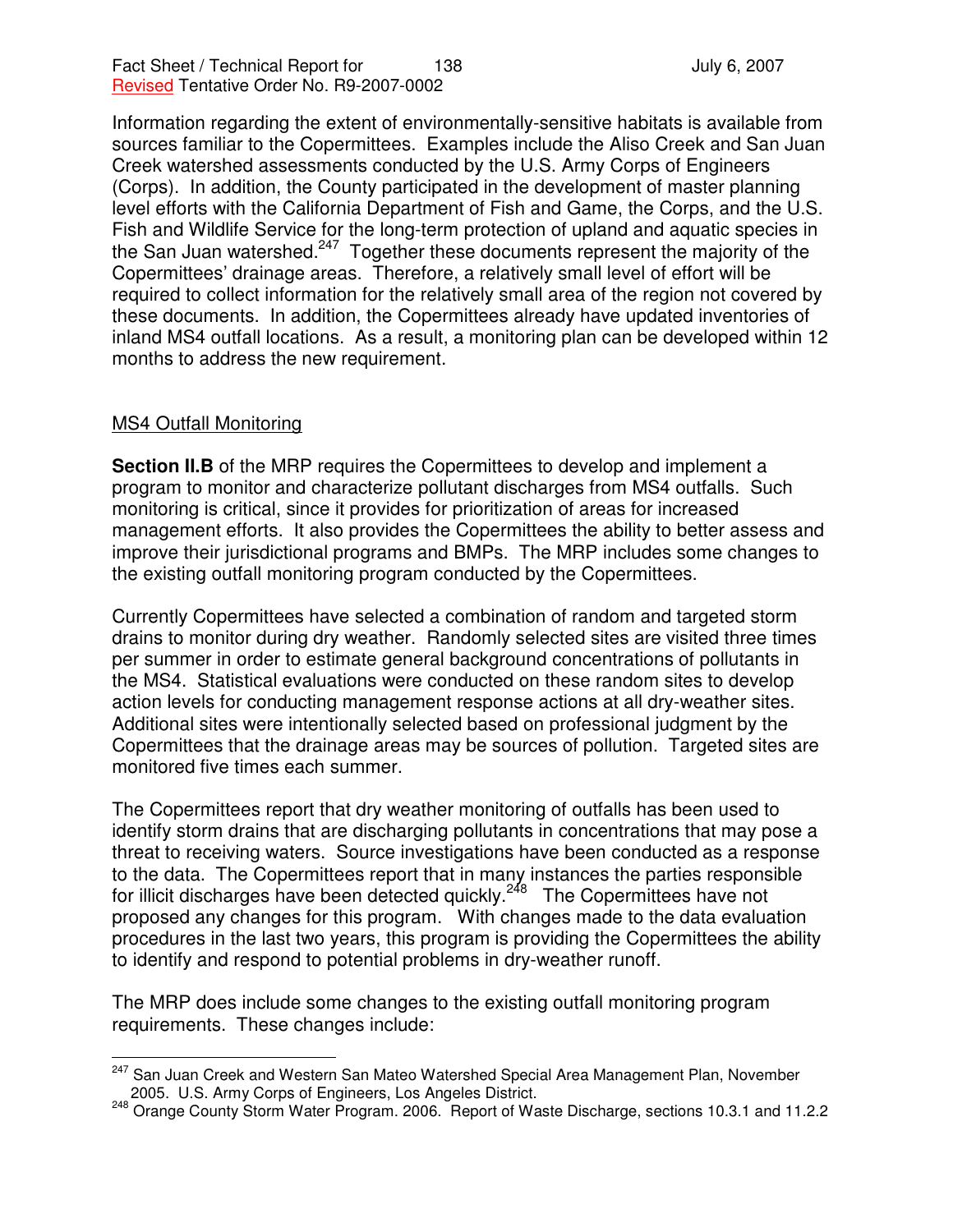- 1. Wet-weather monitoring. Currently the Copermittees do not monitor the discharge of storm water from the MS4 outfalls. As a result, a substantial amount of information regarding the quality of MS4 effluent is unknown. To date the focus of the dry-weather monitoring program has been on dry-weather detection of illicit discharges. The collection of wet-weather data will enable the Copermittees to assess the effectiveness of existing storm water BMP measures. This data can be used to more effectively target storm water management program efforts.
- 2. Nickel is added as a dry-weather requirement. Order No. R9-2002-01 did not contain nickel as a required constituent in dry-weather outfall monitoring. The Copermittees have been assessing nickel in the outfall monitoring program. A few stations have exhibited elevations of nickel that exceed CTR criteria.
- 3. Phenol has been eliminated from the dry-weather monitoring requirements. Phenol has not been detected at significantly high levels.

The requirements for wet-weather monitoring is a significant change in protocol, but may not result in a significant change in monitoring effort. The MRP provides the Copermittees great flexibility in assigning stations for wet-weather monitoring. It is expected that stations exhibiting elevated levels of pollutants in dry weather would be likely candidates for the wet weather monitoring. Further, it is conceivable that the inclusion of wet weather monitoring would result in a decrease in the current effort of dry weather monitoring. The MRP provides the Copermittees ample time to conduct the evaluations necessary to modify the program.

Attachment E, Section II.B.1 is also discussed in the Response to Comments document (Section X) in comment numbers 61.

**Section II.B.2** requires the Copermittees to develop and implement a program to identify sources of discharges of pollutants causing the high priority water quality problems within each watershed. This requirement should be easily met because of the foundation already developed by the Copermittees in response to Order No. R9-2002-01. To some extent, the Copermittees do conduct follow-up monitoring in response to dry-weather outfall data. The ROWD and 2007 DAMP describe some guidance that is provided by the County to the Copermittees, but there does not seem to be any consistency to the followup monitoring programs. The ROWD does recommend that additional training be provided for the municipalities with respect to interpreting and using the data collected by the County. In addition, many of the Copermittees have developed procedures and experience in conducting follow-up investigations in response to the bacteria investigations in the Aliso Creek watershed.<sup>249</sup>

<sup>&</sup>lt;sup>249</sup> Copermittees in the Aliso Creek watershed include the County of Orange and the Cities of Aliso Viejo, Laguna Beach, Laguna Hills, Laguna Niguel, Laguna Woods, Lake Forest, and Mission Viejo.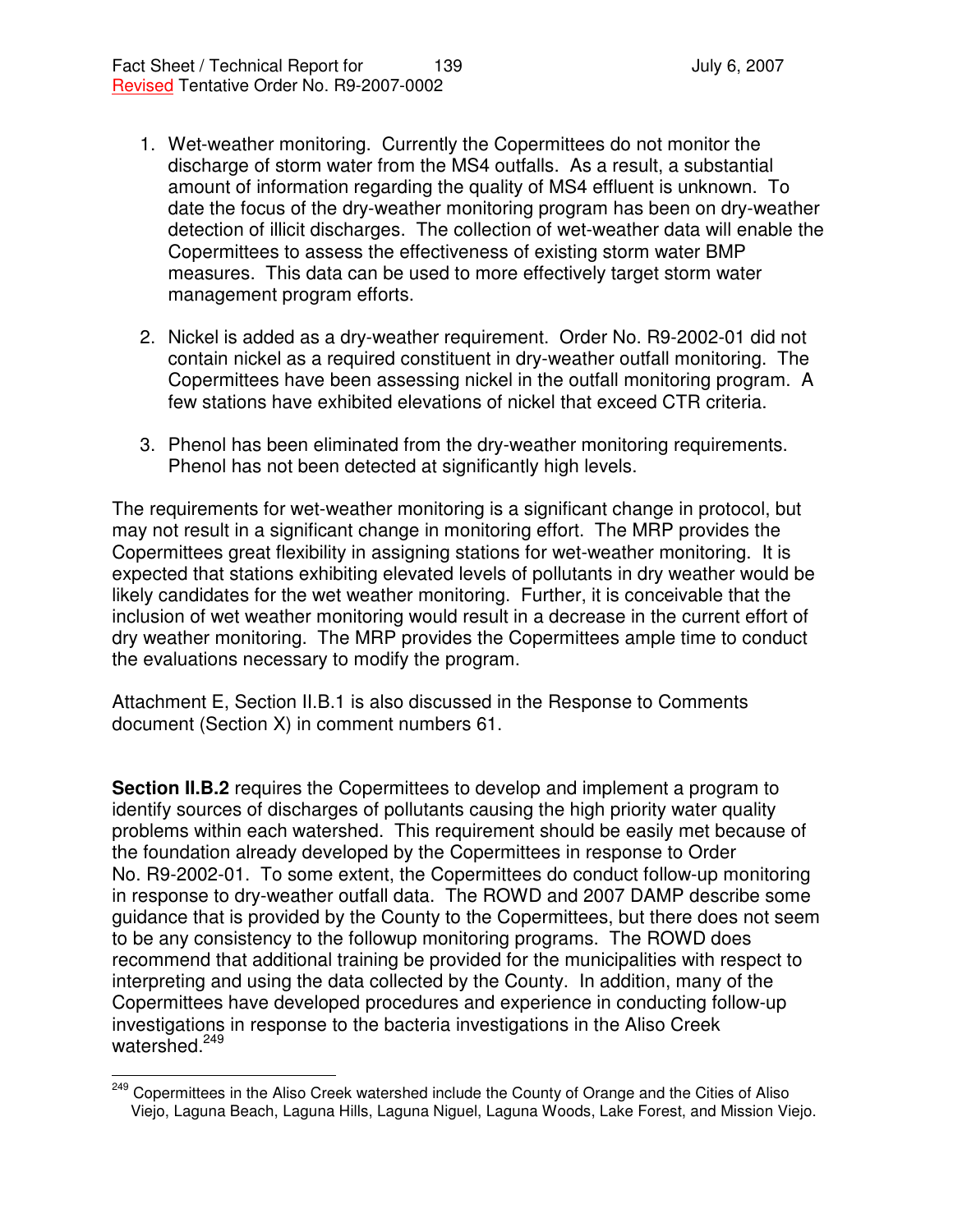Identification of sources causing high priority water quality problems is a central purpose of urban runoff management programs. Monitoring which enables the Copermittees to identify sources of water quality problems aids the Copermittees in focusing their management efforts and improving their programs. In turn, the Copermittees' programs can abate identified sources, which will improve the quality of urban runoff discharges and receiving waters. This monitoring is needed to address management question 4 (What are the sources to urban runoff that contribute to receiving water problems?). Source identification monitoring is a key component of the Model Monitoring Program, which states "once it has been determined […] that urban runoff is, or is likely to be, a significant source of one or more receiving water problems, then more intensive source identification efforts are called for."<sup>250</sup> Moreover, in its review of the San Diego County Copermittees' monitoring proposal, Tetra Tech, Inc. finds that "after some years of assessment monitoring, it is time to look more systematically at determining the relative urban contributions and the sources of urban runoff that contribute to identified receiving water problems."<sup>251</sup>

### Other Special Studies

**Section II.C** of the MRP describes additional studies to be conducted by the Copermittees.

The MRP absorbs the bacteria monitoring and reporting program currently in place in the Aliso Creek watershed.<sup>252</sup> This monitoring effort has been required by the Regional Board pursuant to authorities provided under California Water Code sections 13225 and 13267. The monitoring and reporting is focused solely on the MS4s in the Aliso Creek watershed and has effectively been integrated already into the Copermittees' programs. Inclusion of it into the MRP is done for organizational purposes and will have no other net effect.

<sup>&</sup>lt;sup>250</sup> Model Monitoring Technical Committee, 2004. Model Monitoring Program for Municipal Separate Storm Sewer Systems in Southern California. P. 4-17.

<sup>&</sup>lt;sup>251</sup> Tetra Tech Inc., 2006. Review of San Diego County MS4 Monitoring Program.

<sup>&</sup>lt;sup>252</sup> On October 12, 2005, the Regional Board accepted the revised Aliso Creek watershed bacteria monitoring plan proposal from the MS4 Permittees. The Regional Board concluded that the scope of the current bacteria monitoring in the watershed was no longer warranted and that the proposed changes would constitute an effective interim program until adoption of a Total Maximum Daily Load, requiring a bacteria reduction and assessment program for the watershed. In addition, the Regional Board recognized that as a result of reduced monitoring costs, the municipalities expect to direct additional resources toward implementation of management practices to reduce indicator bacteria and pathogens.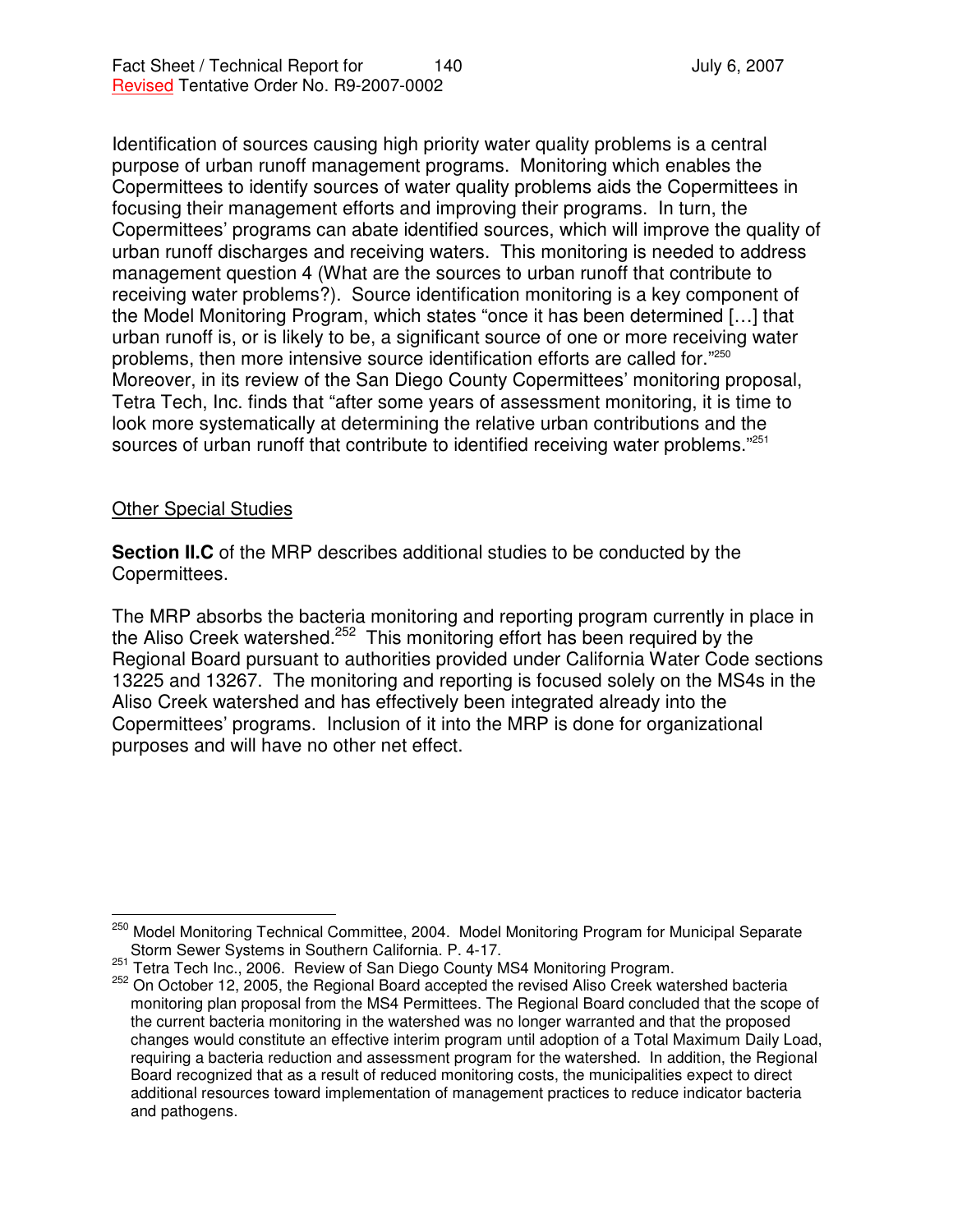Fact Sheet / Technical Report for 141 and 141 July 6, 2007 Revised Tentative Order No. R9-2007-0002

The MRP allows the Copermittees to participate in Bight '08 and be relieved of certain monitoring program requirements for that year. This trade-off will provide the Copermittees and Regional Board with insight on the impact of urban runoff on a regional level in the Southern California Bight. Participation in Bight '08 was recommended by the Copermittees in their ROWD.<sup>253</sup> Since participation in Bight '08 is optional for the Copermittees, this section outlines the monitoring which must be conducted if the Copermittees do not participate in the study.

**Section II.C.4** includes requirements for monitoring associated with facilities that extract, treat, and discharge (FETDs). The requirements are necessary to characterize their effectiveness, and ensure that facilities do not add or concentrate pollutants, create conditions of erosion, or unreasonably affect receiving waters. Constituents to be monitored may vary depending on the local water quality conditions. For instance, metals only need to be monitored if they are a concern in the source or receiving waters. Similarly, toxicity must be evaluated only after metals or pesticides are found to be present in toxic concentrations.

### Monitoring Provisions

**Section II.D** of the MRP includes monitoring provisions which are standard requirements for all municipal storm water permits.

## **2. Reporting Program**

**Section III** of the MRP discusses submittal of the Jurisdictional Urban Runoff Management Program Annual Reports and the Receiving Waters Monitoring Annual Reports. In effect, a description of the monitoring program will be submitted with the Jurisdictional URMPs, and the monitoring data and assessment will be submitted six months later. The MRP continues the reporting approach utilized under the requirements of Order No. R9-2002-01, where Lead Permittees for each watershed submit their annual reports to the Principal Permittee to be unified into one document.

The section moves forward the due date for these annual reports from mid-November to September 30. This requires jurisdictional annual reports to be submitted closer to the end of the reporting period they address, which will result in earlier review by the Regional Board and the Copermittees. Submittal will also be staggered with submittal of the watershed annual reports, spreading out Regional Board review of annual reports. Earlier review is useful because Regional Board comments and the Copermittees' own assessment be responded to by the Copermittees in a more timely fashion. In this manner, Copermittee programs can be modified and benefit from the jurisdictional annual report review, comment, response process at an earlier date, leading to more effective program over the long-term.

<sup>&</sup>lt;sup>253</sup> Orange County Storm Water Copermittees. 2006. Report of Waste Discharge (San Diego Region).